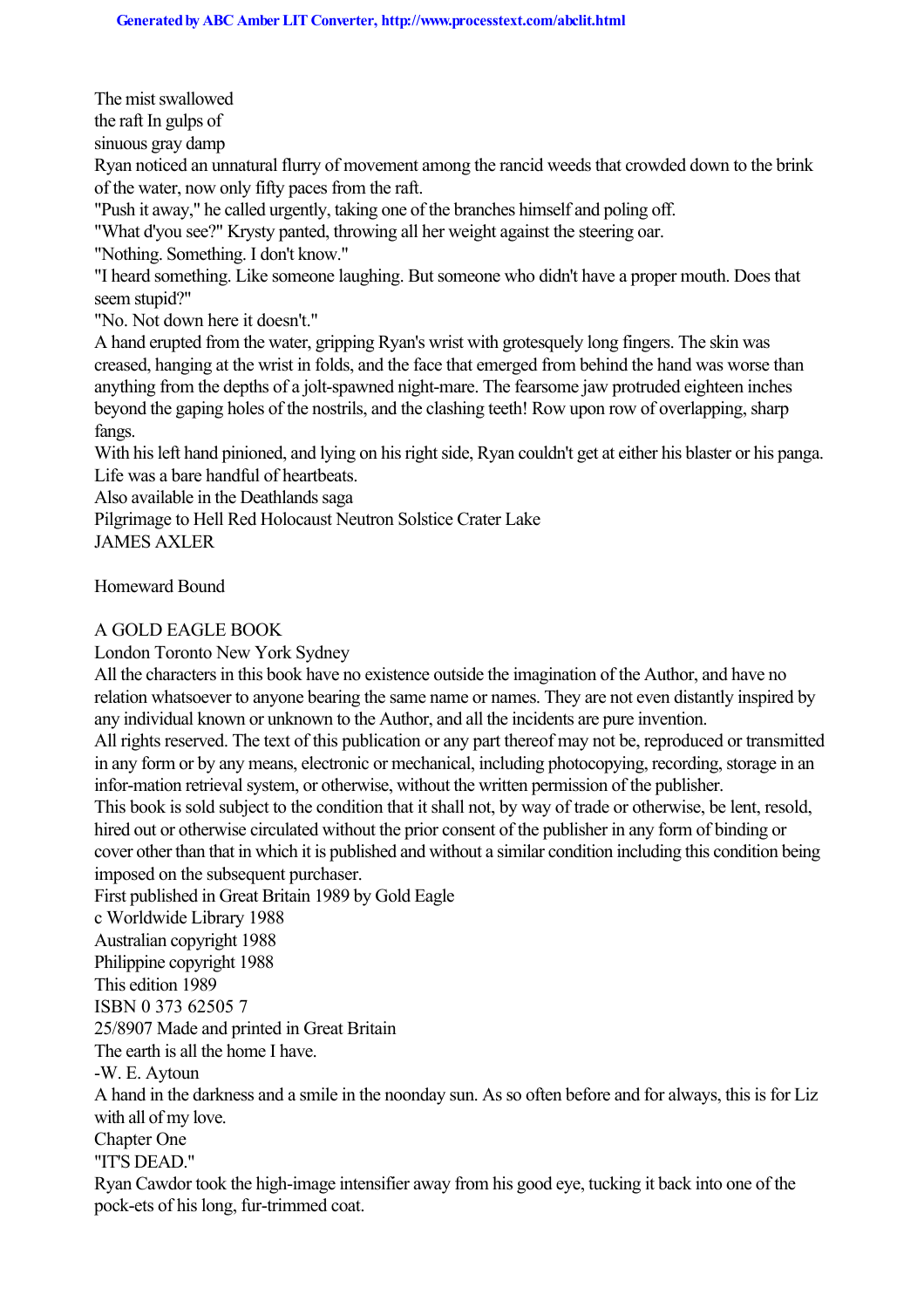"Nothing?" asked J. B. Dix, the Armorer.

"Nothing. From this high you can see for miles. Not a sign of life. When it's cold like this there should be smoke. Folks got to keep warm. There's wood enough around for 'em."

Across the steep valley the sun was sinking into a nest of tangled violet chem clouds. Ryan figured the temper-ature had to be already close to freezing. His breath plumed out ahead of him, and the skin on his stubbled cheeks felt tight. The slopes of the hills opposite from the cavern entrance were streaked with snow, and the small pools around the snaking lead-gray river were dulled with ice.

Running alongside the slow-moving water, Ryan had been able to make out the shattered remains of a two-lane blacktop, its edge eroded by a century of neglect.

Krysty Wroth's hand rested on his arm. He glanced at the girl, smiling at her startling beauty, his eye almost dazzled by the bright crimson of her tumbling hair. "It's Doc," she said quietly. "What?"

8

"When we came out of the gateway he was throwing up. Face like parchment. Lori took him back into the main redoubt entrance to sit him down."

Ryan sucked on a tooth, looking to his left, where the original road to the concealed fortress had been de-stroyed-either by a landslip or the nuking that had dev-astated the entire length and breadth of the United States. Nearly a hundred years back.

In 2001.

A young boy stood on the rim of the sheer drop, head to one side as though he were listening to something. The bleak wind tugged at his long hair, blowing it across his face. His hair was whiter than the driven snow, his eyes red as polished rubies, set in sockets of honed ivory.

"You hear something, Jak?" Ryan asked.

"Thought I heard something howling, like a banshee back in the swamps."

Jak Lauren hadn't been with Ryan and his party for very long. They'd picked him up in the dank vastness of the Atchafalaya Swamp, in what had once been the state of Louisiana. His slight frame concealed a powerful, wiry strength. Ryan Cawdor, who was a good judge of such things, figured Jak as one of the most lethal hand-to-hand killers he'd ever seen.

Jak was fourteen years old.

J. B. Dix stepped to the edge of the cliff and joined the young albino. Squinting into the distance, concentrating, he said, "Could be a wolf."

Krysty Wroth's keen hearing enabled her to confirm J.B.'s guess. "Yeah. It's a wolf. And there's more of 'em, a pack of around a dozen. Four, mebbe five miles north-east of here."

"Where in fireblast are we, J.B.?" Ryan asked, hunching his shoulders.

9

The Armorer had a tiny folding comp-sextant in one of the capacious pockets of his dark gray leather coat, with its smart silky collar of black fur. He pulled it out and looked around, easing back the brim of his beloved fe-dora, and took the necessary sighting. He picked a crum-pled chart and consulted it. "Near as I can figure it, we look to have landed north of what they used to call New York State. And that river has to be the Mohawk."

Ryan glanced both ways along what remained of the roadway. Each end had been sliced clean off. "That's why the redoubt hasn't been entered," he guessed.

"Uncle Tyas McCann told me how the east and the northeast were hard-nuked," Krysty said. "All the big cities and most power places. There's lots of hot spots."

"Check the rad count," J.B. suggested. "Broke mine getting off Wizard Island."

Ryan flicked back the lapel of his coat, moving the end of the weighted silk scarf out of the way. He pressed the On button of the rad counter and listened to the faint cheeping of the machine. The glowing scarlet arrow veered erratically across the scale, wavering uncomfort-ably into the orange sector. "Warm," he said.

"Closing in on hot," Krysty observed.

"Too late to leave 'fore dark," Jak said, moving back from the rim. "Be night in less than an hour. Better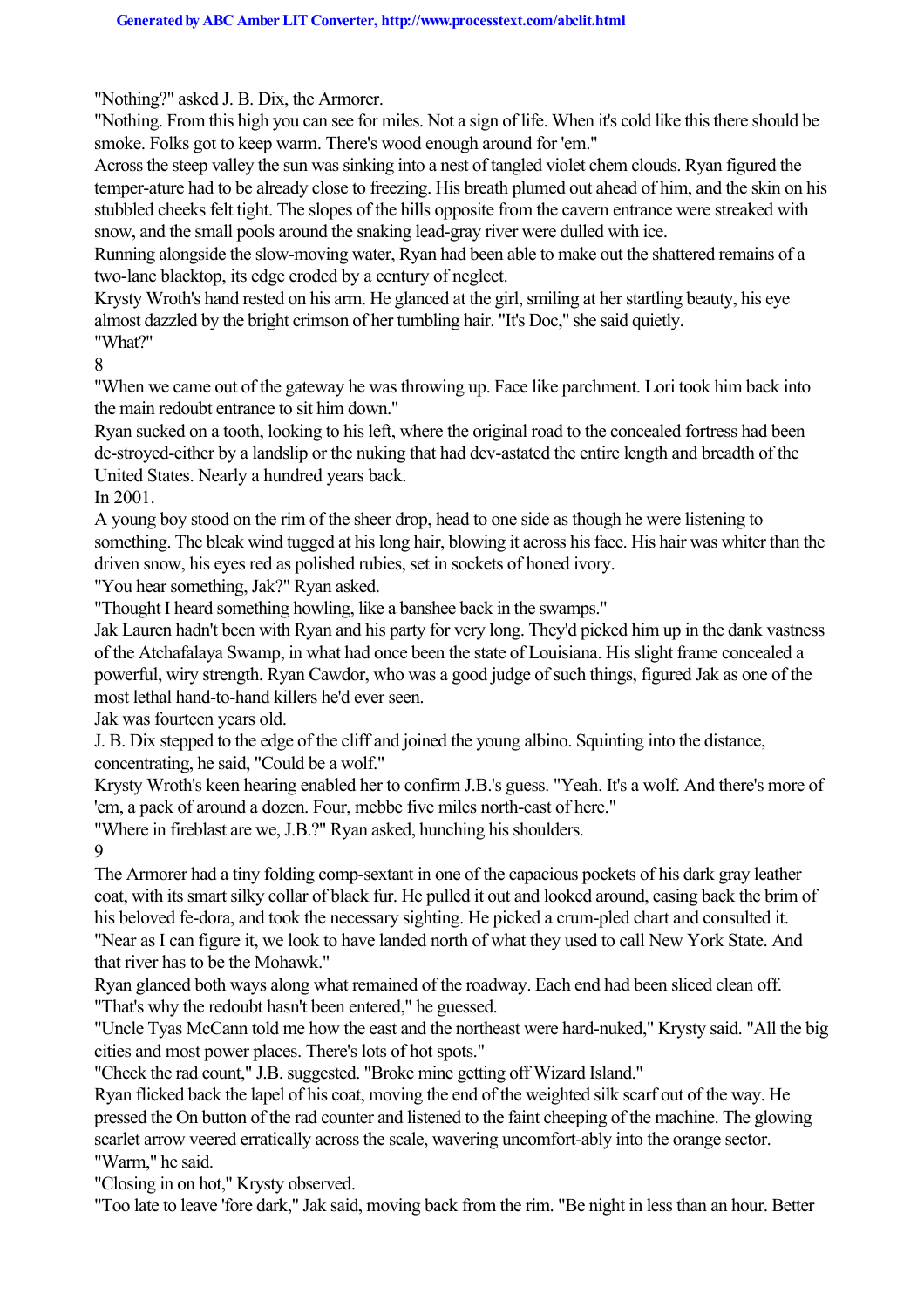wait and find a way down in the morning."

Ryan wasn't sure that it was going to be that easy to get off the sheer plateau. When you found a redoubt that hadn't been entered since the long chill had begun, it meant it was hard to get at. Which generally meant it was also damned hard to get out of.

10

"Sure," he agreed. "Krysty says Doc's sick. We'll all go back in and scout for some food. I saw a shelf of self-heats. Reckon its soy meat." He grinned at the look of revulsion on J.B.'s face. "Know what you mean, friend," he said. "Can't say I like that tepid sludge myself. Let's get in and close off the rad doors. We'll make a clean start in the morning at first light."

the jump had nearly killed them all.

All over the Deathlands, which had once been the United States of America, there were a number of hidden fortresses. These redoubts had been known to Ryan Cawdor from his earliest days with the traveling guerrilla leader they called the Trader. But only in the past few weeks had Ryan learned of the other, secret uses of these redoubts.

Many of them concealed a small security fortress within the main complex, which was called a gateway. The key to these installations had been Dr. Theophilus Tanner-Doc, a scrawny old man in tattered clothes who seemed to have come from the prenuke era. Doc's brains had been scrambled by some horrific experiences, but every now and again he came out with pearls of arcane wisdom that puzzled and fascinated Ryan Cawdor. And the most bewildering concerned something called Project Cerberus. Eventually Ryan and Krysty had stumbled upon the secret of Doc Tanner. Back in the late 1990s, only a few years before the civilized world vanished in the war that ended all wars, American and Russian scientists were working on ways of moving human beings through space and through time. In the United States this was Project Cerberus. In max-sec labs attempts were made to trawl a 11

living person from the past. Many attempts were made, and some of the results were ghastly. But one succeeded.

Doctor Tanner was born in South Strafford, Vermont, on February 14, 1868. He married in 1891 and had been successfully time-trawled and brought forward, alive, to the fading end of the twentieth century. Doc proved so unstable and difficult that he was eventually sent for-ward on a chron-jump, this time ending up in the heart Of the Deathlands. His mind constantly tottered on the brink of madness, with only the occasional shard of crystal-clear memory remaining.

But slowly things had improved. His memory had grown stronger, and he had been able to give Ryan infor-mation about Cerberus, about the gateways and how they could be set for mat-trans jumps. But the secret of time travel was still locked somewhere in the back of Doc's ravaged mind.

With his help the group had been able to make a num-ber of mat-trans leaps, going from Alaska to Louisiana in the blink of an eye. But not all of the gateways remained undamaged. Doc had warned that their operation was completely unpredictable and that there remained the possibility they might jump to a gateway that was under a thousand feet of rock, or be drowned at the bottom of a California lagoon. This last leap had brought that prediction frighten-ingly close.

The glass walls of the mat-trans chamber had been a deep red. The six friends had all entered the small room, sitting down on the floor of polished metal disks, ready-ing themselves for the jump. All the references for con-trolling where the destination was had long been lost. All any of them knew was that the act of closing the gate-

12

way's inner door triggered the mechanism and sent them hurtling on a trip into the unknown. ryan had been the first to recover .consciousness, awakening with the familiar feeling that his brains had been splintered and put through a mixer, then hastily reassembled. His stomach churned and his eye pained him. For an instant everything felt like all the other mat-trans jumps. He couldn't breathe.

The air was agonizingly thin, and his lungs sucked frantically for oxygen that wasn't there. "Fireblast!" he tried to yell, but all that came out of his throat was a faint mewing, like that of a drowning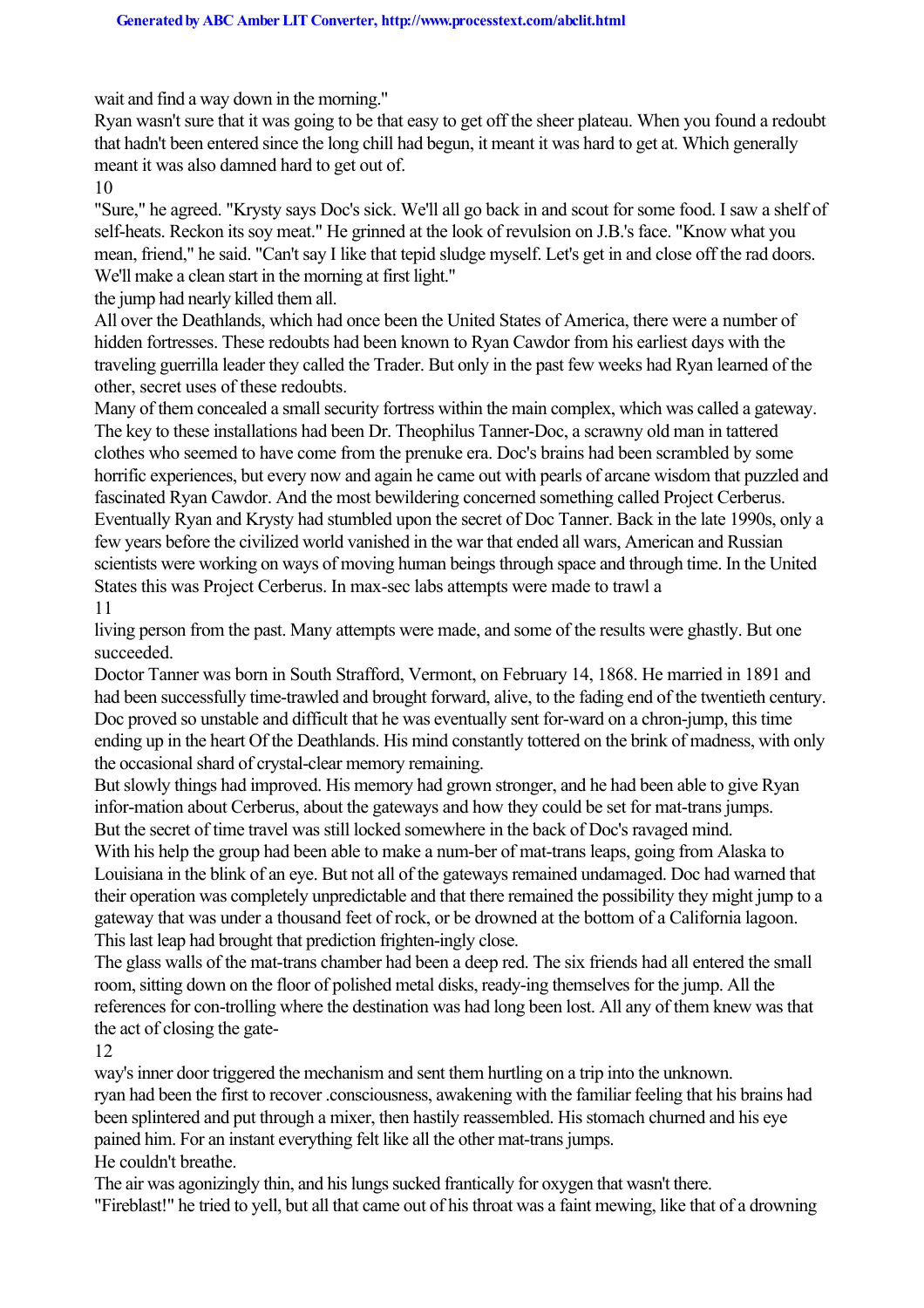kitten. None of the others showed any signs of coming around from the jump, but in the dim light Ryan could see that all of them were breathing fast and shallow.

The pattern of disks was different on the floor and on the ceiling, and the chamber seemed smaller than the others. The walls were dark blue glass, and only the dim-mest light penetrated.

The moment Ryan Cawdor began his struggle to stand up, he knew this gateway was frighteningly different than the others. His body felt oddly light, and he stayed on hands and knees, gagging, a thin worm of yellow bile dangling from his open mouth.

"Got to..." he panted. "Got to fucking move from..."

He crawled over the outstretched legs of Lori Quint, snagging his pants on the tinkling silver spurs on her crimson boots. The effort of moving from one side of the chamber to the other made him pant as if he'd just sprinted a mile over a furrowed field. Ryan found him-self swaying, almost floating, as if the gravity in the gate-way had been reduced to near zero.

13

He fumbled for the handle of the door, his fingers clumsy. It seemed as if all sensation had gone from his body, and he staggered sideways, banging his shoulder hard on the wall. Ryan heard someone moaning and coughing behind him. His guess was Jak Lauren, but there wasn't time to check.

The Heckler & Koch G-12 caseless automatic rifle dropped with a clatter, but he didn't notice that it had fallen. After an infinity of effort, he managed to wrench the door open, revealing the familiar small room beyond it. The farther door was also open, and Ryan glimpsed flickering lights and comp-consoles turning and chatter-ing to one another.

The gateways were triggered by the closing of the door, operating on a random principle. With the last of his fading power, he succeeded in slamming it shut once more. Gasping, his eyesight dimming, Ryan dropped to his knees, conscious even at that moment of the peculiar slowness of his fall. The chamber lights began to dance and glow again, and the blackness clawed its way across the front of his brain like a tendriled web.

When he'd come around, the sickness had been far worse than ever before. All of them-except Jak Lau-ren-had thrown up, and the chamber floor was awash with vomit. Oddly Ryan was the only one with any rec-ollection of their stopover. And he hadn't any idea of where they'd gone.

He tried to ask Doc. "Did Cerberus ever have any way-weird gateways?"

"I fear that my present intestinal incapacity renders that question difficult to respond to, my dear Ryan. Perhaps at some other time?"

"It was like I was floating, Doc. The air tasted thinned down like double repure water. Couldn't breathe, and

14

only just made it to mat-trans us. At least the air's safe here."

Doc looked puzzled. He shook his head, eyes squeezed tightly shut. "Floating, my dear Ryan? How can one float? And air that is thin! It's truly the most arrant tar-adiddle I ever did hear." For a moment Doc's eyes opened, and Ryan saw the fierce intellect that still blazed. "Unless of course, they... There was some talk of a gateway that was to be built upon..."

He was interrupted by Lori rolling her head on his lap, tiny bubbles of yellow froth hanging on her lips. She moaned and reached for Doc's hand, breaking the brief run of his concentration.

Ryan leaned down over the old man's shoulders. "Come on, Doc."

"What?"

"You were saying about what you thought the bastard gateway might have been."

"I was?"

"You were."

"By the three Kennedys, but my head feels as though some knave's been dancing a polka inside it. I fear I can recall nothing of what I was saying. Do forgive me, Ryan."

"Sure, Doc."

It was something else to keep on the mental back burner. There'd been something about that dark blue gateway that had been like nothing on Earth.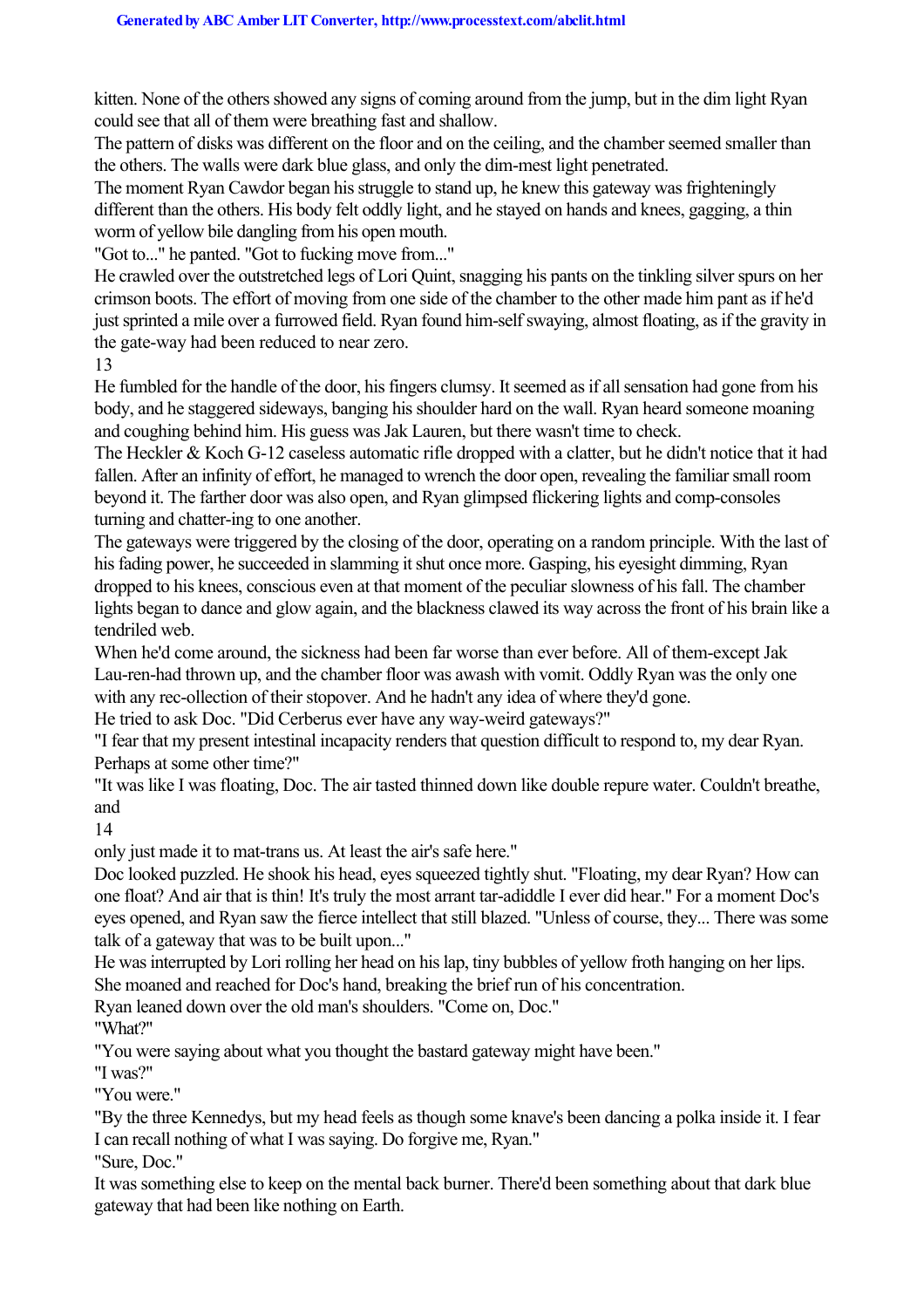"Like nothing on Earth," Ryan muttered to himself.

the main power plant for the redoubt was only run-ning at about half supply. From the cracks in the con-crete walls it was obvious there'd been a lot of seismic movements from the nuking, and well over half of the

15

lights in the fortress had malfunctioned. The heating was barely enough to hold off the chill outside. Unlike some of the other redoubts that Ryan and his party had encountered, this one in upper New York State was in excellent condition, well preserved and swept clean. Most of the main storage areas were empty, as though there'd been sufficient warning to evacuate them.

While the others stayed together, recovering from the double mat-trans jump, Jak Lauren went off on his own, scavenging for food, weapons and anything that might be useful.

In the whole set of linked caverns, there were only a half-dozen sections that hadn't been emptied. Some held self-heats, some clothes. Only one of them had been used for armaments.

Between them the six companions had a varied range of weapons.

Ryan Cawdor was delighted to come across an opened case of ammunition for his G-12. Since they all traveled light, he was beginning to worry whether he might ac-tually run out of the unusual caseless ammo for the light-weight, fifty-shot gray blaster. He also found magazines of fifteen rounds of 9 mm bullets for the SIG-Sauer P-226 handgun that he'd carried for years on his hip. It was complemented by an eighteen-inch steel panga, honed to razor sharpness.

J. B. Dix picked up some ammunition for his mini-Uzi but couldn't find anything for his handblaster, his trusty Steyr AUG 5.6 mm. Apart from his firearms, the Ar-morer was a walking arsenal. He still had some pieces of high-ex plas left, sewn into his clothes and hidden in his high-laced combat boots. There were a couple of thin-bladed flensing knives as well as the beautiful Tekna knife he'd found back in West Lowellton.

16

Krysty Wroth, in her knee-length fur coat, so deep black that it was almost blue, stocked up on bullets for her silvered Heckler & Koch P7A-13 handgun, slipping a couple of the 13-round mags into her pockets.

Lori scarcely ever used her blaster, a delicate little pearl-handled Walther PPK. Despite Ryan's warnings that it was only a toy gun and that you needed more than a .22 to stop a man, the tall teenager clung stubbornly to her pretty pistol.

Jak Lauren went to the opposite extreme, hefting a massive satin finish .357 Magnum that looked absurdly huge in his small fist. But that didn't stop him from mak-ing lethal use of the big blaster. It wasn't very surprising that Doc Tanner wasn't able to find any ammunition for his own blaster, a gun that was almost as eccentric in appearance as the old man himself, and only a couple of years older. It was a twin-barreled Le Mat. The large barrel was bored out to take a single scat-tergun round, while the other barrel fired one of nine .36 caliber rounds. The Le Mat, providing it didn't burst, could be utterly devastating. Doc also carried an ebony walking stick with a silver lion's head on its top, which could be pulled apart to reveal a slim rapier blade.

In the depleted armory none of the six found them-selves any new weapons.

The last guards who'd been on duty in the redoubt had left their blankets and bedding behind. The sheets had long rotted into dry flakes of powdery material, but the blankets remained, thick and dark brown, with the faded letters USFNY in one corner.

All of the group had finally recovered from the ordeal of the double jump. Doc was sleeping like a baby on a tattered mattress, one arm draped across Lori's slender body. Jak was curled up under a pile of blankets, his mane

17

of silky white hair drifting across the coarse material like windblown spume. J.B. slept on his side, fedora perched over his eyes, one hand gripping the butt of his blaster.

Ryan had dragged a couple of mattresses together, covering them with blankets. It was undoubtedly safe to sleep without posting a guard in the redoubt. They were almost certainly the first living creatures in the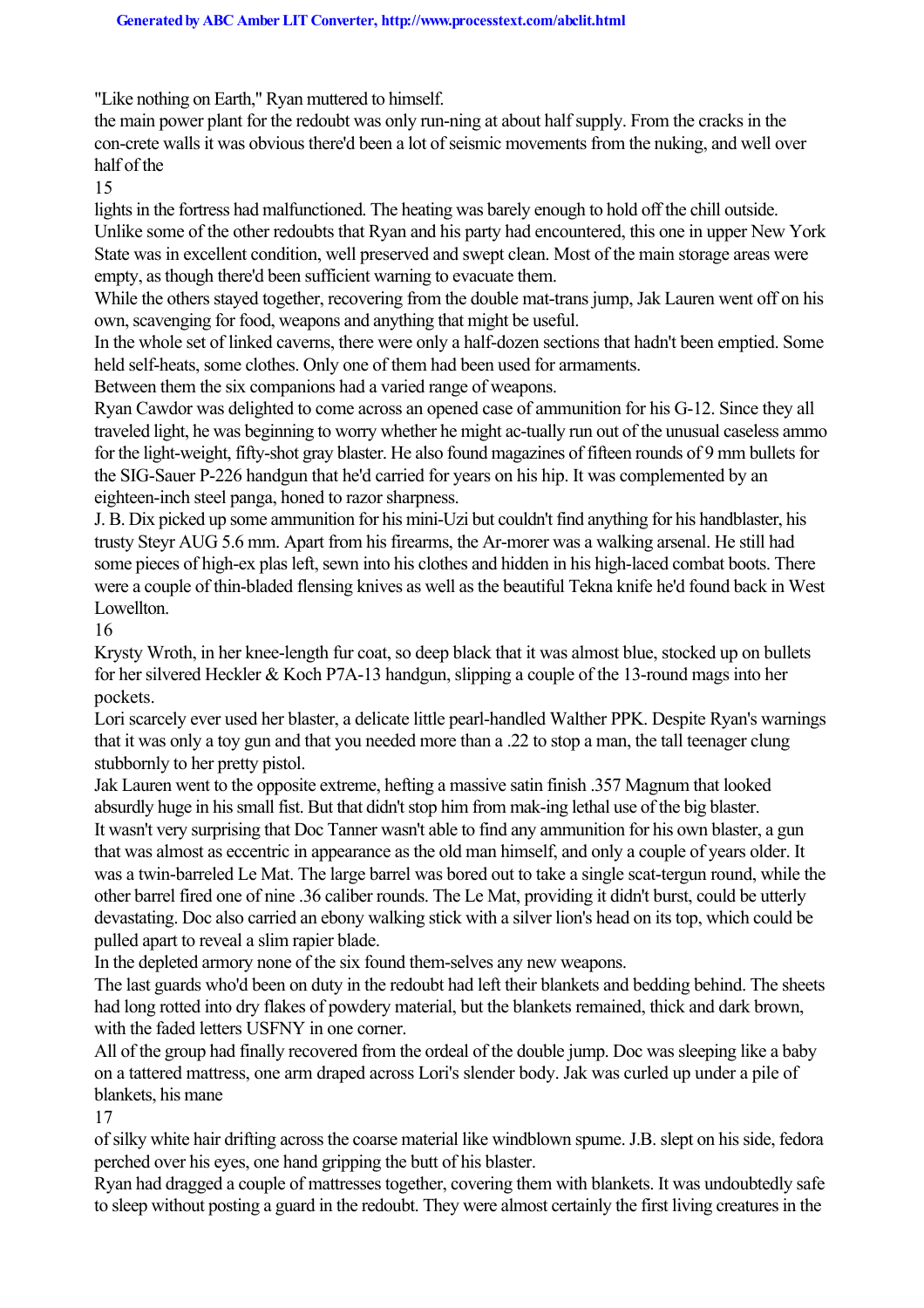place for a hundred years.

"Warm enough, lover?"

Krysty nodded. She'd peeled off her khaki coveralls, folding them neatly at the bottom of their makeshift bed. Her cowboy boots stood alongside them. The overhead neon strips that still worked threw pallid light, glinting off the silver chiseled toes and silver leather falcons that or-namented the designer boots. The only thing that marred their elegance were the splashes of gray mud and the dap-pled, darker patches of dried blood around the heels and the sides of the soles.

Ryan took a chance on undressing, breaking one of his own cardinal rules. He'd slit the bottoms of his pants so that he could pull them off over his combat boots. Care-fully he ranged his weapons alongside the makeshift bed.

Krysty lay on her left side, facing away from him, and he cuddled against her, spoon-fashion, feeling his swell-ing erection as it pressed snugly into the strong curve of her buttocks. For a moment she responded to the pres-sure, then half turned toward him.

"Sorry, lover," she whispered. "I know it's not the most original excu se, but I really do have a bastard of a headache from the jump."

"Yeah. I guess I don't feel at my steel-breaking best. The jumps get worse. I wish I knew where the fireblast we ended up on that one today. One of these days we're going

18

to end up reconstituted under a million tons of moun-tain."

"Quick way to go," she said. The idea made her start to giggle, making her body press harder against him, with the inevitable result.

Afterward, Krysty cradled him in her arms. "Ace cure for a headache, lover," she whispered. Chapter Two

in one of the stone-walled rooms near the main entrance of the redoubt, they found a shelf filled with backpacks. At J.B.'s suggestion, everyone in the party took one, fill-ing it with spare ammo and self-heats. Each of them also carried a couple of clear-plas cans of springwater, the kind that had a ring-pull opener. At some time a round button had been kicked under a metal cabinet. Jak Lauren picked it up and pinned it to the lapel of his ragged leather and canvas camouflage jacket. It was bright red and carried a picture of a helmet. The gold-lettered words said simply Forty-Niners Go.

The 352 code opened the outer door, revealing a morn-ing of bright sun bursting from a sky tinted purple. The chem cloud storm of the previous evening had vanished. The temperature was a few degrees above freezing. Far on the other side of the wooded valley, Krysty spotted a hunting bird, circling on a thermal, its great wings spread wide. Its wingspan looked to be about fifteen feet.

The bird was the first sign of life they'd seen since the jump.

The first problem to overcome was to find a way down from the redoubt. Inside the main door Lori had found a plan of the entire fortress, with its corridors lined in blue, the exit marked in orange. There was only the one exit shown.

20

Ryan checked both ends of the broken roadway. The drop was sheer for about forty feet, then he could make out the remains of tracks beaten through the scrub.

"That's what's kept the place clean," he said. "Unless you had a rope launcher, you'd never get up that face. It's smoother than... than Jak's chin."

"For an old man with only one eye, Ryan, you got a fucking big mouth."

"Just a joke, son, just a joke."

"See me laughing, Ryan?"

"When friends fall out, then their enemies make merry," Doc said, pouring a little oil on the troubled wa-ters.

There was an uneasy moment of stillness within the party, which was broken by the Armorer. "Need some fixed lines up here. Then we have to find a way of mak-ing sure nothing an' nobody gets in while we're away."

Ryan stood a moment, looking out across the wilder-ness. "Anyone had any thoughts about where we're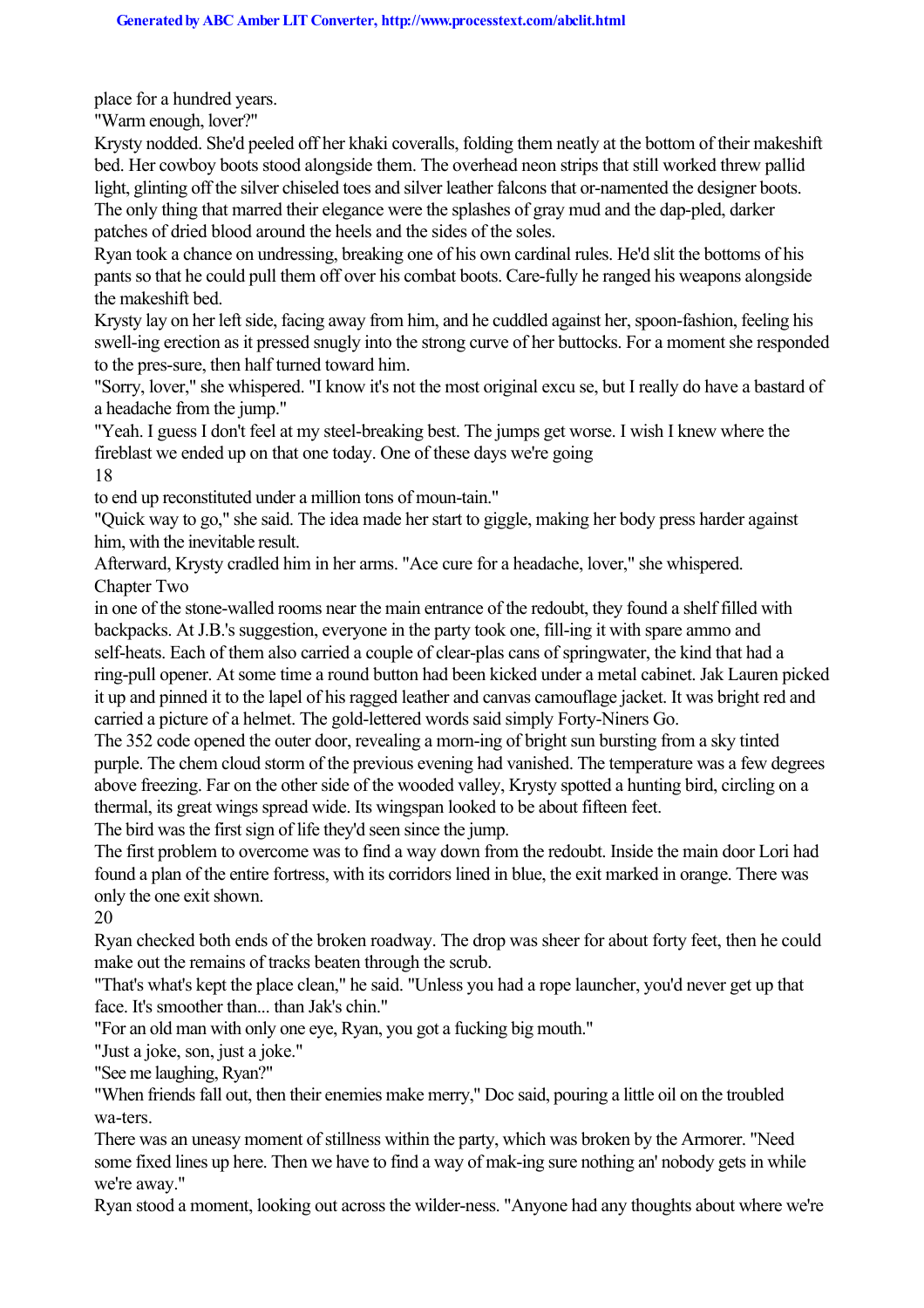going?"

"Let's have a look around," Krysty suggested. The wind was still strong, tugging at them as they stood on the broad ledge. She'd tied back her long crimson hair to keep it out of her eyes.

"You know anything 'bout this place, Doc? Where we landed?"

"Upper New York, I believe you said, my dear fellow. Then that must be the Hudson. Or, perchance, the Mo-hawk River. Yes. I believe I have been here before. Hunt-ing in the Adirondacks for deer. Ah, so delicate and pretty until the ball struck them. Then the eyes glazed o'er and the spirit fled."

"We head west for a few days, we could meet up with what's left of the Trader's party," J.B. said, scratching at

21

the stubble that darkened his chin. "Cohn an' Ches, Kathy, Loz an' all the rest of 'em in War Wag One. If'n they're all still living."

The idea attracted Ryan Cawdor. It seemed several lifetimes since he and the others had split off from the remnants of the Trader's small army. Since then they'd suffered losses Abe, Hunaker, Okie, Finnegan and Henn. Already there were so many dead and near forgotten. So many.

"How far from the ville where your brother rules as baron?" Krysty asked.

"Forget it," Ryan snapped.

"Why?"

"Because that's past. Then was then, but this is now."

"Virginia is not too far from here, my dear Ryan," Doc said. "A few days traveling if we could only lay our hands upon some suitable transport."

"I don't give a-" Ryan began, stopping as Krysty's fingers tightened on his arm. "Why d'you... ?"

"Because I know what you want, Ryan. I can feel it. Trust me. You have to go back to find your roots. To claim what is yours. You have to try."

"Which direction is Virginia from here? The Shens were south of Newyork city. Must be south. Must be a good ways off."

"Why don't we just go look?" J.B. suggested. "I'd kind of like to meet your brother. Heard plenty 'bout him the last few weeks."

"And none of it good," Jak added, grinning.

"Let us journey on," Doc said. "Truly, like brothers in arms."

jak and J.B. managed to find a rope inside the re-doubt, dark blue plaited plaslon that was strong enough 22

to lower a war wag over the cliff. They secured it at the top, and each member of the group rappeled down, land-ing safely among the scattered conifers dotted with stately hemlocks. Once everyone was down, J.B. hooked the bottom of the rope on a jagged overhang of splintered granite.

"Be there for when we come back from where we're going." He looked intently at Ryan. "Into the Shens, I guess."

Ryan didn't answer him. He led the way down the nar-row path, toward the river. The wind was not as forceful as they walked among the trees, and they could make out the sullen sound of the water as it rolled over great plat-ters of gray stone.

As he picked out the trail among the loose scree, Ryan thought back to the boy he'd once been. He thought about the great sprawling mansion that lay at the core of the ville of Front Royal, down in the blue-muffled Shen-andoahs, the endless waves of the Shens. And he thought of the man that he'd become.

Behind him, he heard Lori trip and stumble, cursing in her odd, flat little-girl voice. Doc soothed her. If only she'd throw away the ridiculous bright red thigh boots with the stiletto heels. He'd tried to persuade her to settle for combat boots, but the blond teenager had refused. And Doc hadn't been any help. He'd merely grinned and commented how much he liked them.

"Upon my soul, Mr. Cawdor," he'd said. "Surely a man must be permitted a little harmless deviancy, every now and again?"

The river grew closer, the sound of its rushing waters louder. The trees thinned out and the trail widened.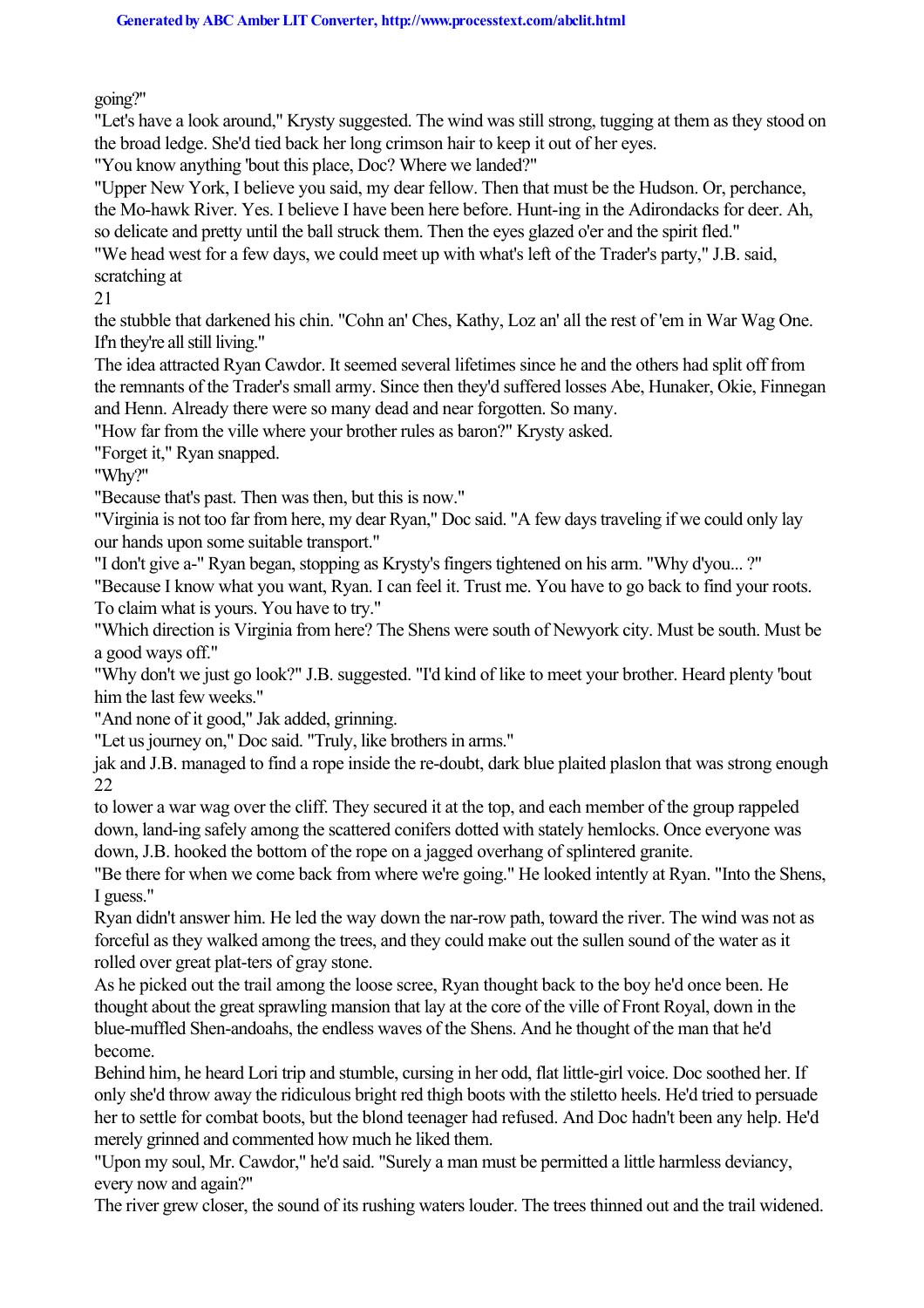Ryan stooped and examined the ground, seeing tracks that he recognized as elk, and the round pad marks of wolves. He

## 23

knew from old books that in the olden times, before the long winters, wild animals had been limited to what had been called national parks. Bears and wolves lived only in the desolate high country, rarely seen by man. But since the nuking had decimated the population and destroyed every city, the creatures of the night had come back, growing bolder and often mutated into even more fero-cious beasts than before. The wolves were among the worst.

Something moved in the bushes to his right, and he leveled the G-12, finger tightening on the trigger. The gun was set on triple-burst, ready to cough out three rounds in a fraction of a second. His eye caught a slithery, gleaming animal, larger than an otter, scurrying across the damp boulders, making for the foaming edge of the Mo-hawk. It paused and stared directly at him, seemingly fearless. Its eyes were deep-set, glittering like bright em-eralds, and its jaw hung open in a snarl of manic ferocity. Ryan held the rifle steady, ready to smear the creature into rags of bone and blood. But it turned its head contemp-tuously away and slipped silently into the water.

Only in the second it disappeared from sight did Ryan notice that the animal had six legs, tipped with claws like ivory daggers.

"If we could find a boat of some type, we could sail down to where the Mohawk meets the Hudson, just above Troy, and thence we could navigate clear to New York it-self," Doc said, joining Ryan on the shore of the river.

"If we could find a copter and get some gas for it, we could fly to Front Royal and never get our damned feet wet," Ryan retorted.

They followed the water, heading south, picking their way along indistinct paths. Around noon Ryan called a halt for them to take a drink from the widening river and 24

to open up a self-heat each. During the afternoon there was a rain shower that persisted, becoming a steady, dull drizzle that quickly soaked them all to the skin.

"Take us a year to reach Newyork if'n we don't find us some transport," J.B. said, looking up through the ceaseless rain to the west, where the sky was darkening. "Be night in an hour." "Wait!"

They all stopped to look at Krysty, who stood with an expression of concentration on her face. Her saturated hair clung to her shoulders like a fiery, frightened ani-mal.

"What? "Ryan asked.

"By Gaia, it's smoke! I can smell woodsmoke."

Ryan held his head up, ignoring the teeming rain that dripped over his face and ran behind the black patch that covered his ruined left eye. He sniffed at the air.

"Yeah, I can smell it, too. Wet weather keeps it low down. Can't be more'n a mile off."

"I will be liking getting warm," Lori said, wiping a strand of sodden yellow hair from her face.

"Not just warm," Jak said. "Fire means people. And in a place like this, people means boats."

"People also means guards and mebbe some chilling to be done. So, step cautious." Ryan led them on again, ever watchful.

it was a ragtag community of double-poor muties. Mud huts, covered in rough branches, had been built around a hewn clearing at the edge of the Mohawk. A large fire of green wood smoldered in the middle of the huts, and a rusty iron caldron was suspended over it. From the smell that bubbled up from the pot, it was some kind of fish stew.

25

The villagers were all small, not one of them topping five feet. Most were heavily muscled and had shaggy hair that hung over low foreheads. Their jaws jutted out, and they seemed to communicate in a language that consisted mainly of grunts.

They wore jerkins and breeches of a sackcloth, dyed dark green and russet yellow. It was difficult to tell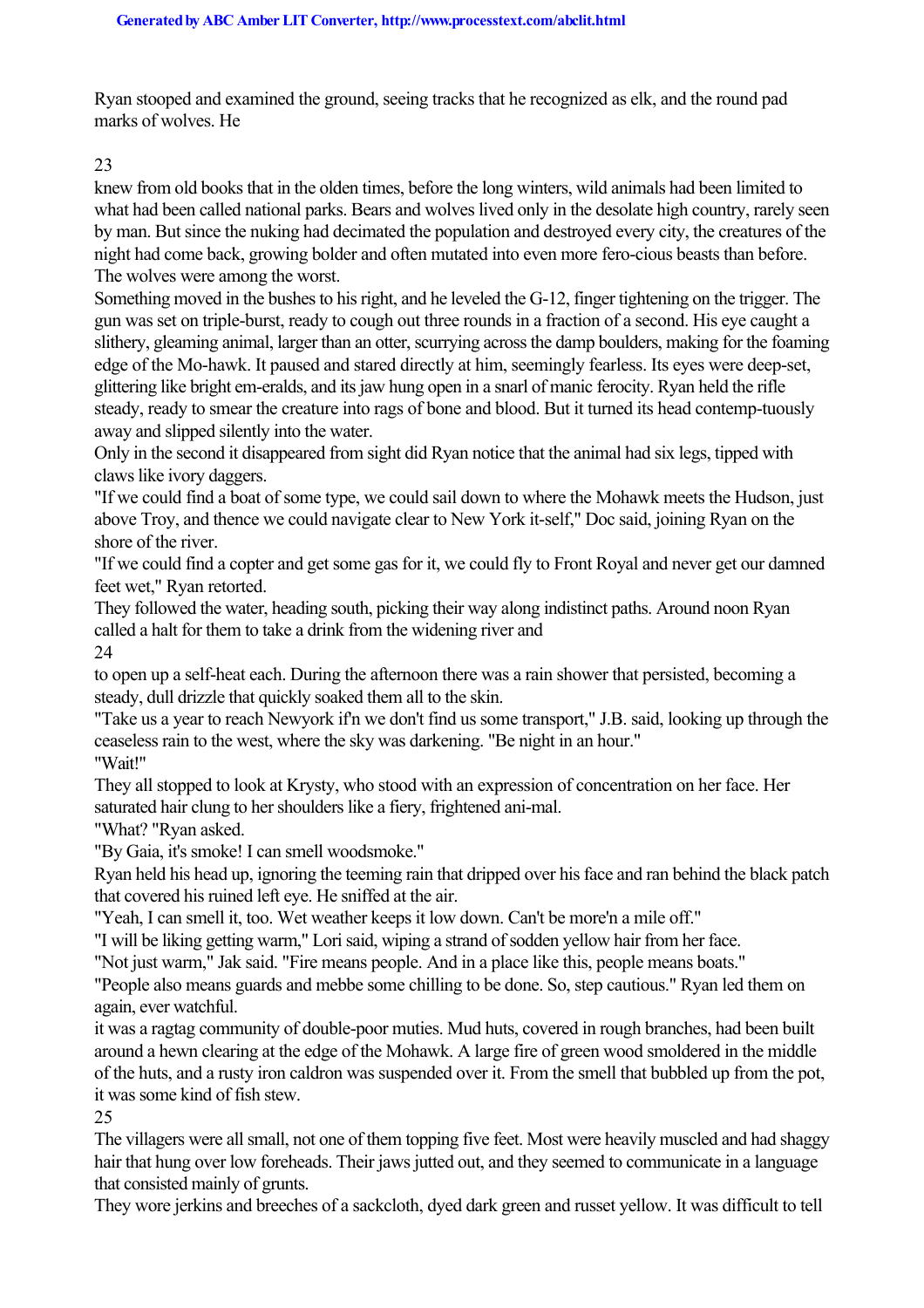the sexes apart. While Ryan and the others watched from the shadows at the edge of the forest, one of them came to pass water only a few yards from them. Krysty, with her sensitive nose, could easily catch the rancid stench of sweat and grease from the mutie's body. The sickle moon that swooped over the hills behind them also revealed to the watching six that the mutie was grotesquely sexually endowed.

J.B. caught Ryan's hand, pointing urgently beyond the farthest of the tumbledown houses. Hauled up above the level of the river was a crude raft. It was from hewn logs, bound with creepers and was about eight feet square. A stump of mast at its center and a steering oak, hacked from a single long branch, were the only signs that it might be maneuverable.

Ryan leaned closer so that his mouth touched the Ar-morer's ear. With muties, you never knew what kind of skill they might have. These primitives might be deaf, or they might hear as well as cave-born **bats** 

"Soon as they sleep," he whispered.

J.B. nodded his agreement, then passed the message quietly to Krysty, to Jak, on to Lori and finally to Doc.

the moon had disappeared behind a bank of cloud so dense it seemed like a floating mountain. A storm was brewing, and the air crackled with ozone. Ryan could feel his hair standing on end with static electricity. The stew

#### 26

had been eaten by the muties, and the fire was dying to glowing embers. The valley was less cold than the upper slopes, outside the hidden redoubt, but there was a biting dampness that seemed to creep through the layers of fur and leather, seeping into the marrow of the bones.

Ryan hooked the G-12 to a loop on his belt and drew the pistol, feeling its familiar weight. 25.52 ounces, pre-cisely. Back when they'd been with War Wag One, J.B. had shown him the crumpled, brittle field manual for the SIG-Sauer P-226, and he remembered all of the details about it.

"Let's go, my friends," he said quietly.

There'd been no sign of anyone out on patrol around the filthy little hamlet. Apart from the rafts, there wasn't likely to be anything there worth stealing. With a wave of his hand, Ryan motioned for Jak Lauren to take the lead. Out of the six of them, the albino boy was probably the best at creepy-crawling. His bleached hair blazed like an incandescent beacon, making Jak easy to follow.

Ryan came second, with Krysty at his heels. Doc and Lori were together and J.B. brought up the rear, several safe paces behind to cover them in case of a sneak attack.

Against the rumbling backdrop of the fast-flowing river, it was hard to make out any other sounds. As they passed between the stinking hovels, Ryan heard a wom-an's voice. She was .singing a mournful dirge, soft and low, with no recognizable tune to it and no words at all. It was fortunate for them that the villagers didn't seem to keep any dogs to warn of strangers. But their hamlet was so isolated that it was doubtful they even knew what hu-man enemies were.

The raft had no sail, but there were a number of smoothed branches, each about ten feet long, that looked as if they were used to propel and guide the clumsy craft.

27

Jak turned, asking, "We go on this?"

"Yeah. Get ready to cut the rope. We'll have to push her out into the flow, or we'll beach on those rocks a few yards downstream."

In fact, the raft was so firmly grounded that it took all six of them to heave it off the sloping beach of shingle. It sat so low that the Mohawk bubbled over its logs. With six of them on board, Ryan knew they were in for a wet journey. Only the rope held it, knotted around a frost-riven boulder, high up on the bank.

"Get on, and move slow an' easy!" Ryan ordered, eyes raking the sleeping village for any threat. "Keep to the center," Doc urged, folding Lori Quint in his long arms.

"Right?" Jak called, crouching with one of his leaf-bladed throwing knives in his fist, waiting to slice the knotted creeper apart.

Ryan took up the mooring line, hung on to it with both hands and braced himself against the pull of the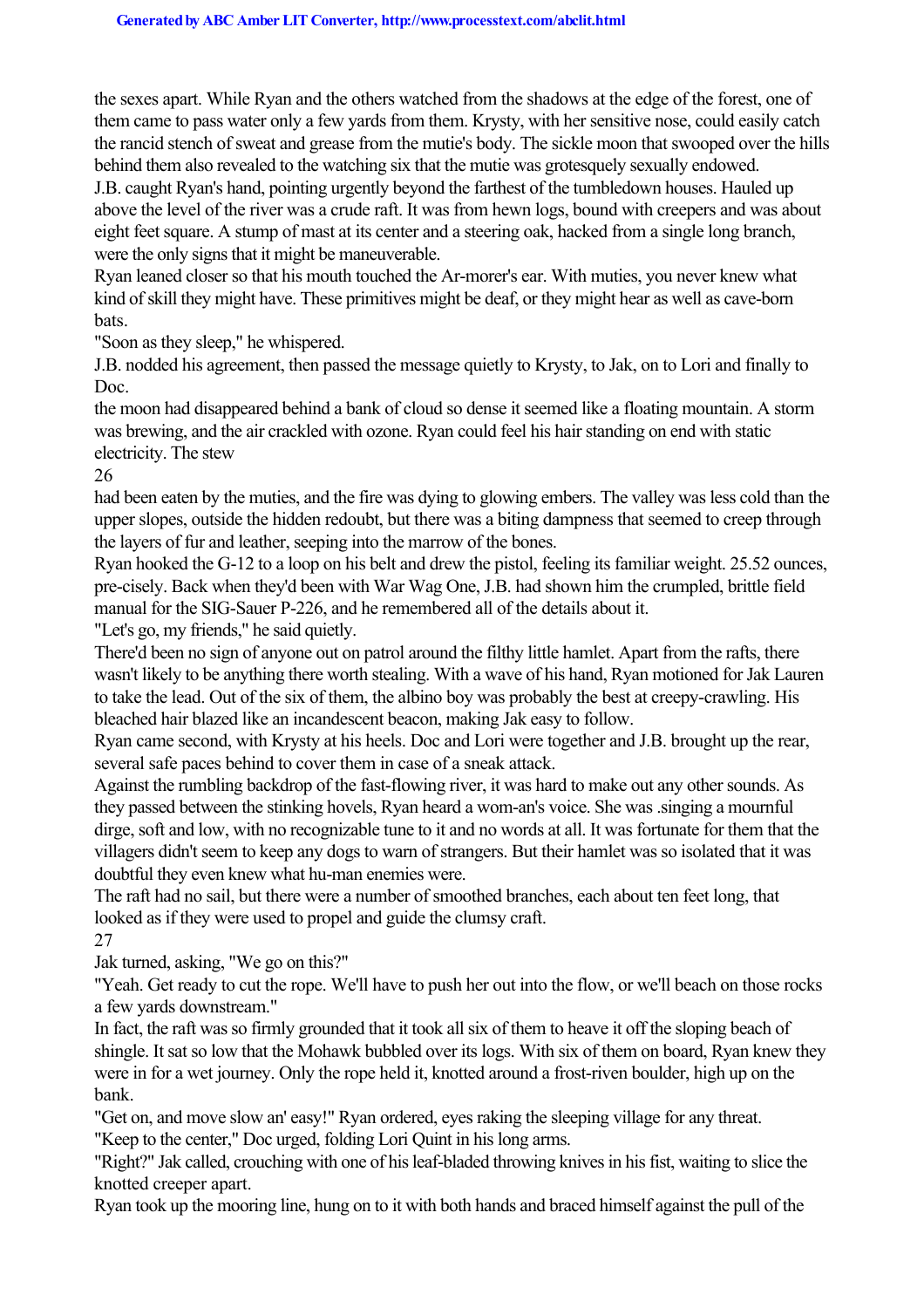current. He kept the raft steady for the boy to run down and board it.

"Now," he said, staring intently into the gloom, able to see only the splash of whiteness that was the boy's hair.

There was the blur of movement as the knife whis-pered through the rope, and Ryan felt it go slack, so that all the weight was on him. But, as he watched, he saw a chunk of the night rise from behind the boulder and grapple with Jak.

"Fireblast!" Ryan yelled, helpless to assist the boy.

But Jak could look after himself. The mutie had grabbed at him, pulling him to the earth. It uttered fero-cious grunting noises, its foul breath nearly choking him. Its stubby fingers ripped at his coat, groped for his eyes, trying to squeeze them from their soft sockets.

28

The albino still held the knife, its taped hilt snug in his fingers. Using his superior agility and strength, he was able to wriggle out from under the attacker, turning the creature on its back, digging his knee into the soft flesh of its groin. In pain and shock the air burst from the mu-tie's lungs, a thin scream breaking the silence of the night.

The flesh of the mutie was coarse, almost reptilian, the skin like flaking scales to Jak's touch. His first cut was deflected, the edge of the blade skittering off the side of the stump of a neck. Jak fended off a flailing fist with the side of his forearm, thrusting once more with the knife. As a weapon, it wasn't ideally suited to hand-to-hand fighting, but against the weak and clumsy mutie it was more than enough.

He felt the blood gush out from the deep, narrow wound, steaming in the pallid light of the moon as it ap-peared from behind the clouds. Jak turned his wrist, like the experienced knife fighter he was, and drove the steel deeper into the mutie's flesh so that the flow warmed his hand.

The body went limp under him, and he started to rise, pulling the throwing knife from the creature's throat. But the mutie wasn't done yet. In a convulsive spasm of dying rage, it reached up for him, fingers locking around the boy's skinny neck, holding him there, the two locked to-gether in a ghastly tableau. "Chill him, Ryan!" Jak choked out, hacking at the scaly forearms of the mutie.

But Ryan was too busy struggling to hang on to the frayed end of the creeper that held the raft steady against the driving current. J.B. was in the center of the tossing, waterlogged craft, his pistol drawn, sighting along the barrel. But the movement of the tumbling waves threw off his aim, and he didn't dare squeeze the trigger in case he

29

shot Jak, unable to distinguish between the tangled bod-ies in the murky light.

The mutie was screeching, its blood spouting black and spattering on the damp stones all around. "Help me!" Jak shouted hoarsely, trying and failing to break the mutie's death grip.

"Cut the fingers," Ryan yelled, head twisted as he tried to make out what was happening behind him. "Can't!" The screaming had stopped, but enough noise had been made to rouse a regiment of sleeping sec men.

Krysty saved the moment. Jumping surefooted, like a great panther, she landed on the loose stones, her hair breaking free from its binding and whirling around her head like a torrent of fire. She held her Heckler & Koch blaster in her right hand, the moonlight dancing off the mirrored finish of the barrel. In the blinking of an eye, the girl was alongside Jak and the dying mutie, stooping and placing the muzzle against its sagging mouth.

The crack of the 9 mm round was oddly muffled, al-most inaudible against the pounding of the Mohawk. The back of the mutie's skull burst apart as though someone had struck it from inside with a sixteen-pound sledge, the contents of the brainpan slopping in the dirt. The fingers convulsed and then relaxed their grip, allowing Jak to break away.

"Come on!" Ryan called, feeling his boots sliding in the wet pebbles that lined the cold waters of the river. Krysty led the way, running toward the bobbing raft, holstering her pistol as she sprinted. Planting a kiss on Ryan's cheek as she jumped across the gap, she landed on all fours on the moss-slick timbers, grabbing at the mast to steady herself.

30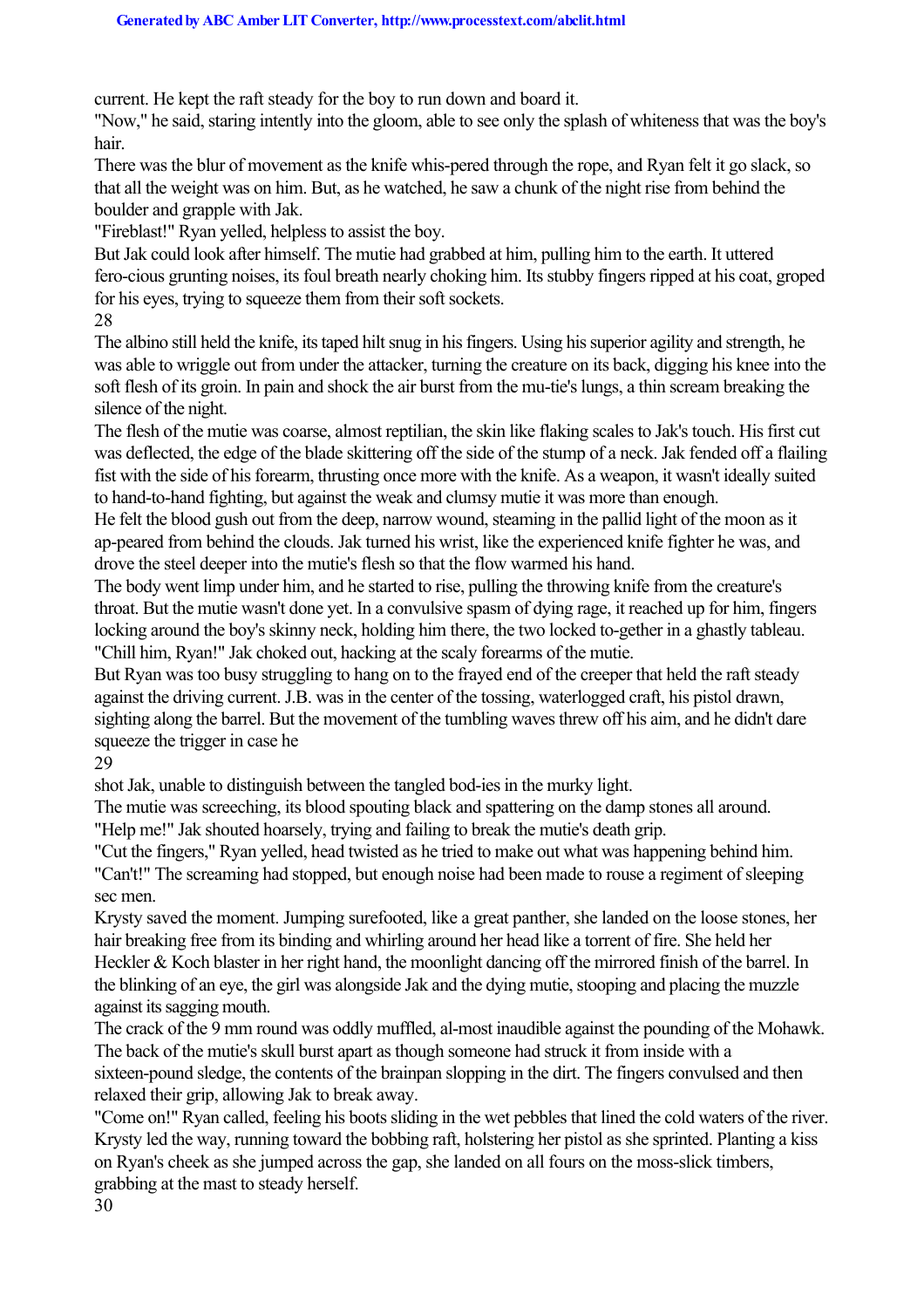"Double-hard bastard to chill," Jak said as he came down the slope, panting like he'd run a desperate race. "Thanks, Krysty. Owe you one."

"Let her go, Ryan," J.B. said. "Be getting us com-pany soon."

The gap between the shore and the raft had been grad-ually widening, despite all of Ryan's efforts. He dropped the rope and jumped for it, landing awkwardly on the edge, legs trailing in the icy water. The raft began to move away from the shore ever so slowly, just as fifty or more muties came bursting

over the top of the slope toward them.

Chapter Three

if any of the stupes had owned a blaster, then Ryan's group would have taken some chillings. Even a couple of long-barreled Kentucky muskets would have picked them off like hogs on ice. Even bows and arrows, or straight spears would have been lethal at such close range, against helpless targets. Hanging on the slimy logs of the bob-bing raft for their very lives, none of the six could even hold a blaster, let alone hope to hit anyone with one.

The muties hadn't come prepared, and the only weap-ons they had were the stones from the narrow expanse of the beach.

At less than twenty paces, the jagged missiles were po-tentially lethal, but the rocking of the raft that prevented Ryan and his friends from wiping away the muties also made them difficult targets. Krysty caught a painful blow on the left elbow, and Doc was cut on the forehead, but most of the stones bounced harmlessly off the raft.

A whirling current made the cumbersome vessel pitch and spin, then it broke free and began to move faster down the Mohawk, away from the murder ous muties. As the raft steadied, J.B. stood up with his mini-Uzi, bal-ancing himself against Ryan.

"Want me to take some of the bastards out?" he asked. "Be easy."

#### 32

"No. Leave 'em," Ryan replied, peering behind them into the darkness. "Best take care when we come back to the gateway.''

"That's too damned right," Krysty agreed, rubbing at her damaged elbow.

The river gradually became wider, the raft floating sluggishly in its center. As it widened it also became calmer, with no hint of rapids. The banks were each a hundred paces away, leaving them safe from attack. The night wore on, and most of them managed to snatch a few hours' sleep, though Ryan took the precaution of keep-ing one of them awake and on watch.

"Keep careful-keep alive," had been one of the Trader's rules of living.

Just before dawn they passed another of the squalid little riverside communities. From a distance it was hard to see, but Krysty, with her sharp eyesight, was certain that it wasn't a nest of muties. Just double-poor folk dredging up an existence on the razor edge of poverty.

An arrow was fired from a screen of dull green pine trees, but it fell woefully short of the raft. On a narrow headland, daubed pink by the florid orange sunrise, the six were watched by a pack of hunting dogs, with slaver-ing jaws and a crust of yellow froth around their long in-cisors.

Gradually the sky lightened. Around eight in the morning one of the limitless thousands of chunks of space debris, dating from the ill-founded Star Wars defense system, finally reentered the atmosphere of the Earth. It burned up in a dazzling display of green-and-red pyro-technics, breaking up and melting as it ripped through the clouds in a fearsome explosion.

Doc Tanner took off his beloved stovepipe hat and wiped sweat from his forehead with his handkerchief, 33

which was decorated with a swallow's-eye design. His eyes dimmed as he rubbed absently at the dent in the crown of the hat. "There will always be that sort of memory. Mil-lenia will come and go and still that damnable filth will boil in the spatial maelstrom, falling now and again to remind us of the futility of it all. Oh, if only..." The sentence, unfinished, trailed behind him like a maiden's hand in the rolling water. "Look," Lori said, shading her eyes with one hand and pointing ahead of them with the other. "Road across wa-ter."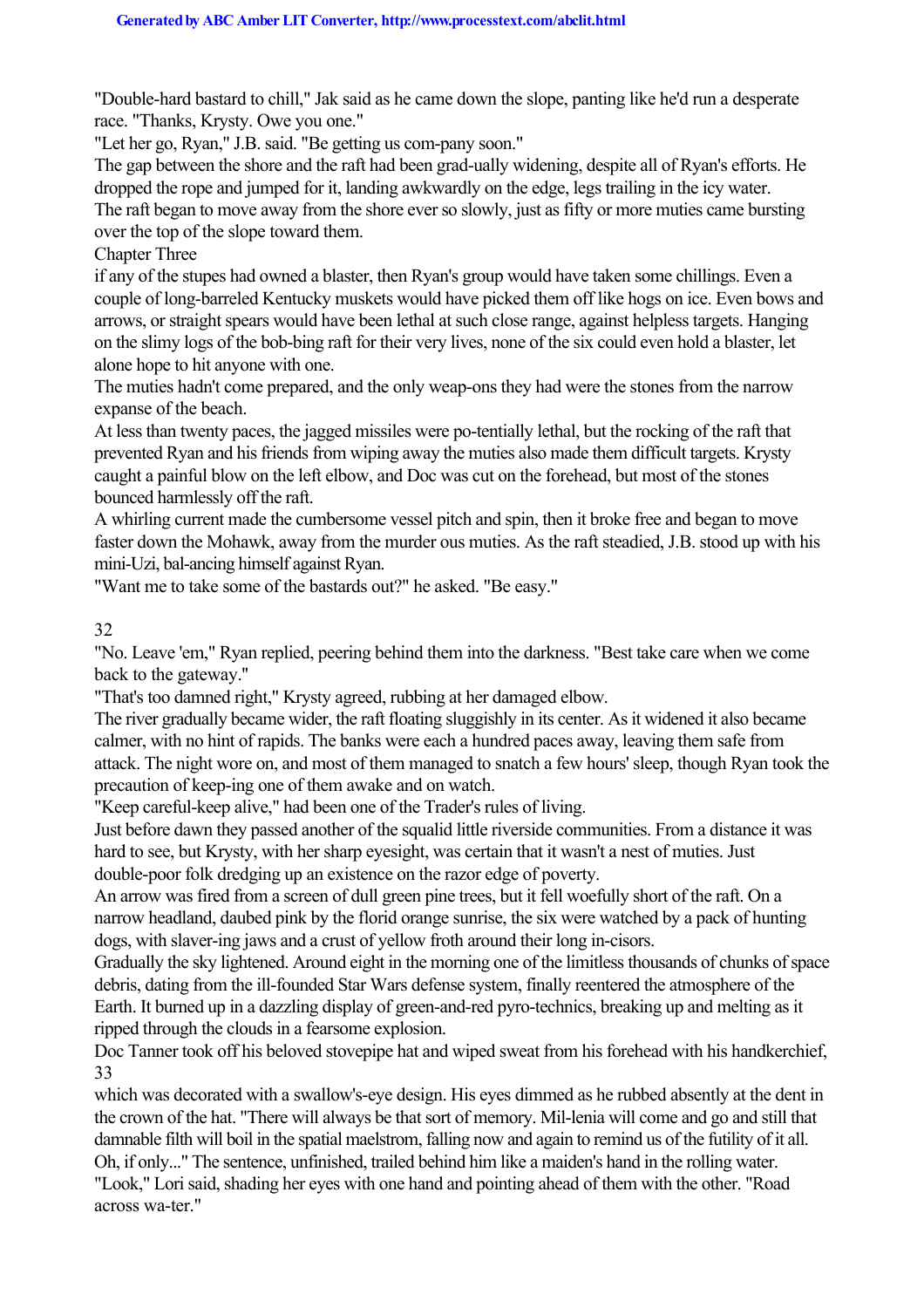"It's called bridge," Jak told her, balancing easily against the pitching of the raft. The vessel seemed even lower in the river now, the clear waves seeping over the front of the logs.

It was a place where the river narrowed, the banks closing in on either side, rising steeply to wooded bluffs. The bridge seemed to be made out of cables or ropes, strung like some dizzy spiderweb, dangling low in its cen-ter, barely thirty feet above the level of the surging Mo-hawk.

"And we got us company," J.B. said, unslinging the mini-Uzi from his shoulder.

They could see small, dark figures silhouetted against the light violet of the sky, scurrying toward the middle of the bridge, swinging hand over hand like tiny malevolent insects. Unlike the muties from farther upstream, these wore long cowled robes that concealed their faces and most of their bodies. "They got no blasters," Jak said.

"Some got stones. And those two on the left have hunting bows," Krysty exclaimed, pointing with the muzzle of her P7A-13 handgun.

34

The raft was swooping fast toward the bridge, pitching and rolling. Ryan squinted ahead, clutching his G-12 caseless, trying to estimate how severe the threat was. Getting involved in a firefight in these circumstances was highly hazardous. The enemy, if proved hostile, held all of the jack. To try to blow them off their vantage point would be difficult at best, and extremely costly in ammo at worst. Even an ace shot like Ryan Cawdor couldn't guarantee wreaking much havoc from the unsteady plat-form of the waterlogged and rotating raft.

"Hold fire!" he yelled, hoping everyone could hear him above the pounding of the white-topped waves surround-ing them.

"Be hard to chill 'em," Jak shouted from the front of the raft, where he crouched with his beloved Magnum, the spray washing over him.

"Doc! You an' Lori take that steering oar and try to keep the bastard steady. Keep her going forward and hold her from circling."

The girl and the old man staggered to the stern, Doc slipping and coming within an inch of toppling into the swollen waters. But they clawed a hold on the misshapen branch that trailed in the river, throwing their combined weight against it, gradually controlling the swinging of the clumsy craft. It was some improvement, but the chances of pulling off any accurate shooting were still dozens to one.

There were about thirty people on the fragile bridge, making it pitch and dip even lower.

Oddly none of them was showing any obvious signs of aggression toward Ryan and his group, no waving of fists or throwing of stones. The couple with bows simply held them, unstrung, in their hands. 35

J.B. glanced toward Ryan, the unspoken question clear on his face. He reached up and wiped spots of water off his wire-rimmed glasses, shaking his head in puzzlement.

"Why don't they...?"

Ryan readied himself. "Mebbe they aren't against us."

Doc heard him above the sound of the river. "Wrong, my dear Ryan. Anyone who is not for us, must be against us."

They were less than two hundred yards from the bridge.

One hundred yards.

"They're going t'let us through," Jak yelped, staring up at the hooded strangers.

"Mebbe," Ryan muttered. It was true what Doc had shouted. In the ravaged world of Deathlands you had few friends. And a mess of enemies.

Twenty yards.

A fish leaped in the air off to the left, bursting in rain-bow spray, taking everyone's eyes for a crucial moment.

"We making..." began Lori, eyes wide with the ten-sion of the second.

Dangling monkeylike from the center span of twisted cords, one of the silent watchers reached out as the raft floated directly beneath him-or her-and opened a hand, allowing something to drop. The object landed with a metallic thud on the logs, hitting the mast and wedging itself between two of the knotted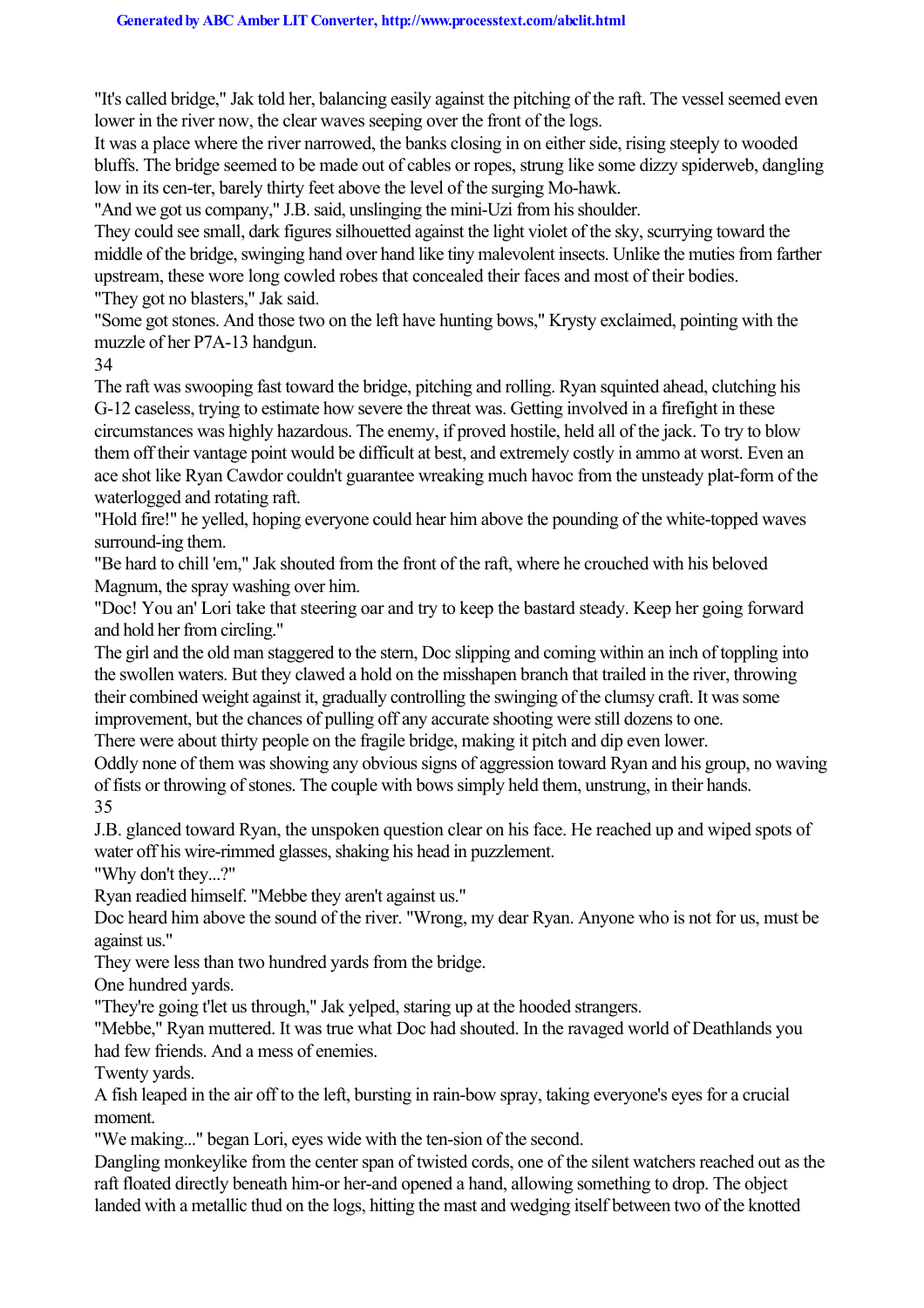creepers.

It was oval in shape, about the size of a man's fist. The top was dull, steel glinting through a number of gouged scratches. There were scarlet and blue bands painted around it.

"Implo-gren!" J.B. shouted in a thin, cracking voice, shaken into dropping his normal laconic mask at the sight of the bomb.

36

It had been a similar implosion grenade that had bro-ken through the creeping fog when Ryan had entered the first mat-trans gateway. Using some very basic experi-mental anti-grav material, the hand bombs created a sud-den and extremely violent vacuum so that everything around the edge of the detonation was sucked into it. The displacement was more ferocious than with a conven-tional explosion. Very few of the implo-grens had been made, and it flashed through Ryan's mind, even at that moment of maximum danger, to wonder how these iso-lated villagers had gotten hold of one.

The other thought that flooded into his brain was to try to recall what kind of fuses the grens had. Twelve sec-onds? Ten?

Five?

Doc and Lori were helpless, hanging onto the steering oar at the stern. J.B. was nearest, but the bulk of the mast obstructed him. Jak was the one with the fastest reflexes, but he was kneeling at the front of the raft, gun drawn, looking up at the monklike figures who hung on the bridge above them.

Krysty Wroth began to move. Despite having part-mutie sight and hearing, her reflexes were no faster than any normal person's.

Which left it in Ryan Cawdor's court.

As he started to dive for the implo-gren, he remem-bered about the fuse.

They were generally eight seconds.

Chapter Four

the metal was cold, slippery with the waters of the Mohawk.

Ryan's fingers closed on the gren, and he hefted it from the sodden logs, cocking his arm to throw it over the side of the raft. The rope bridge above them replaced a four-lane highway bridge that had crumbled in the first min-utes of the nuking of 2001. Even now, a century later, some of the original stone and girders still lay in the river, just below the surface. At that moment the laden craft struck some relic of the ruined bridge, jarring into it with a sickening crunch.

The raft swung into a sullen half circle, throwing Ryan completely off guard. He stumbled, fighting for balance. He tried to dump the grenade over the side, but his fin-gers had locked over it as he fell. At the last moment he struggled to roll on his shoulder, but the slick cold wood betrayed his footing and he tumbled sideways. His shoul-der thumped against the stump of the mast, and he half rolled on top of Krysty, who snatched at his coat to check him from falling over the side into the Mohawk. The im-plo-gren slipped from his hand, clattering under both their bodies.

The crowd on the spiderwork bridge gave a ragged cheer, waving their fists at the clumsy craft beneath them.

Ryan groped for the fallen grenade, feeling the raft hit again, with a jagged, splintering sound, holding it in the

38

same place. Even as he touched the icy metal, his brain screamed to him that he was way too slow, that the eight seconds were up and gone. The metal would disintegrate and he would be sucked into the hissing vacuum and de-stroyed, along with everyone on the doomed raft.

He dropped the gren twice more, until he was finally able to grip it securely, sitting up and holding it in his right hand. Ryan was almost unable to believe their good for-tune. Above him the cheers turned to screeching anger.

"It's a fucking malfunk!" Jak yelled. "Lemme chill the monsters."

"No. Let's get out," Ryan called. "Doc? Push us off with that steering oar."

"Consider it done," the old man replied.

"Throw it, lover," Krysty said, face white with shock at their narrow escape.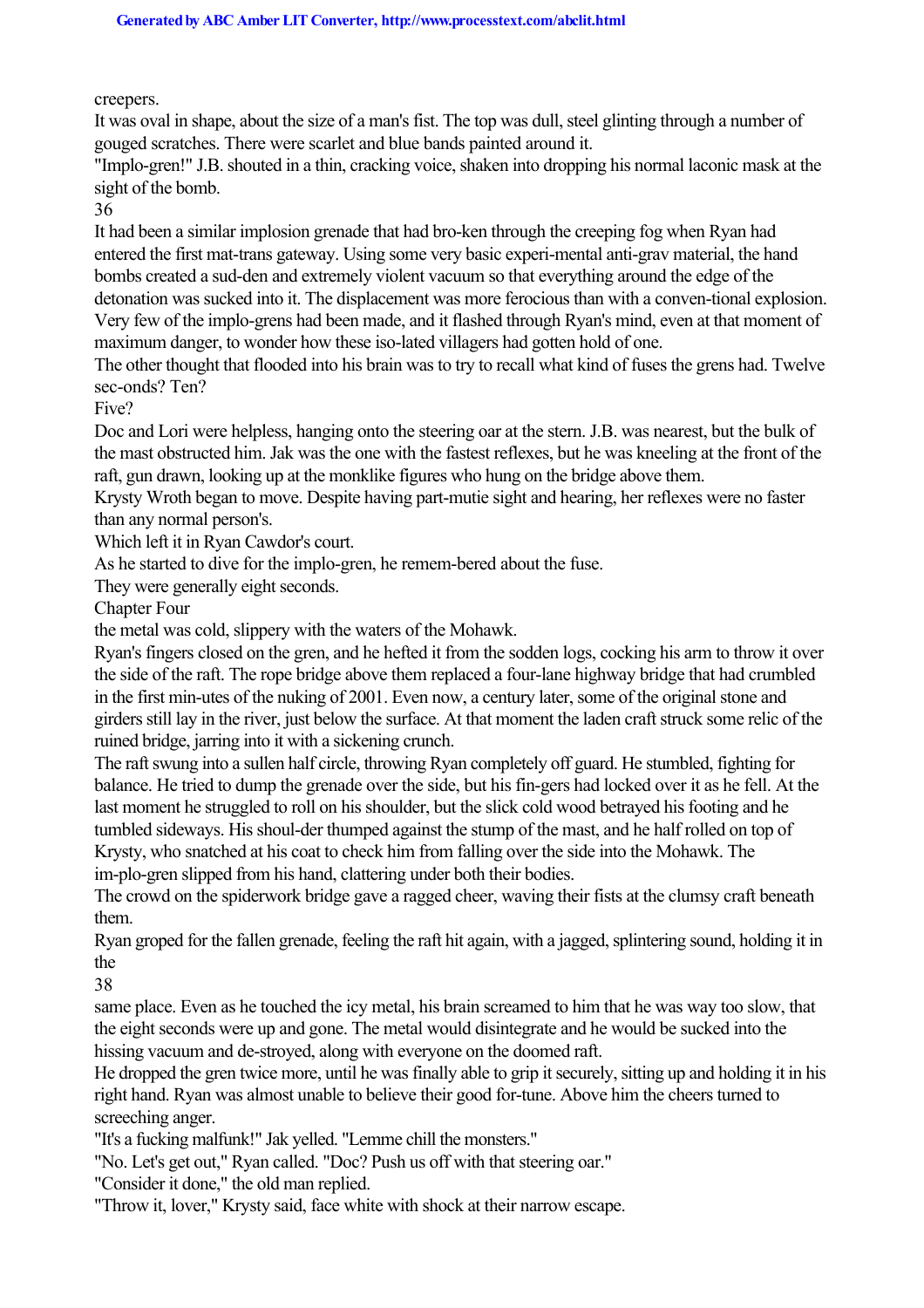"Sure." He looked up at the horde of cowled figures hanging from the network of creepers and shouted, "Here, have the bastard back!"

Once, about eight years ago, Ryan had been with the Trader when they'd broken into a small redoubt, a long way west, in a valley of the Rockies. They'd found some old vids stashed away and a sealed battery player. Most of the tapes had rotted and crumbled, but they'd watched a few minutes of one of them. It had been a film of a foot-ball game. Ryan couldn't recall the names of the teams or the players, but he still remembered the grace and power of the man who'd thrown the football, flexing his arm and letting it go, soaring upward and on.

He hefted the implo-gren and heaved it toward the watchers on the bridge, hoping to hit one of them and maybe even pitch him into the river. The raft was already starting to roll uncontrollably down the Mohawk, and it wasn't worth wasting any ammo.

39

He watched the scarlet and blue bands revolving in the cool, damp air.

The sound of the grenade detonating was unmistak-able a muffled, inward, whooshing sort of noise, as the implosion sucked everything into itself. The gren had been at its highest point, hanging in the air only a few yards from the bridge, when the fuse finally worked.

The frail structure of knotted creepers disintegrated in-stantly, its strands spinning toward the whirling circle of air that had been the implo-gren. And the hooded figures were tugged with it, tumbling into screaming space, into the waiting river, which received them gratefully.

Ryan and his friends watched the destruction of their enemies with disbelief. The small bodies splashed into the fast-flowing water, most of them not even resurfacing, dragged down by their heavy robes. Doc and Lori abandoned the steering, allowing the heavy raft to find its own direction and speed. All six of them stared behind at the spectacular results of the mal-functioned gren. On either side of the river they could see the dangling cords, snapped off short, that had held the bridge. But the whole center section had disappeared, floating past them in torn and fragmented sections.

Only one of the muties made it to the surface and tried to swim toward the raft. Its clothes were gone, and it re-sembled the muties they'd seen higher up the Mohawk- short arms and legs, and skin like a reptile. This one had no hair at all on its wrinkled skull, and they were shocked to see a vestigial third eye, staring wildly at them, in the center of its brutish, low forehead.

As it floundered along, closing in on the slow-moving raft, its lipless mouth stretched open and it screamed to them in a feeble voice.

"Elp, elp, elp, elp!"

40

Its fingers groped for the rough-hewn edge of the logs, near where Lori stood.

"I'm helped you," the girl shouted, still trembling from the shock of their brush with death.

Before anyone else on the raft could move, the slender girl hefted one of the ten-foot-long branches that served as paddles, lifted it and brought it down on the bobbing face. The stump of wood pulped the man's nose, split-ting his lips, breaking off several of his teeth. Blood jet-ted, flooding his throat, making him choke. His hands slipped off the side of the raft and he bobbed away, a tendril of crimson trailing from his smashed face.

The last they saw of him was a hand clutching at the cold air.

before evening the Mohawk was joined by another, wider river, coming in from the north. Doc Tanner pro-nounced that it was the Hudson. Even Jak Lauren had heard of that name.

"Runs by Newyork?"

The old man sighed. "Time was it did, my snow-headed young colleague. But what remains of that great metrop-olis now I wonder?"

"When I was a kid, folks talked of it as a hot spot, full o'weeds," Ryan said. "Only ghouls lived there, eating each other."

Doc smiled. "Sounds much as it was back in my day, Ryan."

The light was fading and an evening storm threatened. Ryan pointed toward a low spit of land, jutting out, with the shattered remnants of a building just visible at its end. Because of its length and narrowness it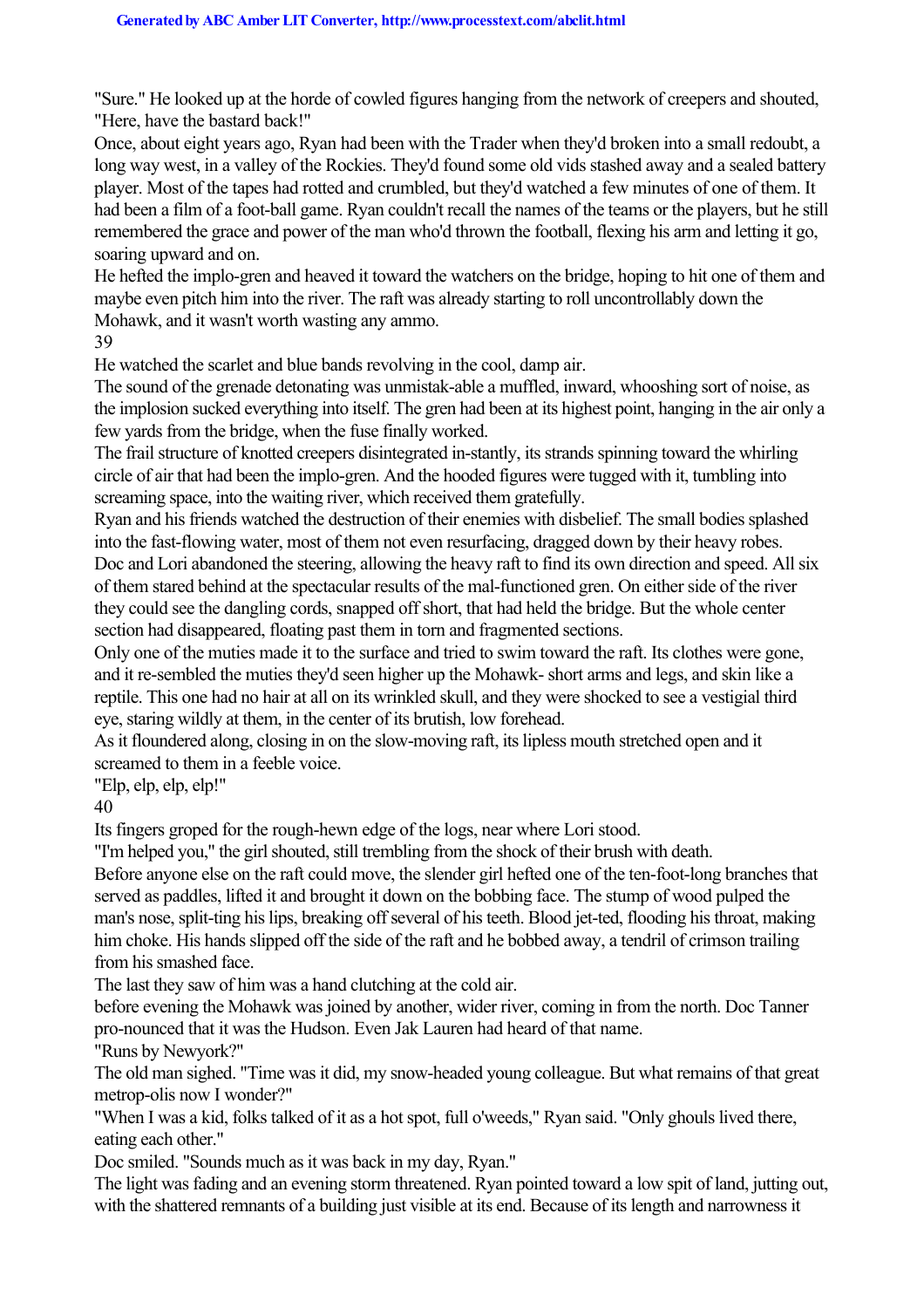would be easy to defend against a sneak attack from the land side.

41

"Bring us in there if you can," he called to Jak, who was manning the steering oar with Krysty.

The farther south they drifted, the slower and wider the river became, with none of the gushing rapids they'd en-countered higher up, near the abandoned redoubt. The water was amazingly clear, with the rocks on its bottom looking close enough to reach down and touch, though a quick measurement with a length of cord and J.B.'s Tekna knife showed them a depth of about fifteen feet. Doc kept wondering at how unpolluted the Hudson appeared.

"Back when I knew it nobody would place a hand in the water, for fear the acids and chem filth would scorch it to the bone."

The raft grounded with a soft crunch on the shingle, and they all leaped gratefully off it, stretching their legs. Jak tied the remnants of the mooring rope around a rusted girder that stuck vertically out of some crumbling con-crete. The boy stooped and lapped at water from his cupped hands, wrinkling his nose. "Tastes of salt," he said.

"Salt?" Ryan queried. "Must be close to the sea. I haven't seen the sea for...for too many long years. Is that right, Doc?"

"We must go down to the sea again, and do business in great waters," the old man chanted. "The wonders of the Lord, my dear Ryan, is what we might all share, one day hence."

"But are we close to the sea?" J.B. pressed.

Doc shook his head, the light wind disturbing his gray locks. He smiled and showed his peculiarly fine, strong set of teeth. "What is close, John Barrymore Dix? How when is up? How meretricious is now? Riddle me that, my friend."

42

They dropped the question of how close they were to the sea. In fact, it was approximately one hundred and fifty miles from their stopping place to the open ocean beyond Manhattan.

Ryan set guards, giving everyone a two-hour duty dur-ing the time of darkness, and left the last watch for him-self. The rest of the group huddled together in the open, eating from their self-heats, using the water from the Hudson for drinking despite the faint hint of salt it held.

"Be better in the trees for shelter?" J.B. suggested.

"We haven't seen any sign of life for hours. Not since the crazies on that bridge."

It was true what Krysty said. The banks of the Hudson seemed deserted. Ryan had been taking regular readings with his rad meter, but it hadn't gone seriously across the orange and into the red. The land was warm, but no longer hot.

"Because we don't see 'em, it don't mean they aren't there," he replied.

"Yeah," the laconic Armorer said.

They stayed where they were.

It was a beautiful night, warmer than it had been far-ther north. The moon was untroubled by clouds, sailing above them, sharpening the edges of all the shadows.

Lori was on watch a little after three in the morning. When the stickies came, they beat the girl to the ground before she could give any warning.

Chapter Five

nobody knew a whole lot about stickles. They were found in small, vicious colonies, generally in parts of the Deathlands that had been particularly heavily nuked. Some said that the missiles that spawned the genetic hor-rors that were stickies also held some secret chromo-somic deviator that accounted for the peculiar nightmare that they had become.

Some blamed grossly contaminated water supplies in a mysterious process that involved nitrates leached from the soil.

All that was truly known about stickies was that they were triple-crazy. They loved killing and ripping things apart. They liked the sight of blood. They also relished fires and explosions, taking some bizarre and perverse pleasure from staring into dancing flames.

Oddly stickies had only been known in the past twenty or so years. A three-hundred-and-fifty-pound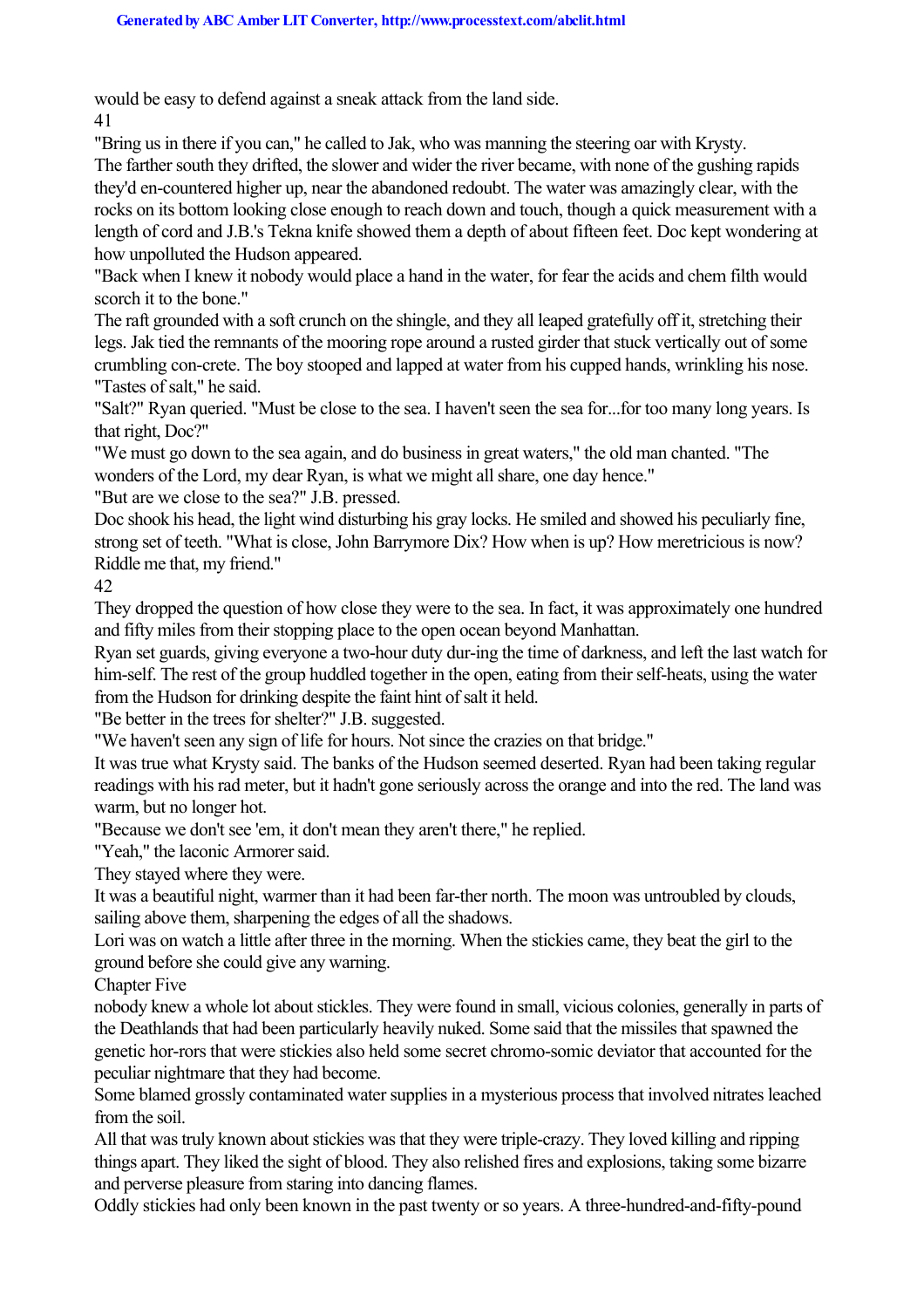showman named Gert Wolfram was credited with discovering stickies and putting a pair into his traveling freak show. Word was that Gert hadn't lived too long after that.

Stickies had vulpine teeth and staring eyes, eyes that were utterly dead and devoid of emotion, like a basking shark. The main thing about stickies was that they had developed peculiar sucking pads on their webbed fingers, which enabled them to cling easily to smooth surfaces like flies. It was rumored that stickies could come at you

44

across the ceiling, but that was generally discounted. But they could surely climb walls and hang on to windows.

In the entire Deathlands stickies were the only breed of muties that everyone would automatically kill on sight. It was possible to speak to them, but you had to shout and talk very slowly, as though they heard you through a strange kind of lip-reading. They had no ears.

Lori never heard them. Never saw them. She was sit-ting down, coat wrapped around her, slipping from an uneasy wakefulness into a half sleep. She was recalling the crazed days with her father. Her husband. Lover. Keeper. Quint. White beard to his stomach, stained amber with nicotine. Jacket spotted with sequins. The hooked nose and narrow, cruel mouth. And the violence.

In her dream, the girl was tied, naked and spread, to the metal frame of a bed, while Quint moved toward her, leering and dribbling, a polished chrome phallus in his hand, its tip studded with shards of broken glass smeared with blood. As Lori tried to scream, a hand clamped it-self across her mouth. She woke and tried to scream, but a hand had been clamped across her mouth.

Lori was held down, and the last thing she heard be-fore a crashing blow delivered to the side of her head plunged her into darkness was a soft, bubbling laughter.

Ryan had agreed they could build a small fire to hold the night's chill at bay, and it had been its ruby glow that had attracted the stickies, bringing nearly a dozen of them slinking from the darkness under the looming pine trees. They moved with a sinuous quiet, their bare, suckered feet making onl y the faintest slithering sound on the old stones.

It was Krysty Wroth's special part-mutie senses that saved the friends from a swift and evil ending. Krysty

45

didn't have the true power of doom-seeing, but she had highly developed sight and hearing. In her sleep she caught the noise, like tiny lips kissing, of the advancing stickies.

Her green eyes flickered open, glancing beyond the glowing remains of their fire. She saw the skulking fig-ures of the stickies, their eyes blinking, reflecting the flat color of the fire.

"Stickies! Wake up!" she yelled, reaching for her blaster and ripping off a couple of shots at the nearest of the muties, who were barely twenty paces from where she'd been sleeping.

Ryan, J.B. and Jak all came awake, guns magically in their hands. Doc Tanner took a while longer to reach the surface.

Like many such firefights, it lasted less than fifteen seconds.

Many muties had different body structures from norms, more primitive and brutish. They were, consequently, more difficult to put down-and keep down. Stickies were among the hardest of all to chill. Krysty took out the first two, her 9 mm bullets punch-ing holes clean through flesh and muscle at such close range. The stickies kicked over in a scrabbling, scream-ing tangle, their fall obstructing their following compan-ions. Her next two rounds missed, then she hit a third mutie with two bullets, both in the belly, folding him over, vomiting blood.

Jak took out two more stickies with his Magnum, the huge handblaster coughing in the darkness, spitting fire and death. One of the two was up immediately, even though its left arm had been nearly severed at the shoul-der by the big .357 round. The creature lurched on, screeching, eyes wide, its blood crimsoning its chest and

46

legs. Jak took careful aim and put another bullet in the middle of its face, the skull disintegrating like a peach beneath a war wag.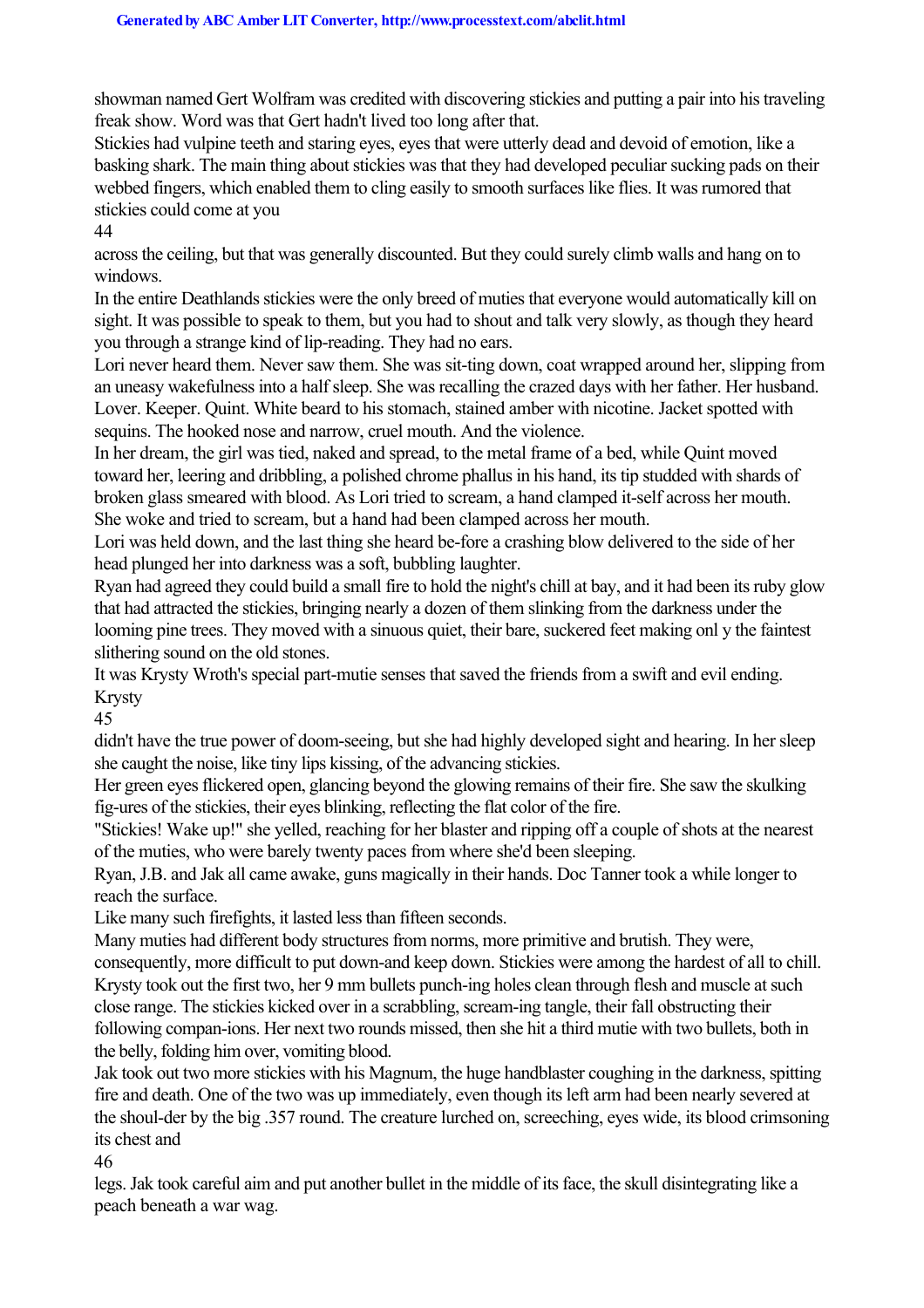J.B. held the mini-Uzi, chattering death, smearing the five stickies on the left of the attacking bunch, raking the barrel of the mean little gun backward and forward, us-ing up the whole mag to make double-sure they were well chilled.

Ryan Cawdor was left with three of the stickies for himself.

Awakened by Krysty's yell of warning, his hands went by automatic reflex to the rectangular shape of the Heck-ler & Koch G-12. He rolled on one side, kicking away the single blanket that had been his only protection against the night.

Because of the high cross-sectional density of the round, there was very little transverse drift. At such close range, set on triple burst, there was no sideways drift at all. Ryan squeezed the trigger, not needing the laser-enhanced night sight, able to pick his target with ease. The G-12 fired triple bursts at better than thirty rounds per second, the recoil feeling like a single round, barely reg-istering.

The bullets from the blaster didn't tumble at all, re-ducing their effect on human flesh, but the extreme ve-locity caused massive trauma in the area of the body surrounding the actual point of impact. Ryan gave each of his targets a single burst of three shots.

The tallest of them, suckered hands stretched out to grasp at the human prey, was hit in the groin, the three 4.7 mil rounds ripping the mutie apart, slicing into its pelvis, exploding the bones, angling upward and destroying the lower stomach. The stickie toppled sideways, fingers 47

reaching for the wound, fumbling among the loops of greasy intestines that cascaded out of its body. The next mutie had its hands in front of it, and the bullets pulped the fingers, chunks of flesh and bone flying into the homicidal creature's face, blinding it. As it stum-bled, the bullets stitched across its chest, driving splinters of torn ribs tumbling through the body, slicing the pumping heart into ribbons. Blood gouted and the stickie fell, dying, stumps of fingers opening and closing con-vulsively in its murderous death throes.

The last stickie seemed oblivious to the massacre of its fellows and still came on, mouth open in a silent scream. Ryan switched the aim of the G-12, pumping out a triple burst. Unfortunately Doc Tanner, who was just waking to the awareness of the attack, staggered to his knees and called out to Lori, distracting the mutie at the crucial millisecond that Ryan squeezed the trigger. The creature turned in midstride, launching itself at the old man, suckered fingers reaching greedily for his throat. The strength of a stickie's grip was notorious. Ryan had per-sonally seen a man pull a stickie's hand off a friend's face, bringing half the cheek and one eye with it.

The trio of bullets missed the stickie's body, barely clipping the top of its legs, punching the creature off-balance. The snarling mutie fell, only a hand's span from Doc Tanner. Though not normally a great fighting man, Doc calmly drew the rapier blade from his swordstick and thrust it into the stickie's open mouth. The angle was perfect, the steel penetrating a foot and a half down its throat. Doc twisted his wrist like a master of the duel, opening the inside of his enemy's neck. Blood spurted between the bared teeth, splattering across the pebbles. The stickie reached convulsively for Doc, its fingers fail-ing to find a grip on the blood-slick steel.

48

"Move," Jak ordered, leveling his pistol, waiting until the old man had withdrawn his sword and scrabbled out of the way. Then he put a booming bullet through the back of the dying mutie's skull, kicking it into a jerking tangle of twitching limbs.

"All done?" Ryan asked, his voice sharpened by the sudden explosion of violence.

"I counted twelve in, and I counted twelve down," J.B. replied, calmly holstering his mini-Uzi.

"Where's Lori?" Doc asked, wiping the blade of his swordstick on the rags of the nearest of the stickies, then sheathing it once more. Stooping, he picked up his faded hat and jammed it on his head.

"There," Krysty called, pointing along the narrow pe-ninsula toward the looming forest.

Showing an unsuspected burst of speed, the old man darted like a disjointed crab to where they could now see the motionless figure of the young girl.

The others followed, Ryan and the Armorer taking a few moments to check that all of the dozen attackers were truly dead. With stickies you never could be too careful.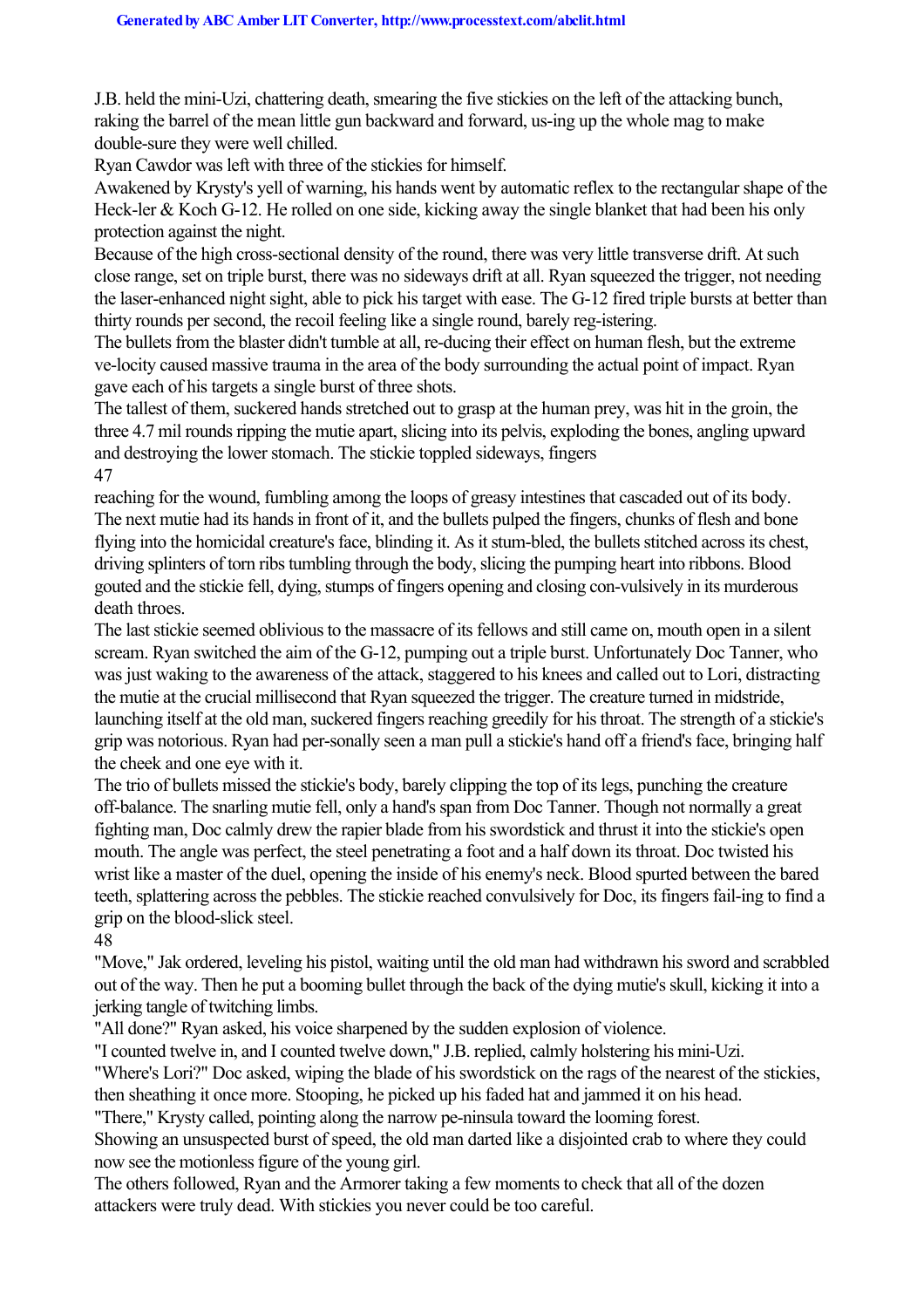They were all chilled.

"Oh, my sweetest little darling," Doc sobbed, bending and cradling the girl in his arms. His knee joints cracked as he knelt on the stones, pressing her head against his chest. "My sweet dove of innocence," he moaned.

Having seen the way Lori Quint had ruthlessly butch-ered the drowning mutie after the incident with the im-plo-gren, Ryan Cawdor wasn't too sure he agreed with the description of her as an innocent dove. "She is slain," Doc Tanner cried, his grief unres-trained. His head was thrown back, and he was howling like a tormented animal.

"She's alive, Doc," Krysty said, kneeling at his side.

49

"What?"

"Alive, Doc."

"No."

"Yes," Jak said. "Tits move. Breathing. She's alive."

"Oh, thanks be to the Almighty! By the three Kenne-dys but it seems barely possible. After those vile mon-sters had..."

"Best let me take a look at her," Krysty suggested.

"Look at? Oh, of course, my dear girl. Do look after the child."

Krysty stared down at Lori. "Light's no good. Ryan, carry her to the fire. Jak, get some wood from the trees there."

"I know where to get wood," he sniffed, insulted at the suggestion.

"Then do it," she snapped. "She's taken a hard knock on the temple. I can feel the lump. Move, Jak!" It took several minutes before Lori began to show signs of recovering consciousness. The fire by then was blazing brightly, with the pine branches spitting and crackling. Jak and J.B. had gone to the end of the finger of land, watching carefully in case any more of the stickies were lurking there and waiting for a chance to attack. While Krysty worked with Lori, Ryan and Doc managed to shift the bloodied corpses of the muties, dragging them by the heels and allowing the force of the Hudson to roll them away into the night.

"Be in Newyork 'fore us," Ryan said.

But the old man was far more interested in getting back to the fire to see how Lori was progressing. His delight when she started to come around was touching. He knelt at her side, tears coursing down his wrinkled cheeks and through the gray stubble on his chin.

50

"What happens?" the girl mumbled, eyes blinking against the brightness of the blazing fire. "I dream and then."

She shuddered, clutching at Krysty with white-knuckled hands.

"What was the dream?" Doc asked, holding one of her pale hands in both of his. "Tell me, my dearest child"

"I dream of Keeper. And he is fucked with me. And hand on mouth... and..." She began to cry. Krysty nodded at Doc, who took her place, holding the girl half on his lap.

"It's all done, lily of my heart. My dear deer. Your heart, dear hart, that pounds within your breast has..." He stopped rambling. "Some mutants came calling upon us, Lori. We exchanged a few words with them, and now they've gone away."

"Where, Doc?" Lori asked.

"Away down river. I think it unlikely they will return to bother us again."

"I think that's right, Lori," Ryan added. "Night swimming always was dangerous."

there was a light mist hanging on the face of the wide river, obscuring the dank forests on the farther, western shore, when they woke the next morning. A watery sun hung among citron clouds, giving a little heat in the shiv-ering dawn.

They pushed the raft off and floated southward, none of them even glancing back at the desolate scene of the previous night's slaughter.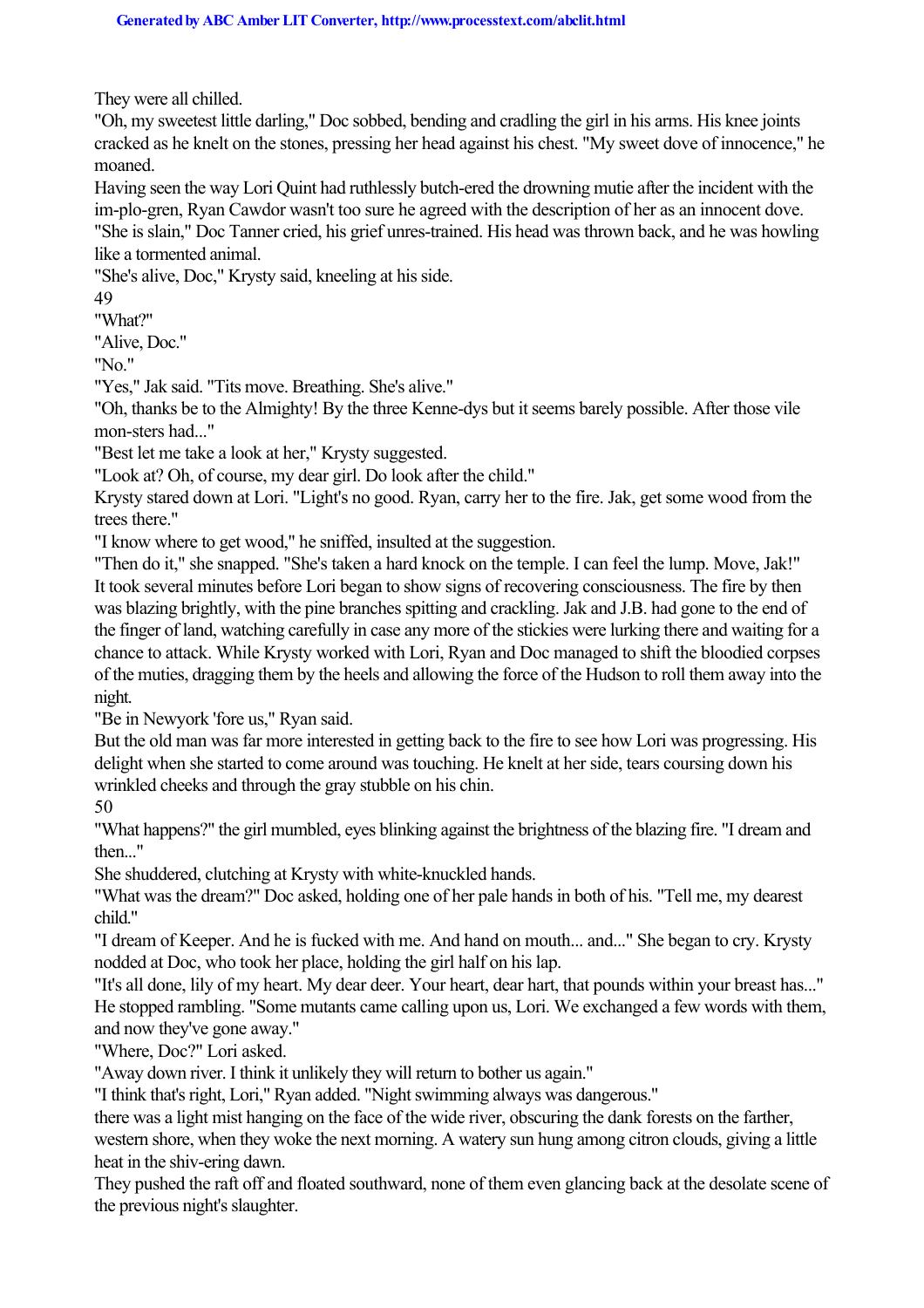#### Chapter Six

lori quint recovered well from the horror of the at-tack by the stickies. There was some scabbing and peel-ing of skin around her mouth from the pressure of the suckered fingers, but it was already healing. She and Doc were happy to be together at the rear of the ungainly craft, handling the long steering oar that kept them moving roughly in the center of the current.

It was a beautiful day. The early morning mist had faded away like the dew on a summer meadow. Ryan had ridden rivers before, but most of them had been fast-flowing, broken with turbulent rapids, places where a moment's relaxation could mean an instant chill-ing. The Hudson was different. Most of the time it was several hundred yards wide, rolling steadily toward the sea between wooded banks that showed little evidence of man.

For the first time in a long while, Ryan Cawdor ac-tually felt he could lie back on the timbers and take it easy. The wood seemed to be drying out in the warm sun, and the craft was riding higher in the water. "Those hills on the right used to be called the Cats-kills," Doc shouted, lifting his voice against the sound

of the river bubbling around the raft. "Folk took vacations there."

"What were vacations, Doc?" Jak asked. The albino boy was sprawled on his back, shading his vulnerable eyes

52

against the golden sunlight. He had peeled off both his camouflage canvas jerkin and the ragged fur vest that he wore beneath it. His skin was as white as paper, stretched tight over prominent ribs. Ryan, looking at Jak, thought at that moment that he barely looked his fourteen years, seeming more like an undernourished and skinny boy, on the threshold of his teens.

"Vacation, son?" the old man mused. "Time was folks would have laughed at you and thought you was joshing 'em."

"It's a time out from killing," J.B. said quietly, wip-ing spray off his spectacles.

"It's when you can be with the person you want, and go where you want and do what you want," Krysty sug-gested, smiling at Ryan.

"Can't do better'n that," Ryan agreed, venturing a rare smile at the girl.

"I know," Lori called. "Doc tells me. It's good time out of bad. Like a day Keeper doesn't fucking up rec-tum." She looked proudly at Doc, who shuffled his feet.

"Took me all this time t'stop the chit from saying something a deal worse than rectum."

Jak wasn't satisfied. "Tell us what vacation was, Doc."

"Saltwater taffy, balloons, laughter, hot dogs, ribbons and bows, gingham and lace at collar and cuffs. Smell of frying and best scent and a lot of sweat. Did I mention laughter? Believe I did. Key ingredient in any vacation, laughter. Ice cream on a stick. Fiddler in the park. Fresh-baked apple pie with a spoon of cream on top. Kids, everywhere. Taxi-dancers. Jazz bands. Linked arms along the boardwalk. Hot lips together under the boardwalk. Talking of hopes for better days. Dreams. Laughter and dreams, Jak." 53

The raft was silent at the litany from the long-dead, long-gone past, words that Ryan had only ever read. Doc's head dropped on his chest, and he continued to speak, softer, his voice matching the stillness of the river.

"Emily and I had but one true vacation together. My work... I couldn't... Had I but known what the future held. Ah, the future. We talked much of the future that summer's day in 'ninety-six. Rachel toddling bravely be-side us, and young Jolyon on his blanket."

A flock of what looked like pigeons flew from some sycamores on the eastern bank, the sun striking the bars of vermilion on their fluttering wings. The river was in a wide sweep to the right, flowing slowly and calmly. Doc's voice became even quieter.

"I had friends among the Apaches of New Mexico Territory, and we visited them. They made us welcome. It was ten years to the very day that the old fox, Geronimo, surrendered to General Nelson Miles. Wonder what hap-pened to... ? Never looked after I'd been trawled on the chron-jump. Never thought to. The sun shone every day. The Apaches loved Rachel and Jolyon. Happiest time... laughter... Harriet Beecher Stowe died that summer, as I recall, and there was some news of prizes for scientists by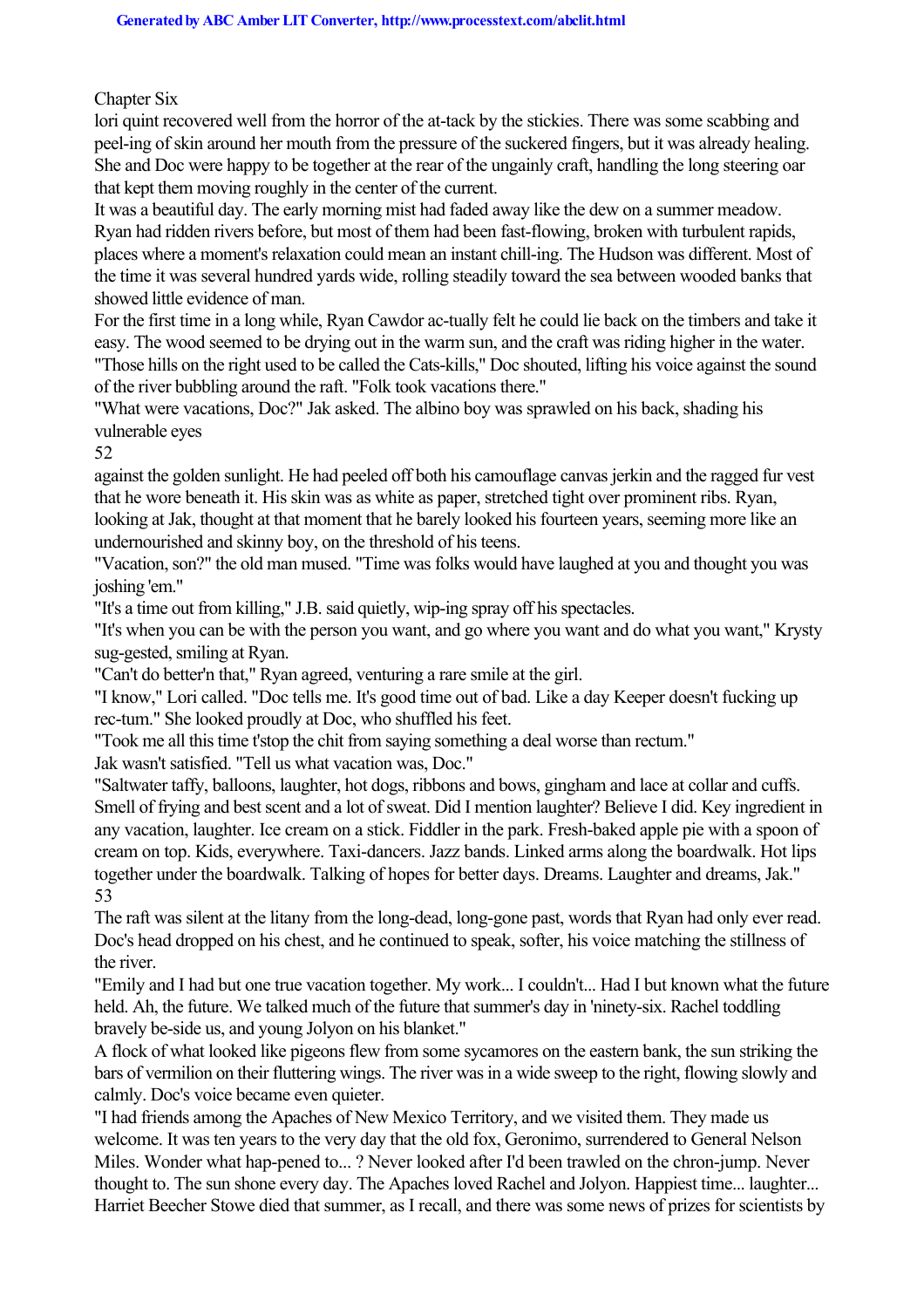the man who... dynamite... name's gone. Emily joked I would win one of them, one day. Oh, God, but I was never so happy as on that vacation. That's what it was, Jak," he said, turning his face away so that none of them could see the tears.

around noon they passed through the shattered re-mains of what must once have been a sizable ville. Doc's guess was a town called Kingston, but the effort of recall-ing so much of his distant past had wearied the old man, and he sat down for much of the time, trailing his bare

54

feet over the stern, gazing at their jagged wake, locked in his own thoughts. Not even Lori could tug him back for several hours.

Ryan realized just how frail Doc Tanner's hold on reality truly was.

"let's pull her in," Ryan said a little after two o'clock in the afternoon.

"Hours of daylight left," J.B. protested, looking up at the sky, puzzled. "No storm threatening, so why stop?"

"A vacation," Ryan said, grinning. "There's a clear-ing to the left there. I can see a waterfall, white over the rocks. Good defense all around. Haven't seen any mu-ties. Let's just stop, like Doc said, and rest up. We'll start again at dawn."

"Gaia, but that's a wonderful idea, lover." Krysty sighed and ran her fingers through her mane of scarlet hair so that it rippled against her skin like a wave of fire.

It was an idyllic place.

Ryan and Jak scouted the region around the landing place while J.B. held the mooring line ready for a swift flight. But they found no trace anywhere of any human footprints. Ryan checked the radiation count, taking a reading that dropped below the orange. Everything that he'd ever heard made him certain that the entire north-east industrial area had been nuked almost out of exis-tence, leaving the place a throbbing hot spot that for a long time actually glowed at night, according to some of the older men and women at Front Royal ville.

The water that tumbled eighty or ninety feet from the lip of an escarpment was fresh and sweet without any kind of chem taste.

55

There were ample deadfall branches that would make an excellent fire-one with a glowing heat but very little smoke to attract any potential enemies.

Doc lay down on the gently sloping beach of soft white sand and instantly fell asleep. Lori sat beside him, plait-ing a chaplet of tiny white and golden flowers that she'd found growing in an abundant profusion near the border of the forest.

Spruce, larch, white oaks and hickories dominated the sloping hillside above the beach, with tiny red squirrels and chipmunks darting fearlessly among them, showing no fright at the appearance of the humans.

"Coming, J.B.?" Krysty asked.

"Where?"

"There," she responded, pointing toward the beckon-ing shade of the green forest.

"Why?"

"For the pleasure of it, J.B., like Doc said. It's a va-cation for us all. Rest and relax and stop your mind run-ning on death."

"I'm happy here, Krysty."

The Armorer was sitting cross-legged in the sand, a few yards nearer the water than Doc and Lori. He had the mini-Uzi cradled in his lap, already halfway through fieldstripping it. His glasses caught the sun, and his fe-dora was pushed well back on his high, sallow forehead.

"Come on," Ryan urged.

"When we chilled the stickles, I thought I heard some-thing catching on the mechanism. Something didn't sound right. The selective fire blowback's my guess. I've got to check it out, Ryan. You know that." "Sure. Watch the boat."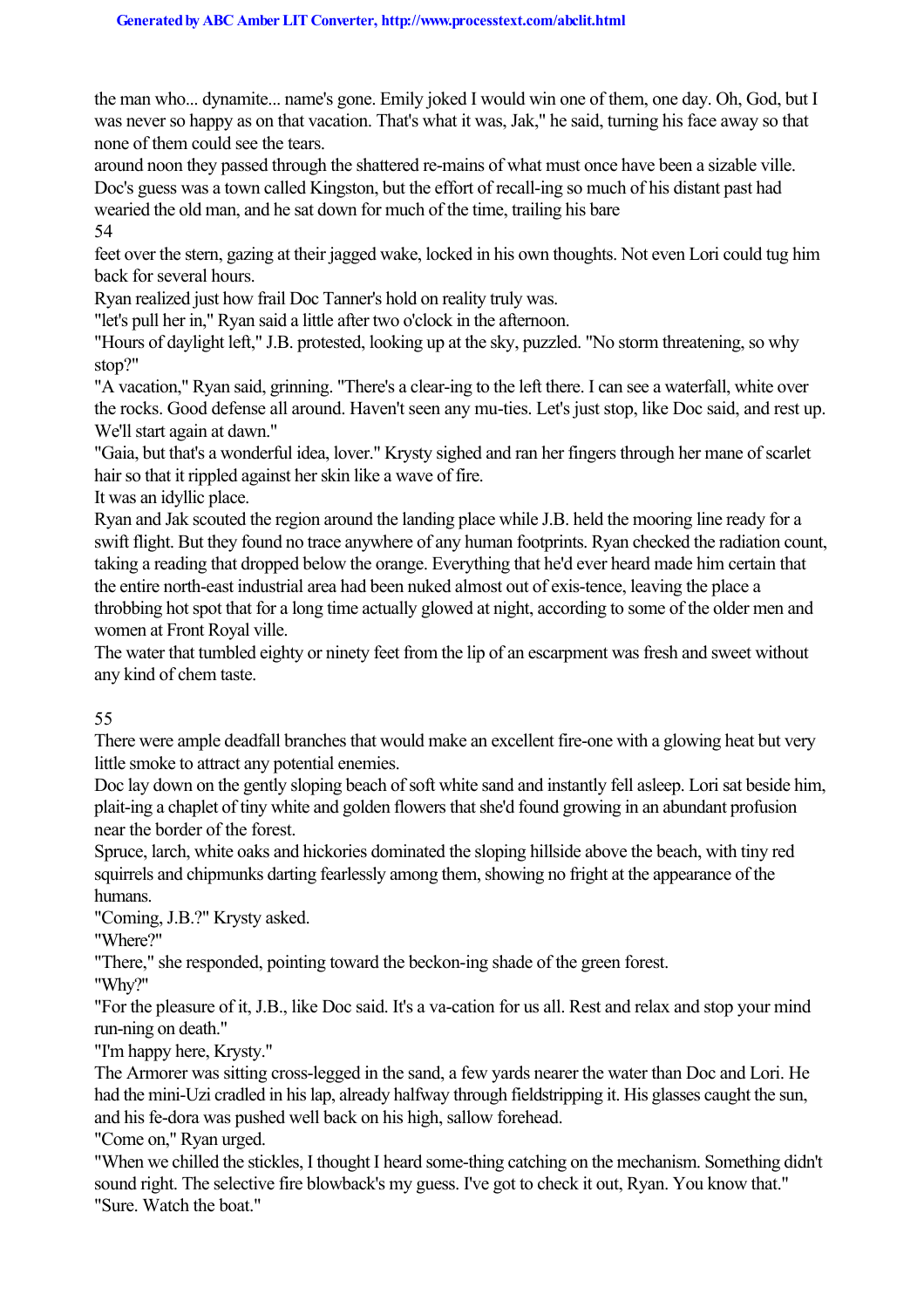The Armorer nodded his agreement, bending happily to his task.

56

"Jak," Krysty called.

"Yeah. You going to walk?"

"Want to come?"

The boy was still stripped to the waist, his boots off, breeches rolled above the knee. He was paddling in the shallows of the river, one of his lethal little throwing knives poised in his right hand. "Fishing."

"You'll never get anything with a blade," Ryan said disbelievingly.

"Want to bet?"

Ryan laughed. "I know better, kid."

"Go pick flowers, One Eye. Have some fish grilled for you when you get back."

"Sounds good." Krysty smiled and hooked her arm through Ryan's elbow. "Looks like you an' me, lover."

"Looks like it." Ryan called across to J.B., "Be back 'fore dark."

The Armorer waved a casual hand.

Close together, hips touching as they walked, Ryan and Krysty made their way into the cool, scented gloom be-neath the waiting trees.

"Herb the blacksmith, back in Harmony ville, knew lotsa old songs and verses," Krysty said. "Told one 'bout a lost path through the woods. How it was gone, but it was still there for those who had the eyes to see it."

Ryan could see what had prompted her line of thought. The trees were well spaced, with daggers of golden sun-light thrusting through the top branches and dappling the floor of the forest. They could hear the light breeze as it tugged at the fresh green leaves that danced and swayed. The air tasted fresh and clean. Gradually they were leav-ing the rolling sound of the Hudson behind them.

57

They picked a path between the trunks, climbing up the slope.

"It's a beautiful day, Ryan."

"Good day for a vacation."

"Look, down there."

They stopped on a grassy knoll that thrust out between the trees, overhanging the beach, giving them a view clear across the river. From that height it shone and glittered like molten glass, barely moving. A little farther above them they could hear the thundering of the waterfall.

Far below them they could easily make out the twin shapes of Doc and Lori, lying close together on the beach, seemingly asleep.

"Oddest love match I ever saw," Ryan said. "I know he's not really two hundred and thirty years old, but he's definitely around his middle sixties. And she's still in her teens."

"You disapproving, lover?" Krysty asked teasingly.

"No. Course not. I'm pleased the old goat's so happy, and the girl couldn't have found a nicer person than Doc. Specially after that double-crazy Keeper she lived with." "Look at J.B."

Ryan, arm held loosely around Krysty's slender waist, shaded his eye against the sunlight. The Armorer had laid his coat on the sand and was stooped over the stripped segments of his blasters, carefull y wiping each one, using a tiny container of oil to grease them. J.B. was in his ele-ment, relishing the vacation in his own dedicated way.

"Jak looks like a little boy at play," Ryan observed. "Not that he ever had any kind of childhood." The white hair blended with the sun-bright sand. As they watched, the lad flicked his wrist. There was a flash of silver from the thrown knife as it splashed into the river. Jak plunged his hand into the water, coming out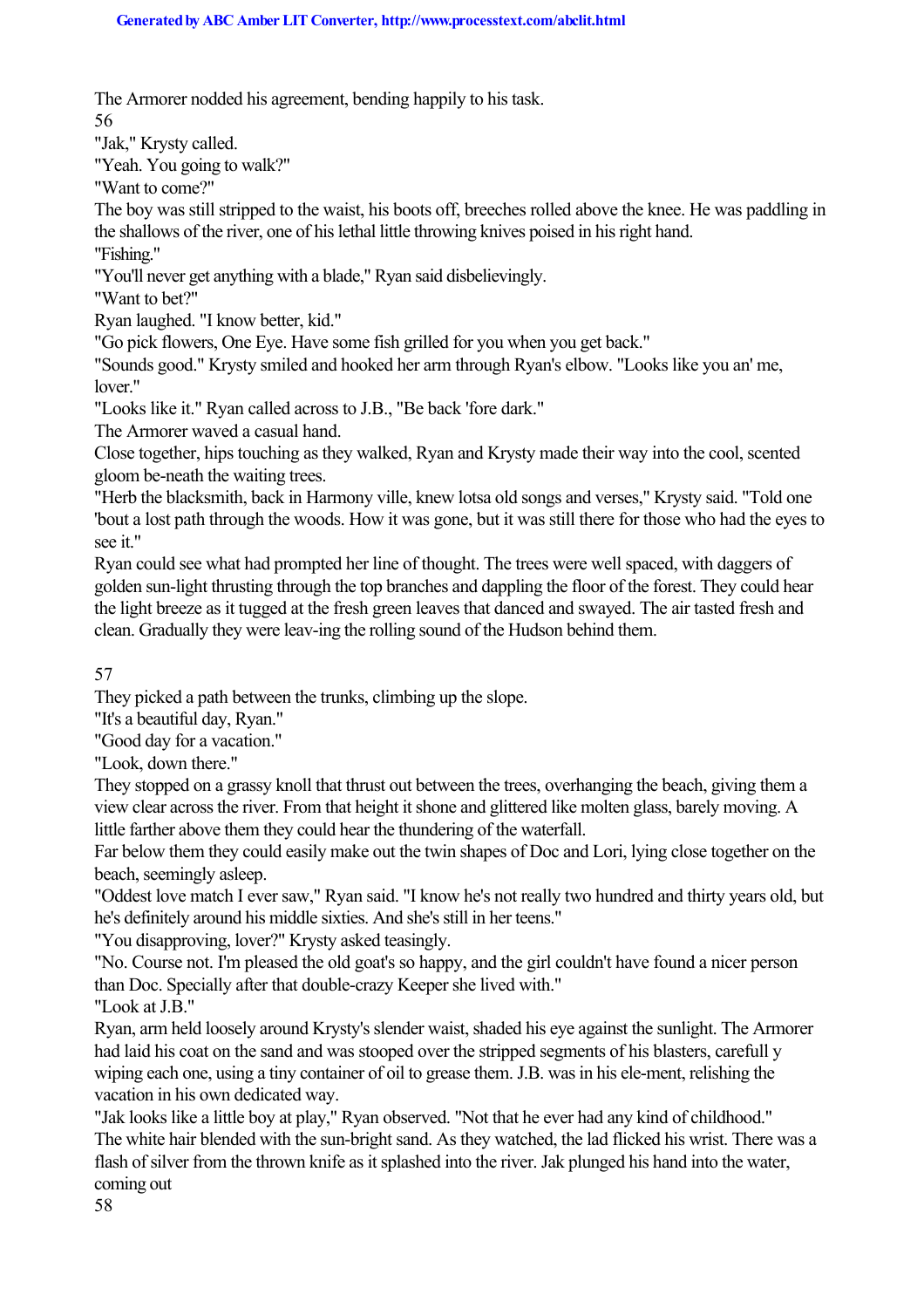with something that wriggled and glistened blue-green in his fist. As though he sensed that he was being watched, the boy whirled around, scanning the wall of the forest. He spotted the man and the woman far above him and waved the trout in triumph. Jak shouted something to them, but the words were whisked away on the soft wes-terly wind.

"Supper should be good, lover," Krysty whispered. "Come on, let's walk some more." She waved to Jak, and then she and Ryan stepped back out of sight of their companion on the beach.

As they made love on a bank of light green moss, shaded from the sun, Ryan kept the G-12 at his side. This place was as near to an Eden as anything he'd come across in the Deathlands. But that didn't mean that it was free from serpents.

The foaming stream that fed the waterfall was only a few yards from them, chattering over the rounded stones. A miniature wading bird, wings darted with vivid tur-quoise and crimson, hopped and picked its way through the water. A gold-throated woodpecker hammered away at a live oak behind them, the thin sound of its rapping beak echoing around the forest. A mutie raccoon, no more than four inches long, skittered over the fawn car-pet of leaf mold, ignoring the lovemaking couple who watched it. "Makes a change to see a mutie animal that's gotten smaller," Krysty said.

"I saw some bear tracks and what I guess is a bobcat," Ryan said. "They looked a coupla weeks old. Mebbe more."

#### 59

"Gaia, but I hope you're right!" Krysty exclaimed, pretending to push Ryan off her, looking around. "A bobcat on top of me as well as you would be too much."

Ryan moaned in pleasure as the girl laughed. When he was deeply buried in her, she was able to do amazing things with her stomach muscles, lying quite still, yet somehow sucking and caressing him with rippling waves of pressure. He lowered his face to hers, kissing her gently on the lips, tasting sun and salt on her skin.

"I love you, Ryan Cawdor," Krysty whispered. The tip of her tongue danced over his lips, probing between his parted teeth. She sighed as he thrust harder against her, feeling his swelling climax racing closer. She began to pant, raggedly and urgently showing the nearness of her own release.

"Not yet, not yet, not yet," she chanted, head rolling back. The long coils of her burning hair seemed to rise, brushing Ryan's cheeks and shoulders with an odd, sen-tient life of their own.

"I can't... can't..."

"Soon, lover, soon...yes! Now, you fierce bastard, now!"

They fought to a mutual orgasm, Ryan collapsing on top of her, feeling as though the core of his soul had been sucked out from his loins. He could feel her powerful muscles, fluttering uncontrollably with the power of her own ecstasy.

"Fireblast," he exclaimed. "How d'you like them ap-ples, lover?"

"I guess you don't get many of them to the bushel, huh?"

Ryan rolled off her, wincing at the stickiness. "Where d'you get that expression from? Not many of them to the bushel!"

60

Krysty grinned at him with the sleepy, contented face of a cat that's gotten the best of the cream. "Back in Har-mony. Mother Sonja had a host of old sayings like that. Guess she never figured it'd be used for a real mind-blower like that."

"Guess not."

"Didn't you have sayings like that, lover? Back in your own family."

"Not that I recall."

The smile slipped away, and she saw the tension come snapping back into his face, hardening the lines around his eye and mouth.

"Ryan?"

He stood up, turning away from her. She had a mo-ment to admire the muscular slimness of his naked body, his back, arms and legs seamed with a multitude of old scars.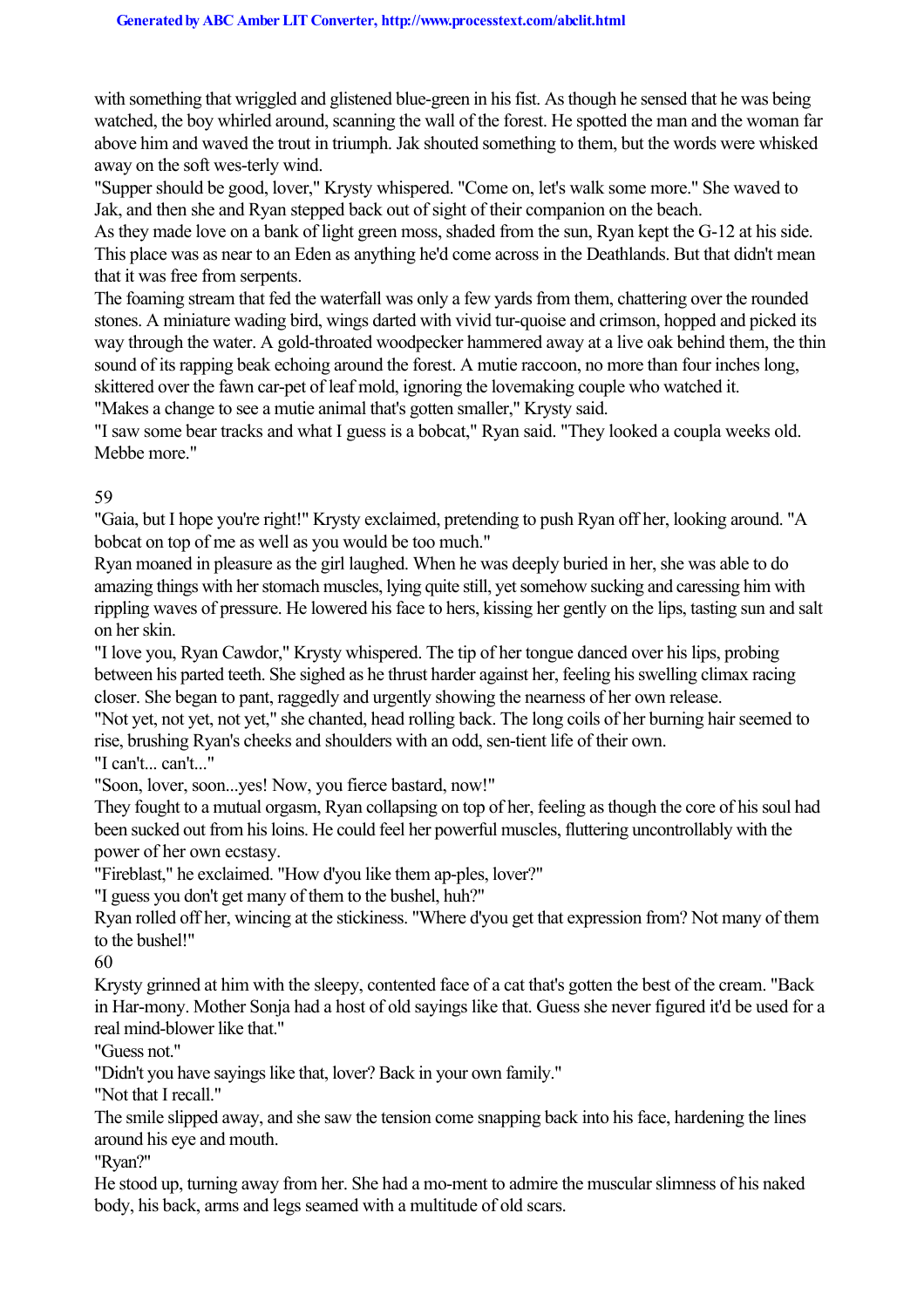"Ryan? I'm sorry I touched a nerve."

"Don't signify, lover." He moved to the edge of the water and dipped a toe in it, whistling at the cold. "Feels like meltwater."

"Going to bathe?"

"Hell, why not? Come join me."

She gasped at the shock of the icy stream as she crouched to wash herself. She leaped out suddenly, run-ning on the cropped turf to try to get warm again. A ra-ven, wings carrying the polished sheen of sunlight, floated over the treetops, catching her eye.

Krysty pulled on her silken bikini panties, adjusting them across her hips, easing the flimsy material from the cleft between her buttocks. She hoisted her trousers and tugged on the elegant western boots. The water had splashed her hair, and she ran her fingers through it, let-ting it float across her shoulders. 61

"Come out, lover. You'll freeze, and the cold's doing nothing for that..." She pointed at his shrunken geni-tals, giggling at him.

"It'll warm up," he said, some of the toughness easing from his face once more.

"Get dressed, Ryan. Then come and sit here by me. There's another hour or more before we need be heading back to join the others."

He got dressed, leaving his chest bare, relishing the feel of the sun on his skin. Ryan held up his brown shirt, shaking his head at the stain on it, which was nearly black.

"Poor Hennings," he said.

"Seems years past. Can't be more'n a few weeks since he bought the farm. One too many mornings..." Her voice trailed away.

"Mebbe we should settle on going west and try to find some of the Trader's old crew."

Krysty rested her hand on his bare shoulder, feeling the skin still chilled by the stream. "What about Virginia?"

"And the Shens?"

"Sure, lover. And the ville at Front Royal where some-one's the baron... someone who owes you a debt."

Ryan breathed deeply so that his ribs became promi-nent against the skin of his chest. "It's too many years. Like you said, Krysty. A thousand miles behind. Best leave it there."

But he couldn't hide the note of doubt in his voice. The girl lay stretched out on her back, hands behind her head, looking up at the harsh planes and angles of his face.

"You aren't sure?"

"No. No, I'm not."

"Talk about it."

"You know the story. You heard it down in the swamps."

62

"I want to hear it from you, Ryan. Now. Your story, your words. There'll never be a better time." Ryan folded the bloodstained shirt and placed it on the grass, then lay down at the girl's side.

Beginning to speak...

Chapter Seven

"plant A bullet anywhere in the domain of Front Royal ville and it'd grow a blaster. That's what folks used to say. By the long winter! It was a good, rich land, Krysty. The biggest ville in all of Virginia. My father said he figured it might be the biggest in the whole of Death-lands. But I don't know 'bout that. The nukes came so thick the sky was black. But they were short half-life mis-siles, most of 'em. My

great-great-grandpa took what he saw and held it fast. Great-grandpa got more. Timber and water and grazing. Cattle and horses. Even a few hogs. Deep in the Shens there was sheltered hollows where the rad didn't reach. Great-Grandpa Ryan built and stole and killed and kept."

"You were named after him?" Krysty asked, not wanting to interrupt the flow of words from the man at her side. She felt that he wanted to talk it out, and like she'd said, now was the time and the place for it. "Surely was. He had chill-cred, did Great-Grandpa Ryan. His son just held what there was. By then,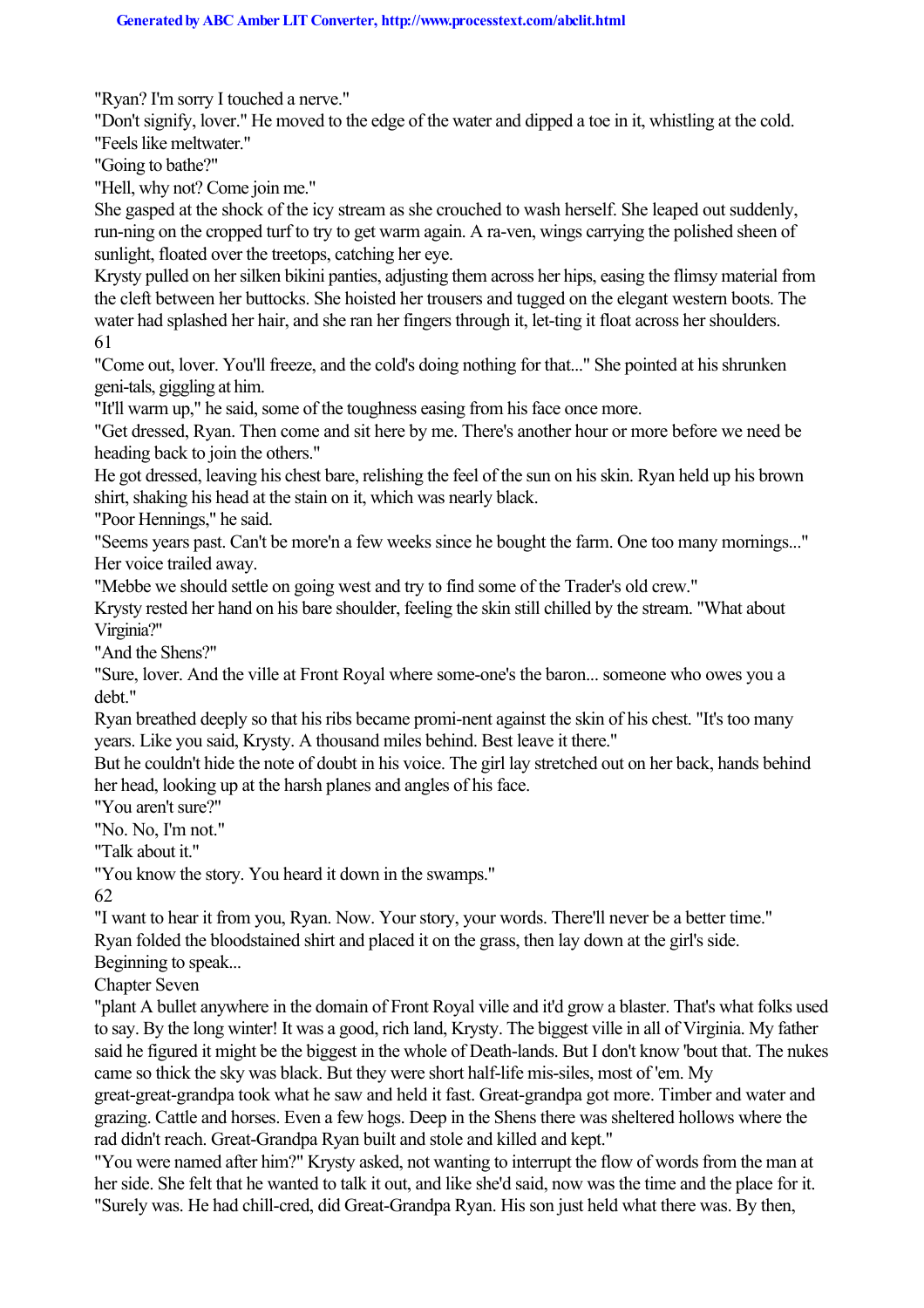around the mid of the century, there was some trouble from the Walkers and the Takers." Krysty nodded. "Heard my Uncle Tyas McCann speak of them. Said they was the descendants of the Levelers and the Diggers."

"Never heard nothing 'bout them."

64

"Go on, lover." She reached out to touch his left hand and felt a reassuring squeeze from Ryan. "My father took it over around 2050. By then the power was established. There was a rising of the workers on the west side of the ville. Wanted rights to the land they worked. Father put it down. Lots of dead, gibbets on every hill from Nineveh to Oak Ridge."

It had been a dreadful, awesome sight that struck fear into the hearts of every man, woman and child who worked for the Front Royal ville. The bodies hung there, tied with waxed cobbler's twine that didn't rot. The birds picked at the soft tissues of the faces first. The eyes and the lips went, then the cheeks and the tender flesh around the neck. As the slashing wind and rain tore the thin clothes away from the corpses, more of the weathered meat was revealed for the crows and the ravens to feast on.

Baron Titus Cawdor was a tall, broad-shouldered man with fierce eyes and a ready temper. He married the daughter of the baron of a neighboring ville, joining the families. He took over the other ville when his wife's fa-ther-an excellent horseman-died in a mysterious rid-ing accident. His wife, Lady Cynthia, was never physically strong, and after the birth of the third child-all boys-she sank into a decline and a wasting sickness, accom-panied by a bloody flux that carried her off less than a year later. She was buried in the marble Cawdor family mausoleum.

Morgan Cawdor was the firstborn of the baron's sons. Tall and as straight as a tree, he was everything that his father wished for. He could outride, run, wrestle, shoot or swim any of his fellows. He was kind where his father was cruel, considerate where the baron was a thin-lipped autocrat. Morgan took care to watch over his youngest brother, Ryan, protecting him from any danger.

65

And the main danger was the second of the Cawdor sons.

Harvey Cawdor.

"Harvey," Ryan said, his voice cold and far away. "Two years younger than Morgan and two years older than me."

"Why didn't your father do something to check him?" Krysty asked.

"Harvey was my bane. He was wicked. Fireblast! But such a bitter, evil bastard!"

Harvey Cawdor was everything that his older brother was not and lacked every one of Morgan's virtues. His sole strength was an overweening ambition, coupled to an iron will to garner what he believed to be his right. His mind was warped and twisted, dwelling in dark corridors that were rank with the lust for power.

"They told me that his birthing ruined him. He was breeched, they said. One leg trailed, like this.. .and his shoulder was hunched and crook'd up."

Ryan limped around the clearing, his right leg drag-ging a deep furrow, gouged from the soft green moss. His right arm was lifted, and twisted, giving him the lopsided walk of a hunchback. Krysty watched him, face solemn.

"I recall an old tape we had in Harmony. An actor from Europe. The paper was torn and the name was gone, but there was a picture on the label of a warped, bent man, long black hair, and a chain of gold. It was a play about a baron from olden times. Most had been wiped by the pulse. But the start was left." Ryan dropped his shoulder, sighing as he sat down once more by Krysty's side. "Was this baron like Harvey? Blood-eyed bastard?"

"Uncle Tyas McCann knew the play. He said this baron killed old men and children and married the wife of one

66

of the men he killed. How he could smile and smile and still be a villain."

"Harvey smiled like that. If'n he could find some puppy to blind or a kitten to drown and save and drown again, that was when he smiled a whole lot. I learned early, Krysty, that when brother Harvey smiled it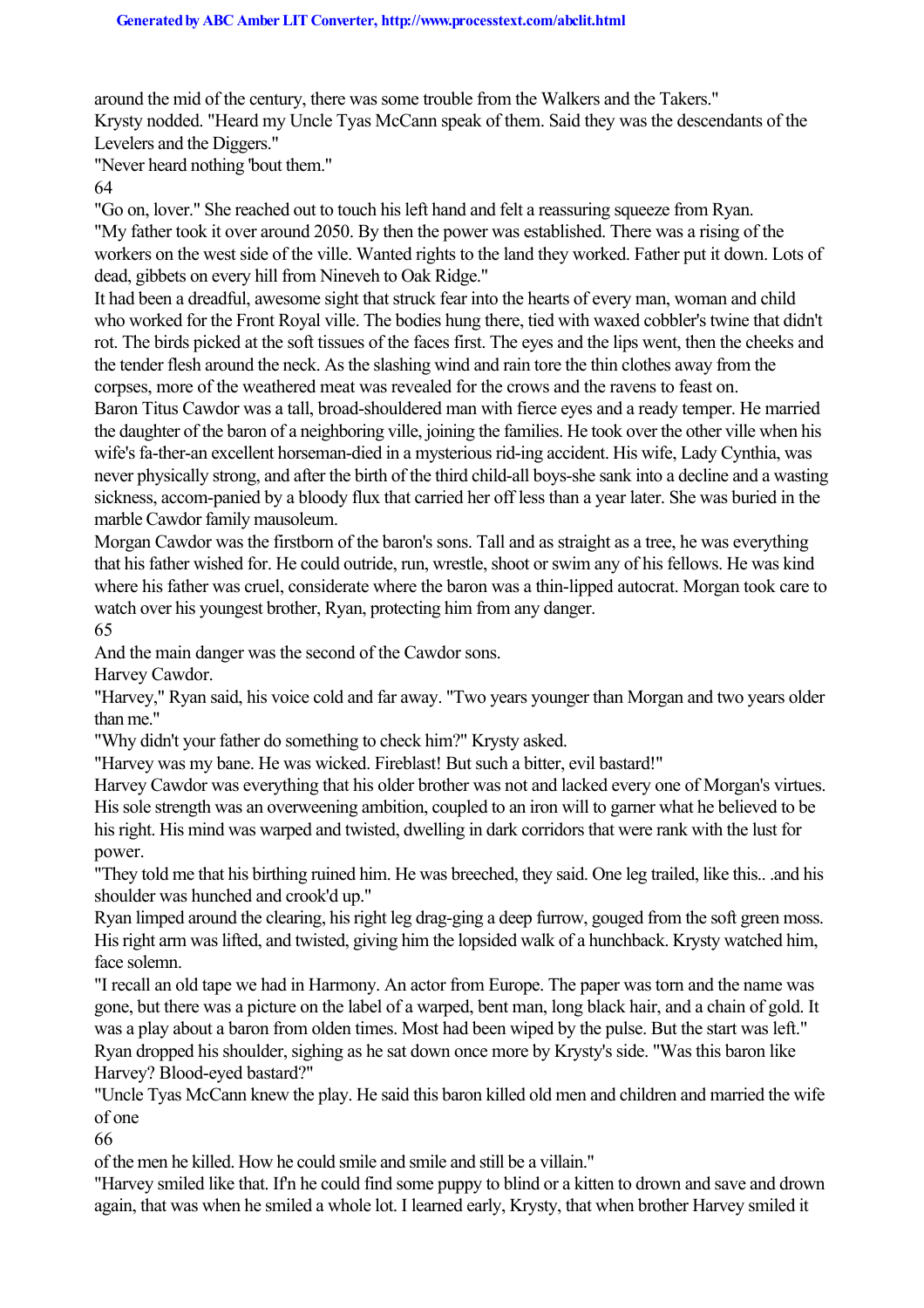was time for little Ryan to get the fuck out of his way."

The sound of the waterfall seemed to be changing, matching the somber mood of Ryan's tale. It no longer chuckled brightly over the stones. Now it seemed to whisper and mutter of dark plots and inductions danger-ous. The afternoon was becoming colder.

Krysty shivered.

"What is it, lover? Want to go back to the others? I can smell woodsmoke. Jak must be getting his fish ready."

"I'm okay, Ryan. Go on."

"What happened to this crookback baron?" he asked.

"Got chilled."

Ryan nodded. "Yeah. Be good if... Where was I?"

"Morgan and Harvey."

She noticed that twice already, unconsciously, Ryan's right hand had reached and touched the scar that seamed the side of his face, jagged from eye to mouth.

"Morgan and Harvey," he repeated. "Morgan always tried to guard his back. Tried to warn our father against Harvey, but his mind was poisoned already and he re-fused to believe anything bad about him. One day Mor-gan went out in his hunting wag, with only one servant. It was found bombed out. Stickles did it. But they found boot tracks afterward."

"And stickies don't wear..."

"... boots. Right. The body was torn apart by the ex-plosion. Not enough left to fill the long wooden box. I

67

went and peeked. They put dirt in, Krysty, to make the weight. Dirt, for my fucking brother!" "Ryan, love, if you don't-"

"No!" he almost shouted. "No. I've got to talk this out with someone. Never had anyone before I could tell. If we go back there... to Front Royal, I want you to know everything about it." "Goon"

"I tried to tell Father. But he was old, shaken by what was happening. He wouldn't listen. But Harvey heard what I'd been saying and marked me for an early grave."

'"So wise, so young, will ne'er live long, it's said.' That's from that play. Was your brother married then?" "Morgan? Yes. Guenema was her name. A strange mutie girl. Eyes like jet. I liked her. I... I suppose I loved her. I was fourteen. Jak's age."

"What happened to her?"

"She disappeared. Nobody would talk about it. A great wall of fucking silence! They said she was carrying a child and she lived out in Deathlands. But...I doubt it. Harvey would have set his dogs on her trail."

For a few moments there was silence between them, broken only by the hurtling water as it rushed over the lip of the falls. Krysty leaned back on an elbow, glancing be-hind them, noticing, at the edge of the trees beyond the clearing, a small cluster of jack-in-the-pulpits, the white spikes bravely erect in the green cup.

Harvey had made his play the day after Ryan's fif-teenth birthday. Using bribed and terrified servants he arranged for Ryan's evening meal to be drugged. Then he and half a dozen of the ville's sec men planned to take the sleeping boy. The body would then be weighted and dropped into the moat that circled the main house of Front Royal.

68

"Not all the servants were in Harvey's pay, and not all loved him. An old armorer called Kenny Morse caught wind of the plan from a kitchen maid. I didn't take the food, and I was ready for them." Even before Morgan's murder Ryan Cawdor had be-gun to try to safeguard himself. Kenny Morse had stolen an old .45 Colt from the castle armory for him. Ryan cleaned and oiled it, and spent hours practicing until he could use it with expertise. He was instructed by the di-minutive Morse, who risked at best a beating from the baron for breaking his orders that his youngest son was not to have a blaster.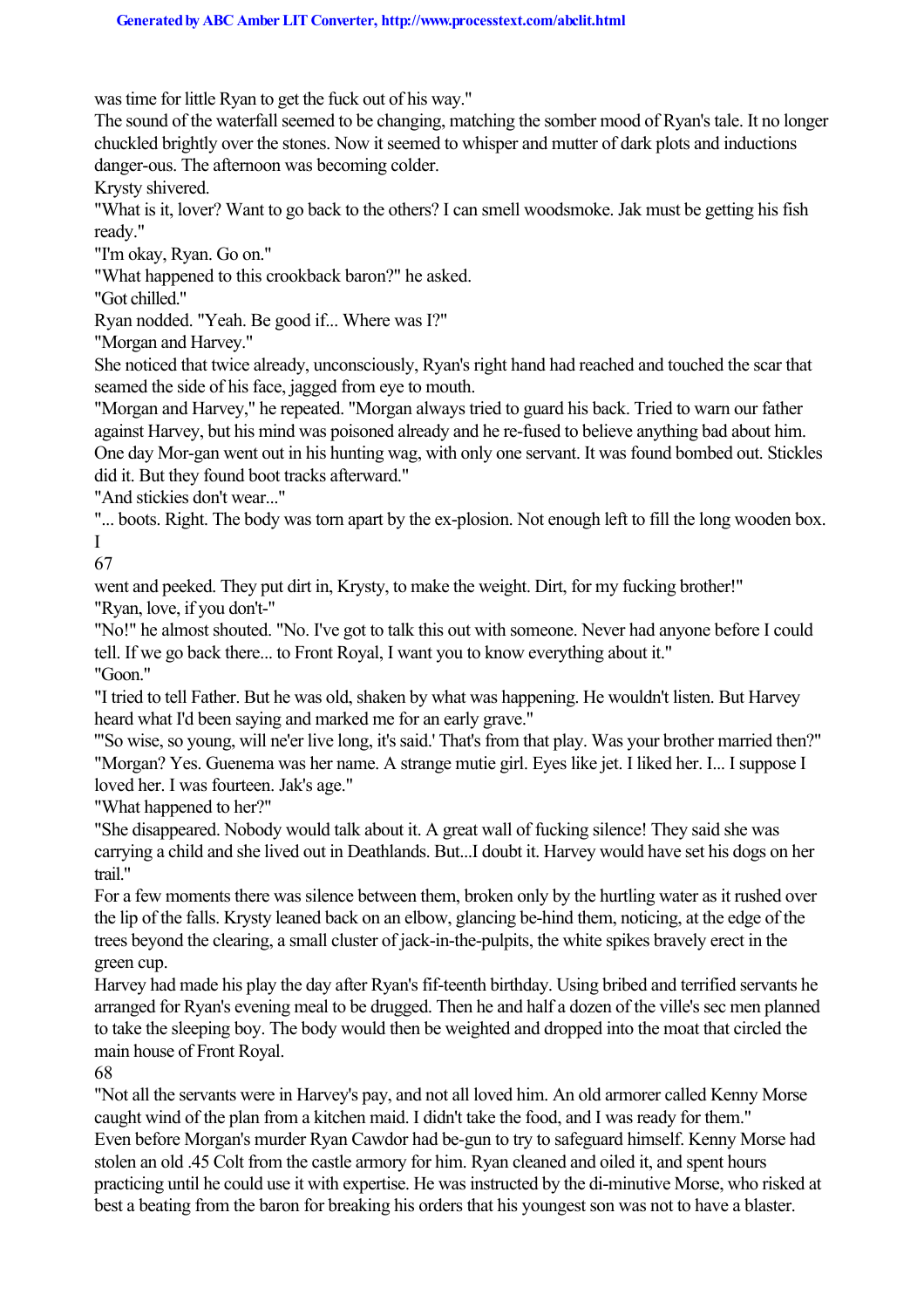That night Ryan was ready.

"I waited just inside the door of my room. A narrow crack showed me the corridor. It was gloomy. On his way out Morse had removed two of the light bulbs from their sockets. The ville had vast supplies of gas and generators for power. It was midnight when Harvey and his butch-ers came for me." The first two shots, booming out of the darkness, killed two of the sec men, warning Harvey and the others that their plan had failed and that Ryan was no lamb, waiting patiently for the slaughterer. The men went crashing back, blood springing from chest and throat, soaking through their trim uniforms. Knowing that he must now take the offensive, Ryan jumped out, gun braced in both hands, firing twice at the nearest guard. The first round from the old blaster ripped through the upper arm as the man dived sideways, the second hitting him through the side of the face, taking away half of the back of his skull with the force of the impact.

#### 69

Harvey snapped off two shots with his laser pistol, tracer bullets scything through the blackness and explod-ing off the wall by Ryan's left shoulder.

"I called him the bastard killer he was. Screamed it, my voice breaking. I was so fucking angry that I'd have torn his face off his skull if n I could have reached him. An-other sec man was flat on the floor, blocking off the exit to the stairs. He was hiding behind the corpse of the sec-ond man I'd chilled." Ryan's voice dropped in remem-brance of the charnel house scene of death and blood. "His arms and legs were still twitching and jerking."

There was a burst of shooting from a battered Czech machine pistol, but Ryan was moving again, dodging back toward the open door of his turret bedroom. He snapped off another round, the shot flying high, screaming into the black pool of shadow at the top of the narrow staircase. The second round from the Colt caught the guard through the open mouth as he raised his head, peering to see where the boy had gone. It splintered his teeth and angled up-ward, burying itself in the brain, through the roof of the mouth.

"Harvey shouted to me, then. He'd seen the blaster and knew it held seven rounds. He yelped out that he knew I only had one left."

"What'd you say?"

"Told him I had a spare mag. Didn't, though. Morse only stole one mag for me. I'd fired six and had one left. The fucker was right."

Krysty looked across at the blank, emotionless face of the man she loved. "No other way out? No other door? No window?"

"Fifty feet on stone. Courtyard under the window. You gotta realize, Krysty, that this ville was built way back 'fore the long winter. Based on some kind of old castle. 70

Harvey would have some more sec men there, faster than goose shit off a shovel. There was only one way out-past my big brother."

Ryan Cawdor was never a person, even at fifteen years of age, to hesitate when what was needed was instant ac-tion.

"I dived out and rolled. Lot of lead came my way, blowing chunks of rock off of the walls. I squeezed my last shot at Harvey, but he was hunkered down and it went high. Had me a real good knife. Fireblast! But I lost it in a firefight close by what used to be Kansas City.''

The dagger was made with the hoof of a stag for a hilt, and it fitted the palm of the hand like it had been made for it.

"I jumped the dead and the dying. They all figured I must have more ammo, or I was fucking crazy. My brother called me a bastard, and I called him a butcher. They were the last words we spoke."

Harvey was taller and stronger than his younger brother, and he clawed out at him. He drew Ryan close, fingers digging into his flesh. The fifteen-year-old sud-denly felt a streak of icy fire across his ribs, and Harvey laughed, breath rank in his face. The knife cut was long and painful, but not deep. The laughter ceased as Ryan managed to bring his own blade into play, slicing into Harvey's upper arm, making him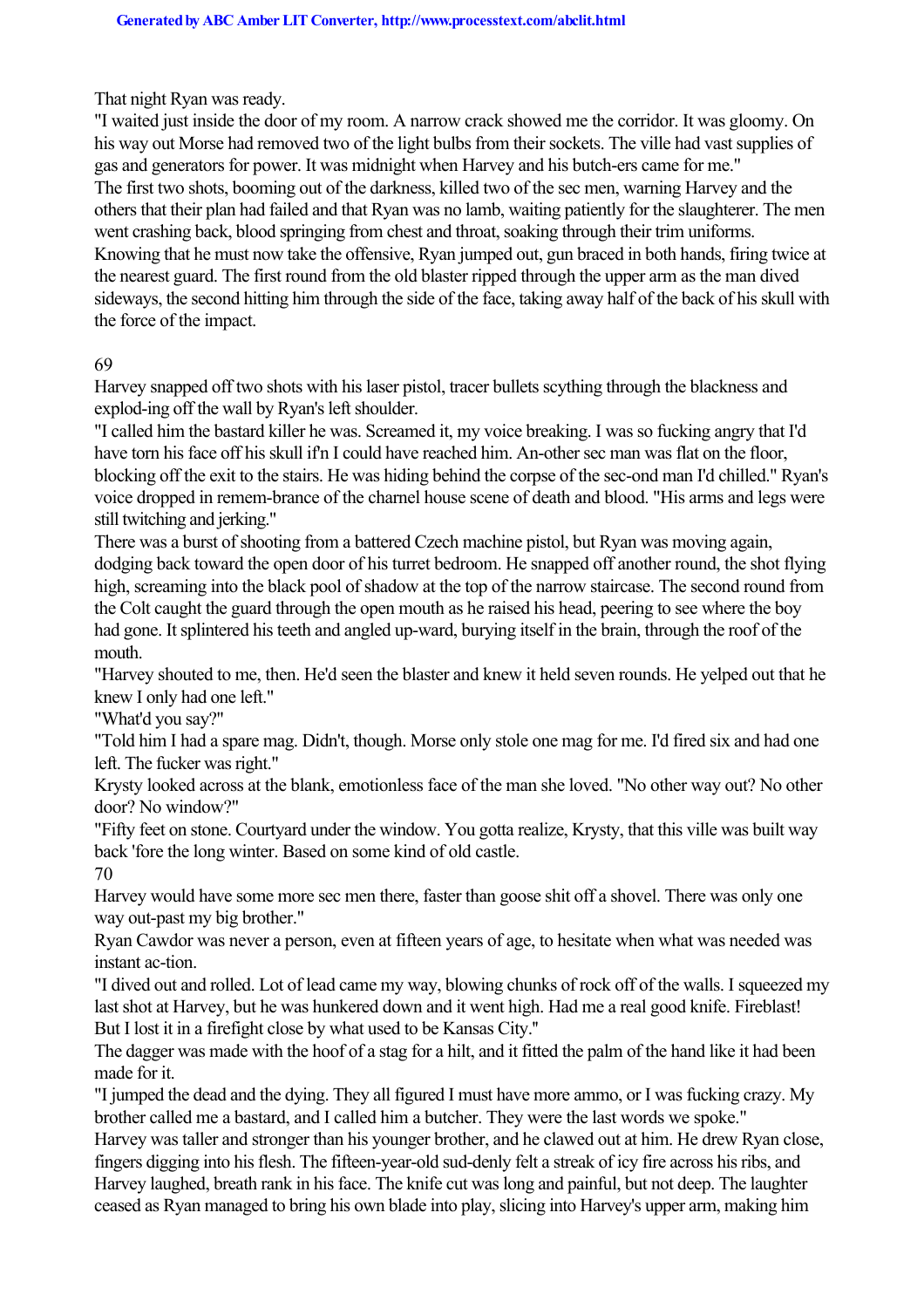squeal in shock and pain.

"Another moment and I'd have butchered the gimp where he stood," Ryan spit, fingers clenching as he re-lived the moments in that long corridor. "But there was another sec man there, and he came from behind and pulled me away."

Krysty could catch the faint scent of fish roasting on the beach far below them. But she ignored it, wanting Ryan

71

to finish the bleak tale-to finish it and to exorcise it from his mind.

"I chilled the guard with one thrust to the heart. I felt... a moment of being sorry. His name was George Cross. A good man but... He fell all in a piece, dead be-fore his body hit the stone flags of the passage. But he delayed me for the second that cost me this," Ryan said, touching the patch over his left eye. "And fucking nearly killed me."

As he half turned, Ryan had seen Harvey lunging to-ward his face, his own eyes exultant with a feral grin of triumph. The younger boy had tried to parry the knife thrust, but was too slow.

"I saw it, Kr ysty! Saw the knife. I can see it to this day if I close my eye, see the point of his dagger, like a needle tipped with fire. It came direct into my eye." He stopped and turned away from her, looking across the valley to-ward the sinking ball of the orange sun.

The knife had been well aimed. It slashed into the left eye so that the young Ryan Cawdor could hear the steel grating against the bone of the socket.

"No pain. Not a single bit of pain. It felt like hot wa-ter on my cheek, where the eye had burst open. No blood. Only a spot or two of blood. I nearly dropped my knife. Or it fell and I snatched it up... I don't remember which. Harvey slashed at me again, went for my other eye. He missed by...you can see for yourself. Opened up half my face like a butcher with a lamb's carcass. Then I bled. Fireblast! But I surely bled then, lover."

Half-blind, terrified and in dreadful pain from the gash across his face, Ryan Cawdor lashed out at the sm irking, triumphant face of his crippled brother. He dealt him a lucky punch in the middle of his hooked nose and felt it crumple under the blow like a crushed egg.

72

"I ran. Down and up and along passages. I was near death from the loss of blood, blinded. Someone helped me. Kenny Morse? I don't know. Suddenly I was out of the house and across the moat. There was snow on my face, melting and running with the seeping crimson all over my neck and shirt. A howling wind blew through the pines on the far side of the valley away from the ville. And I was gone. Fifteen years old and I never went back. Never thought about going back. Not until now." He sat up and pulled on his shirt and coat. The evening chill was rising from the Hudson, and the sun had nearly gone down. "I can smell fish cooking."

"Want to go back? Go 'fore dark?"

"Yeah"

"Help me up, lover. Thanks. What happened back at Front Royal after you'd fled the place? That double-crazy Bochco said your father married again. And what about Harvey?"

"Not much to tell. Haven't heard much fresh until down in the swamps there."

There had been a purge. Harvey had convinced the ail-ing Baron Cawdor that his youngest son was a murder-ous renegade and he was named wolfshead so that every man's hand was against him. Several servants believed loyal to Ryan and to Morgan's memory were executed on the old gibbets. Kenny Morse was the first to go, shriek-ing defiance as his feet were kicked off the stool and he danced in the air.

Pecker Bochco had told them about the cobbles of the courtyard flowing inches deep in sticky blood that clot-ted and blocked the drains of the entire ville. He had also told Ryan and Krysty about the new Lady Cawdor.

She was a sluttish whore who had been used by Harvey, but whose strength of will and capacity for evil out-

73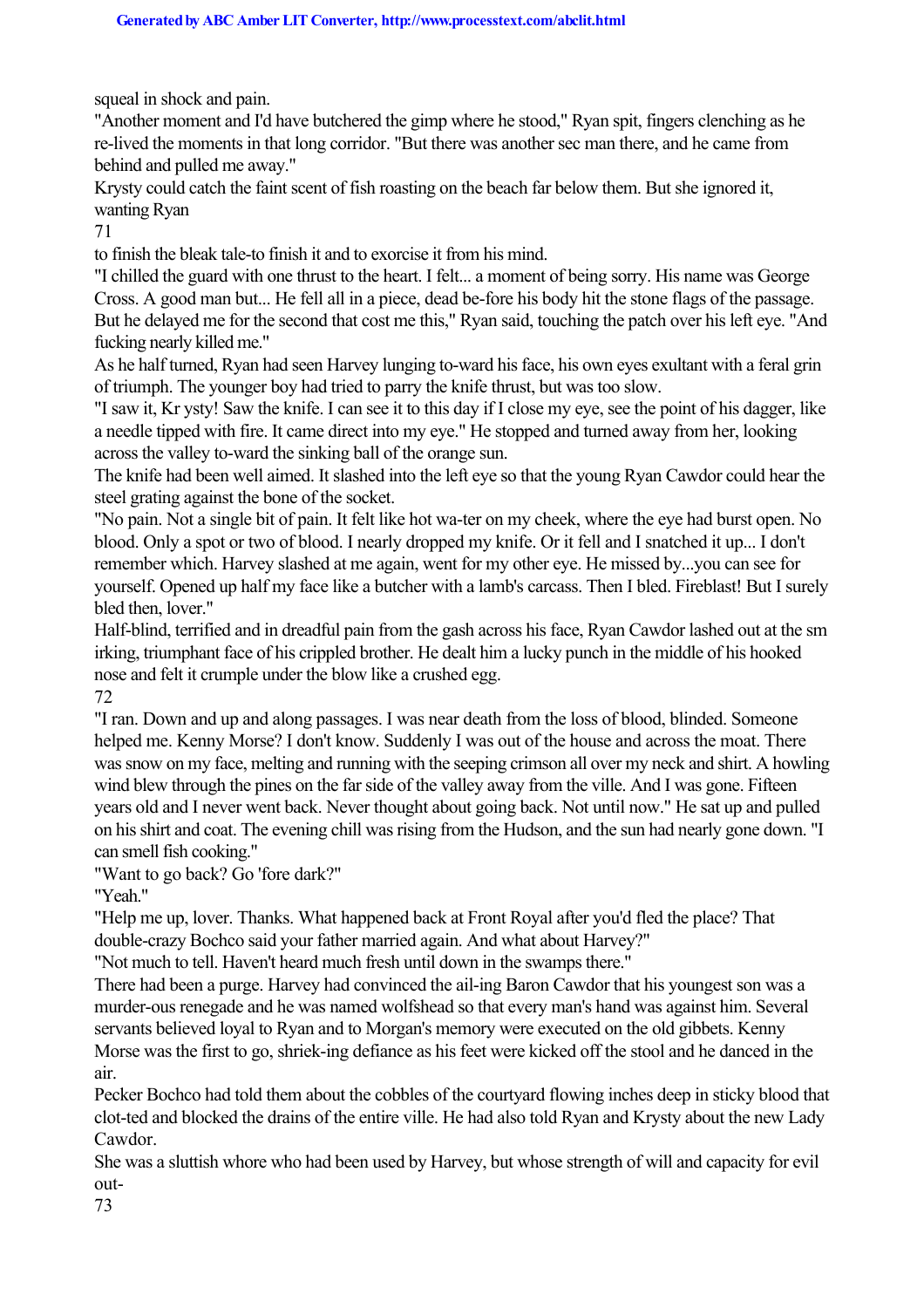stripped the halting young man. She seduced Baron Cawdor, persuading the old man of her love for him. Ryan's father, by now, was slipping fast into dementia, finding it hard to tell fact from dream. Lady Rachel Cawdor was plump and beautiful and just eighteen years old. She fed opiates to the old man so that he slept, then ran light-footed along the winding corri-dors to the bedroom of Harvey Cawdor.

They found that Ryan's father was more tenacious than they'd expected. He didn't die, despite being poorly fed and treated harshly by the girl-bride. Harvey drew back from butchering the frail old man, but his mistress did not.

One night, under the guise of playing a game of love, she cajoled the baron into letting her tie his hands and feet to the corners of their great four-poster, using cords of silk. She whispered, as she pulled the knots tighter, of the pleasures she would give him once he was her helpless slave. The silk was as thin as cotton, yet as strong as wire, and had been tied so tight that it bit into his wrinkled skin and drew blood from beneath his blackened nails.

Baron Cawdor tried to call out, realizing at that last awful moment that her intention was murder. But Rachel laughed at him, mocking him, even as she knotted a gag around his mouth, muffling his cries for aid.

She told him of her contempt for him as she climbed, naked, astride his chest, gripping him with her heels as though he were a horse. She told him of her lust for his son and of their vile and perverse pleasures together. As she leaned over him her breasts brushed his cheeks, her nipples swollen with her ruthless enjoyment of what she was doing to him. Rachel picked up a large satin pillow, holding it as she wriggled up his body.

74

Rachel placed the pillow tenderly over his face, leaning all her weight on top of it, whispering as she did so of how Harvey had murdered Morgan and how he had planned to kill Ryan, but the brat had escaped.

She felt the struggles against the suffocating pressure becoming weaker until, with a final jerking convulsion, Baron Titus Cawdor went to join his ancestors.

ryan and krysty picked their way down the twisting path through the woods, taking care as the light was fad-ing fast.

"And they have a son?"

Ryan nodded. "That's what I heard. Jabez Pendragon Cawdor. Must be around the same sort of age as Whitey down there."

Krysty sniffed the air. "Gaia, but that fish makes my mouth water! You feeling hungry now, lover? After all your exercise?"

Ryan checked in midstride, turning to look at her, his face a pale blur in the half-light. The patch over his ru-ined eye seemed blacker than it usually did. He reached out and took Krysty by the hand.

"I'm sure."

"What? That you're hungry?"

Ryan didn't smile. "No."

"What, then?"

"That crazy old bastard Bochco. I've been thinking on the last thing he said."

"What was that?"

Ryan's voice was so quiet that the pounding waterfall nearly drowned it out. Even with her mutie hearing, Krysty could barely hear him.

"The crow shits where the eagle should roost. Return and claim what should be yours."

75

"I remember."

"It was a scar that had been healed, I thought, for twenty years. Now I know that I was wrong. Now I know where I'm going."

"Where?" But she knew.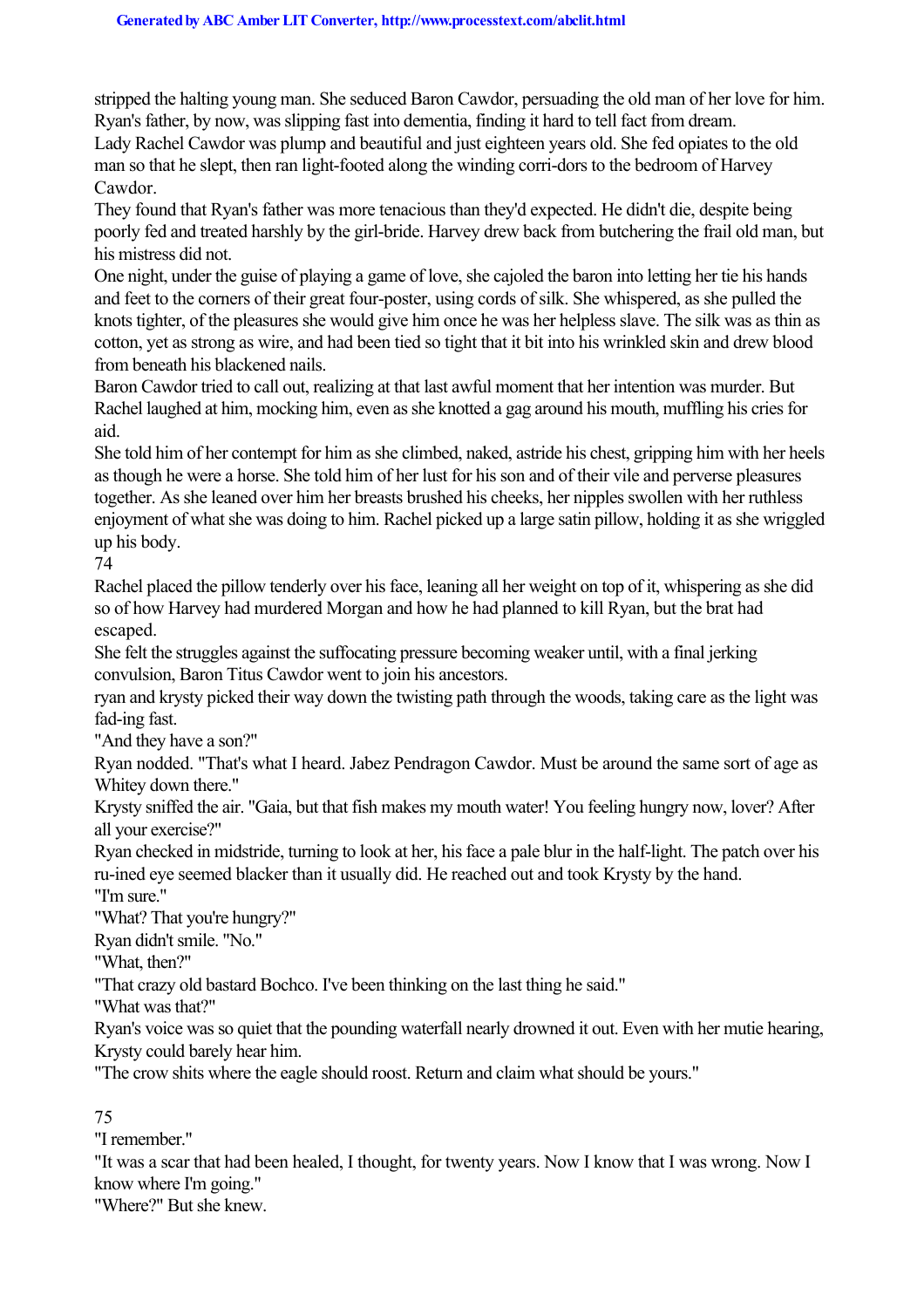"I'm going home, lover. Home."

They walked back to the beach and rejoined the oth-ers.

Chapter Eight

Doc tanner was straining at his memory. "Front Royal's in Virginia. There used to be a saying." "What?" Lori asked.

"Something about the state. They said it in the nine-ties. Nineteens, not eighteens."

Jak Lauren was leaning against the short trunk of the mast, listening to the old man. "What did they say, Doc?"

"Ah, yes." Confidently he said, "Virginia is for..." Then he lost the thread. "Virginia is for... for... I don't rightly recall."

Jak grinned. "Guess must have been Virginia is for killers."

Doc nodded. "Quite possibly, my white-haired young companion. Quite possibly."

Ryan had told them over the supper of fresh trout that he was determined to go on to Virginia.

"Chill brother?" Jak asked.

"Just might," Ryan replied.

"See your home. I liked that," Lori said, recovered now from the blow to her head.

Doc Tanner smiled at the news. "Sibling rivalry was always an overwhelming motivation, was it not, my dear Ryan?"

Ryan nodded, even though he had no idea what the old man was talking about.

77

Only J.B. didn't say anything, busying himself with picking bits of fish from between his back teeth with a long, narrow bone. His eyes behind the round lenses of his spectacles gave nothing away.

"You don't seem surprised," Ryan said. "I know I sort of said I would before. But this is for real. I'll go. Even if I go on my own, I'm going back to see my brother."

"Hell, I knew that all along," J.B. said.

during the next day, the Hudson River flowed ever more slowly and became wider, the banks shelving away a good quarter mile. As they rolled gently toward the sea, they saw more and more evidence of the devastation wrought by the century-old nuking of the northeast.

They passed the weed-softened remains of what Doc swore must have been a town he called Poughkeepsie. Jak Lauren, for some reason, found that name hilariously amusing, and he rolled around on the damp timbers, holding his sides, laughing uncontrollably. His merri-ment was contagious, and everyone on the raft began to laugh with him. Even J.B. cracked his cheeks at the sound of the name. Doc cackled like a rusty hinge. "Guess it always was a funny name."

About four hours later they found themselves drifting toward the wreck of what had once been a gigantic bridge. Ryan spotted it first.

He was standing on the right side of the unwieldy craft, urinating to leeward, shielding himself from the others as best he could. On the raft there was no time or space for any of the niceties of hygiene. As he pissed, it was carried away in a great amber arc, splashing into the flat surface of the river. "Look at that!" he shouted.

78

Krysty glanced at him. "Terrific, lover. But what'll you do for an encore?"

"You're envious. But that's-"

"Envious! Ryan Cawdor, you've got-" She broke off, seeing he was pointing around the long bend of the Hud-son, far ahead of them.

The river narrowed a little, breaking over the massive piles of the bridge. Rusting girders dangled high above, with a network of thick metal rods holding crumbling chunks of stone.

A bent piece of metal, which looked as if it might once have been painted green, had the remains of some white lettering on it. Whi e PI ins was all that could be read.

It took all their strength, using the crudely cut branches, to steer the raft around the obstacles. They pushed at the stone piers and shoved away from the maze of fallen metal where the water pitched and foamed, creating strong ed-dies and currents.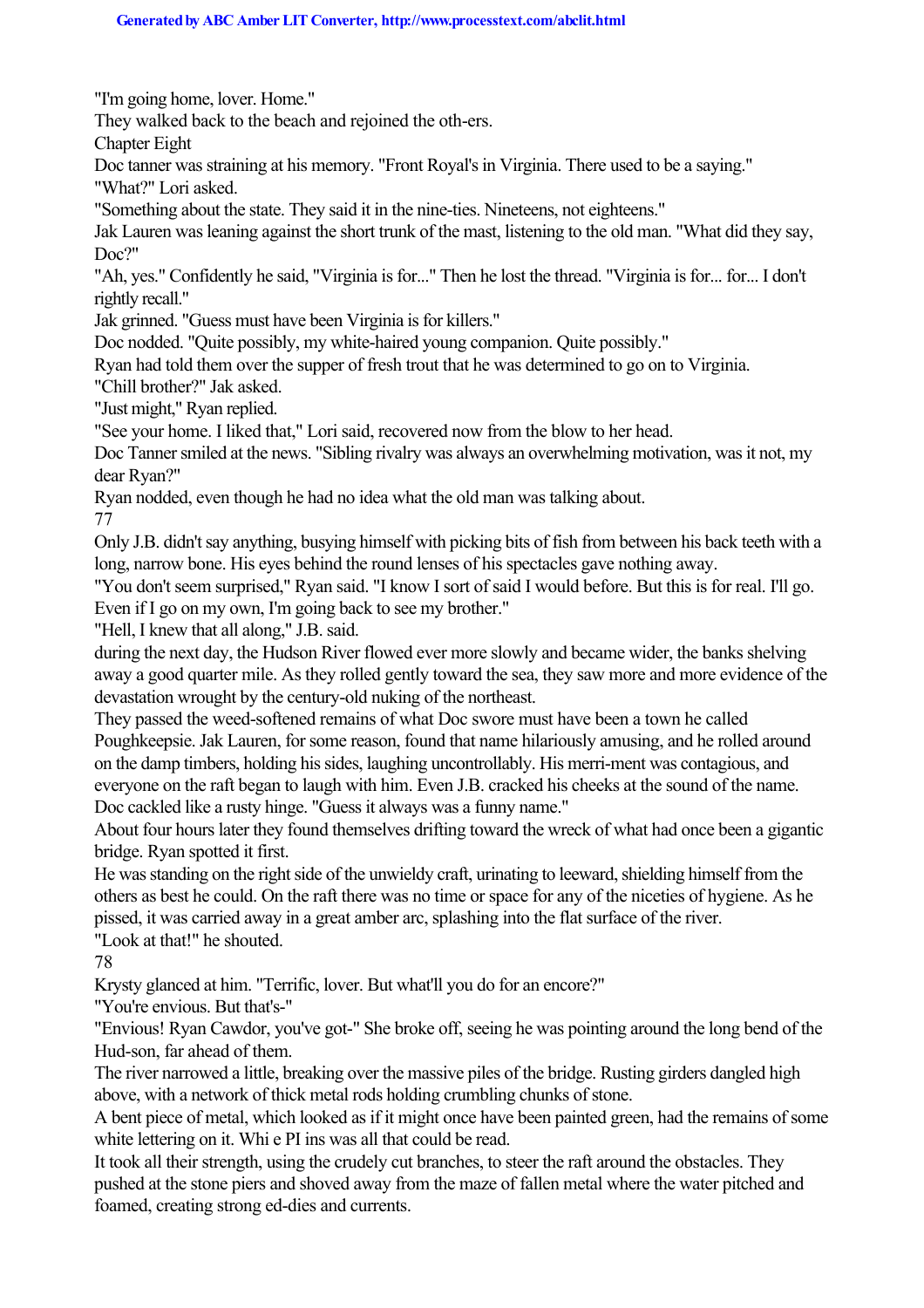Once they were past the toppled bridge, they were able to relax once more, allowing the slow-moving river to carry them along. Krysty stood at the front of the raft, balancing herself easily against the rhythmic pitching and rolling.

"Doc?"

"What is it?"

The wind tugged at her long hair so that it wrapped it-self around her fac e. She paused, freeing herself, before she spoke again.

"I heard that these parts were filled with people before the big chilling."

"That's so, my dear. Thicker than bugs on a bumper was a current expression. Why do you ask now?" Al-most immediately the old man answered his own ques-tion. "Ah. Because there is so little sign of human

79

habitation on either bank of the Hudson. Is that not what prompted your question?"

"Yeah. That bridge.. .and a few ruins on the cliffs. That's 'bout all we've seen for hours. No people. Not since the stickies."

Doc clambered to his feet, helped by a steadying hand from Lori. His knee joints cracked like miniature blast-ers. He rested an arm across Krysty's shoulders, gazing rheumily at both sides of the river.

"You cannot possibly imagine the devastation wrought here. Nor, fortunately, can I. If one could have seen the megadeath scenario, then one would have gone stark mad upon the instant."

For the last mile or so, perched high on the cliffs to the east, they had been able to see a few ruined buildings. They were eyeless wrecks, almost covered by the en-croaching vegetation. Most were roofless, walls bleached to an unhealthy white by a hundred years of chem storms. One or two still showed traces of blackening and scorch marks along the upper edges of many of the empty win-dows. Ryan joined Doc and Krysty and they glanced behind them, over the high ground to the west of the Hudson. The sun was already out of sight, and dark purple clouds were boiling up, showing the menace of ugly thunder-heads at their crests.

"Time to put in for the night. How far from Newyork, Doc?"

"From that sky, there is menace from the west. Per-chance we should find shelter. I cannot recall the lie of the land hereabouts, Ryan, but I think we must be closing in on the metropolis. Yonkers is a name that seeps into my mind, though what it was I cannot recall."

80

"What 'bout Newyork?" called Jak, who had been dozing near the stern.

Doc hesitated before replying. "The wreckage from that toll bridge back yonder could have overturned our frail barque. The farther south we go along the Hudson, the more problems we shall encounter of that type. Be-fore we reach New York we may need to desert the water for the land."

J.B. also stood up, pushing his fedora back. "Maps show us around fifty miles to go. How far from there to Front Royal? You know, Ryan?"

"Always heard as a kid that Newyork was close to two fifty from the ville."

The Armorer whistled softly, barely audible over the murmur of water bubbling around the front of the raft. "Two fifty. Need us a wag to get there. Never make that distance on foot."

Ryan nodded. It was true. A small party of six people, however well armed and brave, would stand no chance at all in the Deathlands covering a great distance without transport. The Trader had traveled in a convoy of ar-mored war wags, and even then they'd been ambushed and taken losses.

"I'm like to get off this boat," Lori said, screwing up her face like a petulant child, which made everyone laugh at her.

"Let's head in. There's a kind of lagoon ahead on the right. Looks like the whole bank got blasted in. Rad count still shows th'edge of orange. Must have been hotter than fireblast around here."

Doc sighed. "Too true, my dear Mr. Cawdor. Arma-geddon day must have taken the lives of half the good people around here within ten minutes of the first bomb. Half the survivors within forty-eight hours from injuries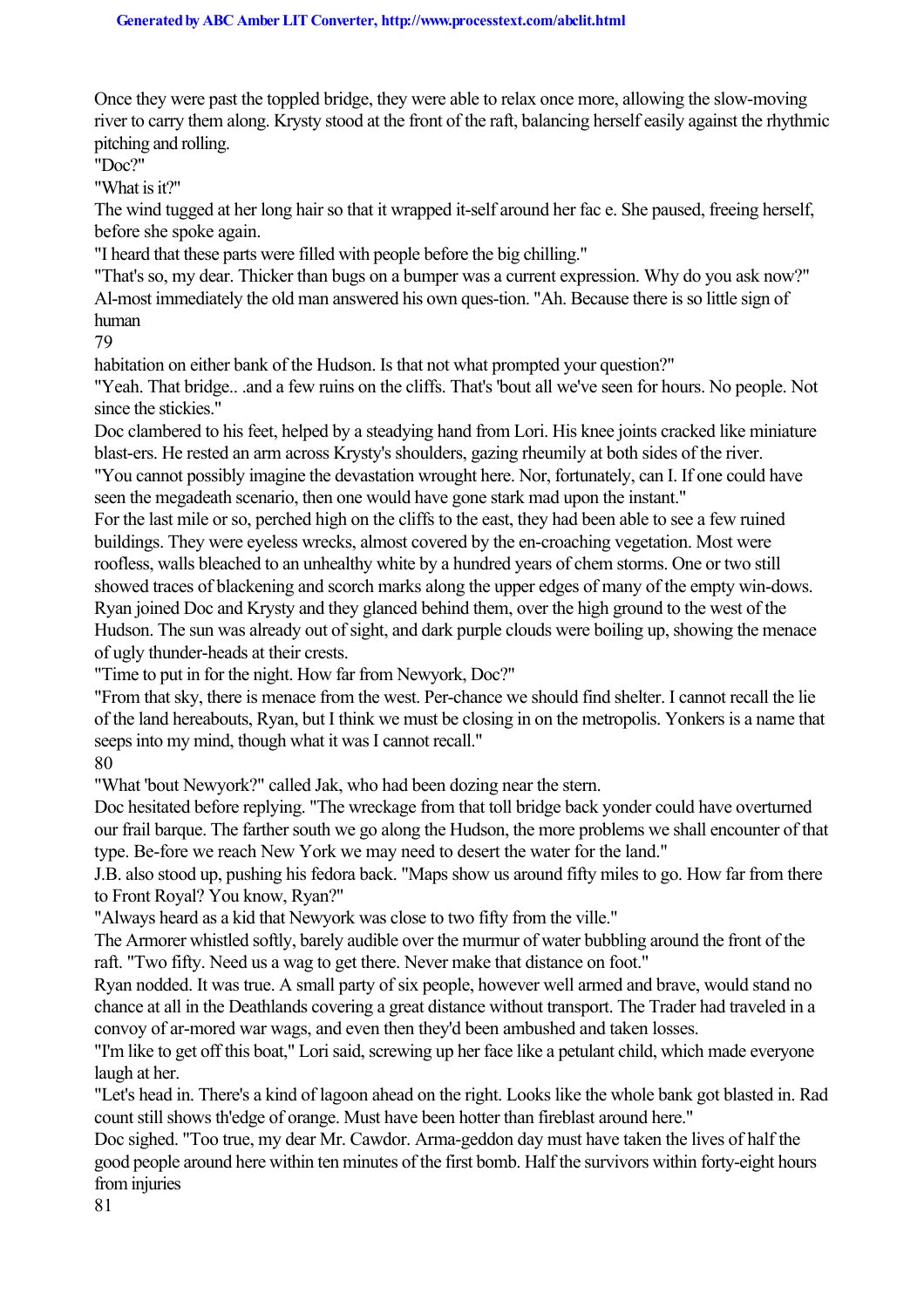and wounds. Then, of every thousand men, women and children still breathing, perhaps one or two might live be-yond the next three months."

"Nuke winter took lots, Uncle Tyas McCann told me," Krysty said.

"Indeed. Projections for that were not, I think, accu-rate. Many scientists said it would be winter for twenty years. After the bombs finished falling and there was a quiet between heaven and earth, the night and darkness and cold came. But within five years I think our climate was back to normal."

"It's still not like it was," Ryan said. "Chem storms. Acid rain down south that can take the skin off a man in five minutes. Still places it hasn't rained in fifty years. That's normal?"

"Touche, my dear man. No, things were tipped too far for it ever to be what it was. But it is now as good as it will ever become."

The six of them slowly steered their raft toward the bank. Jak, splashed in the face by Krysty, licked the spray. "Real salt now."

"Hudson's tidal here," Doc said.

The raft grounded in shallow water, fifty feet or so from the bank.

By the time they'd managed to haul and wrestle the ungainly craft nearer to the bank, the threatening storm had closed in from the west. Thunder rumbled over the hills beyond the river, and jagged forks of lightning punched across the livid sky.

"Tie it up good and safe, Jak," Ryan called, having to raise his voice above the noise of the racing storm. "Lotta rain upriver, and she could rise and rip the raft away."

"Best find shelter quick," J.B. urged. "Seen some buildings uphill a ways." 82

Cedars, balsams and cottonwoods were mixed to-gether on the gently sloping ground, with animal trails winding between them. The light was poor, but Ryan could make out that the spoor was mainly deer, overlay-ing something that might have been wolf.

Each of the six carried a backpack. Doc stooped be-neath the weight of his, looking tired. The incessant rocking and pitching of the roughly bound logs over the past two days was enough to drain anyone's strength.

Ryan led the way through a bright patch of red-orange flame azaleas, picking his way between the nodding shrubs, ducking beneath some of their twelve-foot-high flowers.

"Where did you... ? Ah, I can see it, J.B. Below the ridge there."

Ryan recognized the setup. There had been a house dug into the side of the hill, with enormously thick concrete foundations. Below it, facing the indistinct remains of a narrow road, had been a double garage with up-and-over doors. The nukes had totally removed the house, slicing off the top of the slope behind it like a gigantic cleaver. But the garage remained, set deep like a rectangular cave. Over the years, earth had fallen and been washed down around it, building up gray deposits where shrubs had rooted and even trees now grew. The actual garage was nearly filled with windblown leaves.

"Home, sweet is home," Lori said, dropping her pack and squatting down on her haunches. "Keeper says that."

"Good defense sightlines," J.B. observed, sizing the place up. "Mudslide there left a narrow entrance. One person can guard it easy and watch down the hill. Get a fire going near the mouth of the garage. Yeah, Ryan, it looks good."

83

the fire smoldered and smoked at first with the dampness of the wood they dragged in. The leaves inside were so dry that they flared and sparked like tinder, but they wouldn't sustain a flame properly. Eventually, though, Jak persuaded the fire to brighten, and it cast its glowing light all around the cavernous building.

Doc and Lori swept the leaves together, brushing them with their hands and feet into a neat pile at the rear of the building. On the back wall, high up, they found a long shelf, hanging precariously by rusting iron brackets. There were a couple of plastic containers containing oxidized nails, screws and clips. Lori found a cup and wiped it clean, then asked Doc to read the bright green lettering on its side.

"It says 'I Rode Colossus,' whatever that means. The little picture looks like some sort of roller coaster,"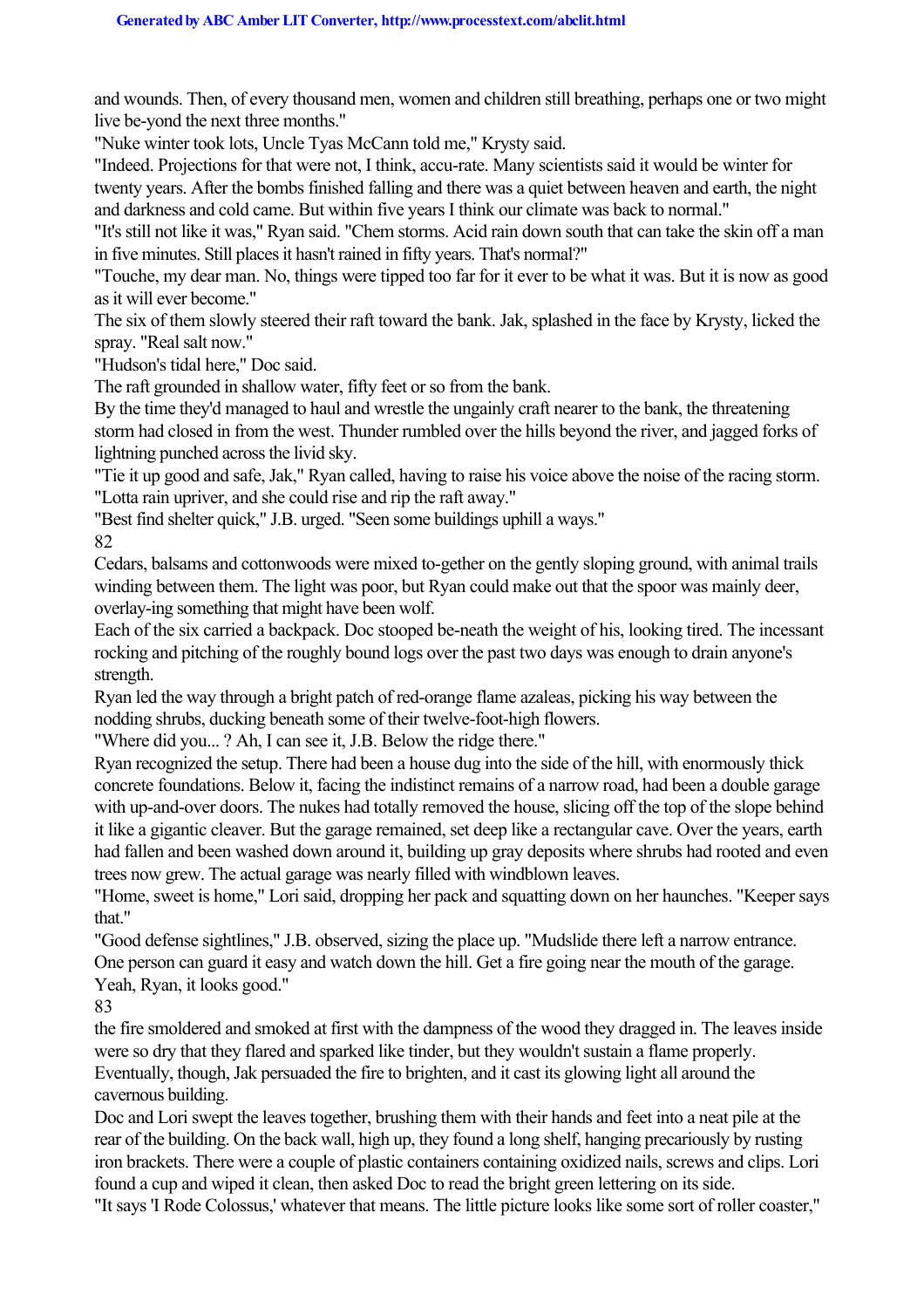Doc said, adding hastily, "and don't ask me what that means, either, dear child."

The six friends had only been inside the underground garage for about ten minutes when the threatening storm arrived on their bank of the Hudson.

There was a dazzling ripple of lightning, stabbing through the darkness, accompanied by a truly deafening crash of thunder. The sound was so loud that it seemed to echo inside their heads for several seconds afterward. More lightning followed, almost continuous, so that their own shadows danced, knife-edged, on the side wall of their refuge.

"Likely there'll be rain," J.B. said, peering out into the night. "Good job the raft's well moored. Going to be a bad one."

"Best open the self-heats," Ryan suggested. "How many cans we got?" 84

The Armorer had the most at five, and Lori the least at two.

"Need some real food," Lori said, sitting by the fire. "Saw deer tracks."

Which reminded Ryan of the other spoor he thought he'd noticed as they hurried up the hill toward the ga-rage. The G-12 in his right hand, he walked casually to-ward the low entrance, squinting around the earthslide that blocked off the outside. There was another rumble of thunder, very close, and vivid lightning, tinged purple. He could hear the hissing and pattering as the first drops of rain began to fall on the ruined path.

Ryan stared for several seconds, lips peeling back off his lips in a silent whistle. He turned to the others inside. "Hey! We got company."

Chapter Nine

the note of warning in Ryan's voice was enough to bring the others to his side, every one holding a cocked blaster.

"What is it?" Krysty asked, the first one to join him.

"Look for yourself."

The girl took a cautious half step forward, bending so that she could see out under the lip of the roof where the garage doors had once hung.

"Gaia!" she exclaimed, straightening up. A fierce flash of lightning broke outside, making her green eyes glitter with a vulpine glow.

The others took advantage of more lightning to stare outside for themselves, seeing the company that Ryan had mentioned.

"They lovely," Lori squeaked. "But they get wet and cold."

Ryan's only guess was that "they" were some sort of mutie bears. Most of the dangerous creatures around the Deathlands had mutated upward, or sideways, growing larger or more dangerous. But there were exceptions to that.

There were more than a dozen of the little creatures, sitti ng in a patient row in the teeming downpour, big round eyes fixed on the humans who had taken over their den. They looked about eighteen inches tall, with round potbellies. Their fur was a pale orange, like desert sand, 86

and it clung to them, matted and sodden with the force of the chem storm. Their ears were pricked up in sharp points, and their stubby front paws were folded across their chests. None of them made a sound. Ryan glanced all around, peering out both sides in case there were any other, more threatening creatures waiting beyond their refuge. But the rain brought visibility down to about thirty short paces.

The thunder was incessant, pounding at the brain, making coherent thought difficult. Ryan put down his Heckler & Koch, slipping his right hand onto the butt of the SIG-Sauer pistol.

"Where d'you... ?" Krysty began.

"Can't leave 'em out there," he replied. ."See if'n I can..."

The rest of the sentence was lost in the rumble of the storm. Lightning was constant, making the night seem like it was floodlit. Ryan took a couple of cautious steps out of the garage, keeping his eyes fixed on the nearest of the little furry animals. He held out his left hand in a gesture he hoped would assure them of his kind intentions.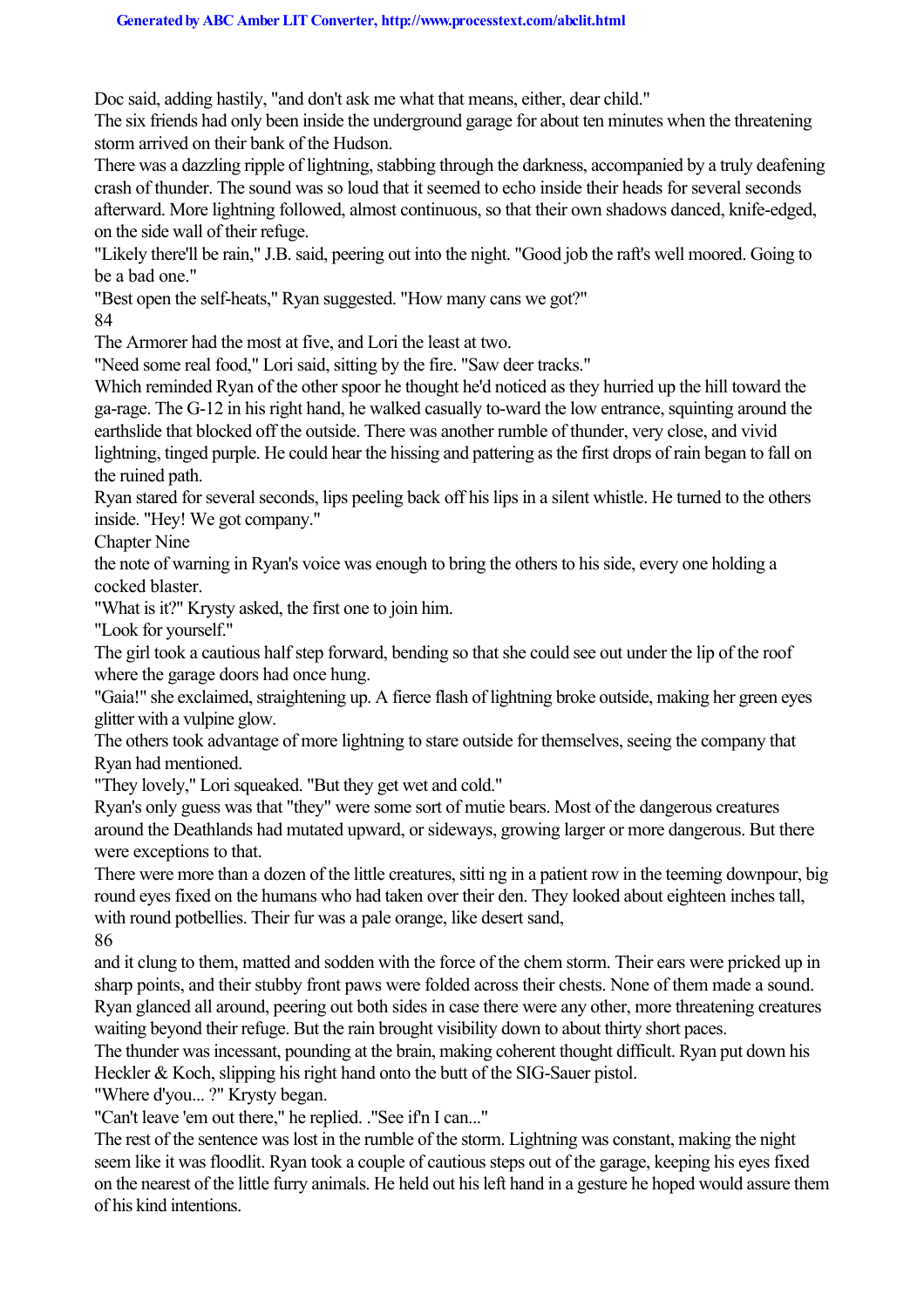The big brown eyes followed every movement, grow-ing wider and wider until it looked as if they might pop right out of their sockets. Not one of the animals moved as Ryan drew closer.

"Come on, come on," he muttered. The rain was fe-rocious, lashing in from over the river valley, tearing at his face like thousands of fine wires. Ryan licked his lips, suddenly concerned that this might be an acid rain that would blister and peel his skin. Apart from a hint of salt, it tasted normal. His hair was quickly plastered to his skull, making his face seem leaner and more brutal. It trickled down inside the eye patch, and he shook his head to clear it.

### 87

The nearest of the mutated creatures was only five paces away from him. Though they were trembling, the fur quivering, they didn't seem particularly frightened of the advancing man.

Ryan's boots slopped in the loose mud that washed down from higher up the side of the wooded hill. "Come here, out of the cold," he whispered, bending and reaching out. His fingers touching the wet pelt, feel-ing its amazing softness. The animal made a thin, mew-ing sound, but it didn't try to escape, and allowed the man to pick it up.

One by one he brought them into the relative warmth of the cavern. Eleven in all. They were placed gently in front of the glowing fire to dry out. The little animals didn't try to struggle or run away, sitting where they were put, their round heads turning slowly and wonderingly to gaze at the six people. They seemed particularly fasci-nated by Krysty Wroth's flaming red hair.

Ryan dried himself off, his shirt and pants steaming as he stood close to the warm fire. Lori picked up one of the creatures and cuddled it on her lap, whispering to it. The animal's tiny paws touched her gently on the arm, and its eyes rolled wider and wider.

"Lovely and soft and such fat little guts," she said.

"Fucking cute," Jak said, grinning broadly at the row of animals, perched together, solemn-faced, like hairy, portly monks.

"Yeah," Ryan said. "They dried out yet?"

Krysty stooped and touched one, stroking her fingers across the long fur. "Seems dry to me, Ryan. You ready for this?"

After they'd slit the throats of the cuddly little bears, they skinned them and roasted them over the fire. The little creatures made real good eating.

Chapter Ten

Doc tanner belched and rubbed his stomach. "I beg your pardon. Considering how small those little furry bastards were, they had meat as tough as buffalo." He sat down on the beach, tugging at his right boot. He took it off and shook a handful of grit out of it, then pulled the cracked knee boot back on. The wind had risen, and it snatched his stovepipe hat off, sending it rolling along the sand at a fine pace.

"Why not let it be gone?" Lori asked. "It was old and smelling."

"You think so, my dear dove of the north?"

"Sure."

The others watched, amused, as Doc rose to his feet and set off after the hat, proceeding like a stately galleon un-der full sail. His coat, an uneasy mix of gray, brown and black furs, billowed about his shrunken shanks. His tan-gled hair skittered across his narrow shoulders.

"Is he really going to dump that hat?" Krysty asked. "I'll believe it when I see it."

"Must be two hundred years old, that hat," J.B. said.

"Like throwing away part of history," Ryan added.

"Get another easy. Look him go," Jak said, grinning.

The wind was teasing Doc, allowing him to get almost within reach of the black hat, then flipping it away so that it rolled on its battered brim, always just below his grasp-ing fingers.

89

"Go, Doc!" Lori yelled, jumping up and down with excitement.

The hat spun into the lapping edge of the Hudson, subsiding, giving up its flight and allowing Doc Tanner to pluck it. The old man stood there for some moments In silent contemplation, holding the hat and turning it around and around, slowly, head bowed over it.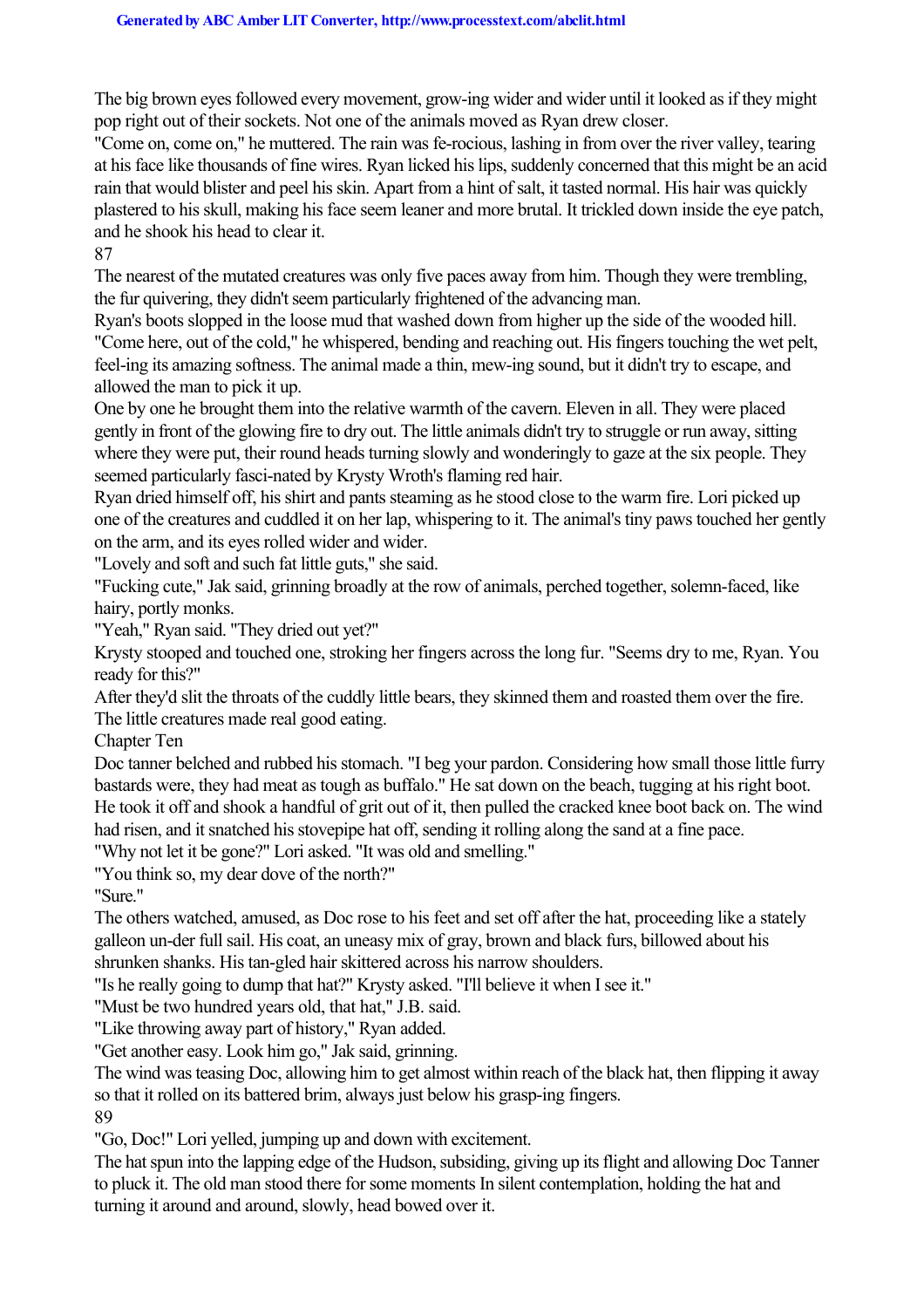"He's saying goodbye," Krysty guessed.

All of them stopped what they were doing. Jak was be-ginning to untie the mooring rope. The river had risen a foot or more during the night, but the raft was still held securely. J.B. was putting the backpacks on the raft.

"Adieu, old companion!" Doc shouted, his voice loud and clear. Taking the stovepipe hat by the rim and run-ning a hand caressingly over the dent in its crown, he spun it far out into the main stream of the Hudson, where it settled like a wing-broke raven, floating the right way up. The river took it, revolving in a stately manner, carrying it away, downstream to the south. They all watched it un-til it was only a small black blur against the deep blue-green of the water.

As Doc rejoined them, the other five gave him a round of applause and three rousing cheers. Doc's cheeks cracked into a broad smile, showing his strong white teeth. He bowed in an old-fashioned, elegant manner.

"My dear, dear friends. How can I thank you for your generous reception of my cathartic act. That hat was too much a symbol of my past. My long, long past. And now I look forward." He paused. "When I remember to, that is."

hordes of pale lilac asters thronged the sides of the river as they drifted south. The water was still as clear as crystal glass, and filled with fish of all shapes and sizes.

90

But after their feast on the small bears the previous night, none of the six felt hungry enough to try to catch any.

"Must be close to Newyork," Ryan said to Doc. "Light'll be going soon. It's so wide here that we might have problems getting a place for the night. And the city's rubble's supposed to be double-bad. So they used to say."

"I heard that in Mocsin," the elderly scientist said. "The sec boss..." He shuddered.

Ryan pursed his lips in a silent whistle. "I know him. Strasser. Fireblast, but he was a bastard fitted for six feet of mold."

He remembered the man well. It had been when he'd first met up with Doc Tanner. Strasser had been the sec boss in the ville of Mocsin. The ville of Jordan Teague, the baron. Strasser had always worn black, head to toe, and had a fringe of hair around a shaved skull. Thin was the word for Strasser. Thin body, thin face, thin eyes and lips. Lips that Ryan Cawdor had smashed to bloody pulp with a thrown blaster.

"He talked about New York. He'd been there. Traded there. Drugs and children. He said they were all ghouls, cannibals, night crawlers, blood tasters, dark watchers, death lovers."

"From what I hear, Strasser was right for once," J.B. said.

They passed another ruined bridge, its eastern section more or less complete. The shattered remnants of an old passenger wag hung poised on the brink, stuck there since the missiles had burned its driver to a crisp a century ear-lier. One day the rest of the bridge would rot through and the automobile would plummet down with it into the ever-patient Hudson.

A few minutes farther on the river narrowed down from more than two miles across to less than one. On their right

91

the banks rose high in a series of wooded bluffs that Doc said he thought had once been called the Palisades of New Jersey.

Now, at last, on the left, the six companions began to witness the silent, twisted horror of total urban destruc-tion.

No trees grew on the eastern bank of the Hudson, other than the occasional stunted ash or sycamore. Ryan's rad counter began to cheep softly, the needle creeping inex-orably through the orange and holding not far from the red that showed a dangerous hot spot.

The old Cross-Bronx Expressway vanished behind them, swallowed up in the pale gray mist that came drift-ing in from behind the bluffs. It wasn't possible to make out anything still standing that even vaguely resembled a building. It was a rolling, melted sludge of concrete wil-derness. Nothing remained higher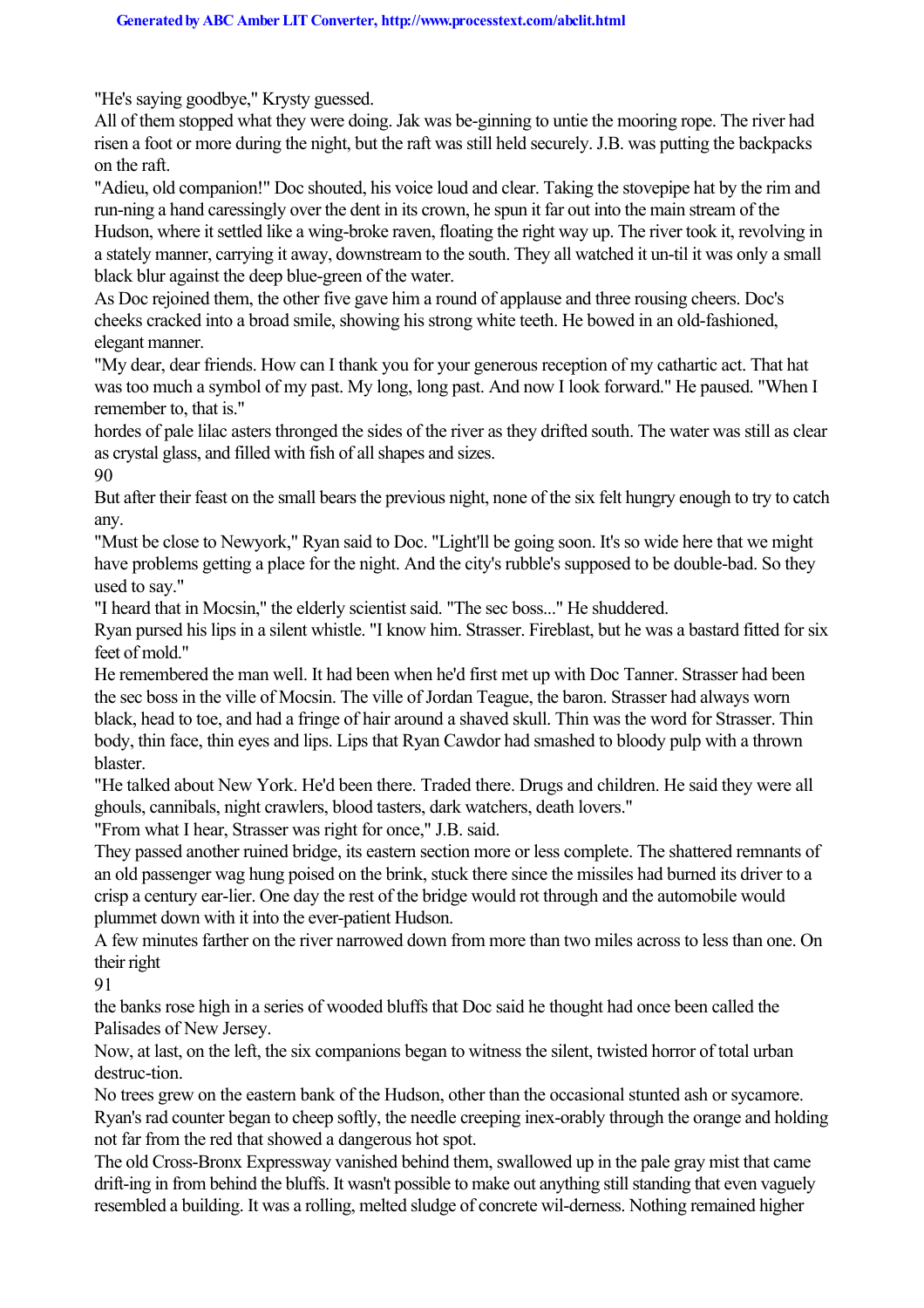than a tall man in that part of what had been the Bronx.

They could only see two kinds of botanical life amid the ruins banks of nodding magenta fireweed, rising here and there far above the blasted sections of houses, shops and offices, and an ugly, rank weed-a sickly green color with a tough stem that twined around itself as though it sought suicide by strangulation. As the raft drifted toward the eastern shore, they could see more clearly. The weeds had serried bristles, like the skin of a hog, and they bore seedheads that were circular, letting poisonous yellow spores drift to the earth like malignant paratroopers.

"Earth Mother save us all," Krysty whispered, face blanched with the horror of the vanished city. "Is noth-ing left?"

"Might be some of the big blocks standing. Central Manhattan was zapped, but a few scrapers were mebbe big enough. I seen vids of them, and they couldn't have

92

been leveled." Ryan's voice betrayed his own ch illing doubt.

The desolation was so total.

Ryan thought he noticed an unnatural flurry of move-ment among the rancid weeds that crowded down to the very brink of the water, now only about fifty paces away from where the raft turned slowly on an eddy, moved by a long-submerged obstruction.

"Push it away!" he called urgently, taking one of the branches himself and poling off, trying to shift back to the center of the current.

"What d'you see?" Krysty panted, throwing all her weight against the steering oar at the stern of the raft. "Nothing. Something. I don't know."

"I heard something. Heard it. Like someone laughing. But someone who didn't have a proper mouth. Does that seem stupid?"

"No. Not down here it doesn't."

"Let's shove off. Be dark soon," J.B. said. "Fog, too."

"Yeah. Doc says we're only 'bout twenty miles or so from open sea. Be good to make that."

"Might be safer night," Jak suggested, his unruly white hair tied back with a ragged length of red ribbon that Lori had given him.

"Could be," the Armorer agreed. "Map shows river gets double-narrow. Could be chilled from either bank in good light."

"So, we keep going?" Ryan called, and he got nods of agreement from everyone.

the mist became thicker, swallowing up the raft in gulps of sinuous gray damp. The long tendrils came in from their right, tasting of cold mud and still, brackish

93

water. The fog had an unpleasant odor that seemed to linger on the tongue as you breathed.

"Where d'you figure we are now, Doc?" Ryan asked, glimpsing a teetering ruin through a sudden clearance of the darkening fog on their left.

Doc rose from where he'd been sitting with his arm around Lori. Pearls of moisture hung in his hair like a chaplet on the brow of a crazed monarch. But his voice was unusually calm and sane.

"Damnably hard to determine, Ryan. No visual clues. Around level with the north side of Central Park, per-haps? Once I sailed clear around Manhattan on a plea-sure craft. The sun shone and cameras clicked and whirred. The great buildings like the Twin Towers stood proud and tall, their glass reflecting a thousand bursts of golden light. I felt like a Christian viewing the Eternal City." He stopped speaking for a moment, lost in mem-ory. "And now, it is the valley of the shadow of death. Hobgoblins and foul fiends have inherited the place. It is all despair."

It still wasn't full dark.

The fog seemed to carry its own peculiar light, glim-mering like corpse candles in a gruesome mire. The river now flowed so slowly that it was hard to detect any movement at all. Once or twice they heard the shrill me-tallic calling of seabirds swooping above them. But they flew on with sheathed beaks, not bothering the six trav-elers.

Krysty told Ryan that she thought she could hear the steady thudding of a gas-powered generator, but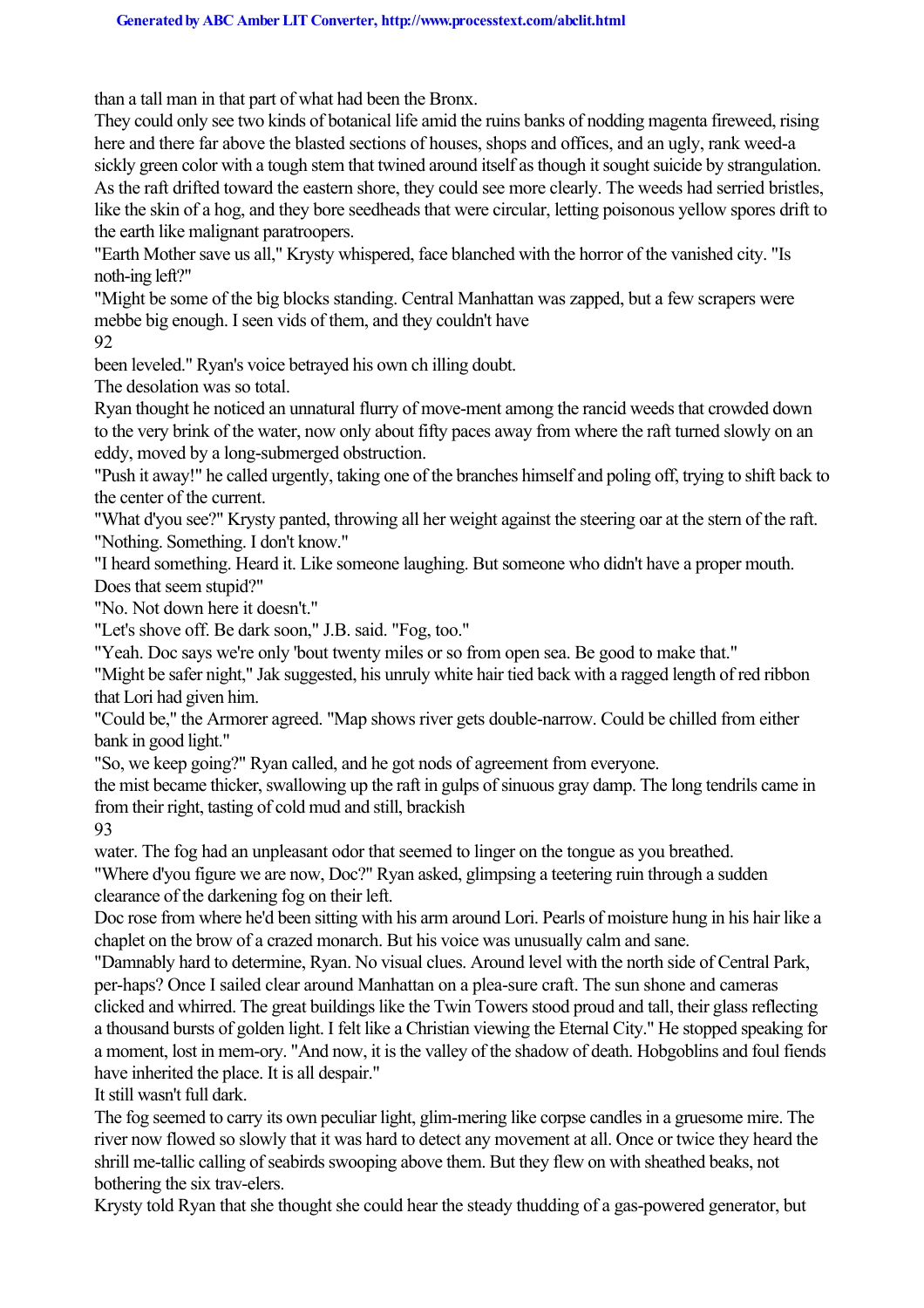the mist distorted noise and she wasn't even able to tell which bank carried the sound.

At one point Ryan was certain he heard a dreadful, shrill, screaming laugh, definitely off the eastern bank, 94

around where West Seventy-second once ran. But no-body else on the raft caught it, and he decided it must have only been his imagination.

"We still going south?" Jak asked a half hour or so later.

"Can't easily tell," Ryan replied. "I'll go to the front and watch the water."

Doc had fallen asleep, his head in Lori's lap, and Ryan stepped carefully over the old man's extended legs, nearly slipping on the treacherous logs. He lay on his right hip, face level with the leading edge of the raft, only a few inches above the dull water of the Hudson. Everyone was quiet, oppressed by the fog and the feeling of desolation all around them.

To his left, Ryan was sure he could make out a rippling noise, like the river lapping on stone. Unable to see either bank, it was impossible to have any idea of where they were in the treacherous currents as they shifted and changed.

The hand that erupted from the water and gripped his left wrist had no nails on its grotesquely long fingers, fin-gers that had five joints and were webbed halfway along their length. The skin was creased, hanging at the wrist in folds. The touch was cold and slippery, but as tight as a machine wrench. The face emerging from behind the pincering hand was worse than anything from the deeps of a jolt-spawned nightmare. The jaw protruded eighteen inches beyond the gaping holes of the nostrils. There was no forehead, the naked bones of the skull angling back in pitted ridges. The ears were tiny, pinned flat to the side of the hairless head. The eyes were narrow, protected by blinking hoods of leathery tissue. Even in that insipid light, the eyes burned

95

with a ferocious and demonic glare-less than a foot from Ryan's own eyes.

And the clashing teeth! Row upon row of them, over-lapping, sharp fangs that grated on yellow stumps far-ther back in that wolfish thrusting jaw. The breath was fetid, like an opened grave, and it nearly choked Ryan.

The creature had come up under the bow of the raft in total silence, its attack so stealthy that none of the others had even noticed that Ryan's life was under a desperate threat.

With his left hand pinioned and lying on his right side. Ryan wasn't able to get at either the blaster or the long panga.

The mutie grabbed at the logs with its other hand, bracing itself to lunge at Ryan with its fearsome jaw. Life was a bare handful of heartbeats.

Instead of pulling back, Ryan jabbed his head toward the monstrosity, butting it on the end of the snout with his own forehead. It was a jarring blow. The grip relaxed for a moment, and Ryan was able to throw himself to his side, freeing his right hand. He clawed across for the hilt of the panga, feeling it slide free from the sheath in a whisper of death.

Jak Lauren had spotted the struggling figures and yelled to the others. But help would be too little and too late. Salvation lay in the eighteen inches of honed steel.

The teeth were slashing in at him, and Ryan punched with the heel of his hand, feeling blood gush as the jag-ged fangs caught the side of his wrist. But the maneuver bought him another precious second, time to swing the panga. He tensed his arm and shoulder, putting all of his power and weight into the downswing. 96

Instead of aiming at the dripping skull, he slashed at the lean, muscular arm as it rested across the hewn timbers of the raft.

The impact powered clean to his shoulder, and he felt the panga hack through the flesh and bone, burying itself in the wood. The tight fingers on Ryan's own wrist slack-ened, and he was able to roll free, tugging at the blade as he fell back.

The mutie gave a hissing, bubbling cry of pain, still trying with a manic ferocity of purpose to claw its way onto the raft. Its severed hand wriggled and jerked with an obscene life of its own. Even as Ryan looked at it, the clawing hand toppled over the edge and vanished into the Hudson.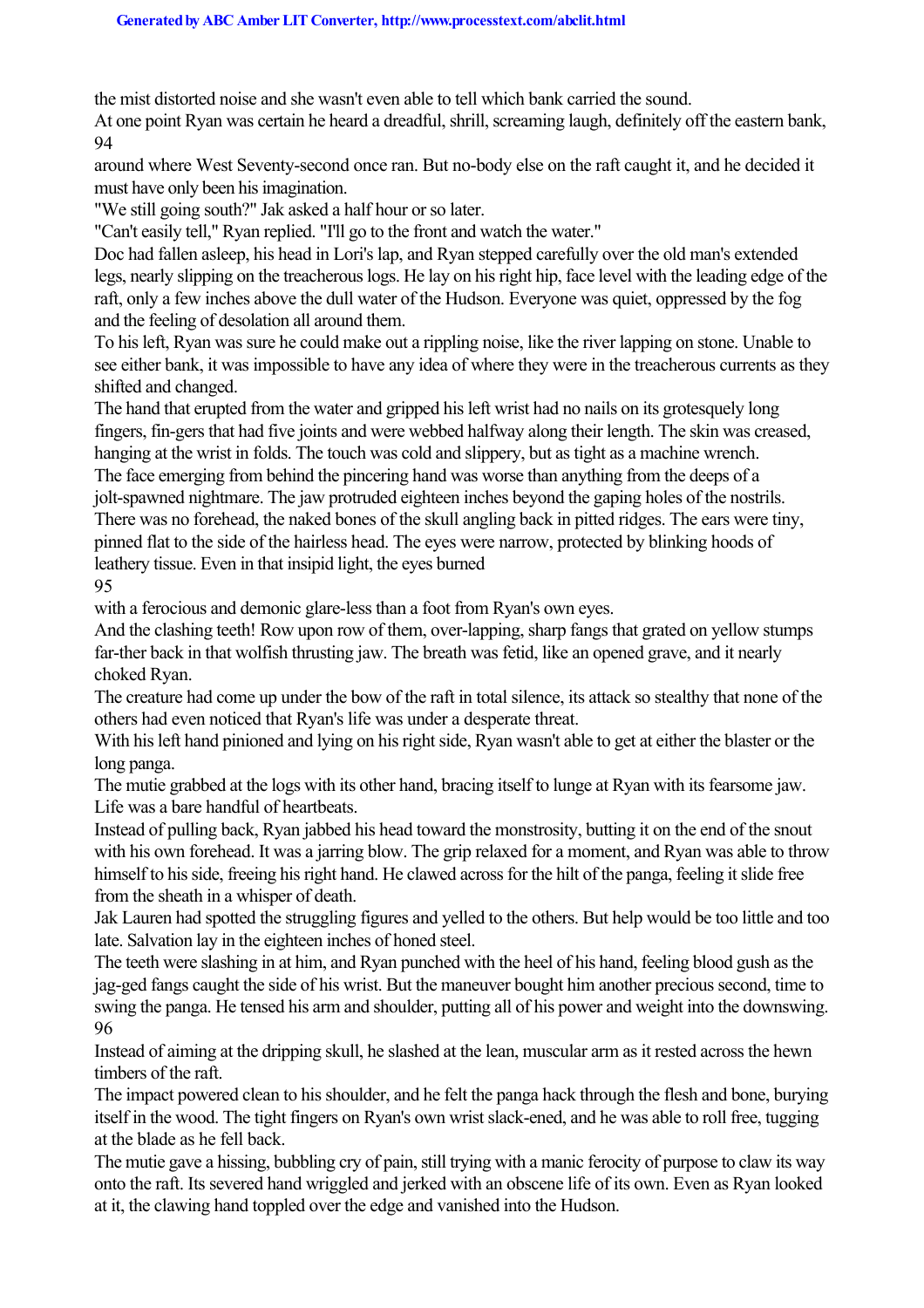"I've got it!" J.B. shouted, warning Ryan to drop down clear of his line of fire.

But Ryan Cawdor wasn't about to do that. The sudden appearance of the horror had startled him, had fright-ened him. That didn't happen very often, and the best way of shifting the memory of the chilling, paralyzing fear was to destroy the mutie with his own hands.

"Get down!" Krysty shrieked, appalled at the hideous monster that was now aboard their craft. Blood was coming from the stump of its wrist, but it oozed rather than gushed in sticky gobs of dull brown ichor.

Feeling carefully for balance on the shifting timbers, Ryan readied himself. Feinting at the creature's legs, he altered his aim and cut at the other arm. But the mutie was lightning quick, dodging so that the steel skittered off its reptilian skin, leaving a small gash in the flesh.

"Don't chill it," Ryan snapped over his shoulder. "The fucker's mine. Mine!"

Breath hissing from its snapping jaws, the mutie shuf-fled forward, its good hand clawing at Ryan. Once caught

97

in that embrace, it would be too late for any of the others to save him.

Ryan ducked and slashed at the thing's legs, barely nicking it below the knee. But his thrust checked the monster's advance, giving another moment of breathing space.

"Shoot it, Ryan," Doc Tanner called in a reedy, trem-bling voice.

But Ryan's temper had been touched, a temper that he had fought to control most of his adult life. "Come on you fucking lizard! Come on, you rad-mutated bastard. Come and eat this blade." He beck-oned to it with his left hand, watching for some sign of reaction, but the fishlike eyes remained blank and incu-rious. Even the amputation of one of its hands didn't seem to have disturbed the mutie very much.

The fog was growing thicker.

The mutie slid closer, hand weaving, the elongated fin-gers opening and closing. Ryan flicked the heavy panga from hand to hand, feinting with the left and then the right. He was growing tired of the standoff. "Fuck this," he snarled, picking his moment to at-tack.

He fended off the snapping fingers and dealt a short, savage blow that hit the mutie across the side of the head. The broad blade of the panga gouged a chunk of bone from the upper jaw and snapped off a dozen teeth. Blood seeped from the wound, and the creature staggered back, arms flailing for balance. Ryan moved carefully after it, swinging the panga in a roundhouse blow that severed the end of the snuffling jaws, leaving oozing flesh and torn teeth.

"It's going!" Lori whooped.

98

"One more," Ryan grated. He tried a last cut at it, but he was short and the blade hissed harmlessly a couple of inches away from the mutie's throat.

The creature seemed to fall off the front of the raft in slow motion, arms waving for balance. Its ruined jaw hung open, and a pale red slime trickled out. The eyes fixed Ryan Cawdor with a basilisk stare. To his amazement, the creature spoke, even as it was in the act of falling. In a clear, calm voice it said, "Into the long dark."

It didn't make much of a splash as it went into the Hudson, the body vanishing under the water. Though they kept a careful watch for many minutes, none of them saw the mutie reappear.

The raft flowed slowly southward in the direction of the Atlantic Ocean.

Chapter Eleven

around midnight the fog cleared away, like a curtain drawn at the opening of a play, revealing the sharp moonlit vista on both banks.

The raft floated on, like some stately royal barge, with Jak Lauren able to keep it easily on course with the steer-ing oar.

On the New Jersey shore they saw no signs of life among the waterlogged wharves and jetties of the old docks. It was obvious that the water level had risen since the old days, with less being taken out for power and in-dustry. Now the surface lapped over the rotting concrete of the walls.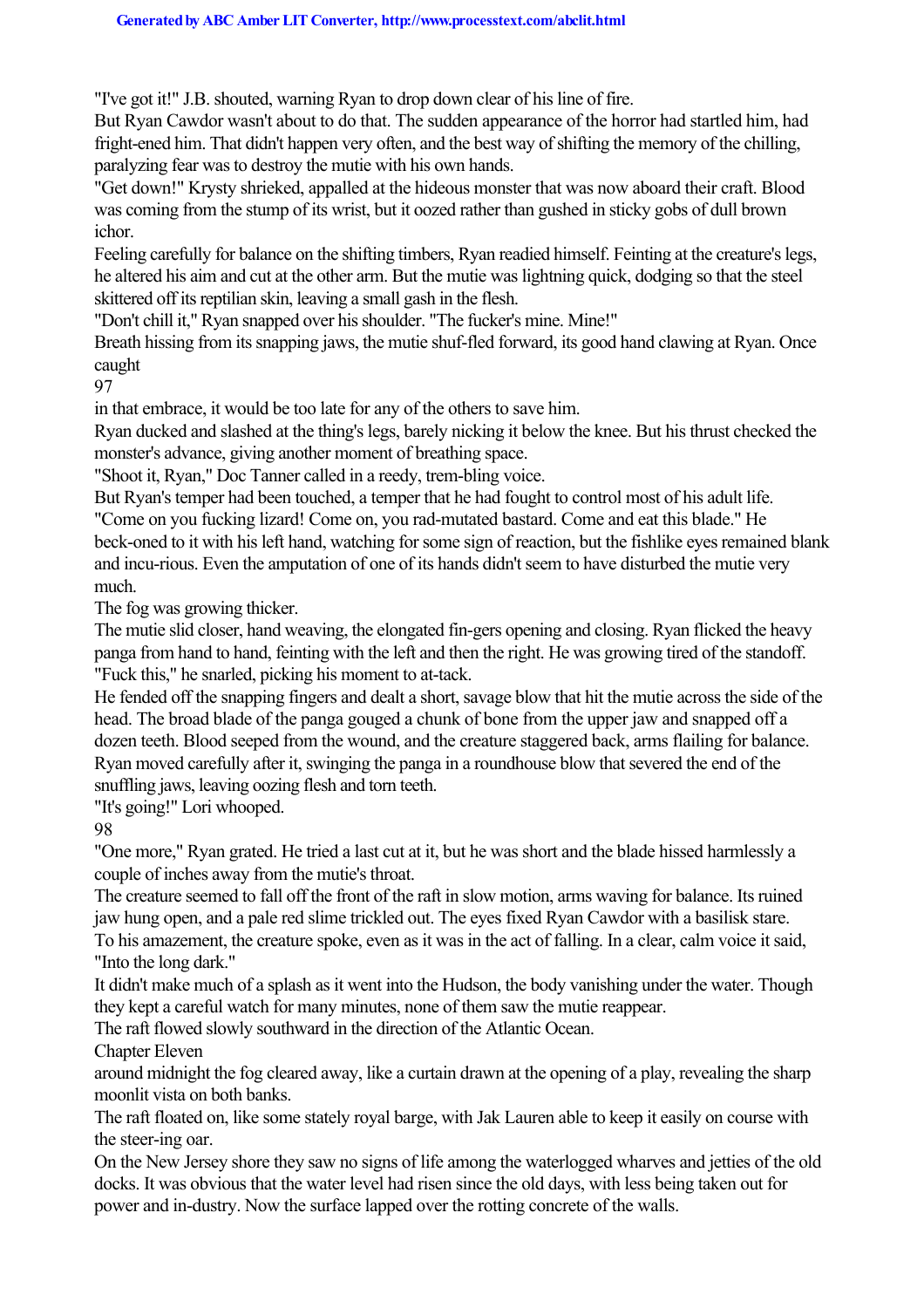The skyline of Manhattan changed as they moved ever so slowly toward the tip of the island and upper New York harbor.

Now, at last, there was evidence that the lower parts of some of the scrapers had survived even the megadeath nuking of 2001. Doc strained his sight and his memory to try to identify some of the towering hulks that dotted the weed-wrapped wilderness of the city. But there were no landmarks, nothing to judge by. Two monoliths, each at least a hundred feet high, jostled each other close to the southern spur of the vanished metropolis.

"The Trade Center. Has to be. I flew into New York myself, and I would deduce the year must have been just before the second millenium. We circled over Manhat-100

tan, just above low cloud. I saw the flat roofs of those great towers jutting above the bank of stratus, and there were tiny people walking on them. I swear that it was one of the most bizarre hallucinations that I have ever suf-fered from."

At that moment the moon vanished behind banks of sailing clouds, and the remnants of the city were plunged into darkness.

"Look!" Krysty cried. "Lights! I can see some lights."

She pointed at the flattened debris, almost level with where Canal Street had once run. All five of the others were on their feet, peering into the blackness.

"I see 'em," Ryan said. "Like points of pins. A dozen or more."

"Yeah. Flickering. More a hand's spread to the right." J.B. pointed.

"Like oil lamps," Jak said. "Kind of a gold look to 'em."

Those tiny spots of lights, moving painfully among the rubble, touched every one of the six.

Doc Tanner dredged deep into his raddled memory for a suitable quote. Eventually he said, very quietly, "And whatever walked there, walked alone."

After the attack of the amphibian mutie, no one on the raft felt much like sleeping. The dark water carried them along, now slower than walking, moving toward the dawn.

"What's that?" Lori asked, breaking the predawn stillness.

A small island had loomed out of the opaline mists that hung toward the sea. And there was a building, partly ru-ined, that stood at its center, bleached to the palest of greens.

"Missile silo," the Armorer said.

101

"Lookout post for Newyork," Jak Lauren suggested.

"Pretty house, Doc?" was Lori's guess.

"I think I know," Krysty said. "I've seen vid pix from before the long winter. I think I know what it was." "More'n I do. My guess'd be along the lines of J.B.'s and Jak's." Ryan turned to Doc Tanner. "Come on. Tell us."

"It was a statue. A great statue of a woman, holding a torch in her hand to light the path for the hordes of im-migrants who flocked to the land of liberty." He shook his head sorrowfully. "I disremember the words, but it car-ried a message. Something about bringing huddled masses from the old world to the new. I don't... By the three Kennedys, but the wheel turns and turns again and again. He that is first shall surely be last. And the present one day will be the past."

The sun was rising behind the tombstones of the sky-scrapers of the city, painting the remnants of the statue with a soft pink light.

"Look upon my works, ye mighty, and despair," Doc Tanner said.

the wind had veered, strengthening with the dawning, raising whitecaps as it poured in from the southeast. It rushed through the gap that men before the long winter had called the Verrazano Narrows.

The current of the Hudson had weakened until it seemed the raft was held motionless, moving neither for-ward nor backward.

"We'll never make it out to the open sea and down the coast on this heap of shit," J.B. said.

"Best put in. There's low land to the right." Hanging on to the short mast for balance, Ryan stared out to where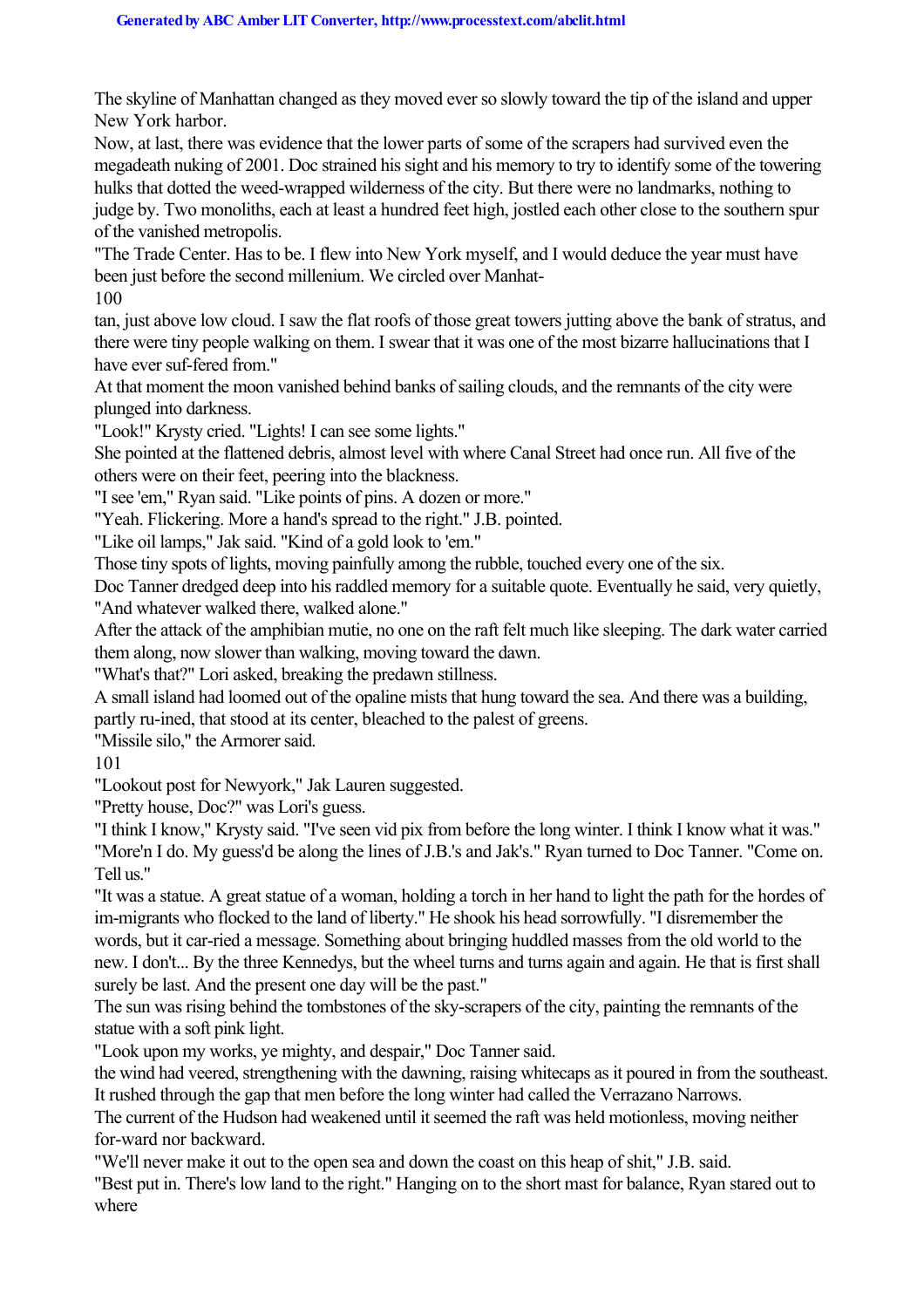## 102

beaches broke the force of the waters. "Give it another half hour. Wind'll mebbe fall."

It would have been better if the fresh wind had contin-ued to blow.

It didn't just ease; it dropped away completely, leaving them bobbing, becalmed, riding a sequence of sullen, swelling waves.

The sun came up like burnished copper from a sky that showed red-purple from corner to corner. Ryan dipped a finger into the water, then spit the liquid out in disgust. The spun-glass clarity of the Hudson upriver was gone. There was the taste of salt, and iron, flat on the tongue. A bitter nitrate and oil flavored the water.

And they were beginning to see things on the water around the raft. Jak Lauren was the first to notice any-thing, spotting a jellyfish, its skin a leprous yellow spot-ted with green patches. Its tentacles trailed behind it for better than a hundred yards. Ryan shouted a warning to the albino boy not to touch the creature as it wallowed near them.

"Heard of a man out in the California lagoons who saw a trailing firefish like that. He touched it and died dou-ble-crazed. They said 'fore he bought the farm he started t'bite off his own fingers from the pain." Almost immediately after that they all clung to the raft as something immeasurably vast moved sinuously under them, just scraping the bottom of the logs with the top of its spine. Lori stuck her head over the side, trying to see what it had been, but the deeps had swallowed it.

They had heard gulls, shrieking and crying, all the way from Manhattan Island, sounding like demented souls condemned to fly the skies for eternity. Now the birds started to come closer, gathering above the raft, begin-ning to swoop toward the six friends.

103

It was Lori Quint who noticed them first. "The birds is coming," she cried.

Doc glanced at her, as though he were about to correct her grammar, as he sometimes did. But she shouted again, "The birds is coming." His face wrinkled, as though he were trying to recall something half-forgotten, but he shook his head and let it pass.

The threatening gulls had fifteen-foot wingspans and nine-inch beaks like hooked brass. But Jak pulled out his trusty .357 and blasted off at them. The boom of the handgun was flat and menacing in the open sea and loud enough to scare the birds away. One of their number was left behind, flapping its broken wing, bleeding, in the water fifty yards off. As the six watched its death throes, something came up from beneath it, with jaws as big as a dragline excavator, and sucked the gull down.

Krysty stood up, mopping sweat from her forehead. "Gaia! I'm starting to stink like a Texas gaudy whore at three in the morning. Gotta face it, Ryan, we're stuck here. We have to start paddling this clumsy mother to that beach."

She shaded her eyes with her hand, irritably pushing back the long hair that seemed to want to press against her face. Far ahead, just a blur on the horizon, her keen sight could make out something strange. It looked as if the land were creeping in, almost meeting in the middle. She couldn't make out whether there was a gap there or not. Krysty called to Doc, drawing his attention to it.

"Should be the plainest of sailing out yonder. Nothing beyond the Narrows. If there'd been an offshore wind, I feared a little that we might be carried the whole way to France."

By now they were all standing together in the center of the raft. During the time they'd been on their makeshift

104

craft, they'd all learned caution, finding that a sudden movement to one side or the other would make it appall-ingly unstable.

"Lift me, lover," Krysty said.

"What? Why do... ? Ah, I get it. Give you height to look ahead."

"Right. Bend down."

Ryan stooped, dipping his head. Krysty, helped by J.B., swung a leg over his back and settled herself astride his neck, tightening her thighs. She tucked her legs under his arms, locking her boots in the middle of his back.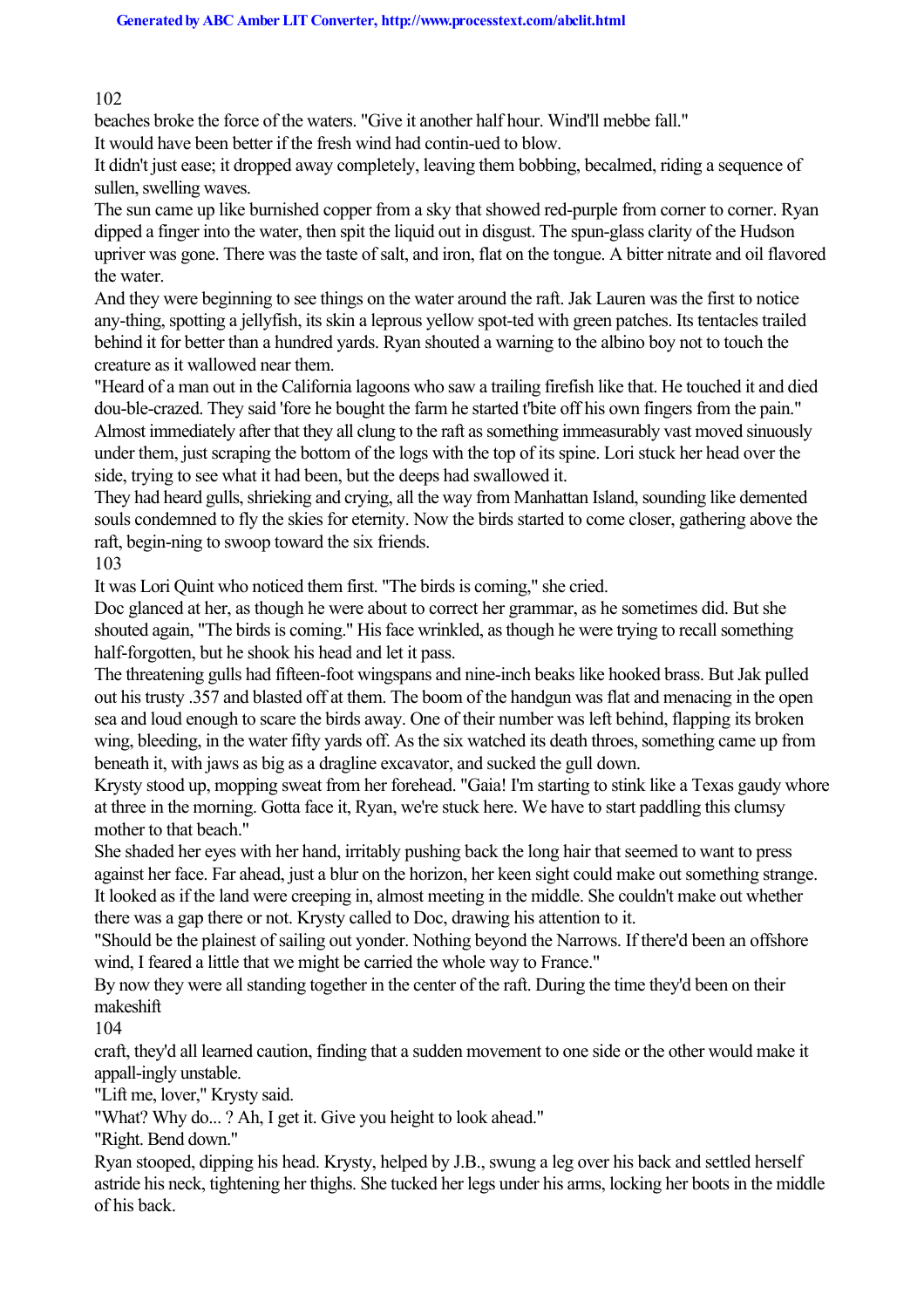"Now," she said.

Though the girl weighed in at a muscular 150 pounds, Ryan lifted her in the air without any noticeable effort. He steadied her with his hands on her legs and balanced himself against the pitching of the raft. "Try and... Yeah, that's..." Krysty then fell silent. Eventually she tapped Ryan on the head as a sign to let her down again.

"What d'you see?" he asked her.

There was a worried expression on the girl's face. "Not good, friends," she said. "Looks like there's been some bastard great upheaval that's blocked off most the water. Brought up the floor of the ocean, back in the long win-ter. This isn't open sea no more, Doc."

"What? You mean it's a kind of lake? No way past for us?"

"Can't see it. Look at the water around us now. It hardly moves and has a kind of skin on top, like a sort of scum."

It was true.

Though the sea still rocked with an oily swell, they had totally lost any feeling of forward momentum. They were becalmed.

105

krysty was singing quietly to herself, her pure voice the only sound in the stillness.

"A maid again, I ne'er will be, Till peaches grow on a cherry tree."

Doc smiled across at her. "I haven't heard that tune in... I guess a coupla hundred years. There's a damned odd thought. It's lovely. You learn that from your kin back in... What was the ville called?" "Harmony. Herb Lanning the blacksmith knew lots of real old songs. Way prechill. It was his son, Carl, who plucked my cherry. That's when I learned the words."

"Must have been a real good v ille."

Krysty smiled at the old man. "Yeah, it was. But all things change. That was why we... why we were moving on."

"Your ville a good place, lover?" she asked Ryan.

"Seemed so, then. Until I saw the skull that was hid under the smiles."

"Life's a deal of hard traveling," J.B. said sagely, sur-prising everyone. Homespun philosophy wasn't nor-mally what you heard from the Armorer.

Jak and Lori were working with the stern steering oar, slowly propelling the raft toward the western shore, now only a couple of miles away. It was backbreaking, soul-destroying work, and they'd found from painful experi-ence that it could only be done in pairs. Any more and chaos followed with everyone knocking and pushing into everyone else.

It took them close to four hours to move roughly half the distance they needed to reach the land. The waters around them had gotten more and more polluted. Dead fish and birds hung suspended, rotting and

106

half-eaten, bones coated with a yellow grease. An hour back they'd poled past the corpse of a massive shark-a great white, at least fifty feet from porcine snout to the mangled tip of its tail. It hadn't been dead long, and its flat little eye still rolled incuriously toward the rich violet sky.

"Jaws," Doc muttered, enigmatic as ever.

The beach, sand dunes rolling back toward a line of low scrub, was now less than a half mile off. The sun had sunk well behind the hazy bulk of the land. In the last quarter mile they'd finally broken clear of the stickiest of the wa-tery dreck, but the bitter labor had taken its toll.

Doc Tanner had collapsed, muttering feverishly about painted ships and painted oceans. Lori had fainted fif-teen minutes later, slumping on the timbers, banging her head again. Despite her reserves of mutie strength, Krysty had given up, sitting down in a heap, her face white and drained. "Sorry, folks," she said, hoarse with exhaus-tion. "I've paid all I can find. Got no more. Sorry."

It had been left to Jak Lauren, with seemingly bottom-less reserves of stamina in his slight body, J.B. and Ryan, to keep working on the clumsy steering paddle. Heaving it backward and forward, each stroke making the mus-cles of shoulder and spine scream in protest. Each stroke pushed the raft a scant couple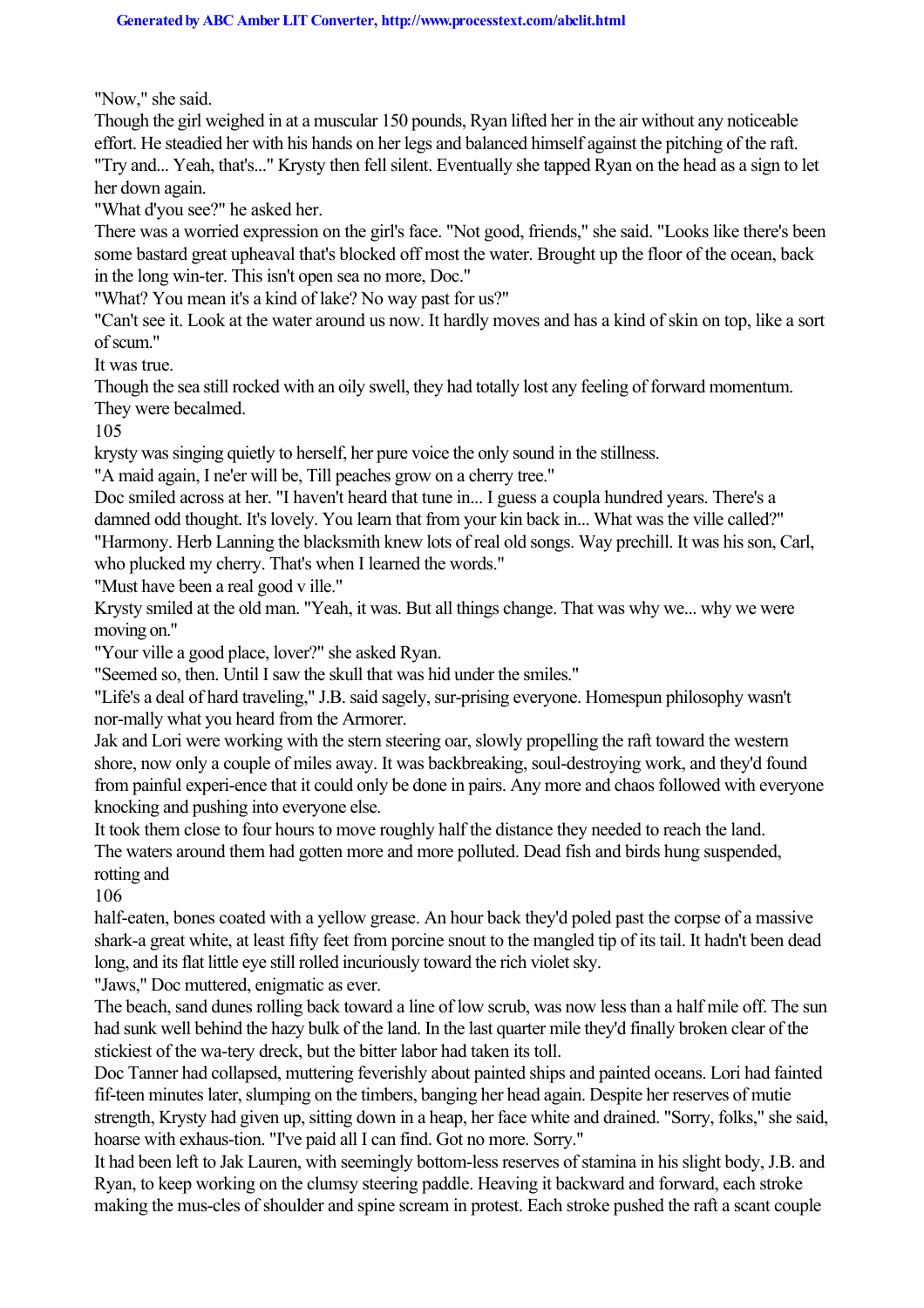of feet nearer to land.

Now the worst was over. Lori, Doc and Krysty had re-covered a little, relishing the cooler breeze coming off the beach. Jak and the Armorer were at the oar.

Krysty smiled weakly at Ryan as they sat together. "I felt awful about stopping."

"Don't be stupid."

"Could have used the power of the Earth Mother. But it..."

107

Ryan squeezed her hand. "No. I've seen you after you've done that. Not worth it. Only 'bout another half hour and we can get off this bastard raft."

"You know we were talking 'bout Harmony? And your old ville?"

"Front Royal?"

"Yeah. If we get there and you kick Harvey Cawdor's ass out of the land... what happens then?"

"Do I get to be the baron? Take over the line? Is that what you mean?''

"Course. Would you take it on? Give up all these mat-trans jumps? Give up all the killing? Settle? That's why I left Harmony in the first place."

Ryan looked around them. "We've talked 'bout this before. I don't know, lover. That's the fucking truth. I just don't know."

"Want to spell me, Ryan?" J.B. called.

"Right. One minute."

"Answer me, lover," pressed Krysty. "I want to know what I'm getting into when we get down to the Shens and your ville."

The jagged cut the mutie had inflicted on Ryan's hand seemed to be healing. He picked at a small piece of rough skin around it, trying to sort out how he wanted to an-swer Krysty's question.

"A baron holds his ville by his weapons and by fear. That's always been the way of it. I don't know if that's the way I want to live, Krysty."

"It can change."

"You can never turn your back when you're the baron. I was old enough and saw enough before I left Front Royal to know that. You never sit, unless you've got your back 'gainst a wall. You never sleep long and easy. You

108

never trust a smile, Krysty. You have too many enemies and no friends."

With that he stood up and took the place of J.B. at the steering oar, leaving Krysty Wroth with her own thoughts.

A half hour later, with a grating sound, the raft beached on the New Jersey shore.

Chapter Twelve

the rad count had slipped well away from the dan-gerous hot spots of the red area, but it still lingered way over into the orange.

They left the raft, which had grounded on a mix of sand and shingle. They picked up their backpacks, checking weapons, leaving nothing behind, before striking off in-land to camp for the night. Ryan led them only a mile into the dunes, not wanting to risk stumbling in the dusk over some double-poor mutie commune farther from the sea.

The evidence of heavy nuking was still to be seen everywhere. There was a great area of sharp-edged glass, twisted and warped into molten, lethal shapes. Ryan had never seen anything like it, but the Trader had told of seeing patches like it down in the deserts of Vada. It was where missiles had exploded in sand, the unbelievable temperatures fusing the mica into the lake of nuke glass.

Nothing grew taller than some stunted alders and wil-lows, their trunks rotting and turning in on themselves. They camped for the night in a clearing on top of one of the sand dunes. They could watch for at least a quarter mile in any direction and not even Krysty could hear or see anything. The wind had turned once more, becoming a gentle breeze from the west. J.B. suggested they not risk a fire, and Ryan agreed with him. It was several degrees above freezing, with a clear sky that held no threat of rain. 110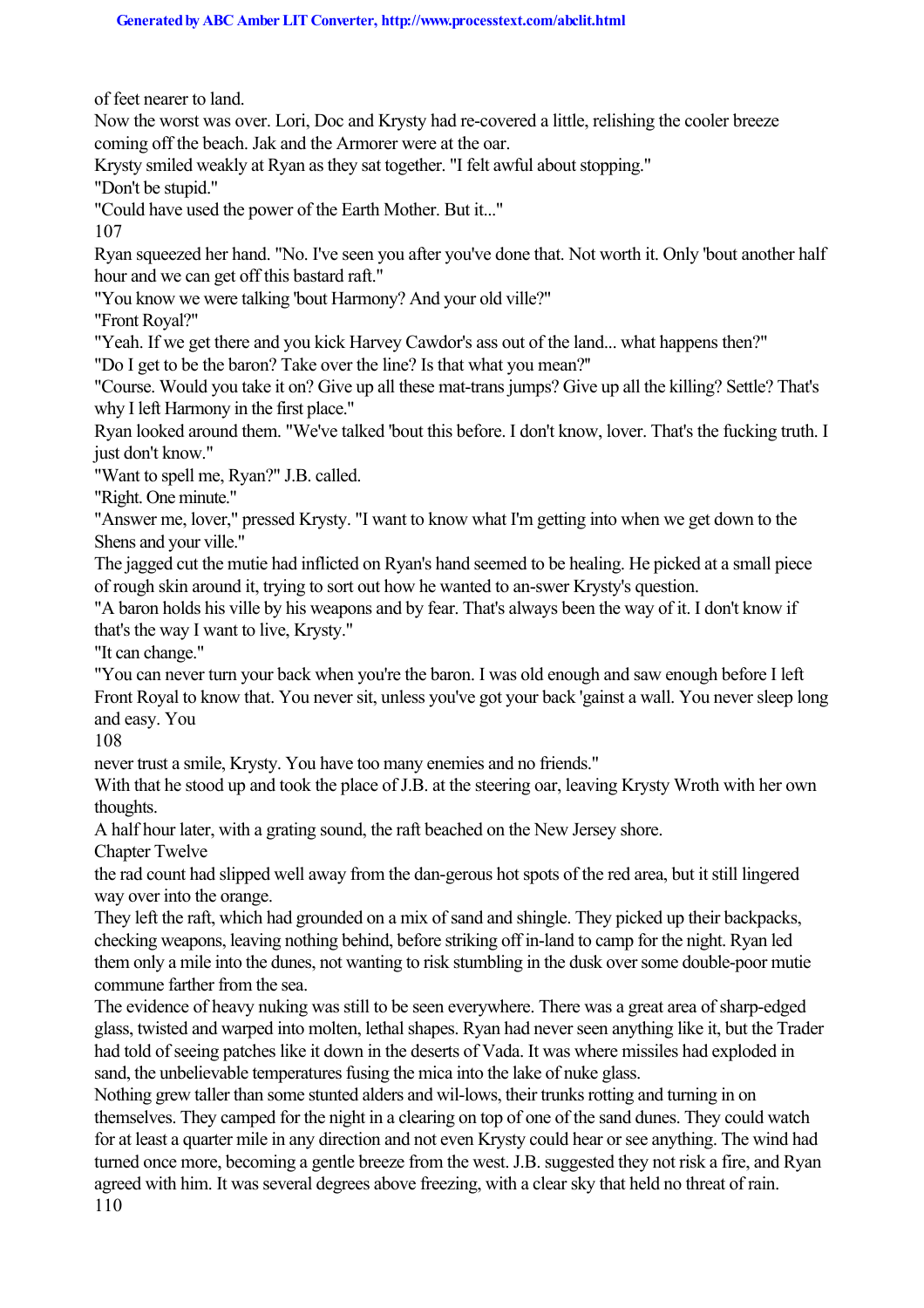Krysty moaned in her sleep, clutching at Ryan, her body trembling. She was so close against him that her scarlet hair, with its own mutated life, folded its tresses around his neck and upper arms, as though it, too, sought com-fort.

In the morning he asked the girl what her dark dream had been, but she couldn't recall much about it. "I was cold. I remember that. Sitting on a ruined harbor on the edge of a gray sea with slick granite rocks that reached out into the water. I was huddled up with-out any protection. Waiting. I was waiting for something or somebody."

"Me?"

She shook her head, stippled with the early morning moisture like tiny pearls amid an ocean of rubies. "No. Not you, lover. Can't... It was the cold that was worst."

They started off, moving westward, just after dawn. Until the blurred outline of the sun was nearly overhead, they saw absolutely nothing to indicate any life-form. Ryan was walking point, checking the soft earth for tracks and finding none, not even any tiny scuttling lizards around the exposed roots of the dwarf bushes.

"Where's the nearest town to here?" Krysty asked. "What's the map say, J.B.?"

The Armorer tutted through his teeth. "No map for this part. I recall Washington and Philly were around here. Don't know where. Doc? You got any idea?"

The old man was marching along, wrapped in his own world, humming a song about following a drinking gourd. He turned at J.B.'s call.

"My deepest apologies, my dear Mr. Dix. I fear that I was traveling some byway of my own. Could you repeat the question?"

"Know any towns around here?"

111

"The city of Brotherly Love was... No. We are in a dull area for my memory. When I was born I learned in school of a march to the sea. The blue and gray. But towns... ? I fear not."

Ryan looked at the sky. "No sign of any chem storms. I know we're headed in the right direction. We keep on westward, then south. Into the Shens. What kind of nukes they use round here, Doc?"

"All kinds. High yield. Low yield. Air-burst. Water-burst. Low-alt and high. Some neutron stuff." "Down near my ville, when I was a kid, most roads were passable. Never went that far north or east

then. But I'm certain sure that a lot of the blacktops weren't too wrecked."

"That'd be neutron," Krysty commented. "Take out life and leave things standing. The idea was you could come in and take over. Didn't figure on doomsday and everyone gone everywhere."

During the afternoon, they reached the ruins of a ma-jor highway, which blocked their path, coursing like a stone arrow from north to south. A couple of hundred yards to their right was a tumbled sign, hanging off its broken support. Jak trotted off, and Krysty followed him. They came back together. "What's it say?" Ryan asked.

"Garden State something. Begins with a P and an A, so it might be Parkway. Some roads was called that kind of name." Krysty was seized with a coughing fit from the dust they'd kicked up. "Gaia! Could do with some fresh water."

They crossed the wide six-lane highway and kept mov-ing west.

During the next day and a half, they found the land was changing. The bleakness gradually eased away, being re-

112

placed by a greener, softer look. The arid sand was cov-ered in clumps of coarse grass that slowly became gentler turf. Here and there they found small copses of live oak and sycamore. And there were flowers again.

Purple orchis jostled among clusters of delicate starry campions. Huge sundrops overshadowed tiny arrow-leaved violets. The six walked at a steady pace through fragrant meadows, past streams that ran east toward the sea.

They found a fine place to set up camp for the night near a clean stream that ran through a pool, which was like liquid crystal and fully ten feet deep with a rock bot-tom. Trees grew in abundance, but well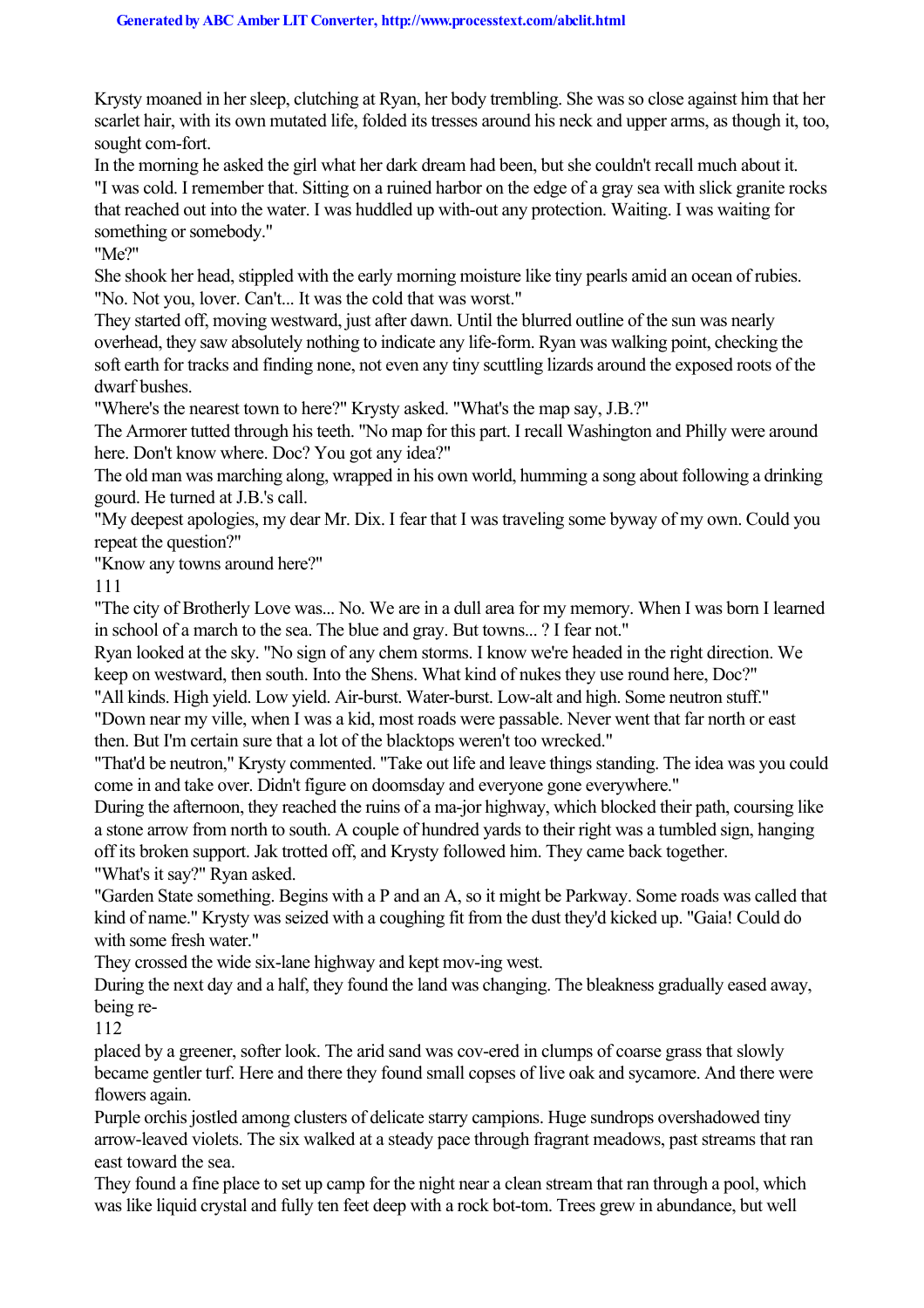spread, so that it would be hard for anyone to come at them unseen, not that they'd found any sign of human activity since they'd come ashore.

For supper they opened more of the self-heats, scrap-ing out the spun-soya contents. The fire of tumbled branches was burning brightly, sending a crackling fount of red-gold sparks bursting into the cool night air.

Krysty got up, stretching herself like a tall, elegant cat. She walked the few paces to the pool, bending and put-ting her hand into it.

"Not too cold," she said.

"You going in, lover?" Ryan asked.

"Tempting. Lori, you want to wash?"

"Why?"

Krysty laughed. "You kill me, kid. You wash because you get dirty. Right now it's the time of month for me to need to keep extra clean."

"When you get bleeding? Why is it dirty?"

The four men listened, interested in hearing what an-swer Krysty would give the younger girl. 113

"It's... Gaia! If you don't know why you need to wash, then mebbe you an' me should talk some, Lori. Get your clothes off and come in the water with me, and I'll tell you some facts of life. Your mother should have... No, for-get that." She turned to Ryan, face flushed in the fire-light. "Wipe that grin off, you stupe ape! And stay here and let us get bathed without you ogling at us."

"I shall sink," Lori said. "Too afraid."

Krysty smiled at her. "Never you mind. Looks shallow the upstream end of the pool. Come in there, and you'll be fine."

The two women went together, moving out of the cir-cle of the fire. Doc Tanner broke the silence among the men. "Perhaps we might show courtesy by keeping our backs turned?"

"Yeah. Be decent," Ryan agreed, shifting his position so that he looked away into the forest. J.B. was already facing in that direction. Jak was the only one still gazing toward the sheltered little pool of shadowy water.

"Young man," Doc said sternly.

"Okay! All right f'you two. Got women. I don't. Only done coupla times. Gaudies in Lafayette. Krysty an' Lori are double-fuckable and you stop me looking."

Ryan patted the teenage boy on the arm. "Most things a friend can take. But not my blaster. And not my woman. So turn your back."

"But just wanna have-"

"Jak!" Ryan said threateningly. "Just do like I say."

Grudgingly the albino did, his long white hair now re-leased from the red ribbon. They could hear giggling and then a stifled squeal from Lori as she found that the wa-ter was colder than she'd expected. Then there was only the sound of splashing, which drowned out any conver-sation the two young women might be having.

114

Very slowly Doc Tanner turned his head, ignoring a glare from Ryan. "Hades! They look like a brace of white dolphins sporting together. My Lord, but it makes me feel young again. I recall Emily and I once, on a... But that's yesterday and today's today."

Ryan also glanced behind. Lori was cautiously trying to push out of her depth, mouth open, blond hair trailing behind her. Krysty's bright red locks seemed huddled to-gether like a tight ball of flame. The brightness of the fire didn't reach to the shadowy pool, and it was hard to make out more than the blurred outlines of the two slim bod-ies.

Krysty brought her hands together and threw a great ball of water in the air so that the orange light caught it as it burst into a million tiny sparks of fire. It fell and streaked over her face and body, funnelling into the val-ley between her breasts.

J.B. was honing the Tekna knife against the sole of his boot in a steady, preoccupied way. Jak stood and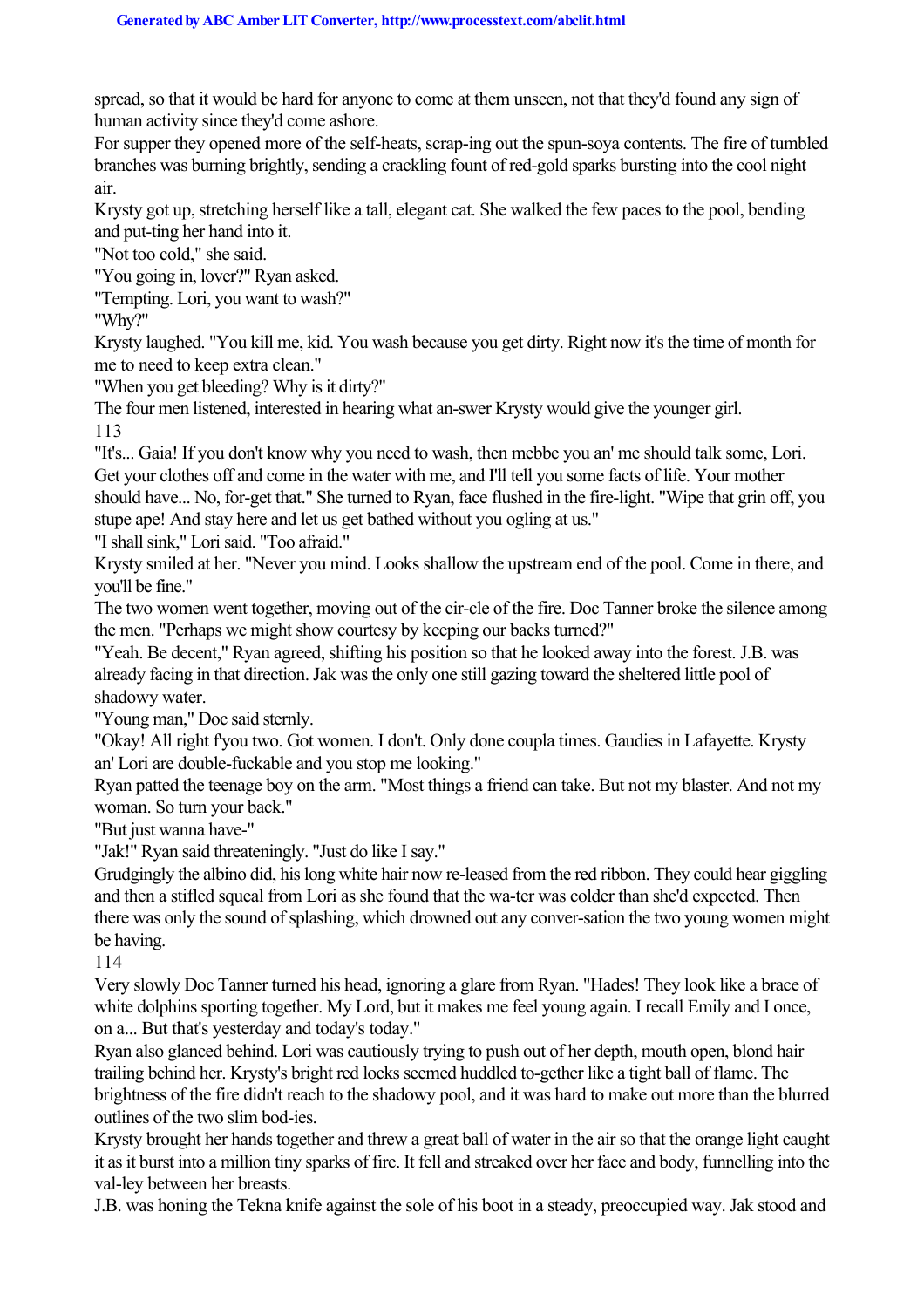walked quickly to the edge of the trees, throwing a muttered few words over his shoulder. "Going to scout some."

"Take care, Jak. Watch for muties," Ryan called, but the boy was gone, sulking off into the darkness. "IT was magical, lover," Krysty said between pants as she and Lori rejoined the men around the glowing em-bers of the fire. Both girls had faces that glowed, and their hair hung damply on their shoulders. Lori knelt in front of Doc Tanner and gave him a great hug and a kiss.

"I was in water, Doc! You see me?"

"No. I mean, yes, I did. Wonderful, my dear child. Wonderful."

"Where's Jak?" Krysty asked.

115

"Told him not to get his young meat heated by watch-ing you two in the water.''

"Oh, Ryan!" Krysty exclaimed. "He's one of us, isn't he?"

"Doesn't mean he can... Oh, fireblast!" Ryan felt confused and irritated. "Anyway, he went off to scout some. It'll do him good and we can do with help. Food's low, and we got to find us some transport." "Yeah, I guess so. The smell of burning wood's so strong from our fire I couldn't smell anything else even if it was fifty paces off."

"Someone's coming," J.B. said with a quiet urgency, grabbing his mini-Uzi and diving away from the fire into a dip in the ground. Ryan snatched up the G-12, moving in the opposite direction, hitting cover even before the Armorer. Krysty, hair flying, was at his side, the HK P7A-13 blaster in her hand. Lori stood, bewildered, by the fire, until Doc Tanner pulled her to the earth, protecting her with his own body. The land was quiet.

Ryan squinted across the clearing, just able to see J.B. flattened behind a bank of blooming heather. The Ar-morer half turned, pointing among the trees to the west.

The logs smoldered and light gray ash trickled down onto the coals with a ceaseless, whispering sound. Ryan thought he caught the far-off noise of an owl hooting, but he couldn't be certain.

Then he saw movement, something that flickered for a moment like a will-o'-the-wisp, visible only for a frozen heartbeat behind the trees. There was no moon, and whoever it was had the cunning to close in on them from behind the brightness of the fire, making it almost im-possible for their eyes to adjust and see him properly.

116

"I see him," Krysty whispered. "Flat-topped willow, right of fire. Crouched. Give me the G-12, and I can chill him."

Ryan passed over the rectangular shape of the auto-matic rifle with its built-in image intensifier. "It's on triple," he hissed. "Won't lift at this range. No recoil."

The girl steadied the blaster against her shoulder, holding her breath, finger caressing the trigger.

When the attacker stood up, showing himself, his stark white hair was like a siren of light in the gloom.

"Don't shoot, Krysty! Found us a wag to ride!"

Chapter Thirteen

the vehicle was just over a mile inland. Jak led them through the scattered trees of the forest, across a winding stream and onto a narrow path.

"Saw tracks. Boots. Must have used for water. Not far. Keep double-quiet."

"Smoke," Krysty whispered to Ryan. "Not from our fire. Meat cooking."

They hadn't got much farther before Ryan could also catch the scent of roasting meat, making him lick his lips in anticipation.

"There," Jak said, pointing through the thinning trees, to where the amber glow of flames could be seen. "How many you say?" Ryan asked.

"Saw five. Old man. Old woman. Younger man, girl and little boy, round eight or nine. The wag's just behind fire."

"Anyone on watch?" J.B. asked.

"Couldn't tell. Didn't want to wake 'em by going close. Saw blasters. Old scattergun and coupla hand pistols. Wag's armored."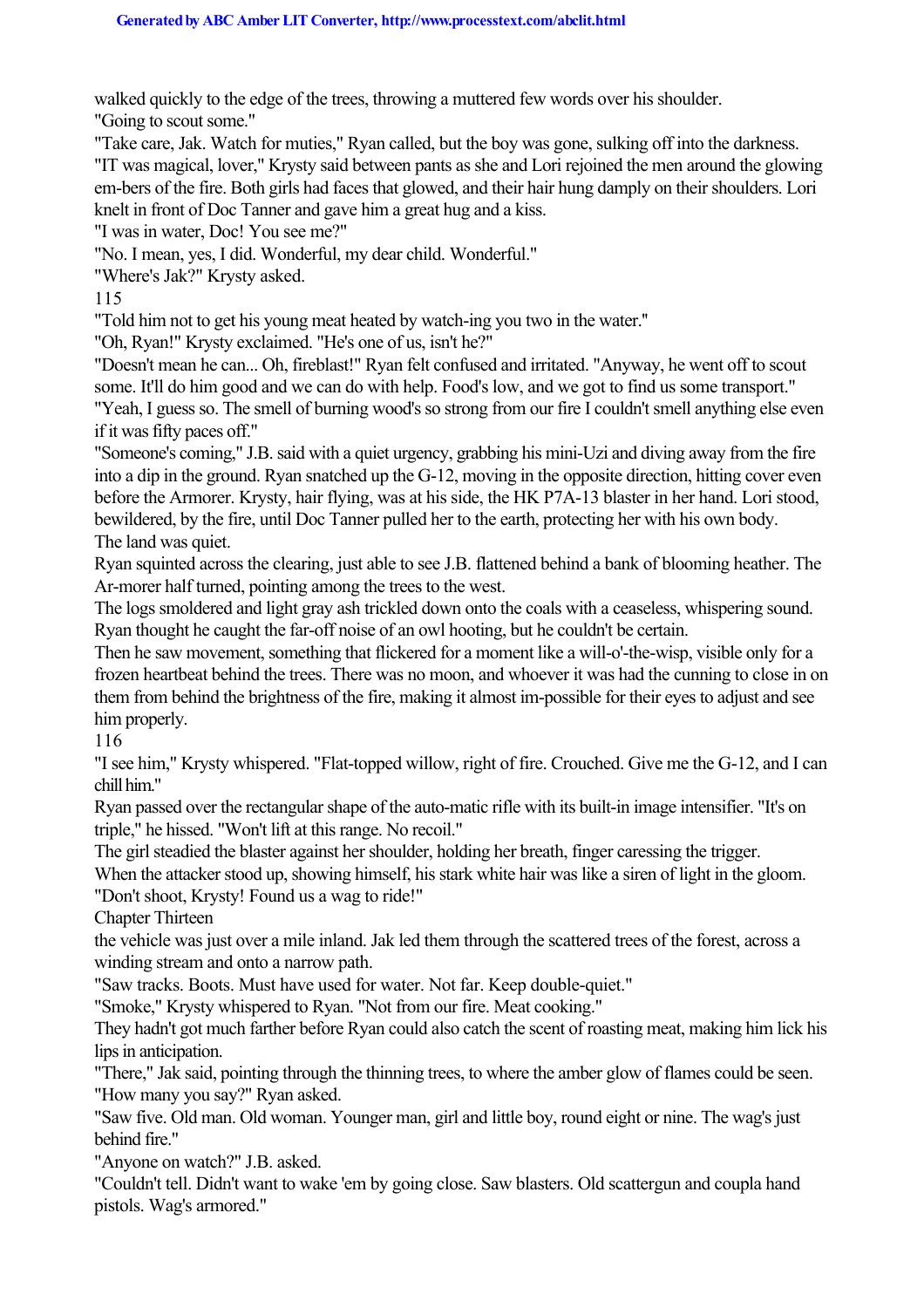That was nothing new. It was difficult to find any kind of truck in the whole of Deathlands that hadn't been turned into a sec wag. When even the brightness of day brought winking death, it was madness not to take some care.

118

As Ryan moved a few cautious steps closer, trying to make out if the camp was being patrolled, his boots crushed some small plants and the air was filled with the smell of wild garlic.

"I'll go around with Krysty?" J.B. suggested. "Set chrons and go on a time count?"

Ryan nodded. Far as he could make out, the strangers hadn't set a watch. That meant they must feel reasonably secure where they were. Which meant, in turn, that they should be easy meat for Ryan and the others to sneak up on and take.

"Go to the wag. Check it out. Could be someone in there. Doc, Lori 'n me'll take out the five by the fire. No chances. Like Trader used to say. Blast first and weep later. Better we chill them than they chill us." The G-12 was still set on triple burst. Jak had his satin finish Magnum cocked and ready. Lori carried her little .22 PPK. The blaster wasn't any kind of a man-stopper, but the girl was good with it and it would slow folks down. Doc hefted the cavernous Le Mat. He'd got the hammer slotted for the single .63-caliber shotgun barrel.

Ryan glanced around at them, checking his luminous chron. "J.B. goes in three minutes twenty from now. All ready?" He got nods from everyone. "Move in closer. Careful."

The sweep second hand crept slowly around the white dial. Ryan watched it, also trying to make out what sort of a wag they were going after. It was difficult to judge, as the vehicle was behind the fire, and partly obscured by some bushes, but it looked good. Could be an old Mer-cedes camper, or maybe even a Volvo body. It was clear that a lot of work had been done on it. Blaster ports had been cut on all sides, and there was evidence that some crude armoring had been welded on. 119

To Ryan's experienced eye, the wag looked good. The tires seemed solid, and he couldn't see much sign of rust-ing around the wheel hubs, which was always a giveaway of a wag in poor condition. "Ten seconds... five...let's go for it. Now!"

Ryan burst through the undergrowth, gun at hip, fol-lowed closely by Doc Tanner whooping in a high, cracked voice, and Lori screaming loud and shrill. J.B. came whooping out of the far side of the clearing, followed by Jak Lauren, long white hair streaming behind him, look-ing like an avenging angel of death and destruction.

Krysty was last, covering the boy as he sprinted to the wag, ripped open the driver's door and disappeared in-side.

There was no firefight. The five were jerked from sleep by the attackers and held at gunpoint before they were properly awake.

Jak's recon had been accurate. Nobody was lurking inside the wag. There were just the five of them. The old man had a long straggling beard that reached to his belt. His gray-haired woman mumbled constantly and ap-peared to be slow-witted. The little boy was very frail, with a congenital birth defect-his hands sprouted like little paddles from the points of his narrow shoulders. His face was bright and alert, but they realized quickly the boy was also deaf.

Two other people-the lad's parents-stood trembling together, eyes staring in shock at the strangers who'd come shrieking at them from the darkness. Meadsville stream had always been a safe site, away from any ma-rauding muties or slaughtering stickies.

The boy's father's name was Renz Boydson, and his wife was called Mixy. Their son had been birthed as Boyd, but most times he was just called Boy. Renz's father was

120

Jorg, and his woman, who was no relation, answered to Valli.

Renz was a traveling repairman. He was good with tired old machines that seemed past their best old washers and rad-trans equipment, as well as generators and wag en-gines. The big trailer that was hidden among the trees held a primitive lathe and a mass of tools he'd been collecting for years.

The Boydsons made a fair living, though they fre-quently had to run the gauntlet of hostiles or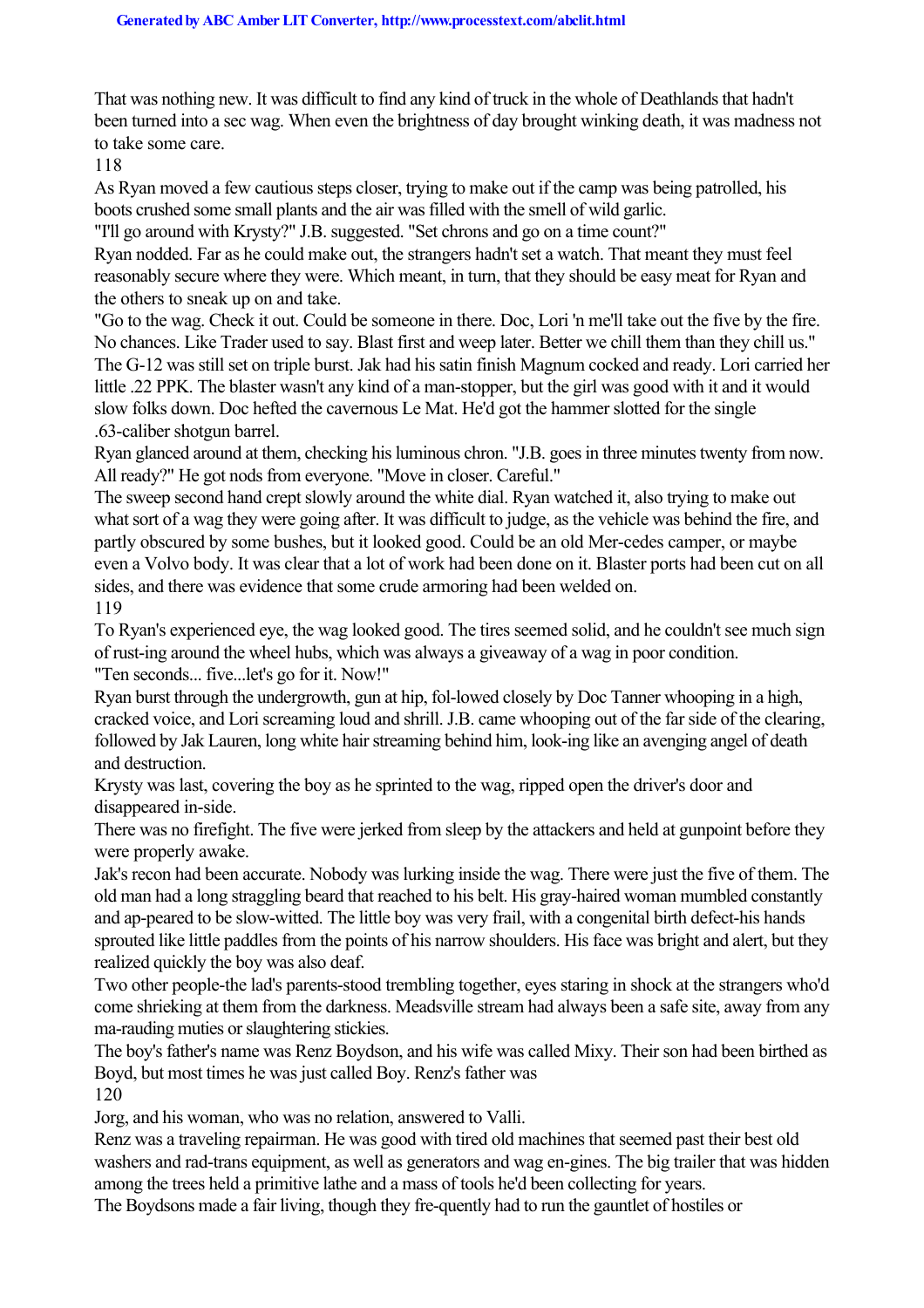double-crazies around the eastern fringe of the heart of the Deathlands. It was the wag that gave them life, food and security. The chassis was off a Mercedes camper, with parts of a Volvo body grafted onto it. The engine was re-liable and exceedingly powerful, but so heavy on gas that Renz had adapted the interior to hold five twenty-gallon cans.

The wag had once belonged to a stupe preacher, who'd got it from a woman trader who'd seen the light through his hellfire sermons.

Renz had got it from the preacher, whose corpse, cleaned of flesh, now rested at the bottom of an old quarry, eight miles from Flanders. A bullet from Renz's Luger had been drilled through the center of his fore-head.

Renz, hands in the air, glared at the strangers. His first waking thought had been muties, then he'd guessed that some other trader or traveler had followed them and run the ambush. But these six weren't like anyone he'd ever met. Valli was weeping quietly at his elbow, and he snarled at her to shut up with her sniveling.

The leader was obviously the man with the patch over his left eye. He was tall and well built, wearing dark clothes and a long coat. He was hefting a blaster such as

121

Renz had never seen. The second-in-command was the small man with the battered hat and the glinting glasses who carried a machine pistol.

"Keep quiet and give us no trouble, and you get to live some more," the man with the eye patch said. "We want the wag. Nothing else."

"Mebbe some stew," the young boy said. He didn't look much older than Boy, but he walked with a terrify-ing air of crazed menace. With hair like spun snow and eyes like the embers that glowed in the middle of the fire, the boy looked like something built by a mountain sha-man for a midnight ritual.

One of the attackers was a dotard who looked even older than Jorg, and he was holding a handgun that had two barrels.

Renz looked at the two women. Despite the danger to them all, he felt himself stirring excitedly. The tall, slen-der blonde wore clothes that seemed designed to beg a man to take her. And the other, a few years older, had hair like living flames. Both women also had blasters, holding them with ease that only comes with experience and use.

The wind soughed through the branches of a grove of fragrant sassafras trees to the west, brightening the ashes of the fire, stirring dancing spurs of orange and yellow from the smoldering ends of the branches. "Yer take wag and we'll all done get chilled," Renz said, addressing his words to the one-eyed man.

"You get to live. The keys in it, Jak?"

"Yeah. Juiced and ready t'go."

"Start it up. No, I guess you're right 'bout that stew. Smells good. Krysty, you an' Doc serve us out a bowl each."

The meat was rancid, with a ragged lace of rotting gristle around each piece, but the turnip greens and sweet

122

potatoes were fresh and good. Renz and his family sat to-gether, guarded, watching with sullen resentment. Jorg had begun to moan at his son for letting them be taken so easily.

"Chillers come out the brush and take food and the wag. You sit there and don't do nothing to stop them."

"Shut the flap, you old ass-lapper. They got the blast-ers, ain't they?"

"You ain't worth doodlysquat, you little fucker!"

"Our food! Our wag!" Mixy groaned. "We got no food or nothing. What's you going to do t'them? Tell me that."

Renz didn't know. His philosophy of life was very sim-ple. If someone was more powerful than you, then you crawled, belly down. If you were stronger, then you beat the shit out of them. These six strangers turned his guts to water.

"Want us t'take the rest of the food?" Jak asked. "There's some dried stuff an' self-heats in the wag. Last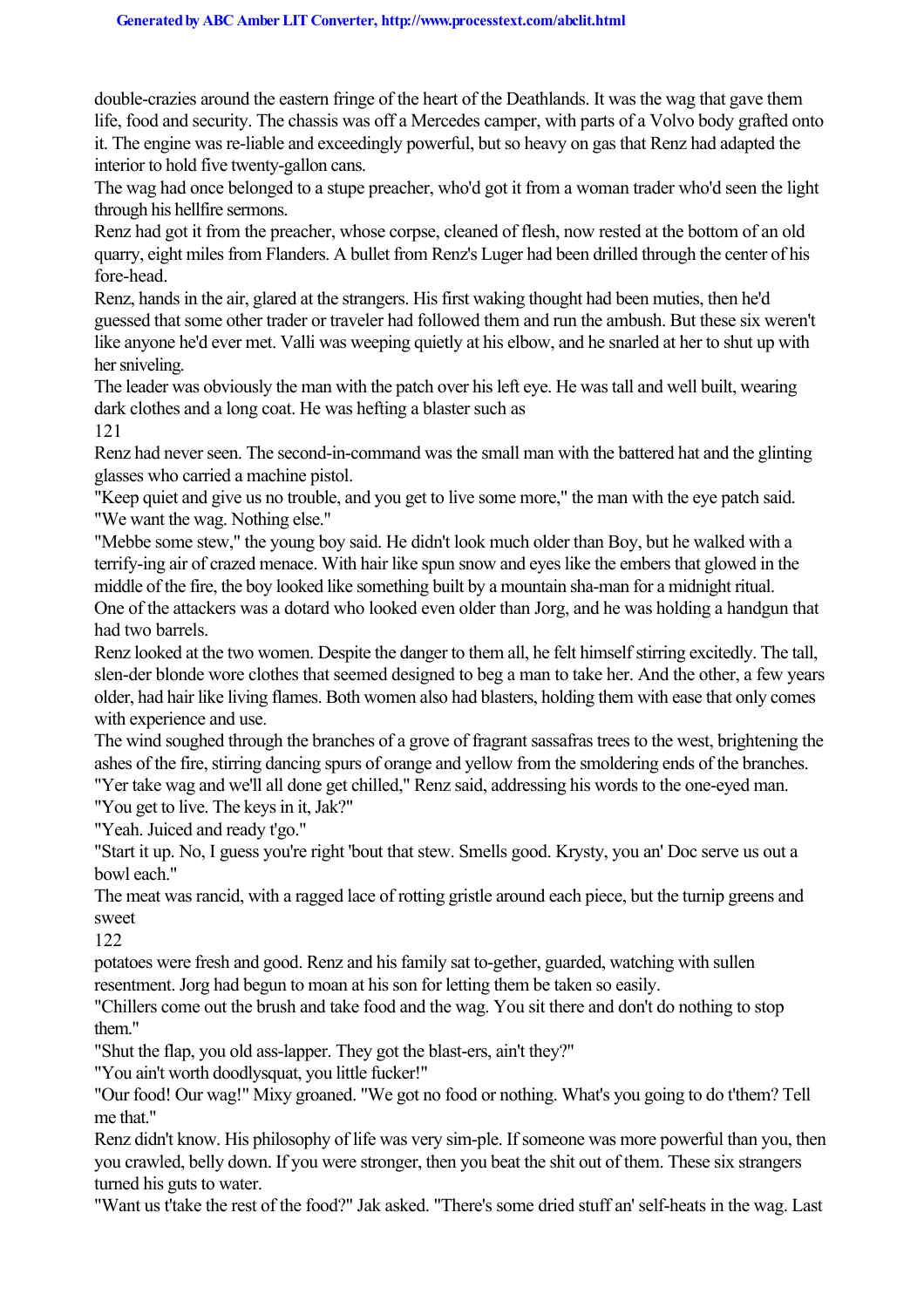us a coupla days."

"No. Leave 'em be. Get aboard. Start her up. Krysty and Lori, go with him. Doc, you too. Me and J.B.'ll watch 'em here."

"How about their blasters, Ryan? Better to take them with us?" Krysty pointed with the toe of her boot to the pile of pistols and shotguns by the fire, where Jak had left them.

"Leave them. Once we're on the way an' the doors are closed, it'd take more than them flea-flickers to harm us. Get moving."

The albino boy led the way, followed by the girls and Doc Tanner. Ryan watched Renz and the rest of the fam-ily. Behind him, there was the deep roar of the wag en-gine as it kicked into life. 123

Jak clashed the gears, making the heavy vehicle lurch forward. It bumped into the stump of a tree with a rend-ing crack. Both Ryan and J.B. glanced around to see what was happening.

It was all the old man needed to make his move.

He had a knife tied to the inside of his left forearm, and he pulled it out, launching himself at J.B. The old woman dropped to her knees with a piercing scream. Renz, re-flexes honed Deathlands-sharp, dived for the scattergun with the sawed-off stock and barrel. His wife reached for the open razor she wore sheathed between her mottled breasts.

The little boy stood still.

Against double-poor stupes it might have worked. Against the Armorer and Ryan Cawdor it had about as much chance of success as trying to beat a prairie rattler for speed.

"Hit 'em!" Ryan shouted, shooting from the hip at the white-haired old man. The burst of lead kicked him into a moaning heap and he rolled into the dying fire. Blood poured from the triple wound in the center of his chest, hissing onto the flames.

J.B. dodged sideways, firing the mini-Uzi one-handed, spraying the group of men and women as he moved. Thirty-two rounds of 9 mm ammo ripped out at a muzzle velocity of just over eleven hundred feet per second.

As the Armorer moved forward, his boots slipped on an empty can and he fell, finger still clamped on the trigger, more or less holding his aim.

Renz and his family were huddled together, and the burst of fire was tight and controlled.

Boy went dancing away, half the side of his head blown off, his paddling little hands groping at the empty air as he fell, dying.

124

Mixy was hit through the knee and went down scream-ing in a welter of blood and splintered bone. As she fell, several rounds stitched across her stomach, spilling her guts into the dirt so that they tangled around her feet in crimson-streaked gray coils and loops.

Valli caught five rounds, the lead lifting her clear off her bare feet and sending her seeping corpse smashing into the lower branches of a tumbled oak. A jagged branch went straight through her, piercing her rib cage, holding the woman's kicking, jerking body several inches from the blood-sodden earth. Amazingly, amid the carnage, Renz stood untouched. He had reached the pile of blasters, but Ryan's G-12 was tracking in his direction.

"Feel lucky, stupe?" Ryan asked, his voice loud in the sudden quiet. To the side of the clearing the wag had stopped, stalling, engine ticking into silence. Krysty led the others out of the main door, guns ready. But it was over.

"Don't shoot me, you bastard. You chilled everyone in m'family. Even Boy."

"It's okay," Ryan called out. "All right, J.B.?"

"Yeah. Didn't figure on chilling the whole brood, though. Caught my foot."

Ryan shook his head dismissively. The family had been stupid enough to try against armed men, just holding blades. He didn't feel any sympathy for them. That's the way it always was in the Deathlands. The raggedy man stood and watched, face blank with shock. His whole family had been iced in the blinking of an eye, and it still hadn't really registered. And now his wag was going to disappear forever, A great flow of tears suddenly began to course down Renz's filthy cheeks.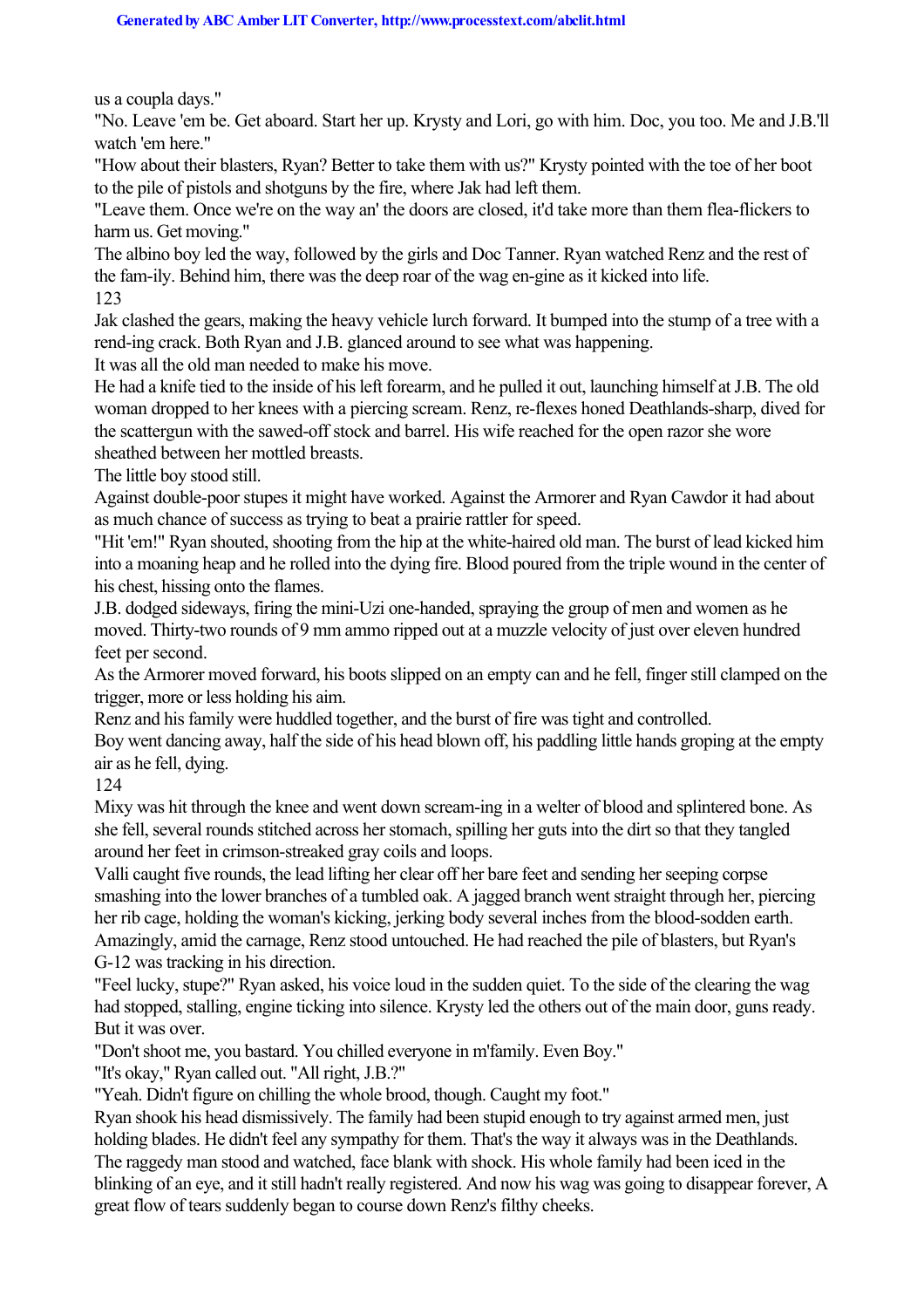"Take me with you."

125

Ryan ignored him. "Back in the wag, everyone. Let's move out."

"Fuck you!"

The engine rumbled, gouts of blue-gray smoke hang-ing in the air, pierced by shafts of silver moonlight. Ryan gestured to J.B. to join the others, backing away slowly himself and keeping the blaster trained on the solitary man. The corpse dangling from the jagged end of the branch finally ceased twitching and hung still.

"Can't make it on my own!" Renz stooped and picked up the sawed-off shotgun, lifting it to his face. Ryan hesitated, considering chilling the man. But bul-lets were scarce.

He stepped backward until he was in the open door-way of the wag, never taking his eyes off the solitary fig-ure. Renz was holding the scattergun, staring down at the twin barrels as though he couldn't quite understand what they were.

"Get in, Ryan. I got him covered," J.B. said from be-hind him.

"Bastards!" Renz shouted, his torn voice ringing harsh through the forest, clearly audible even inside the racket-ing box of the big wag. Ryan began to close the sliding door.

The clouds had drifted away from the moon, and the clearing was as brightly lit as a stage, Renz at its center. The gun was close to his open mouth, and his eyes were fixed on the door of the wag. The explosion was muffled.

Even as the door slammed shut, the sec locks clicking into place, Ryan saw the top of the man's head disinte-grate in a great spray that looked as black as beads of jet in the moonlight.

126

"Did he... ?" Krysty began, seeing Ryan nod the an-swer.

"Let's go, Jak," Ryan ordered, holding on as the ve-hicle began to grind its way westward.

Chapter Fourteen

the wag was big enough to carry all six comfortably, and each had a narrow bunk. The self-heats in the kitchen area of the wag lacked labels, which made meals an inter-esting lottery. Near the back, in its own partitioned closet, was a chem toilet. Generally the vehicle was scruffy and stank of old sweat, but during the first morning's driving they bowled along with the blaster ports and roof vents open, all working together to sweep and clean the inte-rior.

The half-breed truck seemed in good mechanical con-dition. They stopped about ten in the morning because the arrow in the temperature gauge was showing signs of veering into the red. But when Jak checked under the hood he found the reading was false. One of the pistons was worn, and the exhaust roared more loudly than it should have.

"Going t'be heavy on gas," he said. "Good job's cans in back."

None of them knew it, but there was another hundred gallons of precious gas hidden away in the undergrowth near the five corpses.

it was late in the afternoon when they reached the fast-flowing expanse of the Delaware River, looking to cross it near the ruined ville of Stockton. The dash of the wag held some fragile old maps, creased and crumpled, which

128

were held together with brown bits of tape and frayed string.

The parts of the maps that would have shown the trails to Front Royal were missing, ragged edges taking them tantalizingly close to their proposed destination. Ryan pored over them at a small table near the open port, the others peering over his shoulder.

"North along the Delaware, toward Easton. Around Allentown and on to... Can't read that name. Doc? Can you make it?"

"My eyes are not, frankly, as sharp as once they were, my dear Ryan. But I believe it must be the town of Har-risburg, and from thence to Gettysburg. By the three Kennedys and the one Lincoln, but there is a name to stir the cockles of memory. That we should be going there af-ter-" He turned away quickly and went to sit down on his bunk, where Lori ran to comfort him.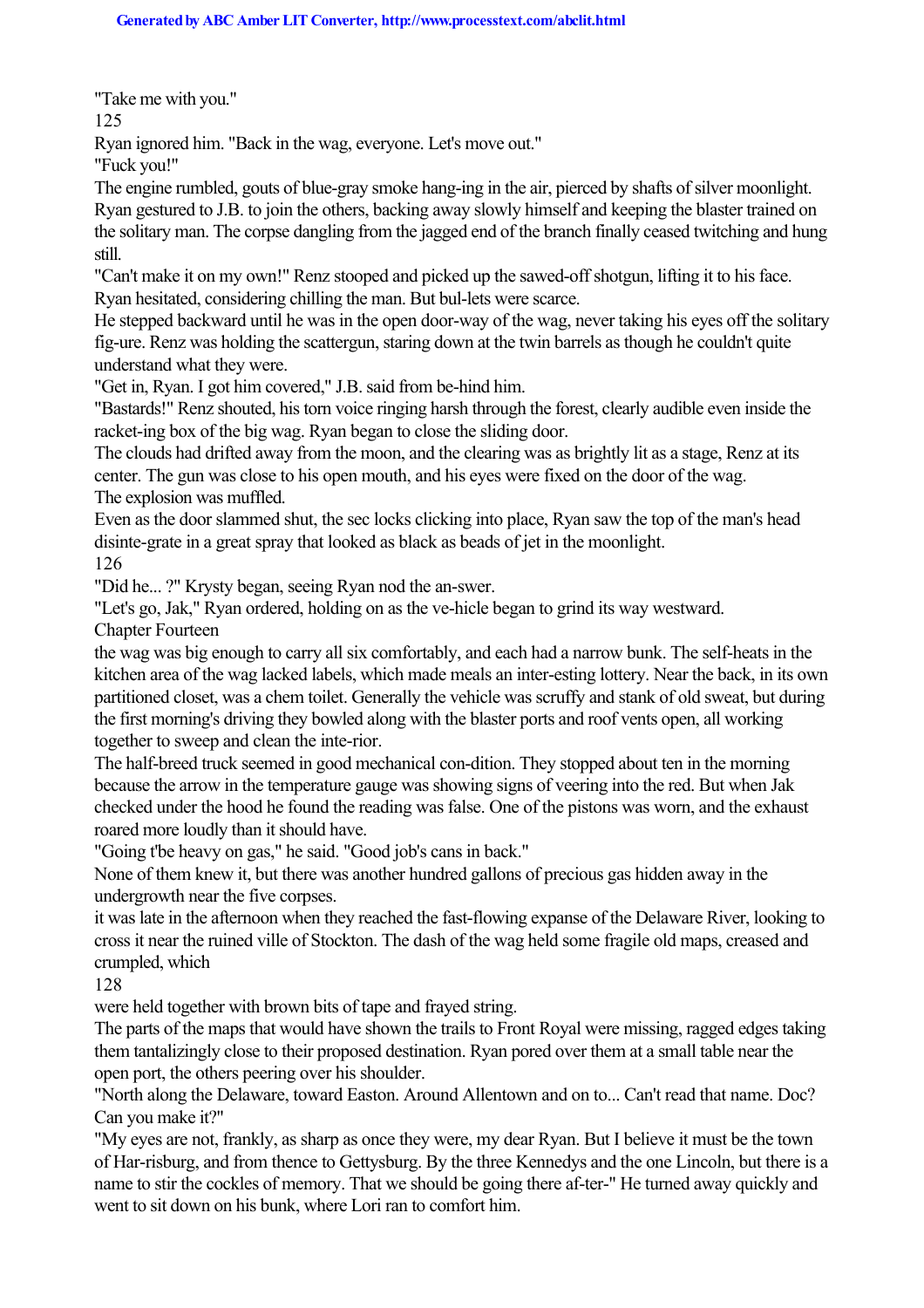"Then Frederick..." Ryan continued. "I recall that. The ville's close to there."

"We've got to cross the river first," Krysty said qui-etly. "Looks wide from that map."

"Lotta toll bridges built in the Shens," Ryan said. "Trade or jack."

"What're we gonna do?" Jak asked, climbing back into the driver's seat. "No jack. What trade?" Ryan held up the Heckler & Koch. "I figure this is all the trade I need."

Doc wiped his face with his swallow's eye kerchief. "Least we don't have ice to cross the Delaware like...like somebody or other did, but I disremember who."

The highways weren't in bad condition. The surface was cracked and deteriorated, but most of the way it was drivable. Every so often the road disappeared under an

129

earthslip, or was washed out of the world by a swollen river.

Occasionally they'd pass by the tumbled ruins of a small hamlet. Most buildings were totally destroyed, though the central stone chimneys remained standing- fingers pointing upward like graveyard memorials. Now and again they'd come across one or two intact build-ings, scorched clapboard rotting away. A doctor's shin-gle would still be legible, or a rectangular crimson soft drink machine would squat outside the tumbled relic of a general store.

Grass and weeds had taken over most of the land, sometimes bursting through the tarmac of the highway. J.B. took over at the steering wheel from Jak as the day wore on. They stopped to refill the tank from one of the cans, standing in the soft afternoon heat under an azure sky.

They saw more birds, dipping and swooping over a mud hollow, feasting on the lazy clouds of tiny insects. A little way off to the right they could see the remains of a gas station. The building itself had completely vanished un-der tangling vines, but the metal-and-glass pumps re-mained, white and maroon paint peeling off in patches.

"Look," Krysty said, pointing farther down the blacktop, where a single human figure stood shimmering in the heat.

"Trouble?" J.B. asked, hand dropping automatically to the butt of the mini-Uzi.

Ryan shaded his eye with his hand. "Road's wide there. No brush close to it. Can't be an ambush. Not one alone."

As a precaution they closed some of the blaster ports, keeping careful watch through the others, and Ryan slid the roof vent across and bolted it. Because of the menace

130

of stickies it wasn't a good idea to give them any way to get at you. Ryan sat up front, riding shotgun with Jak.

J.B. had left the driver's seat and taken up a position by the rear ob-slit.

"Take it slow, Jak," Ryan warned. "Get ready to push the pedal through the metal."

The young albino boy looked up at him, shaking his head. "Wanna tell me how t'wipe my ass, Grandad Ryan?"

"Cheeky bastard. Trouble with young kids now. Too much gall and not enough sand. Let's go, Jak." The wall lurched forward as the teenager crashed it into gear, making everything in the sweating box of the main compartment rattle and fall.

"He moving?" Krysty asked.

"No. Still where he was. Can't see any danger. No-body else is there."

"Could be a trap," Doc Tanner suggested from the right side of the wag.

"Could be. One man isn't about to take an armed wag."

Ryan stared through the slit in the wired and armored glass of the windshield. As they moved steadily along the track, he was able to see the motionless stranger a little better.

It was a male, around average height, tending toward skinny. In the Deathlands you didn't very often get to see anyone fat.

He was wearing a light gray coat that hung below his knees, the breeze tugging at its hem. His pants were also gray, tucked into brown laced-up work boots. His hair was cropped to a mousy stubble over prominent ears. His skull was long and narrow.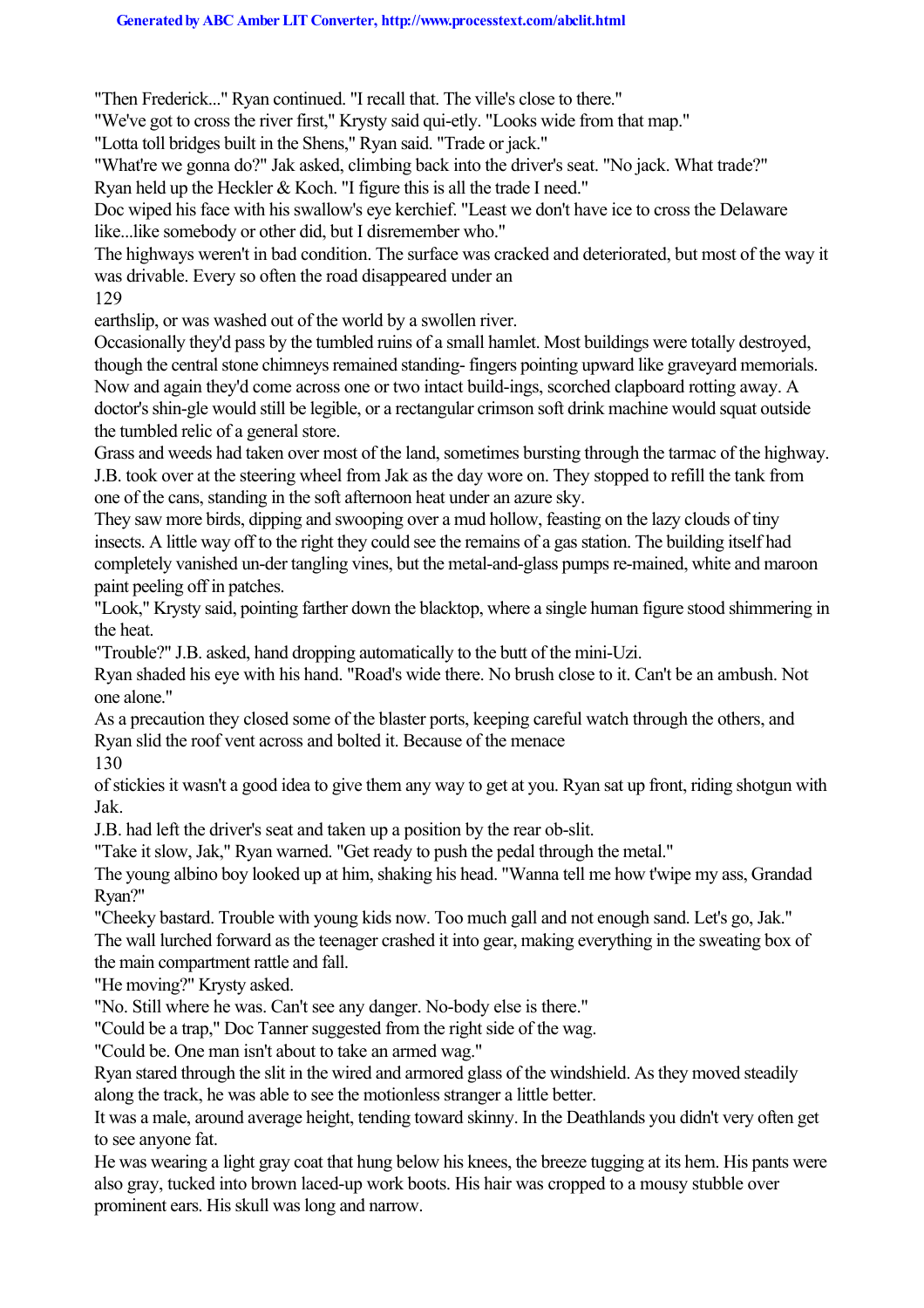131

"Slow it down," Ryan ordered. "Keep your eyes dou-ble-wide."

He kept the automatic rifle trained on the man as the wag eased to a crawl. The face of the stranger was turned up, incurious, the eyes locking on Ryan's eye. The expression didn't alter. Ryan spotted the heavy old horse pistol that was jammed into the man's wide belt. It looked as if it'd been used for everything from stirring stew to hammering in fence posts.

Lori was the only one who spoke, staring through her ob-slit at the stranger.

"He got a face like a sheep-killing dog," she said.

J.B. watched through the back of the wag, calling to Ryan. "The crazy isn't moving. Just stands there, look-ing at our dust."

They kept moving and reached the river near evening as the sun was sinking behind the rolling hills that stretched as far west as the eye could see. After the chance encoun-ter with the mysterious young man, Ryan had ordered them to keep the ob-slits half-shut and made sure the roof vent remained bolted.

There had been discontented muttering about the heat, mainly from Doc Tanner, but Ryan had been concerned that the low bushes seemed to be getting closer to the edge of the highway, making a sneak attack that much easier to mount.

The wag rolled over the top of a low rise, and Jak jammed on the brakes, bringing the vehicle to a shudder-ing halt.

"What's...? Ah, I see it. Best get ready, friends. Looks like we might have us some trouble here." There was a battered pair of old Zeiss binoculars hang-ing from a hook at the side of the front passenger seat, and Ryan took them down. The focusing screw was stiff,

132

the lenses not properly balanced, but he got enough vi-sual information through one eyepiece to make out that the bridge across the Delaware was well guarded. At least a half-dozen figures were standing near it, looking up at the wag, which was poised on the crest of the hill. They were all carrying blasters, which looked to be long-barreled, single-action pieces.

"They seen us," Ryan said calmly. "Shouldn't worry us more'n a mosq-bite. We'll play it this way." josiah shubert held up his hand, the thumb and seven fingers spread in a warning to the lumbering sec wag to slow down. The blaster ports were all closed, and the driver was hidden by the setting sun glaring off the rein-forced glass.

"Whoa down, Renz!" he shouted.

Jak went carefully through the gears, foot holding the brake. His other foot hovered over the gas pedal, waiting for the order from Ryan Cawdor to move out.

Ryan had his visor down on the passenger side. J.B. was covering the rear. Krysty and Lori were on the right of the wag, Doc on the left. All waited, crouched, behind the ob-slits.

"Back early, Renz. Forget something, did ya?"

The wag was inching forward, Jak struggling to keep the powerful engine from stalling on him. As well as the leader of the group, there were six men, mostly on the driver's side. One was by Ryan's side window, picking his nose and carefully examining what he'd excavated. The last of the men lounged against a painted pole that rested on a pair of old barrels on either side of the rickety bridge.

"Roll it down and hand the jack," Shubert ordered, his voice suddenly holding an edge of suspicion, an edge Ryan instantly recognized.

133

"Go."

Jak stomped down, and the wag jerked forward, slowly starting to gather momentum. The albino had his Mag-num resting in his lap, and he snatched it up. Shubert jumped for the running board and hauled himself up. He had a taped .32 in his hand, and jammed it in the narrow slit of the sec window. "You ain't Renz, ya mutie bastard! We'll chill ya right-"

"Shut it," Jak yelled, shooting the man through his open mouth. The bullet smashed a great chunk of bone out of the back of his head and kicked him into the dirt on the side of the road.

It was the only shot that anyone aboard the wag needed to fire. Ryan had been right in his summing-up of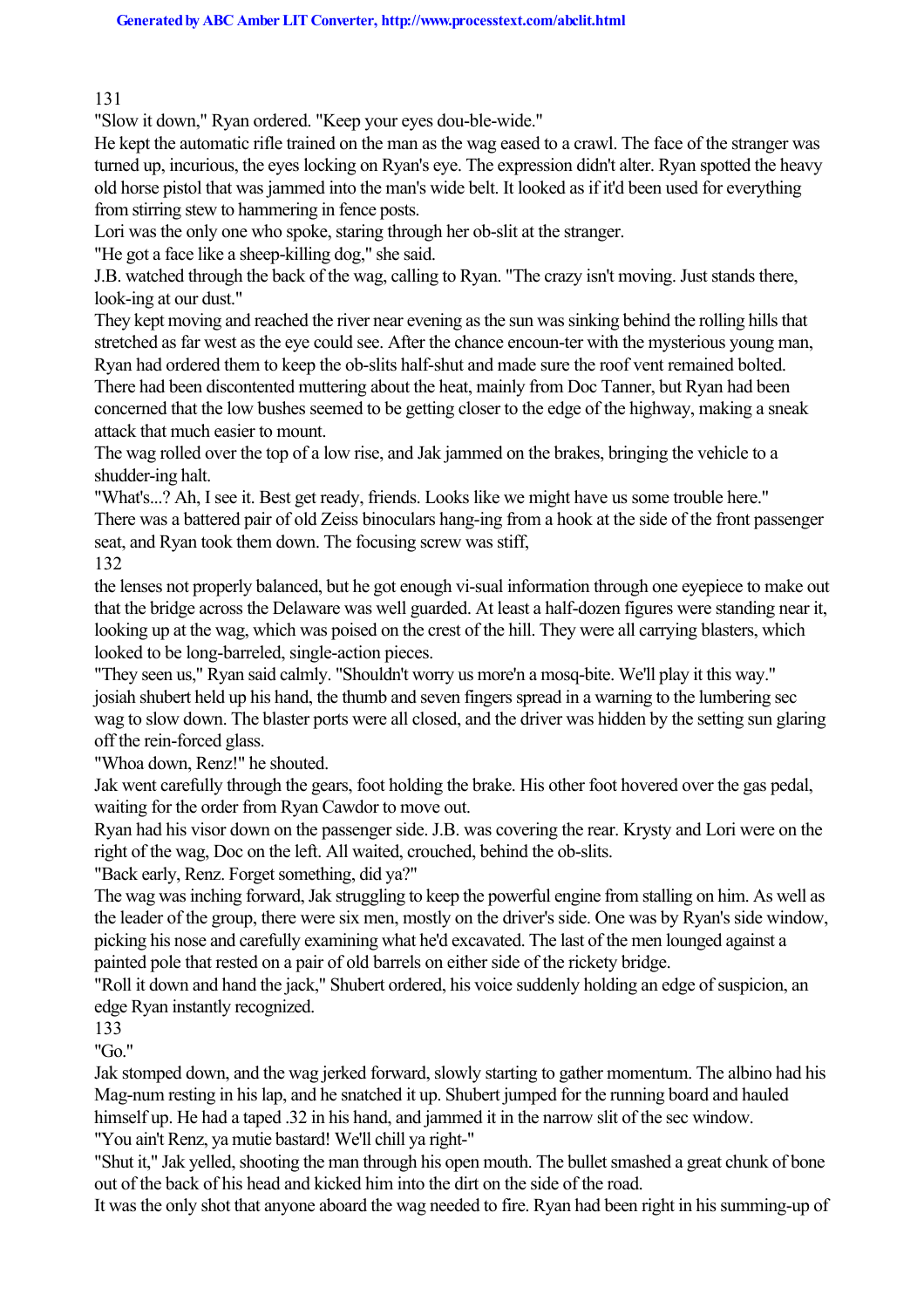the blaster threat from the men. With their leader rolling, screaming and dying, none of them wanted to be dead heroes.

The armored radiator of the wag tore through the pole barrier, splitting it in two, one half wheeling high in the air and eventually splashing down near the edge of the mud-died waters of the Delaware.

Ryan heard the thin sound of a ragged volley from the muskets, but as far as he could tell none of them struck the retreating wag.

"All okay?" he shouted, getting a chorus of positive replies.

The heavy tires thrummed on the planks of the bridge. Jak was still accelerating when Ryan leaned over and tapped him on the arm. "Slow down some, or we'll be in the river."

"Don't worry," the boy said, then grinned, eyes burn-ing with crazed delight.

But he did slow down.

134

the next day they cut southward across the Blue Mountains, eventually picking up what remained of the old Interstate 78 and following it for fifteen or twenty miles as they came closer to Harrisburg and the Susque-hanna River. The road was mainly in good shape, and they barreled along at a reasonable speed. They ran through a couple of heavy storms, rain streaming off the side of the highway, and gathering in deep rutted pools where the top surface had been eroded by a hundred win-ters and summers.

They saw very little evidence of any settlements near the road, though Krysty smelled smoke several times during the day.

It wasn't until later the next morning that they encoun-tered any people.

Chapter Fifteen

"some loved nigras and some wanted to chill all the nigras?"

Doc shook his head in exasperation at Lori's question. "No, no, no. And I only used the word 'nigra' because that was the epithet that was current coinage back then. It is not a good word, my sweet little child. Not a good word at all."

"Sorry, Doc. But I didn't..."

"Gentlemen in the South kept blacks as slaves. Those north of the Mason-Dixon line, as it was known, be-lieved that all men were created equal and should all be free."

"Sounds right," Ryan said.

"Man with the biggest blaster has the biggest hunk of the freedom," J.B. commented, as cynical as ever. Doc Tanner smiled sadly. "I fear your jaded view of life is too often correct. Certainly the Civil War ended that way."

A young deer had appeared unexpectedly out of the brush in front of the wag at a point where the road was so rough that Jak had to crawl along in the lowest gear. The ports and ob-slits were open, and J.B. felled the beast with a single shot from his Steyr AUG handblaster.

By mutual agreement they stopped at the next safe site and built a fire. The deer was skinned, jointed and roasted.

136

It was a beautiful spot for a camp. A scattering of as-pens, their tops shimmering silver, swayed in the north-erly breeze. A stream bubbled nearby in a series of little falls and pools. The whole place was rich with a profu-sion of wildflowers hedge nettle, sage and fringed pha-celia in a mix of delicate colors and shapes. Lori had woven herself a necklet of white and lavender blossoms, letting them dangle between her breasts as she sat and licked smears of blood from the roasted haunch of the fawn.

Krysty had brought up the subject of the Civil War, knowing from her teachings as a child that they were coming into an area where some of the most intense fighting had occurred.

Doc had been delighted to share his reminiscences with her.

"Those names," he said. "Shiloh and First Bull Run. Some called it Manassas. Stones River and Chicka-mauga. Chancellorsville and Antietam. The Wilderness and Spotsylvania. The sepia prints by Brady of untidy corpses along a picket fence. Even in Vermont, as a child, I saw men still dying of their wounds from those battles. And the generals. Names that tripped off the tongue like a litany of the gods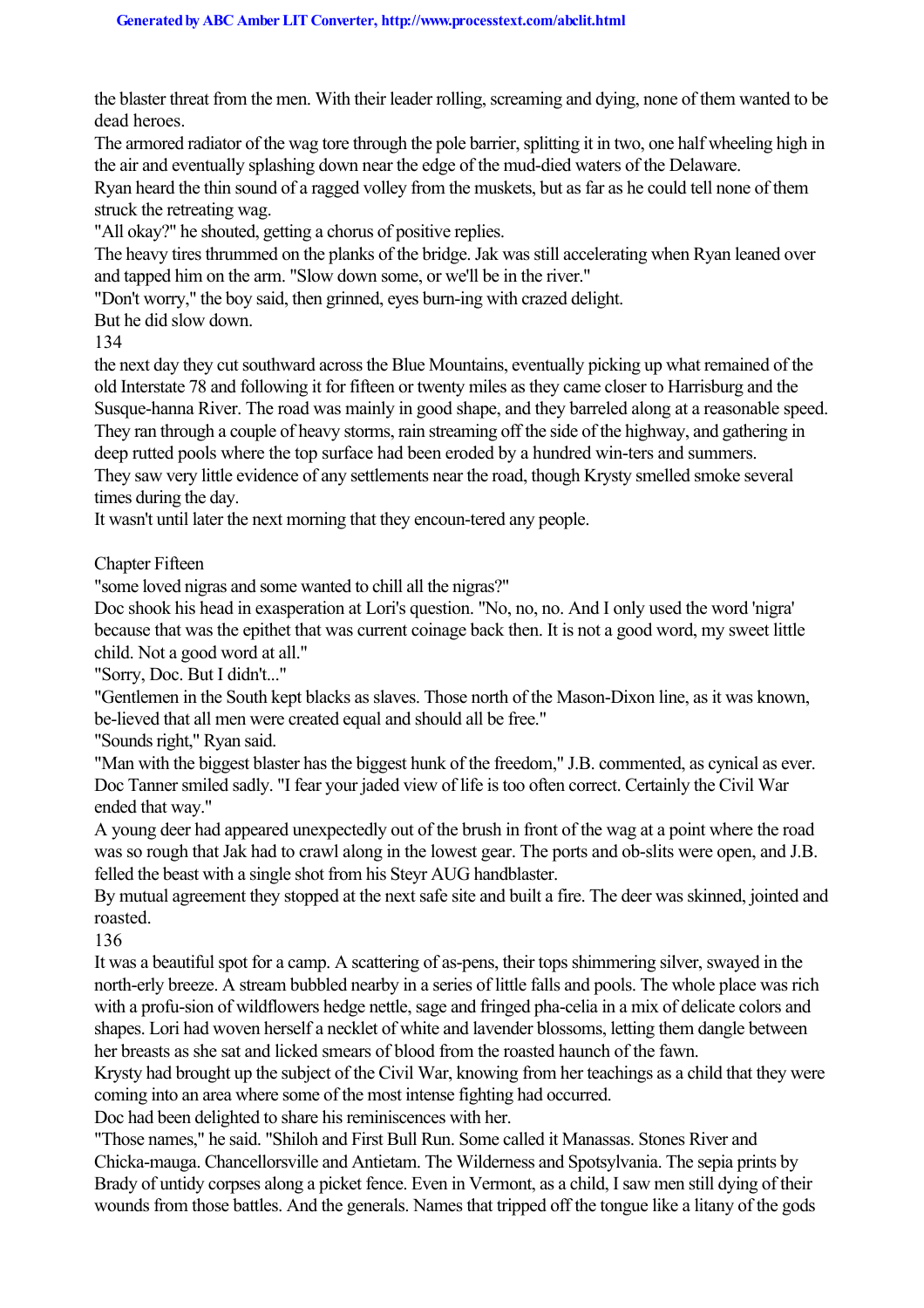of Olympus."

"Tell us," Krysty said. "Better than using a gateway as a time machine."

Doc leaned back, picking at his strong teeth with a long thorn plucked from a dog brier.

"There was Grant, above all. Ulysses Grant. And Lee and Sherman and Hood and Nathan... I don't recall his other name. But-"

"You ever meet any of 'em, Doc?" J.B. asked. "What kind of blasters they favor?" 137

"I was only a child. Many died during the conflict and shortly after. But I did meet General Grant. And a sorry meeting it was."

"Why?"

"You ask me why, Ryan, and I shall tell you. Indeed it will give me pleasure to tell you."

Ryan spotted the beginning of the rambling repetition that indicated Doc's memory wasn't yet completely healed. And probably never would be.

"An uncle of mine, whose name escapes me, was one of the physicians attending General Grant during his ter-minal illness. I visited him on the very day that the great man finally lost his hold on the tenuous thread that bound him to his corporeal self. Once severed, he would be free to roam with the immortals in the fields of Elysium."

"Who chilled him?" Jak asked, picking at the ends of a frayed length of meadow grass.

"A cancer that ravaged his mighty frame. His passing was truly a relief and a mercy after many long days of ag-ony and anguish for all who loved him. It was a dullish sort of day, I recall. I was a lad of seventeen or so. He tried to sit and was staring out at the casement. I kept mouse-quiet in the corner of his chamber. He called out once and then fell back dead."

"What did he say, Doc?" Ryan asked.

"He had a female companion. He said, very clearly to her, 'It is raining, Anita Huffington,' and then he passed away."

Nobody spoke, and Doc stood, stretching his angular frame. Taking Lori by the hand, he said, "Now I think this innocent child and I will walk among the trees and flowers and commune with nature. We shall return within the hour."

138

"Take care," Ryan said, watching the old, old man go off, still holding the hand of the tall blond teenager. "J.B. said there was another river and bridge com-ing?" Jak asked.

"Not far off. Cross it when we come to it, kid," Ryan replied. "That's a joke, Jak. Cross the bridge, when we come to it. It's a joke."

"Very nearly, lover." Krysty smiled.

Krysty stood-balanced against the rocking of the ve-hicle-and proceeded to climb onto the support platform beneath the main roof vent. Then she lifted head and shoulders into the open air.

"Beautiful up here," she called out. "You can see ahead for miles. Looks like the main highway's been wasted 'bout a mile on. But there's an older, narrow road to the left."

Jak acknowledged her warning, and four or five min-utes later the wag swung off down a bumpy, dusty slope, swaying along the ancient track.

Krysty stayed up on top, her long hair streaming out behind her like a great veil of fire. The land was growing more hilly as they moved farther southwest, and swathes of conifers covered the rolling land. About fifteen minutes later she shouted down to Jak to pull up. "And switch off the engine a while. I need quiet."

Krysty jumped out through the sliding door at the side of the sec wag and stood in the furrowed dirt of the trail. The others, one by one, climbed out after her. Jak was last, wiping sweat from his forehead with the back of his hand. Ryan joined Krysty, who stood staring intently down the road. Behind them the cooling engine clicked metallically in the stillness of the day.

139

Ryan was proud of his own keen sight and hearing, and he often tried to match Krysty's mutie-enhanced skills. "What is it, lover?"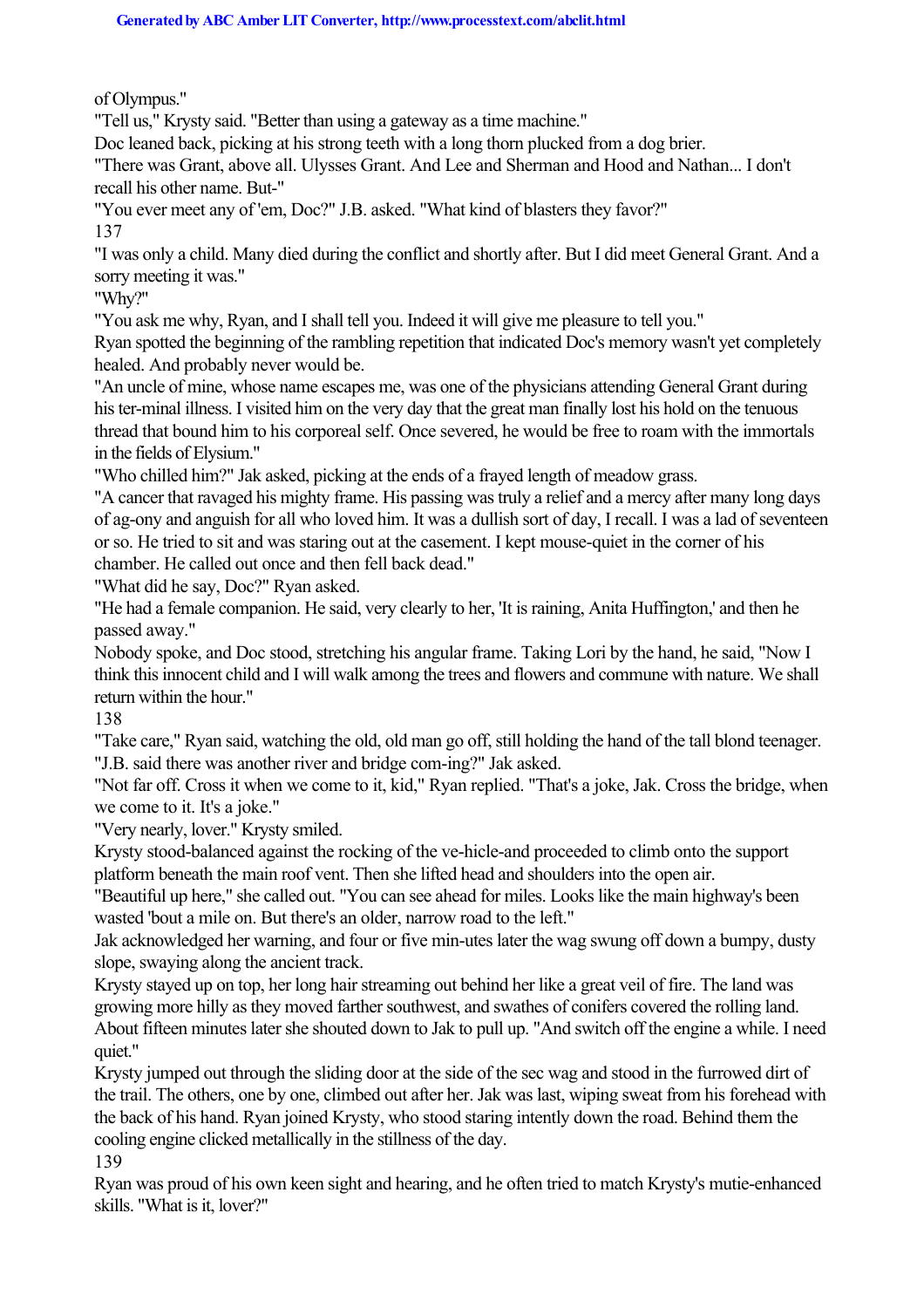"Not sure."

"Far off?"

She nodded, face rapt with concentration. "Yeah. Three, mebbe four miles on. Wind's carrying it toward us."

"What is it, Krysty?" J.B. asked.

"Couple of things. Quarter of an hour ago I'm certain I saw someone using binoculars. Caught the flash off glass. Then I saw nothing else, so I figured it could easy have been the sun off a fragment of broken glass in the undergrowth."

It was a reasonable assumption. The whole of Death-lands was riddled with twisted metal, fallen stone and broken glass.

"But?" Ryan prompted.

"But now I smell oil and fire. Hot iron. Thought I heard shots. If you look a little to the left of where the road crosses the next ridge, near in line with that broken water tower leg..."

"Smoke," said Jak, whose sight was nearly as keen as Krysty's-when the light wasn't too bright to affect his sensitive eyes.

Then Ryan could see it as well-a thin column, its top tinted crimson by the brazen ball of the sun. It was two or three hundred feet high, gradually dissipating near its peak as the wind tore it apart. It was difficult to be sure, but it looked to Ryan as if the smoke had that dark, oily quality that spoke of serious trouble. "Back in the wag," he ordered. "Close up the roof vent and drop the ob-slits. Don't bolt them shut, but keep

140

ready by them. Any of the blaster ports not covered by someone had best be locked."

"THAT'S close enough, Jak. Hold her here, but keep her running."

They were about a hundred paces away, and Ryan squinted through the narrow gap in the wired glass at what looked to be a battered truck. The tires were gone, burned to sticky black tar, and all the windows were broken. The piles of charred wood heaped at the bottom of the vehi-cle still smoked, sending gray coils skyward.

The metal of the wag was rusted deep orange, even around the wheel hubs, and it had settled into the earth.

"Been ambushed?" J.B. asked as the others crowded forward for a look at the wreck.

"Looks that way. Still a lot of smoke. Best wait a while before we go past it. Anyone could be waiting for us."

They sat and watched, the smoke slowly clearing. There were no bodies visible, which could mean the attackers had taken them prisoner. Or it might mean the wreck held roasted corpses.

"Want me to move on?" Jak asked, sounding bored to the teeth with hanging around.

"Whoever did that can't be far off. Don't forget Krysty said she saw someone spy-watching us. So they know we're here."

There was something about the wrecked truck that somehow didn't sit right with Ryan, something out of place that nagged away at the back of his mind. But he couldn't quite grab hold of the doubt and examine it.

"Okay," he said. "Slow and easy. Double-care, friends."

Ryan saw the two figures first, torn and ragged, stum-bling on the broken surface of the road. Their clothes were

141

strips of blackened material and hung off their bodies. Their faces were smudged with dirt, oil and smoke, hair flattened against their heads. Their hands were empty.

"Stop, Ryan?" Jak asked, tongue flicking to lick his dry lips.

"Everyone looking? See anyone?"

The answers rattled in like machine-gun fire. Nobody could see anything threatening from their ob-slits. "Stop," he said. "Keep double-red alert. Nobody move or open anything."

It was impossible to tell the sex of either of the people who had staggered to a halt in the center of the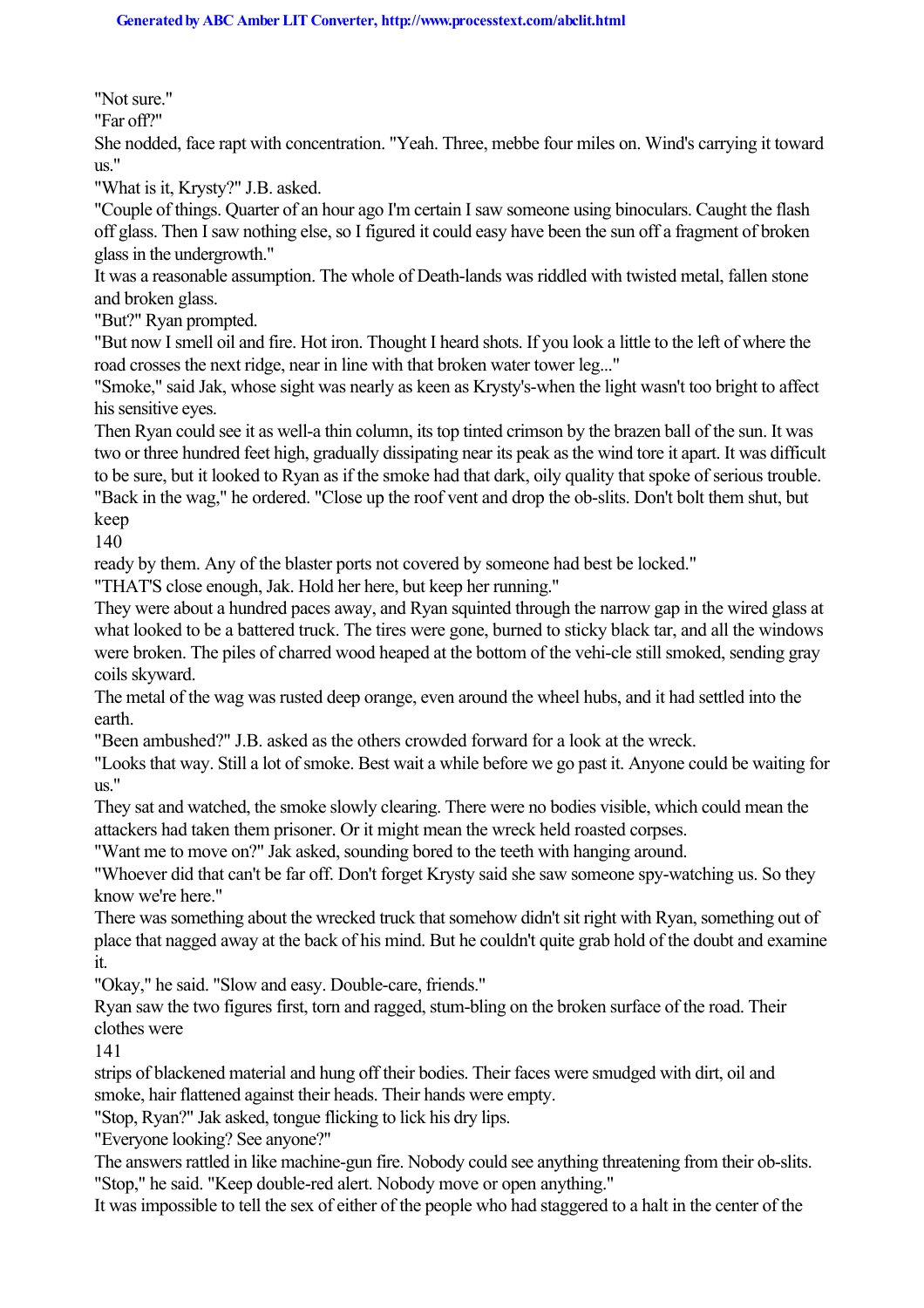highway. They were both of average height and lightly built. As far as Ryan could see, neither had any obvious mutie defect.

As the wag stopped, both of them held up a hand, palm outward. Suddenly the one on the left collapsed like a doll, lying sprawled in the dirt.

"Survivors from an ambush?" Krysty said. "You going t'help 'em, lover?"

"Pull alongside them," Ryan ordered. "On my side." He wound down the window a couple of inches. He real-ized that the person still standing was a woman. The other was a male.

"Help us, mister. Got 'bushed by muties. Came out and blocked road. Set us alight 'fore we could do anything."

The eyes were deep cornflower blue, the voice hoarse and ragged. Beneath all the dirt and oil Ryan guessed she might have been a good-looking woman. Her body was lean and muscular. One firm breast protruded through a tear in her jerkin.

"Help, mister!" moaned the man on the ground, head half-turned to stare up at Ryan. "We'll die if'n you don't."

142

"How d'you get out?" Ryan asked, still conscious of some incongruity about the wrecked wag nibbling at his gut.

"Luck, mister," the woman replied. "There was a dozen of us. Tried to fight the dead-eyes in th'open. Too many of 'em. Chilled most of us and took a coupla kids with 'em. Me an' Jem runned in the brush. They let us go."

It made sense.

Ryan had lived long enough in the Deathlands to know that the one predictable thing about muties was that they were utterly unpredictable. And he'd seen enough am-bushes to know the way death came grinning out of a clear sky. They could be telling the truth about what hap-pened.

"You got blasters?"

The woman held her arms wide, spreading her legs in a parody of the classic sec-search position. The rags were so tattered and thin that he could clearly see she was naked underneath them-naked except for a wide leather belt.

"What d'you think, mister?" the woman said, seeing Ryan eye the man. Other than a similar wide belt, the man was visibly naked under the scorched shreds of clothing.

"What d'you want from us?" Ryan asked. "We can give you a coupla cans of self-heats. Some water. Mebbe old clothes. That do?"

"Take us with you." The man clawed his way to his feet, helped by the woman. He stared wildly in both directions up and down the road. "The muties'll get us if'n you leave us here."

"We don't have the room," Ryan said.

143

"We can make room for the poor folk, lover," Krysty said behind him.

"It would only be the merest Christian charity, Mr. Cawdor," Doc added.

Ryan turned in the swivel seat. "You say 'Christian,' Doc? That's not a word you hear an awful lot around Deathlands these days."

"Indubitably so, my dear Ryan. But that is a sorry comment on how we live. Oh tempora and oh mores, in-deed. If I may be forgiven the classical tag."

Ryan ignored the ramblings. Looking back at the woman who seemed much the stronger of the pair, he said, "We can't take you." He didn't apologize. Like Trader used to say, it was a sign of weakness.

"Please, mister. You can fuck me. Or fuck Jem here. Any of you can. Make you feel-"

"You want food and clothes?" Ryan said. "We don't have the time."

"No, mister. Just take us with you. Take us for a day, that's all." She was babbling, the words stumbling and jostling each other in her terror. If she was acting, she was very good.

"I told you. Drive on, Jak. So long, lady."

The boy engaged one of the ten forward gears, and the truck began to creep ahead. The woman looked hope-lessly at Ryan. He began to wind the window up once more.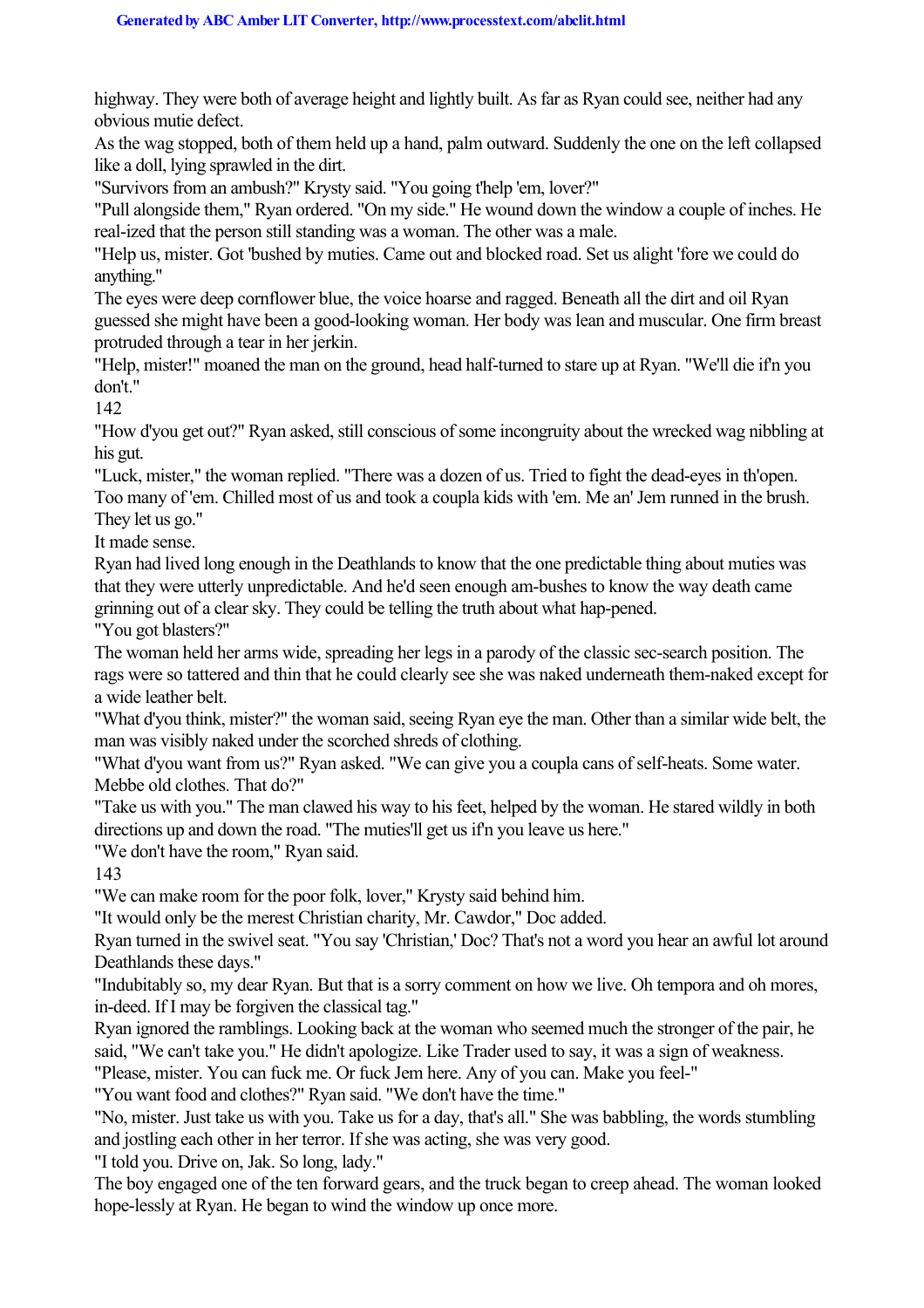"You going t'the Susqua? We can save you."

Ryan didn't answer her, though Jak glanced sideways at him.

"Be a trap there. They get strangers at the toll cross-ing."

144

"Hold it," Ryan said to Jak. "Best hear this."

"We can save you. Me an' Jem. Take us on and we can

save you all from the chillers." Ryan reached back and triggered the lever that opened

the side door of the wag.

Chapter Sixteen

her name was chrissy. Jem was her man. They'd been traveling west because they'd heard from some traders that there was a good life in the clean lands toward Cali-fornia. Then the muties had come and ended the dream.

Jem rested, falling instantly asleep under a gray blan-ket in a rear bunk. She told Ryan all about the squatters who controlled the crossing of the Susquehanna, how they tricked travelers and slaughtered them.

"They're cannies, mister," she whispered.

"What're cannies?" Lori asked.

"Eat meat," J.B. replied.

"We eat meat," she replied.

The Armorer shook his head. "Not human meat, we don't. But cannies do."

"By the three Kennedys!" the girl exclaimed. "Dou-ble-nasty!"

"Yeah," J.B. agreed.

"How do they work the trap?"

Chrissy looked at Ryan warily. "I tell you an' you put us off?"

"No. Tell me. The truth." There it was again, like a scab that couldn't be picked. Something about the am-bush didn't sit right with him. But what was it?

"They got a lotta blasters. And the road's blocked so you gotta stop. No way around. An' they talk sweet and

146

tell you to get down. Seem okay, but it ain't. That's how they does it."

"When do they hit you?"

"Some kinda word they got. Like one'll say casual that it's bastard cold. That might be the word. You gotta watch 'em. Only way is to step down and talk a whiles. Put 'em off guard. Then you can hit 'em." J.B. leaned forward. "What if they hit you first?"

The woman seemed caught off-balance. "They...they won't. Not the way they do the chilling. Always same way."

"How far's the river?" Ryan asked.

"Coupla miles."

"We'll be ready."

"ryan," jak warned.

"I see 'em."

The road came winding down the side of a bluff. The original highway had vanished a couple of miles behind them, slipping away and leaving a jagged edge of con-crete and tarmac. Jak had carefully steered the big wag down to the left, where deep ruts showed how other driv-ers had taken the same course. There'd been a shower of rain, earlier, and it had laid the dust.

Everyone took up their positions inside, blasters ready. They'd all been in on the firefight planning, all finally agreeing that Chrissy should lead them out and then try to let them know when it was best to make their play against the would-be chillers.

The woman and Jem, now recovered, waited immedi-ately behind Jak and Ryan. They'd been offered fresh clothes, but both of them had insisted they'd wait until after the ambush. 147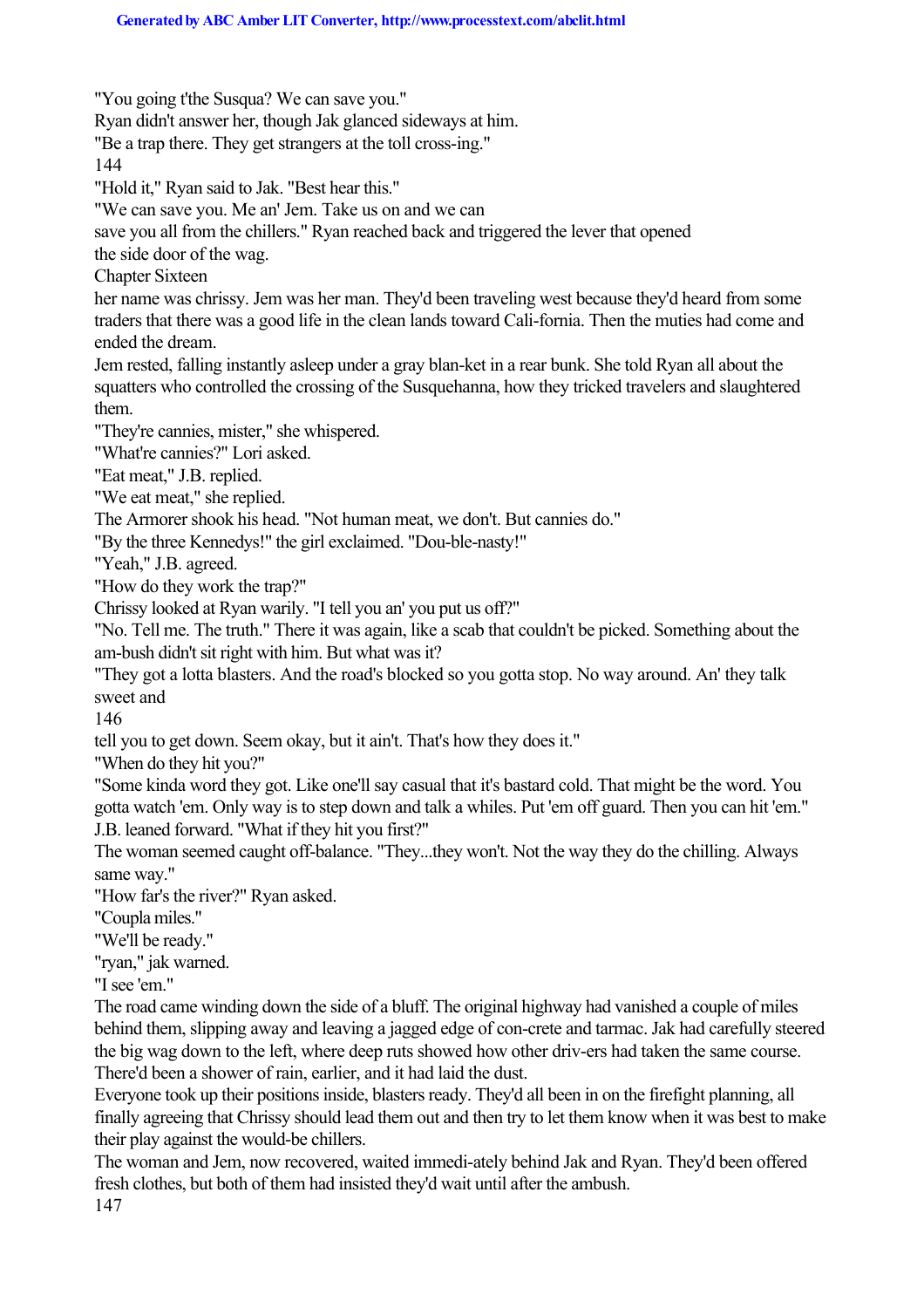"There's around twenty," Jak said, "and I can see a spiked pole 'cross the track. Just this side of the bridge."

At this point, just beyond the southern suburbs of what had once been Harrisburg, the Susquehanna was about a third of a mile wide, and looked like a glittering silver co-bra winding through the gray-green land.

Ryan felt the familiar buildup of tension. When he'd been a very young and callow boy, he'd told a stone-faced shootist that he wished he didn't get nervous. The man had looked at him for a moment without speaking, then he said, "You feel that way, means you got nerves. Means you care 'bout getting chilled. Time comes you don't feel that no more is the time you start to die. Might take days or weeks. But you're deader'n a coonskin coat."

Ryan Cawdor had never forgotten those words. Now his stomach was beginning to knot with the anticipation of shooting. Adrenaline was flowing fast, his mouth was dry, and the palms of his hands were slick with sweat. He wiped them on his pant legs.

If the two survivors of the massacre were telling the truth, the ground was going to get larded with several corpses in the next quarter hour.

"Take it slow and steady and pull her up when they tell you," Ryan said.

Jak nodded, concentrating on steering the heavy wag through the bumps and wheel tracks that came together near the bridge.

"What they got?" J.B. asked from the back of the ve-hicle.

"Looks like a bunch of M-16s. Smith & Wesson hand-guns in belts. Can't see any gren-launchers or heavy blasters," Ryan told him.

"Best set your G-12 on continuous. Going t'be sharp down there," the Armorer advised. 148

Ryan nodded. If the girl was telling the truth, then they should have a chance to start shooting and take the squatters by surprise. But if she was lying and they were being set up...

They were about a quarter mile off, Jak keeping the wag moving steadily in low gear. Jem was right behind him. Ryan thought he caught the faint sound of metal on metal, and he swung around and saw both Jem and Chrissy fiddling with their leather belts. Both of them grinned as he turned, keeping their fingers hooked in-side, out of sight.

"Nice wag, this," the man said, speaking quickly. "Volvo-Benz, ain't it?"

"Yeah," Jak said. "What was your truck...before the muties got at it?"

Ryan noticed a slight hesitation on Jem's part, but he was concentrating on the bridge and the men ahead of them, who stood in a loose half ring, waving them to a halt. As he listened, Ryan was already reaching for the main door control lever.

"It was an old Nissan. Kind of beat-up, but it ran well."

"Fucking right, Jem," the woman agreed, leaning against the back of Ryan's chair. She was so close to him that her breath stirred the long hairs at his nape. "Jem kept that better'n he kept me. Pa inted and polished it everyday."

That was it!

The wag was easing to a stop, everyone ready to move to the exit to jump down. Ryan's hand was on the door lever.

Without even looking around, he jabbed back and up with his left elbow, feeling it crack home on the side of Chrissy's jaw. A stab of pain shot up his arm, but he ig-nored it. Dropping the Heckler & Koch from his lap, he

149

drew the panga with his right hand. He turned in a fluid movement and sliced at Jem's exposed throat. "Trap!" Ryan yelled. "Chill 'em all, outside!"

He was facing the back of the dimly lit sec wag and saw the expressions of shock and horror on his companions' faces.

Jem was on the metal-ribbed floor, his left hand grab-bing at the screaming lips of a gaping wound that opened up his neck. The carotid artery had been severed by the keen edge of the panga, and blood was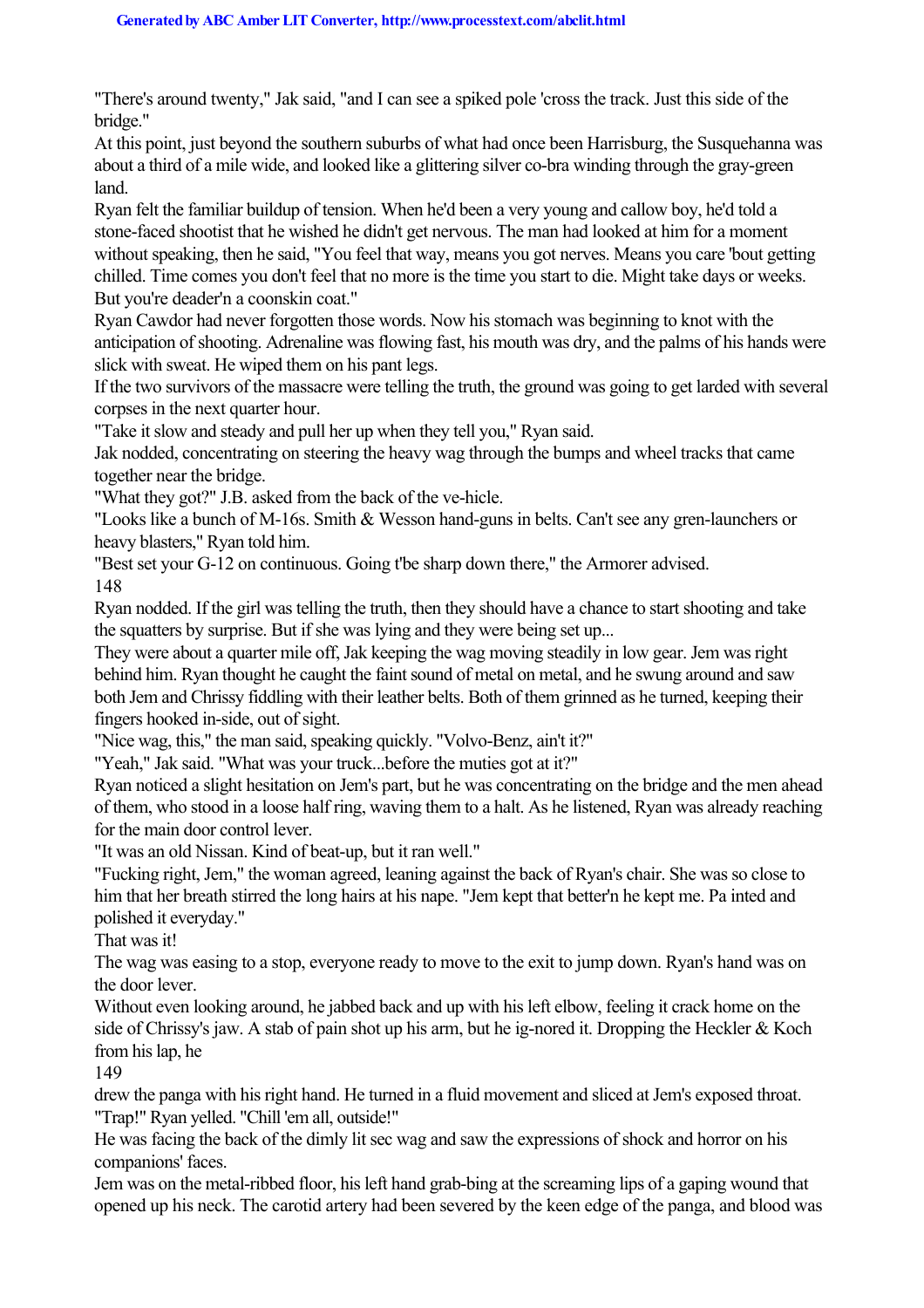flooding out in great pumping jets. His mouth was open, and he was trying to cry out.

Chrissy was also down, half on her side, struggling to get up. There was a purpling bruise on her left cheek, and a thread of crimson was worming from her nose and swollen lips. "You fucking..." she began. What caught everyone's eve was what the man and the woman wore on their right hands. Glinting in the poor light with a lethal sheen, the contraptions were made of smooth, dark leather, tight fitting. Each fingertip carried a sliver of curved steel, like a miniature razor, no more than three inches long and a half inch wide. Used to-gether, they were a terrifying weapon. The open sections of their belts made it immediately obvious where the bi-zarre blades had come from.

From the moment that Ryan Cawdor lashed out at the woman with his elbow to the realization of how close he and Jak had come to losing their lives took no more than five beats of the heart.

J.B. broke the moment of stillness and shock. "Pour it on them," he snapped. "Chill 'em all. Every one of 'em."

Jak tugged the hand brake on, leaped from his seat and started to blast out of the side window with the Magnum.

150

Both girls eased back the blaster slits and began to fire into the waiting group of men. Then there was the cav-ernous boom of the Le Mat as Doc Tanner triggered the scattergun, vomiting lead into the faces of the nearest of the squatters.

Chrissy was scrabbling at the metal floor with the steel fingers, striking sparks in her insensate rage. Her eyes were wide open with the crazed lust to kill Ryan, who stood by his seat, staring down at her. "Fuck you!" she grated. "How did you know? Heard us putting on the snickers?" "No."

"Then, how the...?"

"Goodbye," Ryan said, drawing the SIG-Sauer P-226 and squeezing off a single round. The bullet hit Chrissy between the eyes, kicking her skull back against the floor of the wag with an echoing thud. Her head bounced once, then rolled to one side as she died.

It wasn't much of a firefight-not from the point of view of the twenty or so squatters waiting outside for Jem and Chrissy to betray the strangers and deliver them into their tender hands. The ob-slits opened and the muzzles of blasters came peeking out, spitting fire and lead.

J.B.'s mini-Uzi and Ryan's G-12 decided the battle almost before it had started. Thirty-two rounds of nine-millimeter stingers flew from the Armorer's machine pis-tol. The Gewehr fired a burst that sounded like tearing silk.

The gang of assassins was ripped to pieces by the awe-some firepower of the two blasters.

Ryan didn't very often like firing the caseless auto-matic rifle on continuous burst, but he couldn't take a chance that the squatters might be able to take out their tires and then burn the wag. It wasn't fully protected like

151

a proper war wag and was vulnerable to a concerted at-tack by determined men.

"Hold fire! Gimme a chill count. J.B.?"

"Seven certain, three or four more down."

"Krysty?"

"Agreed with J.B., plus two close in by the wheels. Both head shot."

"Lori?"

Immediately Ryan grimaced, knowing from previous experience what the girl's reply would be. "A lot chilled. Serve the cannies right." Lori couldn't count all that well.

"Doc? How many your side?"

"Pistoled four or five with a single shotgun round, Ryan. Two dead, maybe three."

The running total made it sound like at least a dozen of the squatters had been perma-chilled, allowing for the couple on Jak's side of the big wag's cab.

There was a burst of firing from Doc and Lori's side, bullets pinging like heavy hail off the rough arma-plate. The defenders immediately started to reply, both blasters making light, flat sounds.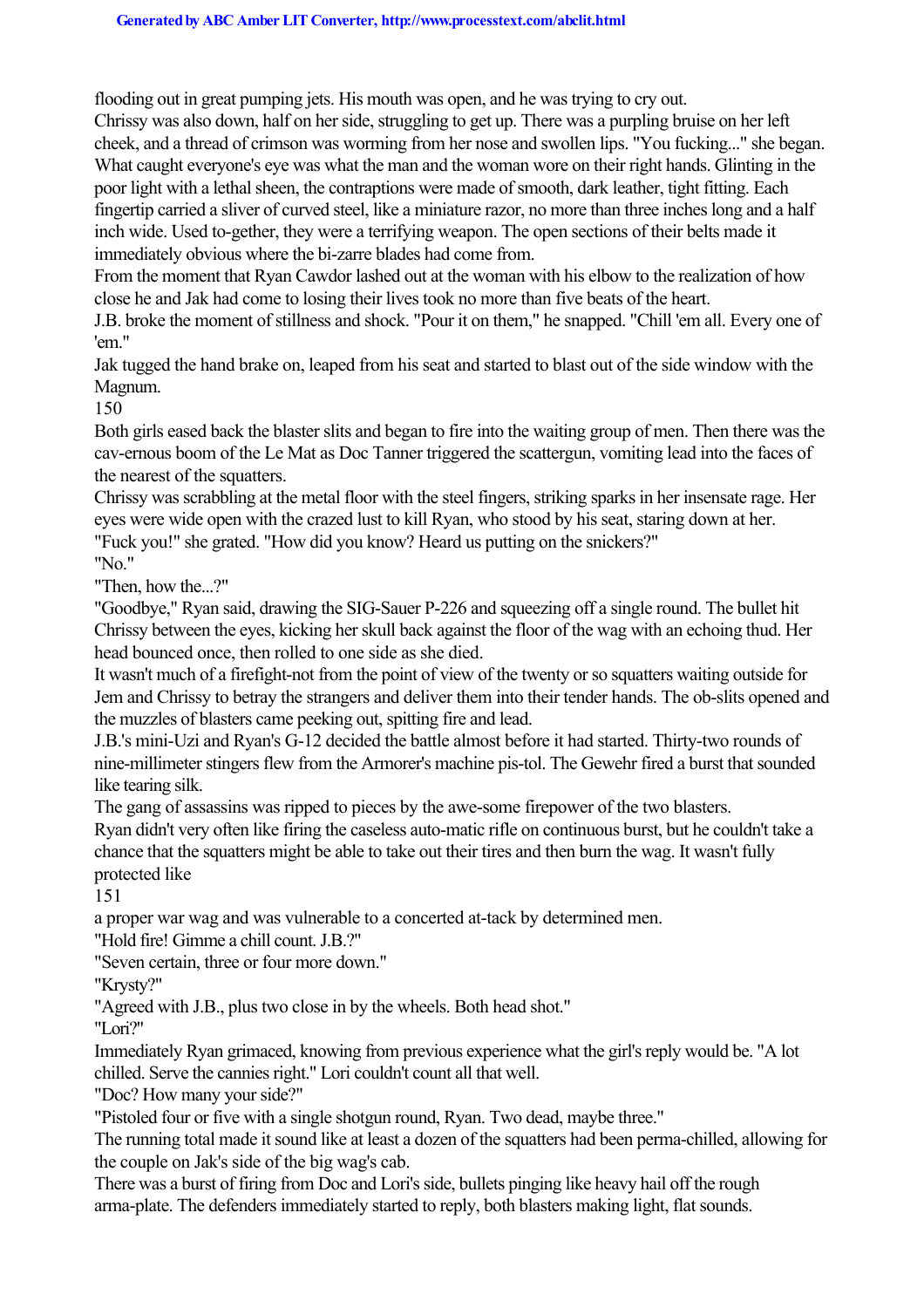"Some running!" Jak yelled, frantically winding down his window to get a clear shot at the fleeing men. "Leave 'em!" Ryan ordered. "Save ammo. Let 'em go."

Ryan was ramming the twenty-five-round loaders into the magazine clip, feeding the nitrocellulose caseless rounds. J.B. had dropped the empty cartridge mag to the wag's floor, plucking another from one of his infinitely capacious pockets and slotting it home with a satisfying click.

"One crawling away this side," Krysty said. "Looks like a broken thigh. Shall I waste him or let him go, Ryan?"

152

"Let him be. Jak, get ready to move. Doc, you and Lori go and shift that spiked rail from 'cross the road. Krysty, stay here and keep watch. Me and J.B.'ll get down first and check out the body count. Chill any that are still moving."

"Check," the Armorer said, drawing the small Tekna knife from its sheath on his belt.

"Ryan? "Krysty said.

"Yeah?"

"One thing?"

"What is it? Best get moving and over the river. Might be more of the squatters."

"Sure. But how d'you know?"

"You hear them putting on finger knives?" Jak asked.

Ryan grinned, moving a half step toward Krysty, then wincing as his boots slithered in the sticky pool of the dead couple's blood. "Better get this dreck cleared out 'fore we cross the Susquehanna," he said. "How did I know? It kept nibbling at me that there was something wrong 'bout that burning truck. Then, just as we was coming to the bridge, the woman said something that brought it clear.''

"She was talking about how he looked after the wag," Krysty remembered.

"Yeah. You saw it, burned out. Settled in the dirt up to the hubs and raw red rust everywhere, the fire still smol-dering."

Krysty looked puzzled. It was Jak who made the con-nection first. "Sure. Bastards! If'n fire only just burned, it'd be clean metal."

Doc Tanner had been listening with great interest. "I see it now. The oxidation of the exposed metal was old. Days old. Weeks old."

"Mebbe months old," J.B, added. "Could have been pulling that butcher's scam for fucking months. Survi-

153

vors from the ambush. Get a lift. Then open the throats of the driver and shotgun and let in their mates. Easy as catching a legless mutie.''

"And the way it was sitting there," Krysty said. "Now that you say it... Gaia! What a stupe I was. I can see it in my mind's eye now, and it's obvious it was a real old wreck, set by the track and fired with some brush. Drop of gas and oil and it smokes like a fresh killing ground."

"And they'd have been eaten us!" Lori exclaimed, kicking out at the slumped corpse of the woman. "Can-nies!"

"Right," Ryan agreed. "Now you all know what you gotta do. Clean this wag and tidy up out there. Then we can move on again."

It took only a half hour to finish off the wounded men and wash out the bloodied interior of the big wag. Then Jak cranked up the engine, and they rolled south toward the old Maryland state line.

Chapter Seventeen

"I wish, I wish, I wish in vain,

I wish I were a maid again.

A maid again, I ne'er can be,

'Til...

"Can't you hold this fireblasted wag steady on the road, Jak?"

"Sorry, Krysty. Tree felled and blocked us. Had to go around."

It had taken them three days to get from the Susque-hanna, across the northern angle of Maryland and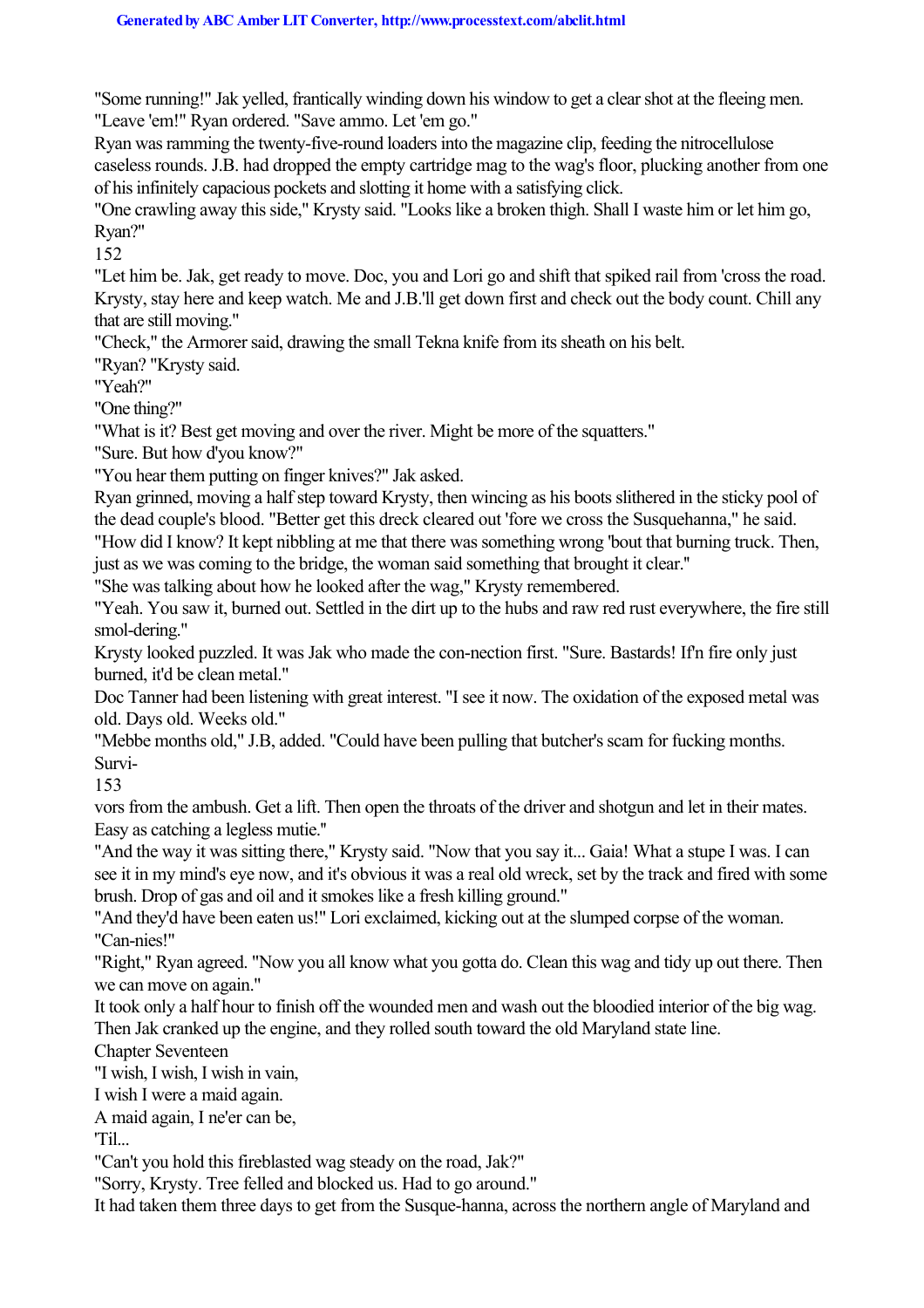into the edges of Virginia. The road had been appalling and the weather worse.

Twice they'd been hit by ferocious chem storms, as se-vere as anything Ryan or J.B. had ever encountered. The gales had come shrieking from the east, bringing a biting salt rain and hail that battered at the metal roof of the wag. Lightning lanced to earth all around them, filling the air with the dry taste of bitter ozone. The thunder was so loud that any conversation within the vehicle had to be shouted. At the height of the storms Jak had stopped driving, unable to see more than a couple of feet ahead. Mud fell from the skies and streaked the armored glass, coating it with a thick layer of gray-orange slime. 155

In the evening of the third day, the wind shifted and ravened from the west. Ryan climbed down from the wag on the leeward side, finding to his dismay that his rad counter began to cheep a warning, the needle sliding into the red.

"Must have picked up some hot shit from beyond the Miss," J.B. said when Ryan told him about it. "Some real glow spots that way. Better keep in and move on when we can."

In one of the places where they lost the highway, they plowed through an old burial ground.

"Where the fuck's this?" Jak shouted, his sweaty hair tangled around his face. It was early in the morning, and a thin slice of sullen sun glowered balefully over a low range of hills to the east of them.

As far as the eye could see, there were great rows of pale stones, most with carving on them and words that had been virtually obliterated by long years of wind, rain and chem storms. Doc Tanner offered to get down and take a look.

The door slid open, and the old man vanished into the hazy dawn. They watched him from the ob-slits, seeing his gaunt figure, stooped like a crow, picking his way among the headstones. He hesitated now and again, hunkering down to peer at the lettering. Once he looked back to-ward the wag.

"I'm getting out t'join him," Ryan said. "Anyone coming?"

He was underwhelmed by the response. Suddenly everyone had something to do.

"Sorry, lover," Krysty said. "This country's too full of graves for me to want to go look at any more. You go."

The wind was cold and fresh, biting at the skin across his cheeks. On all sides Ryan could see rolling hills, mem-

156

ories bringing back so much of his brief and long-gone childhood round-topped mountains sprayed thick with pine forest, torn rags of fog lingering in some of the gentle valleys.

Doc was standing with his back turned to Ryan, his hand gently stroking the top of a gravestone. He glanced around at the sound of Ryan's boots crunching on the gravel.

"Welcome to the place of old dying, my friend."

Tears flowed down Doc's furrowed cheeks, washing away the dust in rosy streaks over the silver stubble on his chin.

"Private Joshua Clement. First Minnesota. Fell on the second day of July in the year of 1863. Aged twenty and two years."

"This from the old Civil War, Doc?"

"In my childhood this was possibly the best-known of all cemeteries. Here rest so many good fellows and young. There's another stone there, tumbled in the long grass by time and nuking. Look at it, Ryan, and see how little has truly altered in two hundred and thirty years."

Ryan stooped, cocking his head to read the worn let-ters. He read it out loud.

"'Drummer Horatio Makem of the 20th Main Regi-ment. Born in Connaught and died here, aged eleven years and three months.'"

"Children, Ryan. Younger even than that bloodthirsty albino in the truck. So many died here. Oak Hill. The Peach Orchard and Little Round Top. Cemetery Ridge and the Devil's Den. The wounded begging for death. A bullet in arm or leg, Mr. Cawdor, meant cold, blunt steel. The piles of severed limbs quite o'ertopped the tents where the surgeons labored."

157

Ryan straightened and looked around at the quiet fields and hedgerows, their lines still visible among the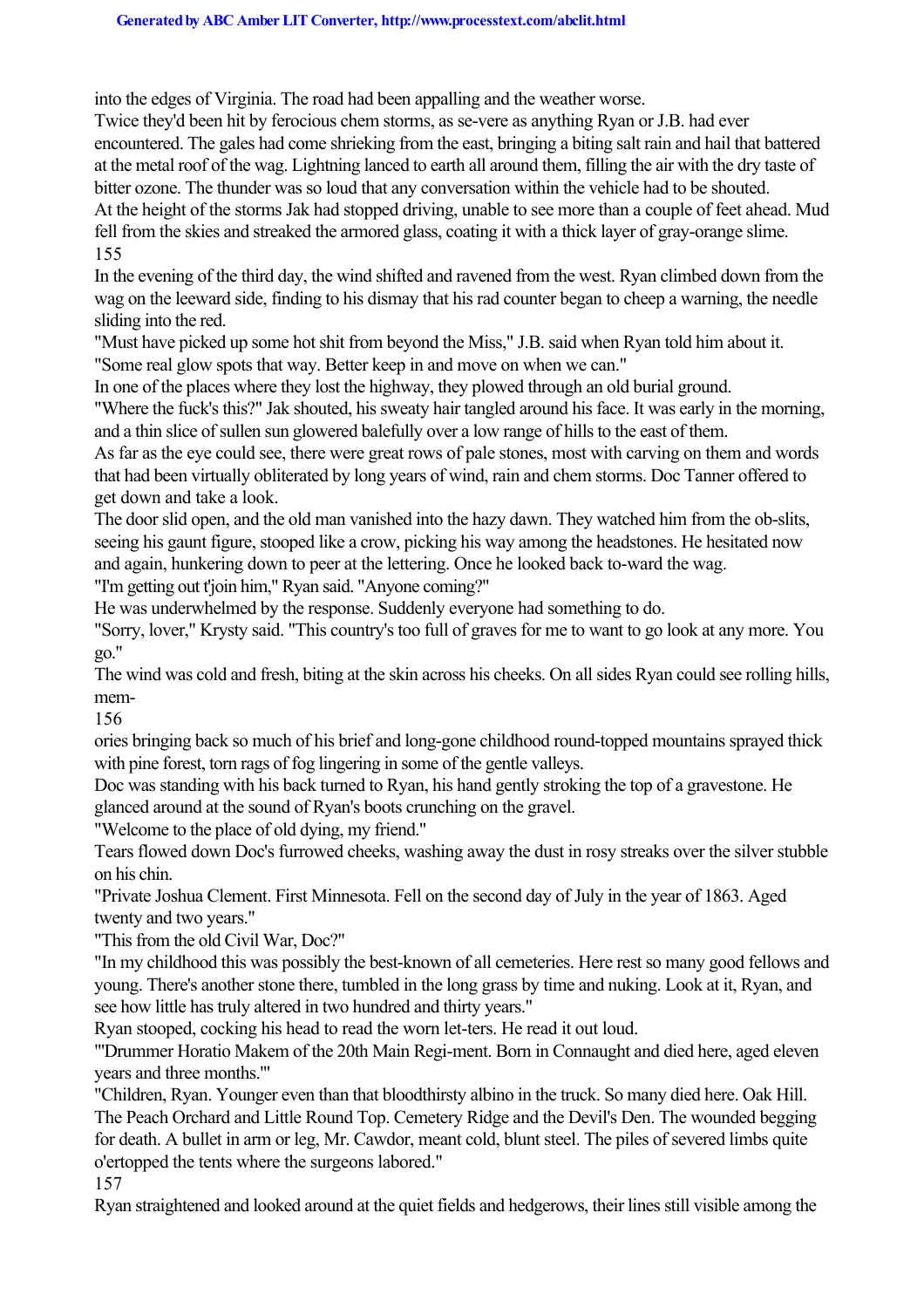tide of fresh vegetation. A wood pigeon was cooing softly in a grove of immensely tall sycamores near a narrow, mean-dering stream. It was a scene of perfect, idyllic peace.

"You say this was a big fight?"

"A big fight, Ryan?" Doc queried. "Oh, I think that I might say that. Some fifty thousand men and boys were killed or wounded in those three days in bright July. Five years before I was born. Fifty thousand lost, Ryan."

"Who won? North or South?"

Doc Tanner scuffed at the ground where one of the tablets had toppled over. "General Lee hoped for the one great battle that would turn the tide for the South. This was to be it. Gettysburg. The high-water mark for the Confederate States of America. The war was not yet over, but now the die was cast and the count was against the South."

Ryan glanced around, automatically checking for any possible danger, but the dawning was still quiet and peaceful.

"They didn't know that their cause was lost," Doc continued. "They rallied and came again and again into the storm of lead. One cried out to Lee that they would fight on until Hell itself froze over. And then they would go and fight the damned Yankees on the ice. But it was lost."

"Gettysburg," Ryan said, tasting the word on his cold lips. "Heard of it. Old books. So the Union came the way we did, from the north. And the Rebs... that the right name? Yeah, the Rebs came up from the south, yonder."

Doc Tanner smiled gently. "You'd have guessed so, Ryan. Oddly it was just the opposite. Lee came to Gettys-burg from the north, and General Meade from the south.

158

Old Snapping Turtle Meade. That's what he was called. When I was a young tad of a boy and we played Rebs and Yankees, we'd all be our favorite generals. I was Jeb Stuart."

There was no sign that morning of the madness that swam just beneath the surface of Doc Tanner's shaken mind. He was logical and coherent, pointing out as best he could how the battle had swung backward and for-ward during the three days, using his silver-topped cane to indicate the hills and folds in the rolling ground around them.

"Thursday, November 19, four months after the bat-tle, a lot of big men came here to dedicate this cemetery as a sort of national monument for the fallen."

Unseen by either of them, Jak had left the wag and walked through the grass to stand behind them, hearing what Doc had been saying.

The boy began to speak, nervously at first, then with growing confidence.

" 'Four score and seven years ago our fathers brought forth on this continent a new nation, conceived in liberty and dedicated to the proposition that... .all men are created equal."

"Abe Lincoln's Gettysburg Address!" Doc exclaimed. "How in tarnation d'you know that, my snow-headed young companion?"

"Pa taught me. Said his pa taught him and his pa be-fore that. There's lots more. Can't recall it now. Bit 'bout the world will little note nor long remember what we say here, but it can never forget what they did here. Meaning the men got chilled. And it ended with something about resolving that these dead shall not have died in vain. That..." The boy shook his head, the long white veil of

159

hair swirling around his face in the dawn breeze. "Can't..."

Doc Tanner took it over, his rich, deep voice filling all the morning, reaching to the far-off rivers and hills like an Old Testament prophet.

" 'That this nation, under God, shall have a new birth of freedom; and that government of the people, by the people and for the people, shall not perish from the earth.'"

It was a solemn and moving moment. Ryan glanced back and saw that Lori, J.B. and Krysty had all gotten out of the wag and were standing close together, listening to Doc's recitation.

"If I was much given to crying," Doc said, "I would shed tears now for the mindless and overweeningly stu-pid men who forgot those words of Lincoln. The men, now long dead, who took a dream and flung it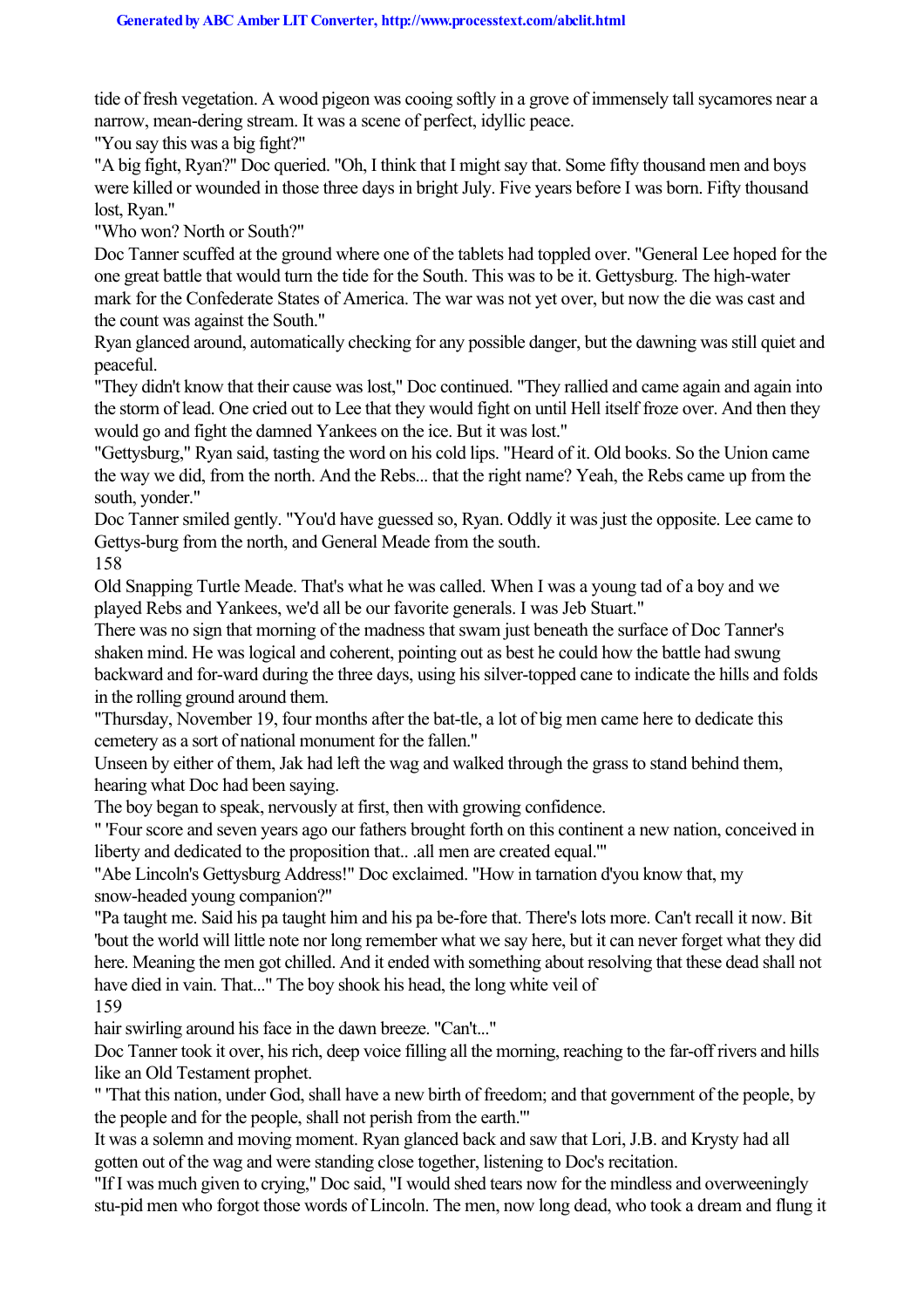into the abyss. The men who took the United States of America and turned it into the Deathlands. I could weep for it, my friends. Truly, I could weep."

Chapter Eighteen

there is a point where the old states of Virginia, Mary-land and West Virginia all come together at notorious Harper's Ferry. The wag coughed and spluttered its way into Ryan Cawdor's home state, now a scant sixty miles from the ville of Front Royal. The closer they drove to his birthplace, the quieter the one-eyed man became. He sat alone on his bunk when he wasn't spelling Jak in the driver's seat. It was becoming increasingly obvious that the sec wag wasn't going to make it the whole distance to their desti-nation. The farther they traveled, the rougher the engine sounded, devouring more and more gas. They stopped for the night, about thirty miles from Front Royal, and Jak dipped a long stick into the tank, holding it angled to the orange beams of the setting sun to try to see the gas level.

"How much?" Ryan asked.

"Not 'nough," the boy replied.

"In the cans?" J.B. asked.

"Drier than an old woman's tits. Guess 'bout ten miles. Mebbe fifteen."

They all looked at Ryan. "You recognize where we are?" Krysty asked. "Ring any chimes from boyhood?"

He shook his head. "Never hunted much north. This trail don't seem much used. Main tracks were south and west of here. Old 1-81 was the wide one. Pa had trouble

161

with guerrillas coming from the mountains to the west. Shen raiders. They used that interstate with fast wags. Light armor. Stole horses and cattle and women. Surely missed the stallions and the seed bulls." "But you believe we may be somewhat in the im-mediate vicinity of your ancestral home?" Doc asked, scratching his chin, his mind immediately wandering off the subject. "Why, 'pon my soul, I declare that I have a dire need of a shave, my friends. Forgive me while I go to attend to my ablutions." The old man vanished toward a slow-moving stream behind the wag.

Ryan shrugged. "I guess we got to be close. Can't say... Fireblast! I don't think I'm doing right bringing you along on this."

Krysty clucked her tongue and moved closer to him, but he shook his head.

"No, lover. I mean all of you. If'n Harvey once finds out I'm within a hundred miles, he'll put the dogs out af-ter me. After us. And he must be able to call on...mebbe a hundred sec men or more. As well as having every bas-tard village and hamlet for twenty miles around under his heel."

"Wouldn't be here if'n I didn't want to be," J.B. re-plied.

"And me," Lori insisted defiantly. "We'll killed your brother together. Shan't I?"

The others laughed at the girl's serious face, Ryan fi-nally joining in.

"Okay, friends," he said. "But when my brother has us roasting over a slow fire, don't any of you put the blame on me!"

jak caught some trout and roasted them over a slow fire of hickory wood, the scent making everyone's mouth

162

water. The fish were delicious, the tender flesh all but falling off the slender bones.

"What's time, J.B.?" Jak asked, laying back on a shelf of thick moss, legs crossed, his stark white hair spread out behind him like a bride's veil.

"Twenty-five of eight," the Armorer replied, check-ing his wrist chron.

"We should be moving on," Ryan said, belching ap-preciatively. "Those fish were double-ace. Hardly ever get fresh eating. Did you have self-heats and spun soya in your day, Doc?"

"What, may I ask, do you consider to be 'my day,' Ryan?"

"Before the long winter, course."

"During my time in the 1990s, I found the quality of cuisine execrable."

"That mean it was good, Doc?" Ryan asked.

"It means it was shit, Ryan." The old man grinned. "Tinned and frozen and packaged and freeze-dried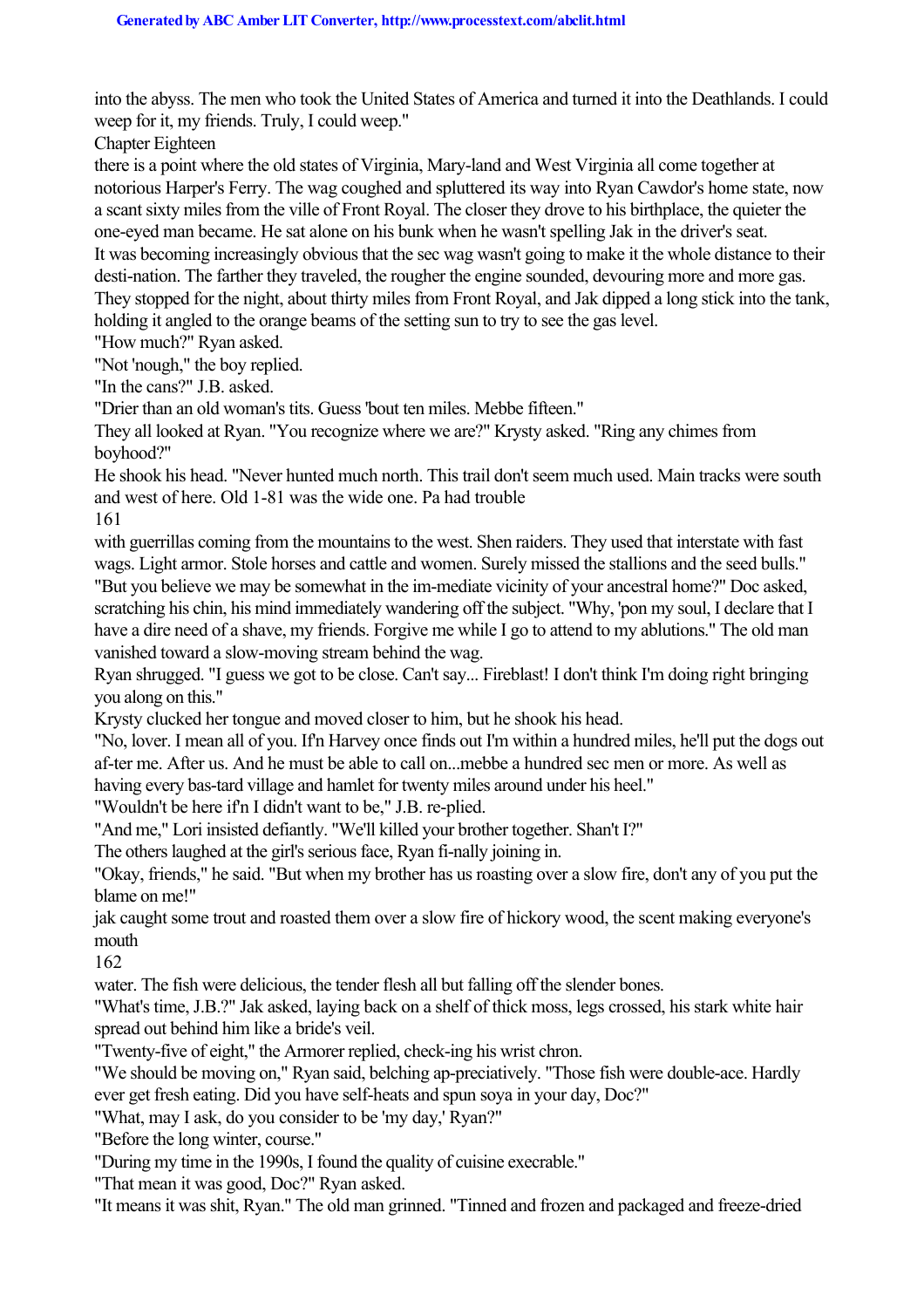and irradiated and processed. Little better than these appall-ing self-heats. But remember that my time was also back in the late 1800s, before I was so cruelly trawled forward as part of Cerberus." "What was food like then? In real old times," Jak asked.

"Ah," Doc sighed. "Like those trout. All food was fresh. Well... most food was fresh. Chicken and mutton and beef and turkey. Salmon and trout and bass. Vege-tables from your own garden, with no having to take a rad count first. Cream so thick I swear you could cut it with a kni fe. But what is the merit in such talk? Let us enjoy the occasional marvelous food like these tender fish."

"Had good food as a kid, back at the ville," Ryan said. "Cooks made me a special sort of a pie with apples and

163

oranges in it. Called it 'Master Ryan's Surprise,' they did."

"By the three Kennedys!" Doc exclaimed, leaping to his feet in dismay.

"What the...?" Ryan said.

"Your name!"

"What?"

"Your name," Doc repeated. "Your name is Ryan Cawdor. We all call you by that name, do we not? Indeed we do."

Ryan didn't understand. But he was used to the occa-sional way Doc's synapses disconnected and produced only babbling. Krysty also stood up, eyes lighting up as she realized what Doc was trying to say.

"Ryan!" she exclaimed.

"You all lost your jack, lover? What's all this about...?"

"About your name, you double-stupe," she said, voice raised. "Tomorrow we'll be within range of the ville."

"And?"

"And if anyone hears the name of Ryan Cawdor, then they'll..."

"Go running to Harvey," Ryan finished, slapping his own forehead with exasperation. "Sorry, friends.

Better go and throw myself in that pool to try and get my damned brain working. Yeah, of course. Got to change my name."

"Upon my soul, but I admire a man who likes to speak his mind. Indeed I do," Doc said, grinning. "That's my impersonation of... of someone or other from some old vid."

"I don't know what to call myself," Ryan said.

"John Doe," Krysty suggested. "Used to be the name for chills they couldn't put a name to."

164

"Thanks, lover," Ryan said dryly.

"Floyd Thursby," Doc offered.

The suggestion was greeted with total silence by every-one. Ryan tried the name on his tongue, finding it felt fa-miliar. "Not bad."

"Like it." Lori smiled. "Floyd Thursby. I can remem-ber that."

Krysty leaned over and kissed Ryan on the lips. "Hey, Floyd, you kiss just like a guy I used to know." "You enjoy it?" Ryan grinned and pulled her to him, kissing her long and hard.

"Even better when you help," she replied, face flushed, sentient hair coiling and uncoiling on her shoulders.

"Floyd Thursby." J.B. tried the name. "Why not? Where did you pick that one from, Doc?"

The old-timer looked puzzled. "I think... No, it's vanished. Perhaps we shall never know who the real Mr. Floyd Thursby was. It will remain a mystery shrouded in an enigma."

they finally ran out of gas a little before noon. For-tunately the rebuilt wag had been giving them plenty of warning, the engine stalling and backfiring repeatedly. Jak, who was at the wheel, had ample time to pick a se-cluded spot off the deserted blacktop. He eventually parked the truck in a grove of trees,

completely out of sight of any casual passersby. They hadn't seen a soul since crossing the Susquehanna, so it looked like a good place to safely store some of their clothes and blasters.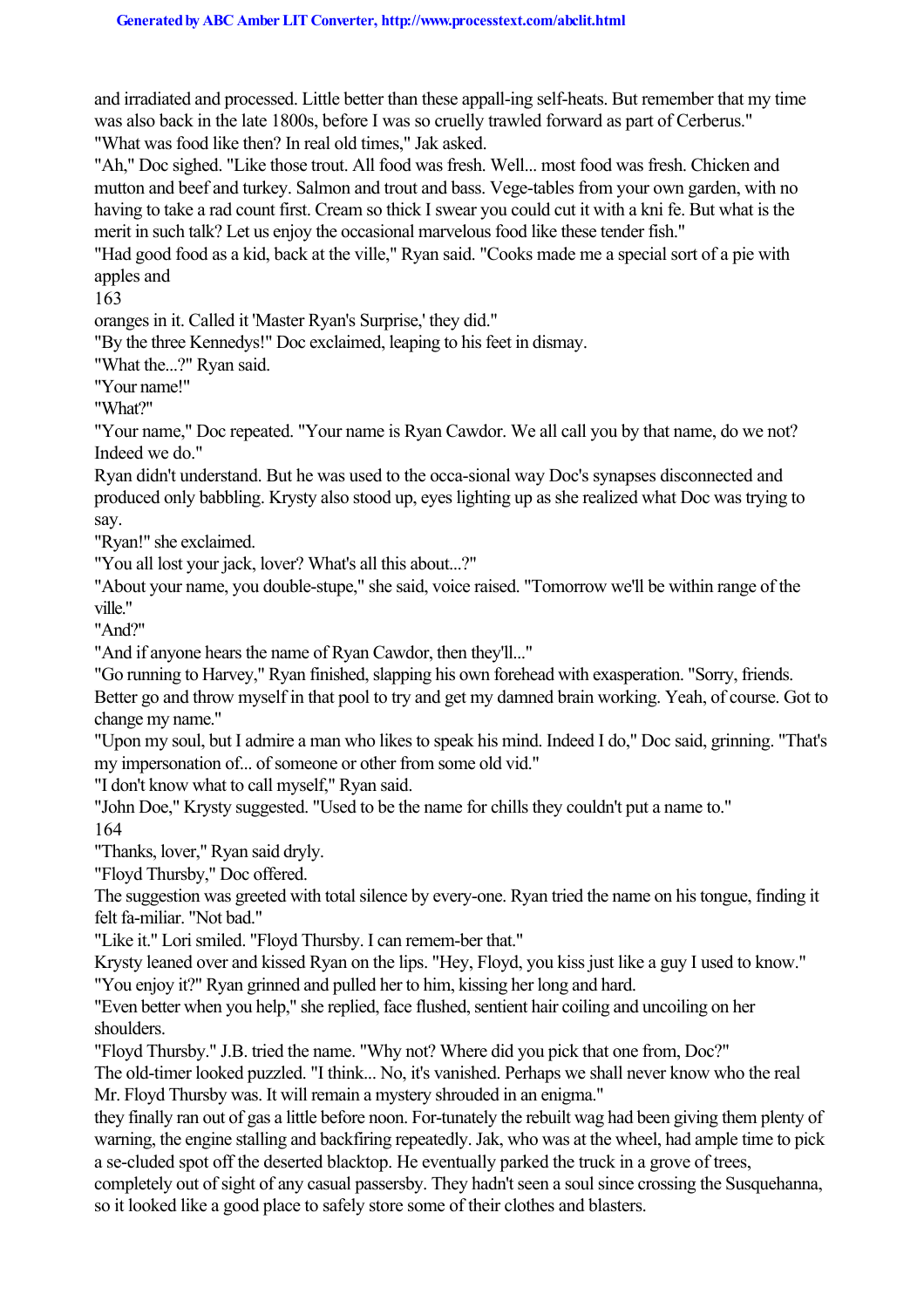"We go and we look. Find a way-if there is a way-to take out Harvey and his woman. And his bastard son. We need more power, we come back here and collect the rest of the blasters." 165

The Armorer sighed at Ryan's words. "Surely like to have the Uzi in my hand, going into a hostile ville like this."

"Sec men'd chill us 'fore we got ten paces over the moat."

"Sure, Ryan, sure."

Their secluded grove was a place of quietness and muted grays and greens. A small, furry animal scuttled amid the rustling leaves, darting out of sight behind the wheels of the wag.

"Nice forest," Krysty said. "Any mutie critters around here?"

"Some humans," Ryan replied. "There's still some black bear in the hills, and mebbe some cougar. Pa used to breed wild boars. Big mothers, six feet at the shoulder, with curved tusks that'd rip your belly open 'fore you even saw 'em coming."

"Nice, lover. I'll stay close to you. This all the woods from the Front Royal ville?"

"Used to be. When I was a kid it seemed like we owned half the Shens. Now... I don't know. Just know that we gotta step careful."

"When do we move?" Doc asked. "There's ample daylight left for us to continue with our odyssey, is there not?"

Ryan put his hands to his chin, as if he were praying, trying to decide what'd be best. It was nearly twenty years since he'd been in Virginia. There could have been lots of changes-probably had been. In fact, in the year since there'd been any reliable, fresh news, much might have altered at the ville. Harvey could be dead. So could his wife and son. There could have been a rebellion. It was widely known that precious few barons ever died peace-fully in their own beds.

166

"Wait for dusk," he finally decided.

Most of them slept through that long afternoon.

They all dreamed, locked in their own private memo-ries and thoughts.

Jak was riding a great alligator, fully sixty feet long, with mutie jaws and teeth. Somehow it skimmed above the surface of a vast swamp, covered with rich, waxy flowers in unearthly shades of purple and green.

Lori was wandering naked along swept corridors of gray stone, turning corners, walking and turning more corners. Always the corridors stretched ahead of her, limitless and featureless. Yet she knew that she must keep walking. She was cold, but if she could only find it, there was warmth somewhere for her. Her feet were sore and bleeding and she cried. In her dream, the girl cried.

J.B., his glasses neatly folded and tucked into the pro-tective top pocket of his coat, was immersed in a com-mon and repetitive dream. His lips parted in a faint smile of enjoyment.

He had fieldstripped a Stechin machine pistol and laid the parts out, all clean and oiled, on a cloth of white vel-vet. He ran his eve over them, naming each part.

"Barrel, recoil spring, slide, barrel bracket, extractor, tip of firing pin..." and all the way through the field manual.

The Armorer sighed with pleasure.

Krysty was dreaming of her childhood, back in the ville of Harmony. She was running through a field of pop-pies, red as spilled blood, feet bare, a ribbon holding back her vermilion hair. The sun was as bright as a newly minted copper coin. Around her she could hear the laughter of children, pealing sweet and hard like small bells of platinum.

The laughter was getting closer and closer to Krysty.

167

The sun disappeared behind clouds.

The poppies withered and died.

But the laughter came closer and closer.

When Krysty jerked awake, she was sweating and trembling.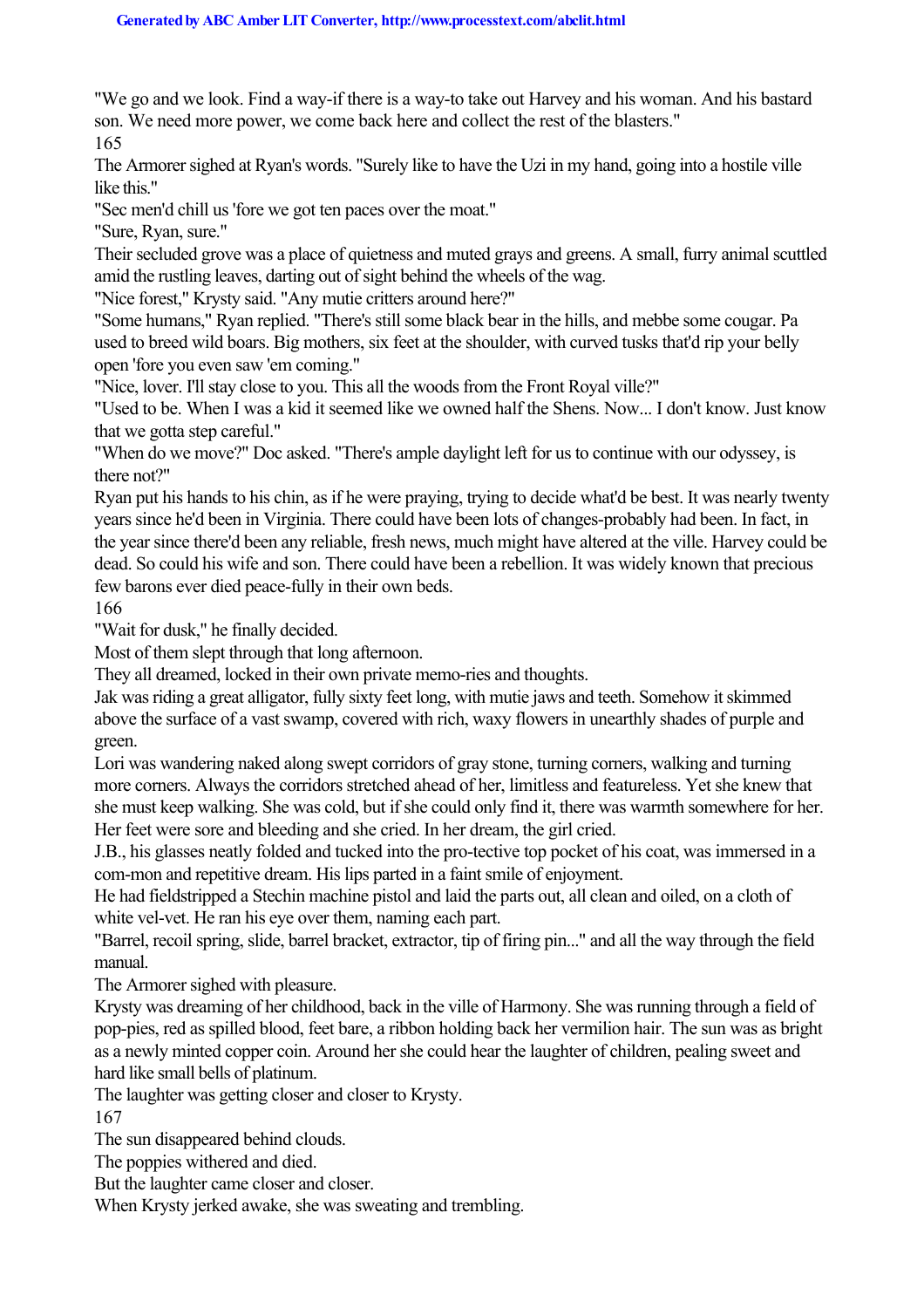Doc Tanner slept shallow and often, like many old people. His dreams were of the long-gone past, lost and beyond recall.

He was in a book-lined room, which was lit with the soft glow of a brass oil lamp, the background resonant with the regular, measured heartbeat of a walnut grand-father clock.

Doctor Theophilus Algernon Tanner was reading, oc-casionally pausing to make a note with his quill pen, dip-ping it into the ornate ormolu inkwell.

Through the open doorway, he could see his wife, Em-ily, suckling little Jolyon, while baby Rachel, swathed in layers of lace petticoats, played with a plump puppy by the fire. It was a scene of intense domestic happiness, and the old man mumbled to himself, smiling on his bed of dry leaves and soft moss, two centuries away from his dream.

Ryan dreamed of a dagger.

When they awoke, they readied themselves for the journey to Front Royal, leaving their long winter coats in the wag. J.B. reluctantly laid his mini-Uzi on a shelf, and Ryan pushed his precious G-12 and its ammunition un-der one of the bunks.

It was dusk, a fresh spring kind of an evening with a flock of pigeons wheeling above the tops of the trees. The air tasted green, and already the beginnings of dew lay slick on the folded tops of the boulders. "That way," Ryan said confidently, pointing to the south.

168

"Wait," Krysty ordered.

"I hear dogs," Jak said, brushing his hair back from the side of his head.

"Yes," Krysty agreed. "Pack of dogs, coming this way. Fast. Listen. You'll all hear them soon. They're hunt-ing."

Lori heard them next, then Ryan and the other two-a high keening that rose and fell as the animals ran into hollows or over hills in their hunt. Ryan felt the hair on his nape rise at the sound. It was a familiar noise from his childhood. He had heard it when he'd ridden to the hounds after boar, galloping behind his father, stirrup to stirrup with his oldest brother, Morgan.

"What do we do?" the Armorer asked. "I'll get the Uzi out the wag."

"Wait," Ryan urged. "If it's a full pack, then blasters won't be much use. There'll be forty or fifty curs, trained to go for throat or groin. The only chance is to get in the wag and shut the door."

"Then whoever's running the dogs'll take us like rats in a trap," Krysty argued.

"Better than being ripped apart."

"Guess so, lover," she said.

But the pack veered away, heading east. While the six friends stood huddled together, they heard the hunting animals finally catch up with their prey and make their kill.

The screaming went on and on for what seemed like long minutes but probably only lasted for thirty seconds or so. It was a shriek of purest agony. And it was undeni-ably human.

Chapter Nineteen

"the memories are flooding back and filling my brain with the past," Ryan said vehemently.

They'd been walking through the evening and into

the night, traveling on a twisting network of narrow

footpaths. They heard the sound of the pack of hounds,

called back by a blaring horn, gradually fading away to

the south, toward the ville.

Jak led the way with his good night sight, and at one point spotted the far-off glow of cooking fires. Ryan re-called that there were many small hamlets or settlements scattered around the area.

"They all owed work and land to the ville," he said. "The baron had almost total power over them." "Almost?" Doc questioned.

Ryan grinned, his teeth white in the moonlight. "Yeah, Doc. Almost. Ville couldn't stop you chilling yourself." He paused. "But your family'd suffer if you took that road out."

One thing had changed in the years since Ryan had fled the r egion, half-blind and nine parts crazed. There had been a steady infiltration of mutie raiders from the west, and all the small communities now had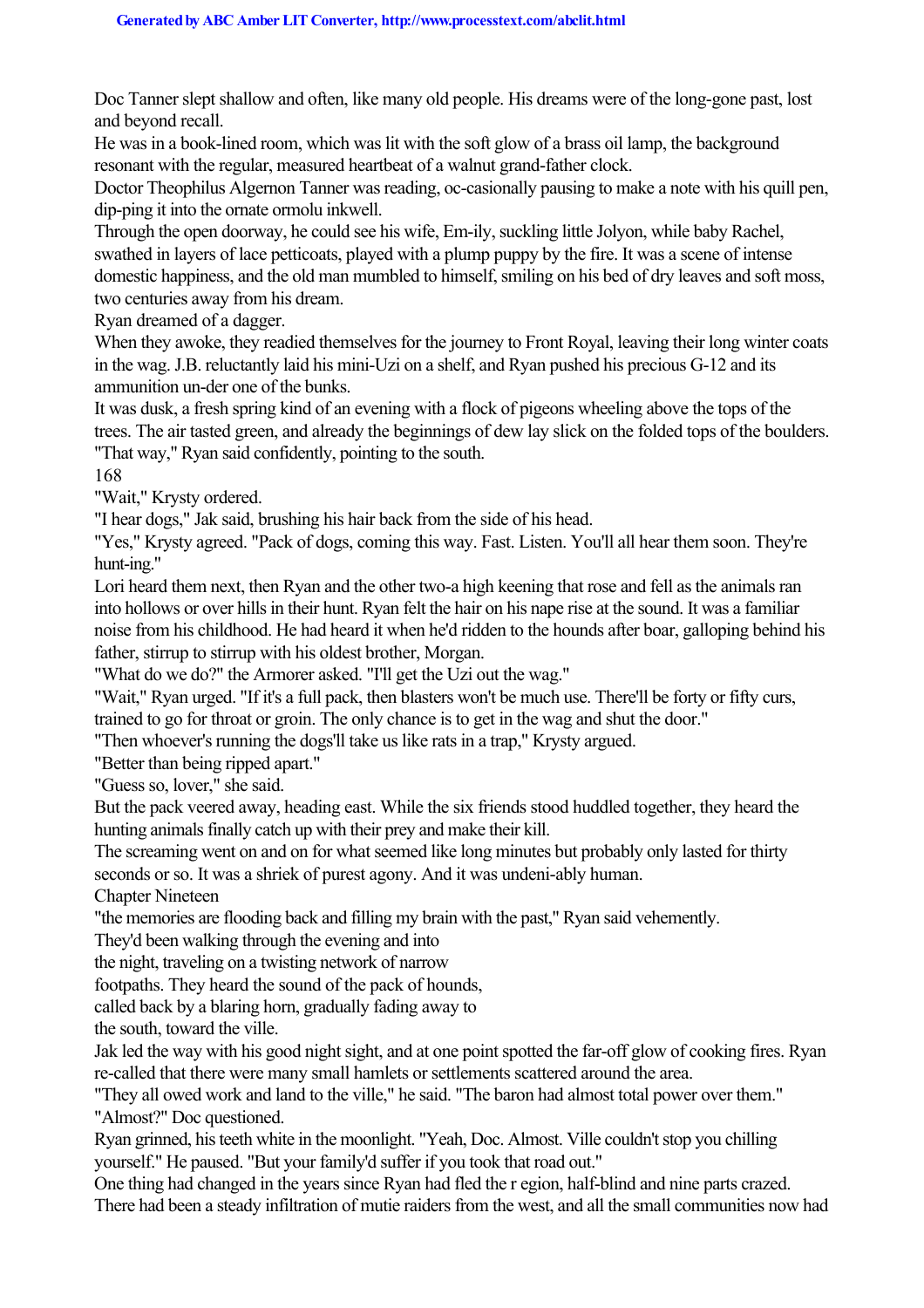armed patrols out every night, all local men who knew every twist and turn of the dense forests. Jak and Krysty heard them coming almost simulta-neously. But it was too late. 170

Short of a full-fledged firefight, Ryan and his group had no way of escape.

The villagers must have heard them coming, or seen them through the trees. There were six men, all armed with a variety of handblasters, ranging from an old En-glish Enfield to a target .22 Colt with sawed-off sights. All of them handled the pistols as if they knew how to use them. They had come in on opposite sides, calling out a warning from cover.

"One step and you're all chilled!"

Jak was the only one who went through with a draw, hefting the gleaming Magnum from his belt and waving it threateningly at the trees surrounding them. Ryan snapped out an order for him to holster the gun.

"Don't, Jak. Not now."

"Do like the one-eye says," came the voice, soft and calm.

"Okay, Ry...Floyd!" The albino nearly blew the pseudonym, just remembering it in time.

"Like to see all the blasters by your feet, real slow 'n' easy."

Ryan glanced around. He spotted the six men easily enough, but saw that they were well protected by the trunks of the sycamores. He felt angry with himself for allowing the double-poors to come and take them as easy as that. The only consolation was that they hadn't opened fire on them.

There was also the odd feeling that he didn't need to take any precautions. He was Ryan Cawdor, son of the old baron and brother to Harvey Cawdor, ruler of Front Royal ville and the thousands of acres around it. Why should he not feel safe? And that same feeling had some-how communicated itself to Jak and to the rest of the group.

171

"Put the guns down," he ordered. He raised his voice to address the leader of the patrol. "We're traders. Our wag ran dry three days back. Been wandering around these forests ever since. Where are we,

friend? We were heading for the ville of Front Royal to trade in fish and fruit."

"Baron Cawdor's ville has no need of fruit or fish, friends. So you've wasted your journey."

"Are we near the ville?" Krysty asked.

"You mutie? You and the snow-hair kid? Baron don't welcome muties, lady."

"We aren't muties. None of us."

"Step back from the blasters. Now take some care. One at a time you step forward and we'll search you. Make sure there's nobody holding on to a hideaway. That'd be a mistake."

Ryan was impressed with the man's control. It was im-possible to make him out clearly, but he sounded only in his late teens or early twenties. He had handled the am-bush with an almost ridiculous ease, plucking them all into his net like ripe fruit.

"What's your name and where are we?" Ryan called.

"Hamlet of Shersville, friend. Name's Nathan Free-man. Sec head of our small ville. That's 'nough talk. Old man first."

The search was thorough, and sec men found the knives that Ryan, J.B. and Jak carried, but missed the sword-stick that belonged to Doc Tanner.

"Seems okay," Freeman said, still keeping cautiously out of sight. "You can pick up the blasters and come with us. Stay in Shersville a day or two. Then be on your way."

A skinny hunched man called from the other side of the clearing. "Gotta let baron know. Strangers, Nate. Gotta tell him."

172

"Baron wants to know any danger, Tom. These six won't topple Front Royal. I believe what they say. Let 'em be."

"Cause trouble, Nate. Trouble for you is trouble for Shersville. Trouble for one is trouble for all." "Damn that fear, Tom!" the leader shouted, suddenly vehement. "The shadow is fucking long. All knows that. But it's not forever. One day there'll be change."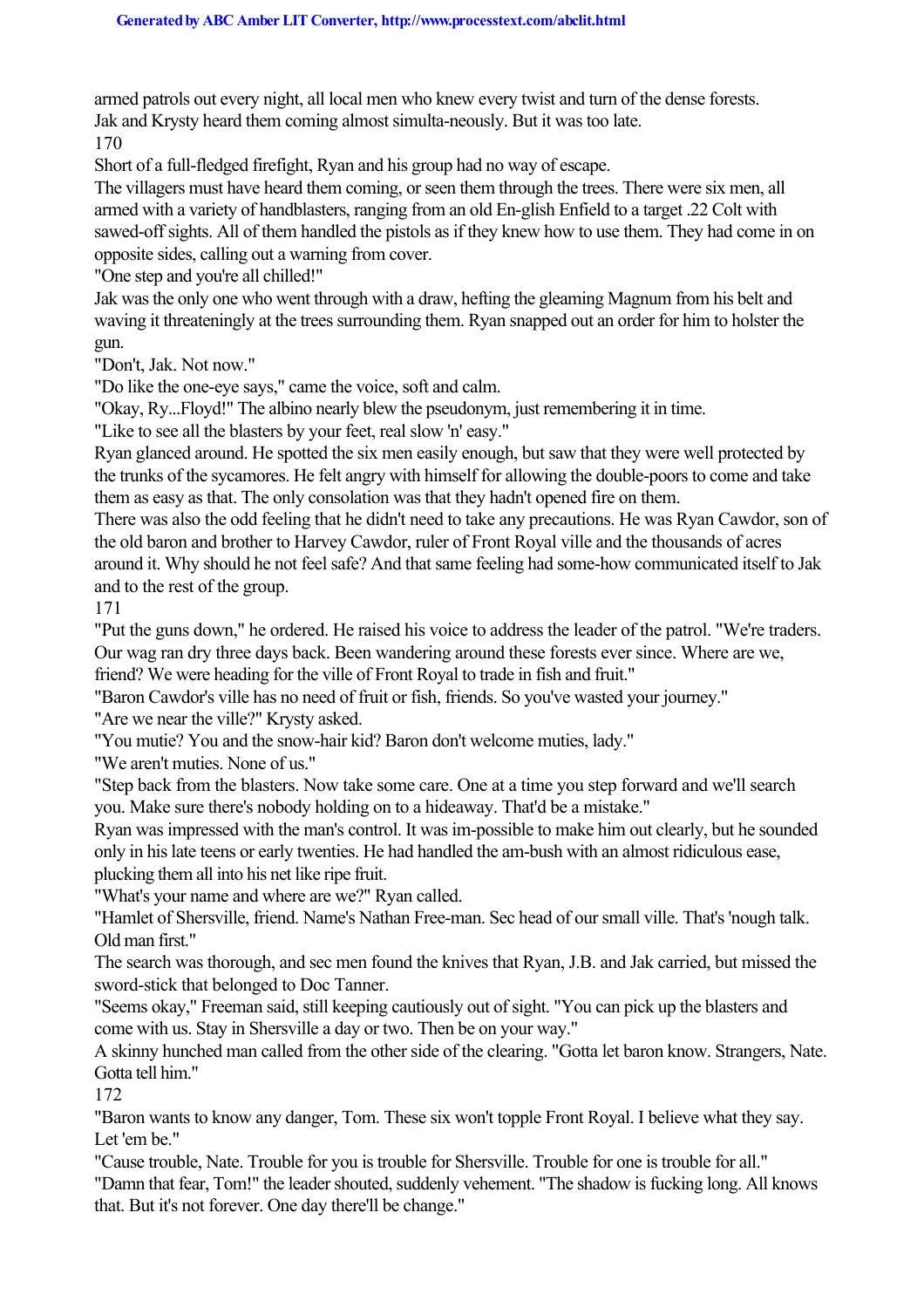"You speak treason, Nathan," came another voice, older and calmer. "There's many loves you but there's those in Shersville'd see you fall and the chance of wolfs-head jack from th'Baron."

"Shersville don't need such as them. One day we can stand and fall as we are. Not 'cause of fear of the baron and that sluttish."

"Nate!" Tom shouted. "Watch your tongue, you stupe. Or we'll all dance on cold air for it." Ryan found the conversation utterly fascinating. There was obviously some deep-rooted and bitter feelings against his brother and Lady Rachel. But there was also intense fear of the chilling power of the ville. The barons Cawdor of Front Royal had always had long arms.

"Said we should report strangers, Nate."

"Yeah, yeah, yeah! I hear you. I say let 'em have their blasters and come with us. Day Shersville can't offer shelter and food to lost strangers is the day Shersville loses all it ever had."

"We are obliged to you, young man," Doc Tanner said as courteous as ever. His hand moved to his sparse silver locks to sweep the stovepipe hat off in an elegant bow, but he let it fall again to his side as he remembered that the ancient hat was now part of the flotsam and jetsam off the New Jersey shore. 173

"Yeah, we're grateful, Master Freeman," Ryan said. "From what we heard, it sounds like there could be trou-ble from this baron if you give us shelter. Wouldn't want that."

"Tom speaks over the top. Baron demands we watch the borders for muties and hire-killers. You aren't the first. As for the second... Like I said, six won't take Front Royal. So what's to tell the good Baron Cawdor?"

Nathan Freeman turned and led the way through the bright silvered night, following the trail as it gradually became broader, blending with other tracks until they were on a well-preserved blacktop.

The rest of the villagers straggled along in the rear, talking quietly and urgently together.

"You worried them," Ryan said.

Freeman shook his head. "My mother used to say something about dying on your feet mebbe being better than living on your belly. The ville's been too powerful for too long since Baron Harvey stole it." "Stole?" J.B. asked.

"Long story. I wasn't even born when it began. We'll get to Shersville and get some food down you. Then I'll tell you."

Ryan had noticed that the man had been staring curi-ously at his eye patch. When the question finally came, he was ready for it.

"Best I know your names," Freeman said, "so's I can say I made proper inquiries. And I wonder 'bout that wound to your face."

"I'm Floyd Thursby. This is J. B. Dix, Krysty Wroth, Lori Quint, Doc Tanner and Jak Lauren. This?" He lifted a hand to touch the leather patch over his left eye. "Don't much like talking about it. Double-stupe way to lose half your sight."

174

"How?"

"Rabbit."

"How's that?"

"I was in my twentieth summer, out west, where I was born. Been trapping with my uncle. Both my parents died when I was three. There was a big buck caught in a snare around its foreleg. The wire had bitten deep to the bone and the creature seemed like it was nearly chilled."

Everyone had stopped, gathering around to hear the conclusion of the story. Ryan wasn't a natural-born liar, and he struggled to keep the tale as short and as simple as possible.

"Stooped over it, skinning knife in my right hand. Been a bad chem storm and it was dark, under some trees. Bent low. Fucker wasn't near dead, and it kicked out at me. Hooked this eye out from its socket neat as a stone from a plum. Gouged this down me at the same time." He touched the jagged cicatrix that seamed his cheek from eye to mouth on the right side of his lean face.

"Coney blinded you!" The villager called Tom laughed. "If that don't take the biscuit! A coney spoiled the stranger's looks."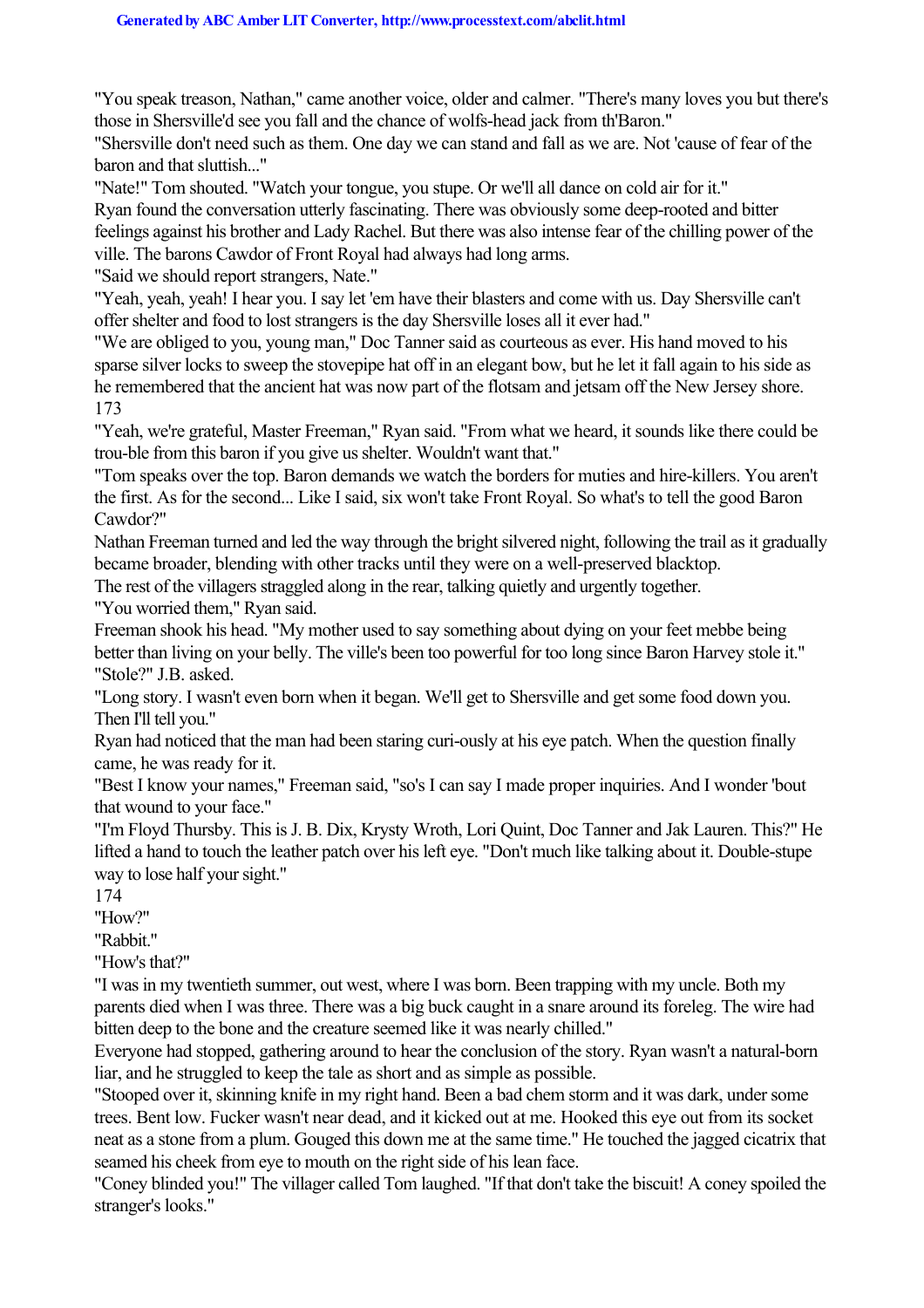Ryan turned slowly and stared at the man, the moon catching his good eye, giving it a glint of ferocious anger. It checked the laughter so quickly that Tom nearly choked on his tongue.

"No harm meant, Master Thursby," he stammered out, taking a stumbling half step back, stepping on the toes of the man behind him.

"No harm done, friend." Ryan smiled.

"there's strange fruit, lover," Krysty whispered as they came within sight of the hamlet of Shersville, a quarter hour later.

175

Ryan looked where she pointed. Ahead of them, fring-ing the road, were five corpses. Three had been hanged and two had been crucified on crude crosses.

"Baron Harvey's orchard," one of the older men with them cackled.

"Pour encourager les autres," Doc Tanner muttered.

"How's that, Doc?" Jak asked.

"It means, my dear boy, that the baron believes in vis-ible lessons to those who might consider crossing him."

Ryan stopped in front of the first of the bodies. It was a woman, naked, aged around fifty by the look of the dried, wrinkled flesh. There wasn't enough left of the face to be more certain. Strands of ragged, graying hair still clung to the gnarled bone of the skull. The lower jaw had become detached and fallen to the earth. The eyes were long gone, pecked out by the crows that they'd seen near where they had parked the wag. The hempen rope around the scrawny throat was stained black with ancient blood. The next dangling corpse was a man. But it was only by the torn ribbons of breeches and jerkin that you could guess it. The body had obviously hung there longer than the old woman; the flesh had turned to crisp leather, tanned and gleaming in the bright moonlight. The hands were bound behind the back, and the ankles were also tied together. One foot was missing.

The third body was smaller, younger and fresher. The eyes were missing, as well as the lips and part of the soft flesh of the cheeks. It was a teenage boy, flaxen-headed and slightly built. Both hands were gone, obviously cut off before the lynching. Smears of thick tar around the stumps showed where a crude effort had been made to stop the lad from bleeding to death before he could be strung up. 176

"Found a boar with broken legs out in the wild Shens, south of here," Nathan Freeman said, voice as cold as death. "Beast was done and he slit its throat and took a haunch for food for his family. Liv e on the edge of Shersville. Someone leaked word to the baron and..." The sentence drifted away into the silence of the night.

Both of the crucified corpses were men.

"See this on every road around Front Royal," Tom mumbled almost apologetically, as though he needed to give the six strangers some sort of an explanation for the horrors.

"Been up for weeks, them two," added the oldest of the villagers. "Both gotten catched hoarding food meant for Lady Rachel's horses."

"That's a high price," J.B. said, staring up at the tor-tured corpses.

"Bad way t'go," Nathan commented. "The hunk of wood for your feet makes it longer. Ropes around the wrists and ankles. Baron wanted nails used, but Lady Rachel said nails made it quicker. Through the tendons and bones at wrist and ankle. Ropes is more cruel, she said. So it was ropes."

"What chills you?" Jak asked, displaying a ghoulish interest in the mechanics of how a crucifixion actually worked.

Nathan pointed. "See the way the head falls forward on the chest? Whole body leans out. Closes up the chest so you can't breathe. You pull yourself up straight. Then the strain's too much so you slump. Goes on until you choke."

"Bastard hard," Ryan said.

"Indeed, Master Thursby," the tall young man agreed. "But the baron and his... his lady have less kind ways."

177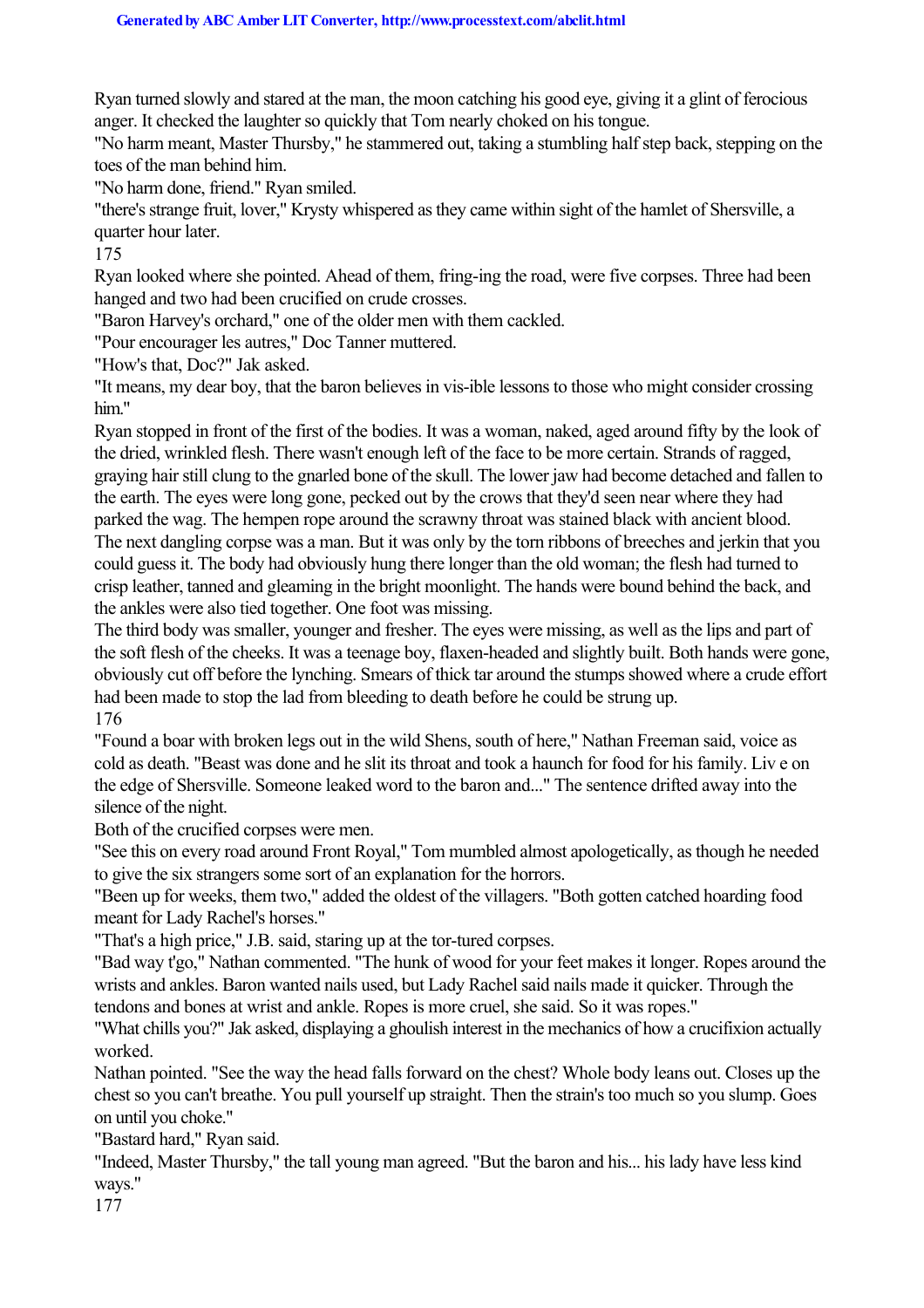"Worse than that!" Krysty exclaimed, shaking her head in disgust.

"A man who spit at Lady Rachel Cawdor, for what she'd done to his family, was taken and stripped and his wrists bound tight with whipcord. Then he was placed on a large wooden spike that tapered, becoming wider and wider."

Jak looked puzzled. "Placed? How d'you mean? How?"

"Point up his ass, Whitey," Tom explained. "He gripped with his feet. But he got tired, didn't he, mates? Slipped down a bit. Then there was all the blood and stuff on the spike. He went down farther. And in the end it came clean out through-"

"Enough!" Doc Tanner shouted. "By the three Ken-nedys! This is monstrous." He turned to Ryan, whose heart sank at the suspicion that the old man, in his rage, was about to call him by his real name. And possibly de-stroy them all.

"Don't glare at Floyd, Doc!" Lori shrieked, hanging onto his arm and nearly pulling him clear off-balance. "Who? Don't what, child? Who is..." The light of reason seeped back into the eyes. "I swear I was near the brink of... But let it pass. Master Thursby, I fear that I cannot, nay, will not, spend a night in the shadow of these poor curs."

"Where can you go, Doc?" Ryan asked.

"Back to wag. I knew the trails," Lori said. "I could have found it easy.''

"You said it was days off," Tom interrupted, suspi-cious. "Didn't yer?"

"There's a cache of food," Krysty said quickly. "Mebbe it'd be safer for them, Floyd."

"If'n that's what you want, Doc."

178

"I can lead you back," Nathan Freeman offered. "Know these woods from a child. On the morrow I can trail and make sure all's well."

"No need, thanks," J.B. said. "We know where the wag is."

"Sure," Ryan added, taking the old man by the arm and leading him out of earshot of the others, Lori fol lowing closely.

"We'll be fine, Ryan," the old man whispered. "Be good cover if'n there should be trouble. Don't trust them."

"The young man, Nathan, seems a straight. But I know what you mean. So much fear of the ville. We'll stay there for the night and then leave early morning. Stay at the wag and we'll pick you both up before noon. Is that okay?"

Doc gripped him by the hand. "Ryan...I mean, Floyd. I don't have the power of a doomie to see the future. But I fear that this promises ill. Will you abandon the ven-ture, come back to the gateway and let us go elsewhere?"

Ryan sighed. "No, Doc. Thanks for the warning. But I've come too far, too far to turn back now. Take care. And you, Lori. See you tomorrow."

The slim young girl led the way back along the trail, Doc Tanner walking more slowly, stumbling a little, after her. In a very short time they'd both disappeared into the darkness, leaving Ryan to wonder whether he should have let them go.

Or whether they should all have gone with them to the wag.

You could almost taste the fear when Nathan Free-man led the strangers into the hamlet. Many of the in-habitants were asleep, but most of those were quickly

179

awakened by the noise that greeted Ryan and the other three.

Nathan brushed aside any discussion about whether the baron should be told, and Ryan did what he could to re-assure everyone that they would be leaving early in the morning. They were taken to a barn, clean and dry, with ample fresh straw for all four of them to sleep in com-fort.

A woman carried in a tray that held cups of warm goat's milk and four wooden bowls containing thick veg-etable soup. Her hands trembled as she served them.

They all fell asleep quickly. Ryan awoke only once, around two, when he thought he heard the sound of a horse's hooves, muffled. Though he lay and listened, the sound wasn't repeated, and he was soon asleep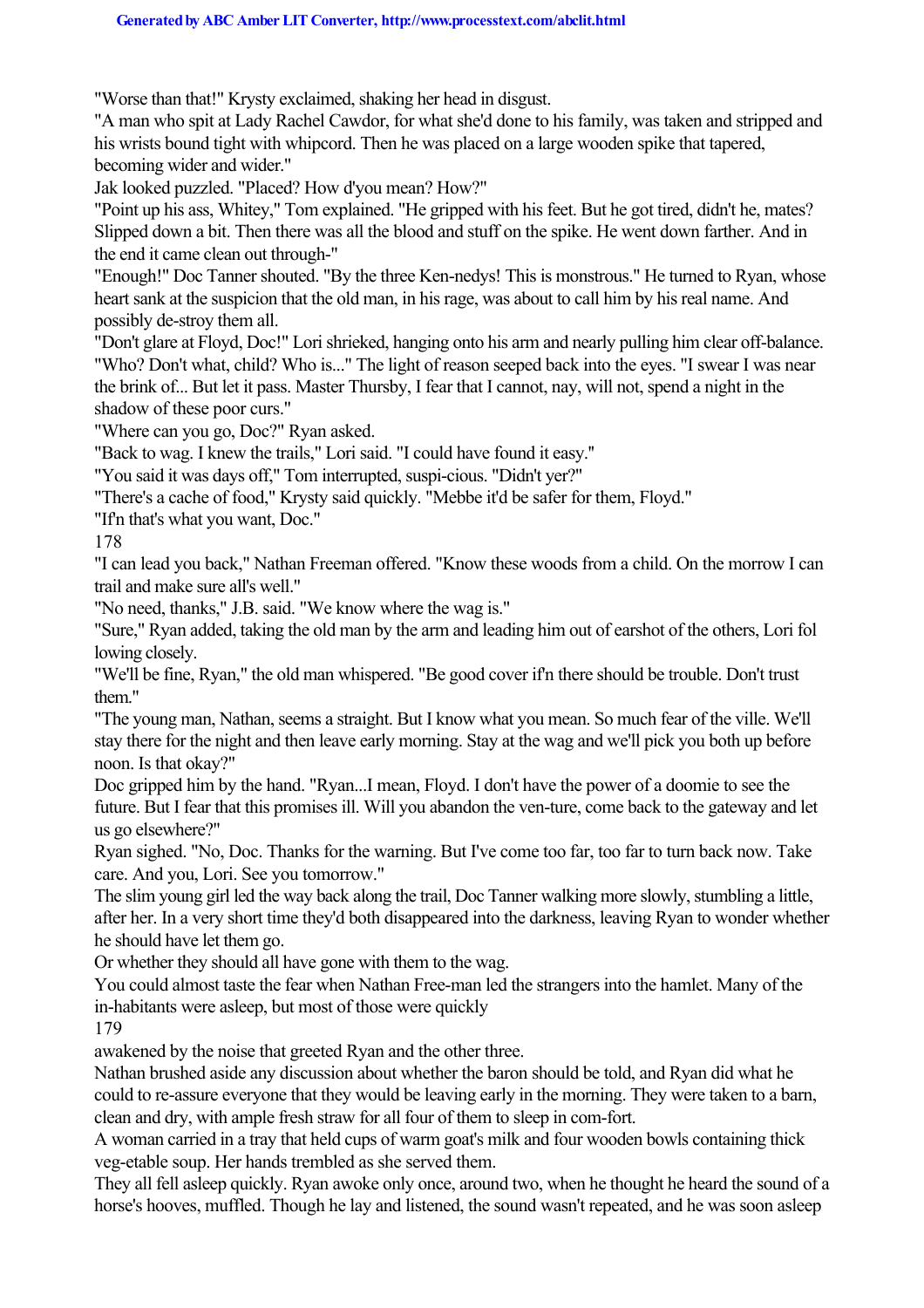once more.

Chapter Twenty

they rose early in Shersville, and had breakfast by eight o'clock. Ryan had risen earlier, only a few minutes after a pale dawn. He'd pulled on his high combat boots and tucked his pistol and panga in their sheaths. As he walked out of the barn, he nearly bumped into the tall well-built figure of Nathan Freeman, who stood pa-tiently in the deep shadow of the wooden building.

"Good morrow, Master... Thursby." The hesitation before the name was so slight that most men wouldn't have noticed it at all.

Ryan noticed.

"Morning, friend," he said.

"The others awake?"

"No."

"I'd like a chance of a talk, Floyd."

Ryan looked at the young man, noting the peculiar dark shade of his eyes, so dark it was almost black. "Now?" the older man asked.

"Too many would wonder. After we've eaten. There's bread and there's eggs...and everyone is about their own business. Then we could walk to the river and talk to-gether. Yes?"

Ryan nodded. "Okay, Nathan." He wondered whether he should ask him about the horse he'd heard leaving the village during the night, but decided it wasn't worth it.

181

the bread was newly baked, crusty and delicious, its top covered with small, crisp seeds that burst with flavor. The eggs were scrambled with butter and a mix of herbs. Even Jak Lauren, who was not normally a sturdy trench-erman so early in the morning, devoured three helpings, wiping grease from his chin and looking longingly at the platter that crackled and spit over the open fire with more eggs.

"Fucking good," he said, belching, earning a reproof from the middle-aged woman who'd been serving the breakfast. She rapped him over the back of the head with the heavy wooden ladle.

"A loose tongue is an affront to an honest woman," she said.

"Where's this fucking honest woman?" he retorted, grinning impishly at her, delighted to see the hectic spots of angry color that sprang to her rounded cheeks.

"By the Blessed Ryan, I'll...!" she began, then put her hand over her mouth and turned away from them, gath-ering her long skirts and darting into one of the huts.

The four friends sat in silence, looking at one another. It was Jak who broke the stillness. "Hear that, Mr. Thursby? Hear what old crone said?"

Ryan nodded slowly. Somehow, it didn't surprise him. He knew from plenty of other primitive double-poor Deathlands communities that odd religions were the norm. If Harvey Cawdor was the obscene tyrant he seemed, it made a kind of bizarre sense that some of the older locals might still cherish the name of the vanished son. It was something he needed to think about. And maybe talk to Nathan Freeman about. He stood and went to join him.

They sat side by side, on the bank of the narrow, twist-ing river. Nathan had said that it didn't have a name. It

182

was just "the river." That was all it had ever been. As there was only the one, it didn't need to be called any-thing.

The water gurgled over round moss-green stones, forming small pools where delicate silverfish weaved and darted. Ryan watched them, leaning back against the sun-warmed bole of a toppled beech tree. "Good feeling, Nate," he said.

"Not many of those within a country mile of Front Royal and the Cawdors. Father, mother and devil brat."

"Tell me a bit 'bout the ville and the Cawdors. I don't know this region well."

"Don't you, Master Thursby?" Freeman asked with an odd insistency. "Sure 'bout that, are you?" "Course. You lived here all your life?"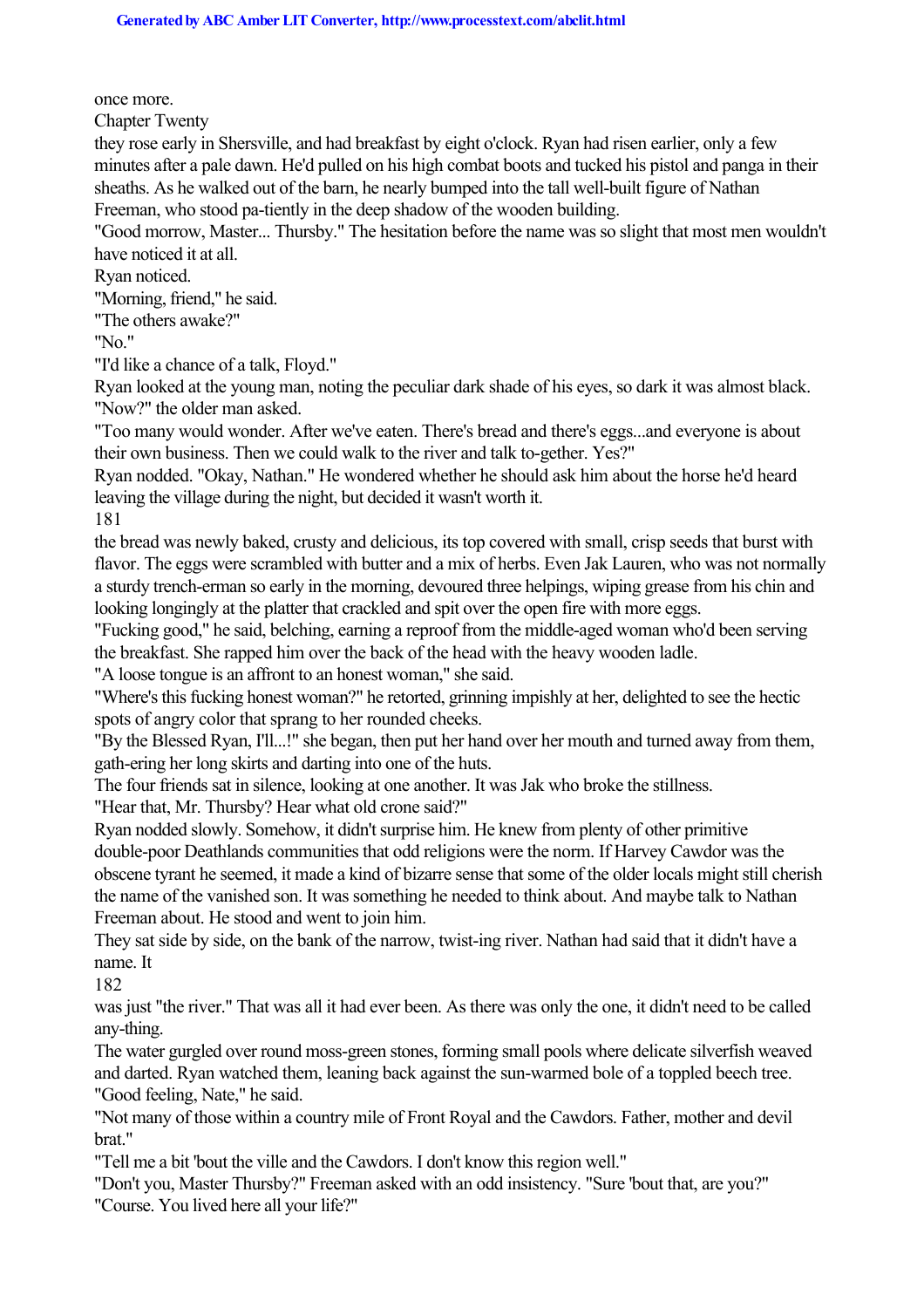"Yeah. Father was a local man. My mother came to Shersville when I was around three years old. Never rightly found where we'd been till then. Traveling some was all she'd tell me. Died when I was still a boy. Neigh-bors raised me."

"The Cawdors?"

"Run the ville since the long winter, so the oldsters say. Old baron died around twenty years back. Whispers tell of his being choked by Lady Rachel. But..." He allowed the sentence to drift off into silence. "There were three brothers. One good, one bad and one... one that just up and vanished, Master Thursby. He was... I'll come to him last. There was Morgan, who was everything good. Mur-dered by Harvey, who now runs the ville, who's every evil you could set your mind to. A gross and perverted bas-tard who shadows the earth he waddles over. Married to slut Rachel. One son, Jabez Pendragon Cawdor. Has every stinking, rotten part of both his parents in him. I can't... There aren't words for someone like him."

183

"The other brother?"

"Ryan Cawdor. Fifteen when he disappeared. Word was of an attempt on his life. That left him... Swift and vengeful boy, they say. Some think him rotting in the moat, like many another. But a lot of honest folks still think that one day he'll come riding in from the west on a stallion of pure white. He'll slaughter the Cawdors, take back the ville and the sunshine days will come again to all in the Shens. What d'you think of that, Mas-ter.. .Thursby?"

This time the hesitation was plain.

"What do you think ab out this missing brother, Mas-ter. . .Freeman?" Ryan dragged the pause out even longer.

"I think that I believe some things and not others. You know?"

"What?"

"I believe he escaped. I believe he lives. I don't believe in the dreck about a white stallion or a blaster that fires golden ammo. No!"

"I heard a tale, Master Freeman."

"Tell me." The young man picked up a handful of dried cones from a nearby pine tree and flicked them un-derhanded into the water, staring after them as they bobbed and leaped through the shallows and falls of the narrow river. He kept his face turned away from Ryan.

"Morgan Cawdor, they say, had a woman, and the woman bore a child after the death of her husband. Mur-dered, we agree, by Harvey. A son, I heard. The mother was mutie."

"She was..." the young man began, pale face flush-ing, dark eyes glaring. He threw the rest of the cones into the water with a barely controlled viciousness.

"She was what? I heard she was a woman with the power of seeing. If there had been a son, could he have

184

inherited that?" He waited a moment, then answered his own question. "Perhaps."

"They say that Ryan Cawdor was desperate wounded when he fled the ville."

"Do they?"

"They say that a blade from Harvey's fist took out an eye, neat as a stone from a ripe plum-so they say-and opened a cut that ran from eye to mouth along the right side of the boy's cheek."

Then he turned and looked straight into Ryan's good eye, a fierce intensity in his glittering black eyes. Neither man spoke for several heart-stopping seconds.

The moment broke into shards of crystal time as a voice wafted to them from the trail that led to the village.

"Nate? You there?"

"Yeah"

"Seen Tom?"

"No. Saw him late last night. Not this morning. Why d'you...?"

"Missing. Horse gone an' all."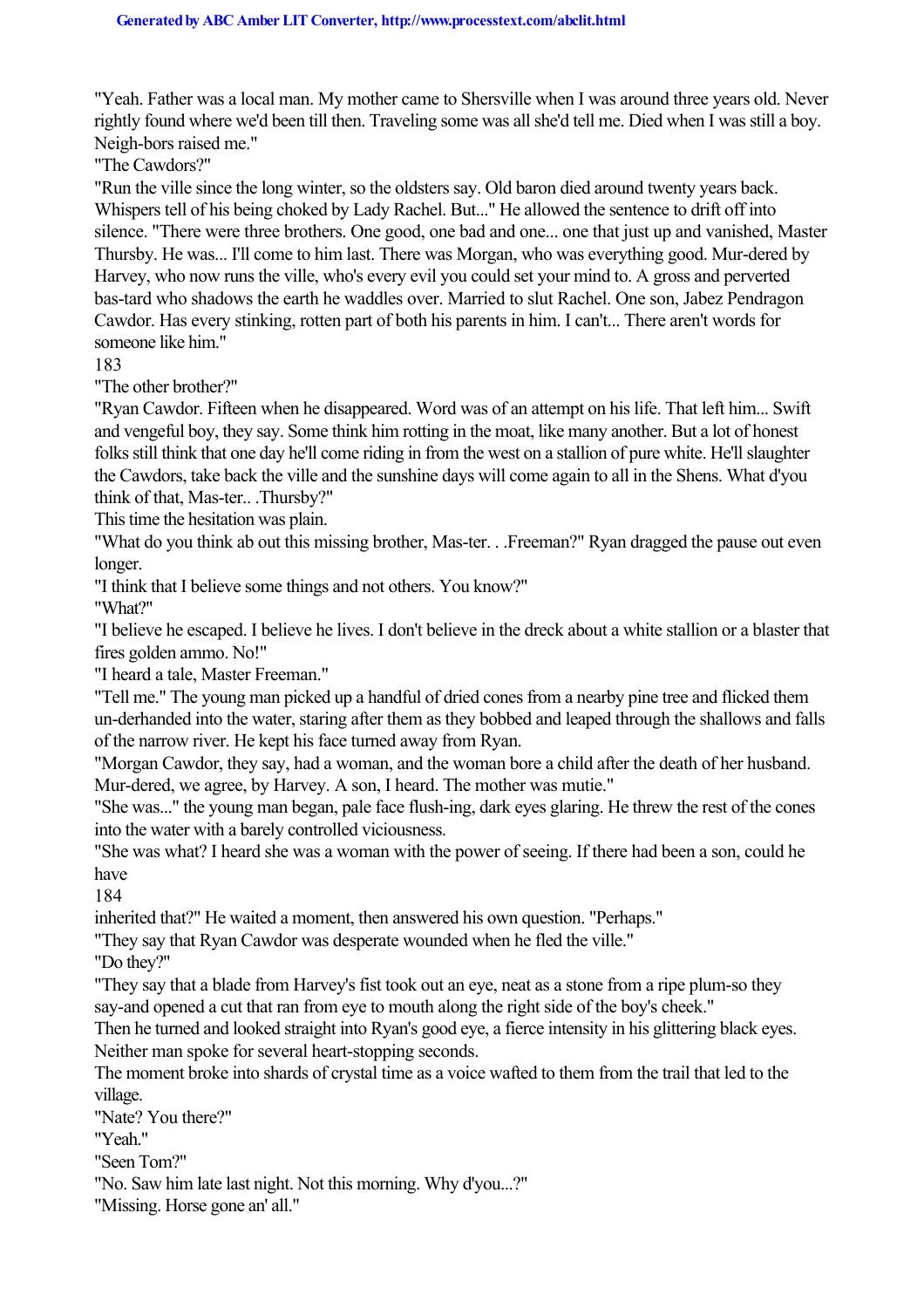Ryan felt the short hairs rising on the back of his neck- the familiar warning of imminent danger. Sitting close to the young man, he was aware of Nathan's whole body tensing and stiffening. His mouth hung open, and the breath hissed through the man's teeth.

"We've-"

"I heard it," Ryan interrupted.

"The horse? The bastard's gone to the ville."

There was a cold horror in Nathan's voice and blank, shocked face.

"Couple of hours after midnight. Listened. Didn't hear anything more."

185

Freeman stood up, uncoiling with an easy grace. "You heard it! By all the gods, Ryan! Didn't you feel it? Didn't you see it!"

Ryan also stood, hardly noticing in the sudden, dread-ful tension that Nathan had admitted he was indeed part rnutie. And he had called him "Ryan." He knew him.

And, in turn, Ryan realized his own guess was correct. He knew who Nathan Freeman was! "Morgan's son," he said softly. "You're the son of my brother. Your mother was Guenema. I'm your uncle, lad."

"Hell," Nate said. "I guess I knew that all along, Uncle Ryan." His expression changed. "But now's not the time. Gotta move, and fast."

"We been betrayed?"

"Tom. Wants to be sec chief of Shersville. Guess he'll get his way now." The words tumbled over one another in the young man's haste to explain.

"When will they come, Nate?"

The water was covering their conversation from the villager standing a few paces behind them.

"They're here."

"What? Fireblast! We have-"

Nathan Freeman laid a hand on his arm. "Too late. Now I'm concentrating I can hear 'em. Load of sec men, on all sides. They'll take you, even in a firefight. Listen, I can make it through the woods. Get to the old man and the straw-head girl. To your wag. Other blasters there?"

"Yeah. Couple."

"I know paths and ways. I'll do what I can, Ryan. Don't fight. Harvey and Rachel aren't muties. Won't expect you. Won't think it's you, mebbe. Play Floyd Thursby. Stick to your story. Could get away. **Watch** 

186

Rachel. More, watch Jabez. Warn others. Me and the other two'll do what we can, when we can." Ryan's fighting brain was racing. He still hadn't heard any sound of a sec patrol closing in on them, but he'd seen enough of mutie skills in his life to know that his nephew was probably telling the truth. There'd been a blind lis-tener up in the high plains who could hear a kerchief of satin fall on soft earth at two hundred yards.

"Yeah," Ryan said. "Don't charge in after us. If n we can fool 'em, we could get away free. Foolish to lose lives for nothing. Wait and listen, Nate. That's the best."

Then Ryan heard them-horse-mounted sec men, clat-tering along the main blacktop through Shersville. He knew they'd be good mounts. Front Royal had always been famed for the quality of its horses. Right back to the time before the long winter.

"Gotta go," Nathan whispered. "Just meet the man I dreamed of for twenty fucking years. And we gotta part."

"Watch your back, Nate," Ryan said, quickly shaking hands with his nephew. The grip was brief but firm. The young man leaped at the river, balancing for a moment on a large flat stone near the center, then hopped to another, smaller stone. With a splash, he reached the opposite bank. Pausing for a second and waving a hand to Ryan, he then disappeared into the dense screen of bushes.

Ryan turned away to make his way back to Shersville, where the sec men were already in control. for a moment Ryan's head whirled, and he felt himself transported back to his fifteenth year, battling for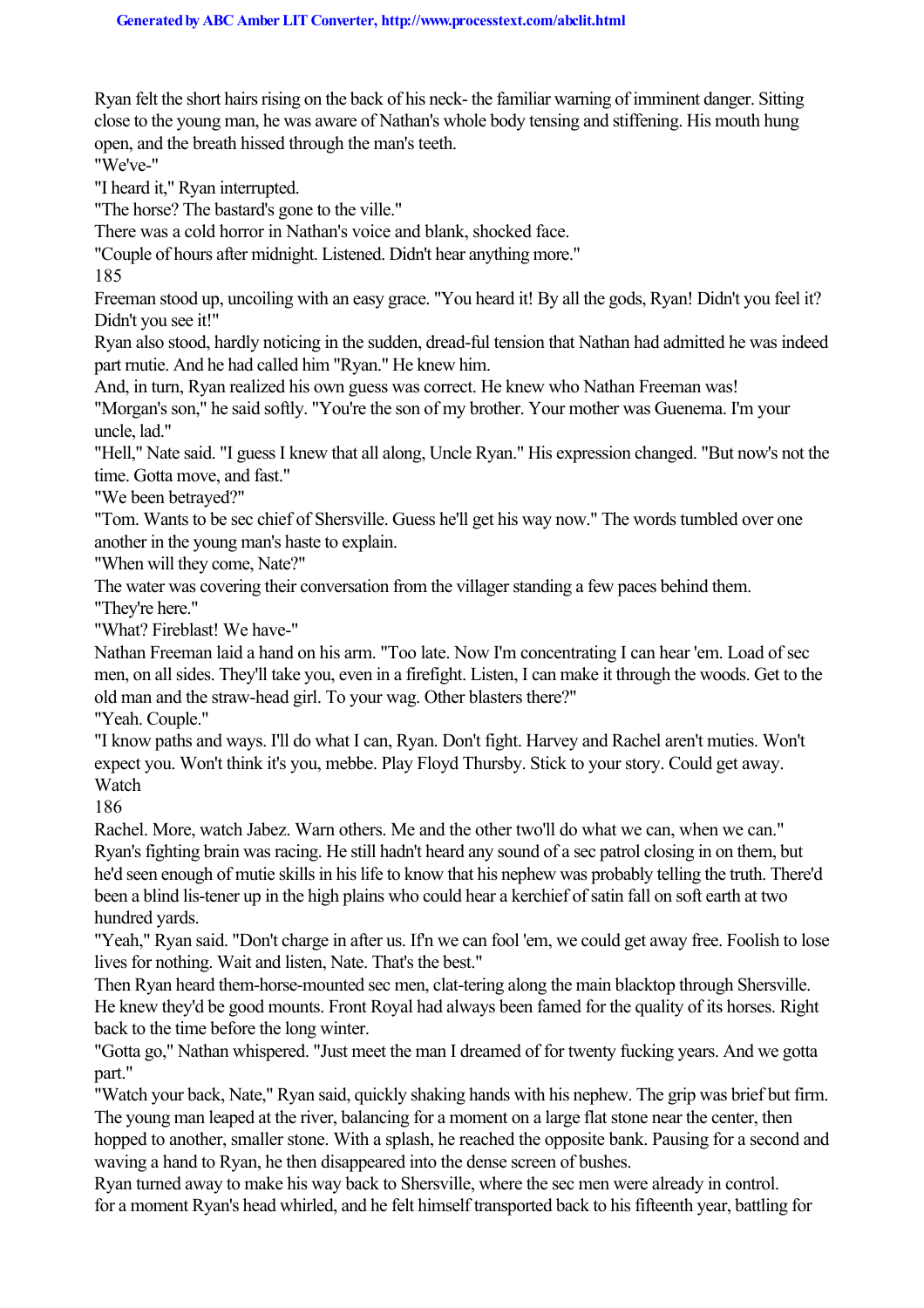his life in a blood-slippery passageway in the stone heart of the ville. The uniforms of the sec men were unaltered ma-roon jerkins, with breeches tucked into high boots. They 187

wore helmets that hugged the skull, and some wore gog-gles. They were armed with the same M-16 assault rifles that Ryan also remembered well enough from his child-hood-trusty weapons that had served the barony well over the years since the endless chilling.

Krysty, Jak and J.B. stood in a group outside the barn, surrounded by at least thirty of the guards. The old man, Tom, preened himself nearby. He was grinning broadly, chest out like a little pigeon, bursting with pride at his own achievement.

The leader of the sec guards was a sergeant, tall and with shoulders nearly as broad as the doors on the barn. He saw Ryan coming toward him and grinned.

"Hurry up, One Eye. That's four plucked and two to go."

"Where's Nathan Freeman?" Tom yelped.

"Who? "Ryan said.

"You know, you bastard!" screeched the venomous little villager. "Make him tell," he whined to the ser-geant.

The sec man spit in the mud, not bothering to hide his contempt. "Baron says you get to be sec chief of this dung heap until someone better comes along. So zip up that mouth of yours or I'll shut it. I decide what happens."

"And what's that, Sergeant?" Ryan asked. "We're travelers who only arrived in the Shens a day ago. We hoped to move on."

"Came in a wag?"

"Yes."

"Where? Where's the wag?"

"Ran dry way back north. Dumped it. No chance of gas around here?"

The big sec officer laughed. "Not for the likes of you scum. Baron controls all gas for fifty miles around." 188

"Why are you here with this army?" J.B. asked.

"Old runt said you was armed and dangerous. Said there was two more of you. Old man and pretty little girl. True?"

Krysty stepped forward and smiled at the sergeant. "Do we look dangerous? Our two friends have gone to try to make their way back to the wag. But we fear they might be lost in the forest."

"Don't waste all that fucking charm, sister," the sec man said, the smile vanishing. "Got my cock and balls blown off by an old anti-pers mine ten years back. Don't fuck a lot now. We'll get moving." He shouted an order to the patrol, standing stone-faced in a maroon circle. They snapped to attention and began to shepherd Ryan and his companions toward the road, where they saw a couple of horse-drawn wagons with barred sides and roof, obviously built to accommodate prisoners.

As he passed Tom, Ryan whispered to the old man. "One night you'll feel cold steel in your groin." The villager turned as white as a sheet and tottered, hand going to his heart.

Ryan smiled at him as they were led into the wagons. The three men were put in the first cart, Krysty in the sec-ond one.

the sky threatened rain. The air felt cool and damp and the breath of the horses hung about them like fog. They could see mist filling the hollows on the other side of the wide valley, leaving only the tips of the trees emerging from the pale blue haze.

The sergeant was at the head of the convoy, followed by a dozen mounted sec men. Then came the cart with the men, and a dozen more troopers, followed by the wagon with Krysty, and another dozen horsemen at the rear.

189

Oddly there had been no attempt made to disarm them. Ryan had seen the eyes of the sergeant home in on the butt of the SIG-Sauer, but it remained in its holster. He guessed they would lose their arms when they reached the ville.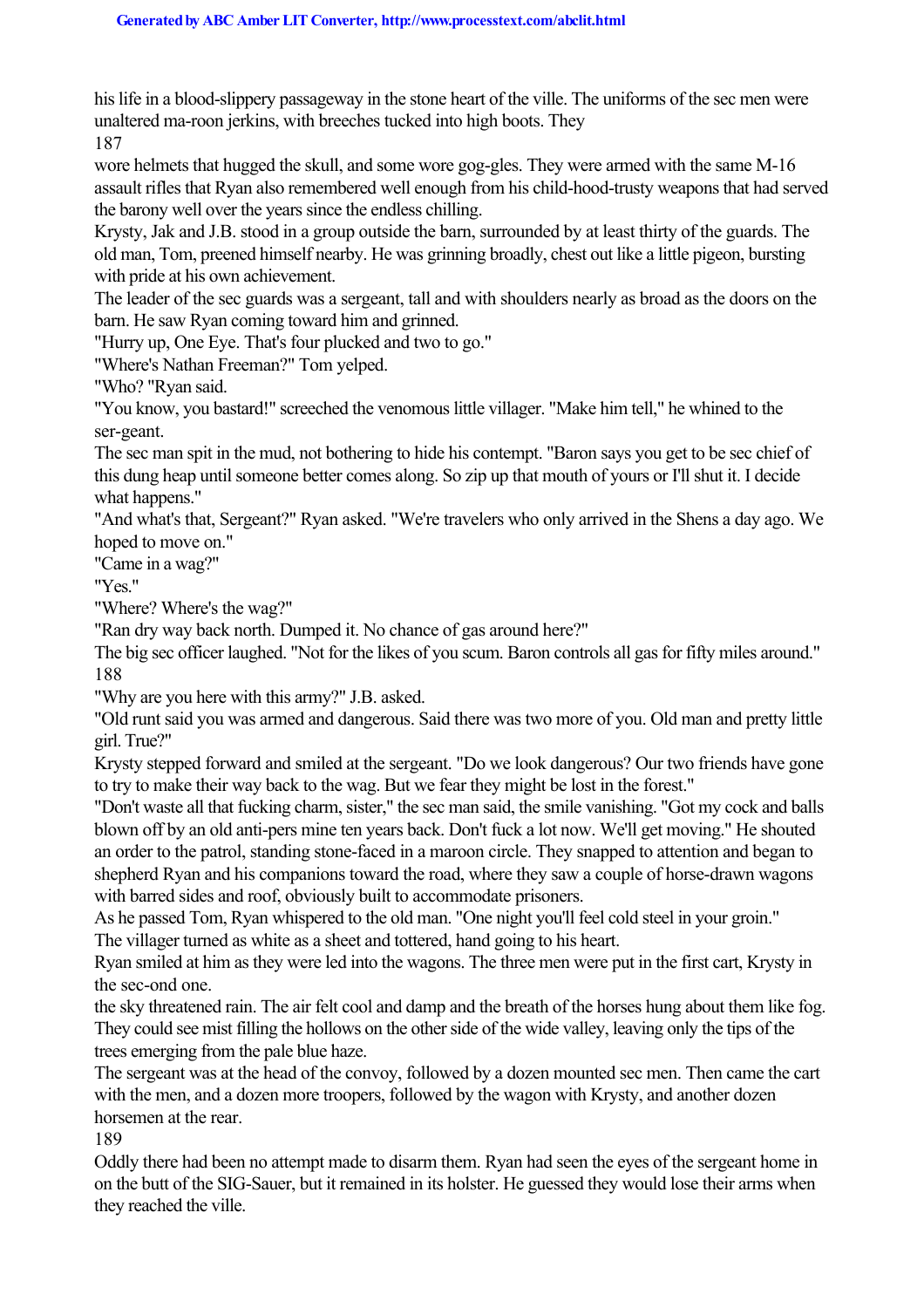For Ryan it was a journey deeper into his own past.

Every rattling turn of the wheels brought him closer to the ville. Every now and again he'd recognize some bridge or building or turn of the road. Once a massive wild boar thundered across the trail, making half the horses rear and whinny, throwing a couple of the sec men. Its eyes were vicious rubies, and Ryan saw fresh blood on its curved tusks.

They also passed more signs of the tyranny of Baron Cawdor and his family. Eight corpses. One in chains at a crossroads gibbet, not a shred of flesh remaining on the dry bones. Three on makeshift gallows, one a woman. Three crucified, two of them children, whose frail little bodies looked no more than six years of age. And the charred remnants of a corpse, smoldering in glowing metal links at the center of a heap of ashes.

It took close to two hours for them to finally reach the massive ville of Front Royal. And when they did, Krysty stared out in disbelief. The ville was just about the big-gest building she'd ever seen in her entire life. It was like pictures of medieval castles in the old books she'd read as a child in Harmony. The brick was weathered to a glo-rious golden hue that shone, even on such a dull morn-ing. The windows were mainly narrow slits, as in most armored wags. But high up on one wall was an arched window that looked as if it were made of colored glass. There was a wide river around the outside with only a single bridge that crossed it, which could be raised or lowered on chains from inside the ville. Through the 190

archway, under a spiked gateway, Krysty could make out a central courtyard, where armed men patrolled. For at least two hundred yards on all sides of the squat build-ing, the trees and bushes had been hacked down to pre-vent them being used as cover by any would-be attackers.

She realized then why the Cawdors had been able to control so much of the Shens for so many years. With a hundred armed sec men and a ville of this strength, it was impossible to conceive of the baron ever being humbled.

Krysty began to feel very frightened.

As soon as the wagons had rattled over the cobble-stones of the bridge across the sedge-crusted moat, they reined in to a halt. The four friends were hustled with an overfirm politeness through a studded doorway, along a narrow corridor, past other guards and into a large chamber.

"One at a time into there," the big sergeant said, pointing at another door. "Everything off. There's a bolt on the inside, in case you worry about your privacy or whatever. There's clothes and boots on racks on the walls. All sizes. Leave everything there. It'll be boxed up and kept for if... for when you get out of the ville."

"Blasters?" J.B. asked.

"Watch my lips, short-ass. Everything. Know what that means? It means ev-er-y-thing. Far side there's another door. Go through it and wait. Don't try to fuck off any-where else. You'll be watched. And don't forget to un-bolt this door before you go on through. You read me?" He glowered at J.B.

"Sure you don't want us to unhook our balls in there, so we can all be the same?" the Armorer replied, never one to be faced down, even when he was at least a foot and a half shorter than the sergeant. 191

The sec man stared, stone-eyed for a moment, then nodded and laughed. "Mebbe that old coot back in Shersville had something, little man. Mebbe you're more than... Mebbe we'll talk after the baron and the lady've spoken to you. I hope so. That jest of yours could turn sour." He looked at the others. "Now who goes first?"

"Me," Ryan said.

He pushed the door shut behind him, not bothering to slide the heavy iron bolt. If the sec men wanted to get in at him, a single bolt wasn't going to hold them off, and the far door had no lock, anyway. But to make up for that the farther doorway was encircled by what he recognized as a sophisticated metal detector in top condition. The only better one he'd ever seen had been in a double-class gaudy house down in Norleans, years ago.

The sets of clothes that lined the wall, which looked like sucked-out corpses, were in the familiar dark color that was worn by most of the interior servants of Front Royal ville. They had a strip of black on the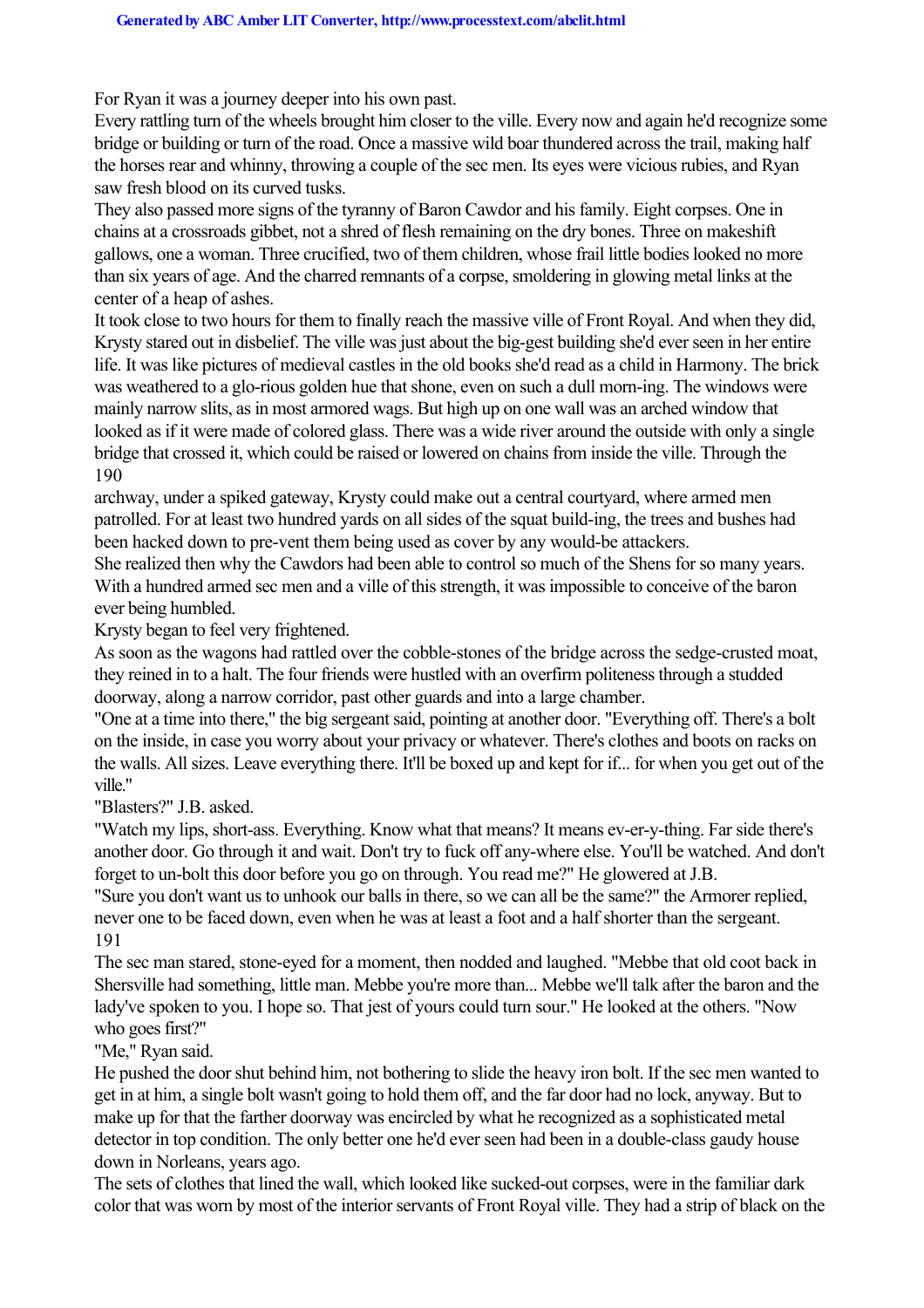lapels, with a neat red star that showed they were guests.

His mind raced with what was happening. The last time he'd seen his brother, Harvey, it had been through a wel-ter of streaming blood. The air had been filled with mur-der. Now, after so many years, he was about to meet up with Harvey Cawdor once more.

If he recognized Ryan as his missing brother, then death would follow as surely as night followed day. But would he?

That was the question that occupied Ryan as he pulled off his steel toe-capped boots and replaced them with the soft leather ankle boots. He placed all of his clothes in a large canvas bag, putting his weapons on top of it-the long panga and the slim-bladed flensing knife, with the 9 mm SIG-Sauer on the very top. 192

He tried to recall what this part of the ville had been used for when he'd been there, but time had blurred the edges of his memory. Some kind of storeroom, he thought.

"Rutabagas," he exclaimed out loud, remembering now that there had been a great dump of yellow turnips in the room. They'd been piled high in the corner where the boots were stacked near the farther door. He'd used it when playing hide-and-seek with Morgan when he'd been about nine years old. He'd carved his name with a bat-tered horn-hafted knife on the side of the door. Ryan went and peered to examine the frame, but it had been rebuilt and painted several times and there was no sign of his ini-tials. Dressed and ready, he now had to go and face the next room in the ville, and hazard the chance of being recog-nized by his brother. Ryan took a deep breath and pushed the door open. The chamber beyond was dimly lit, and he blinked into the darkness.

A voice bubbled out from above and behind him. "Welcome to Front Royal, brother."

Chapter Twenty-One

brother!

He knew. Harvey Cawdor knew, had known all along! Someone had recognized Ryan, had spotted the blind eye and the torn face and put two and two together. It had all been a setup to take him off-balance, to get his weapons away without a fuss. The gentle approach.

Ryan winced, waiting for the crushing impact of a .45-caliber bullet between his shoulder blades. Or would it be slower?

"For any man that comes to our home is surely our brother, is he not? Or our sister. If he is a woman she is... then she is not our brother but our sister. Then our sister and our brother are all men and women who visit us." The muddled sentences dribbled away into a gur-gling, chortling laugh, which sounded like thick gruel boiling on an open fire.

Ryan turned around slowly, fighting for control as he realized he was not down and doomed. Not yet. His eye was quickly becoming accustomed to the smoky half-light, which was generated by flaming torches placed in wall sconces around the room. There was a balcony that ran clear around the second-floor level. This had been a small dining room when Ryan had been a child, and there had been music-mandolin, dulcimer and banjo-played from the balcony. 194

Now Harvey Cawdor, baron of the ville, stood there with his woman at his side.

"We welcome you, Master Thursby, to Front Royal. You will understand that we must take precautions-" he stretched the word out to an absurd length, as if he sa-vored every elongated syllable "-precautions... against them that trespass against me. You saw our crop of flowering trees as you came here, Master Thursby?"

"Yes, Baron." Ryan made a half bow to the shadowy figure.

"Good, good, good. You see, dearest, that here is a man of culture and understanding who will be welcome. Not some ragged and double-poor fucking bastard who would covet everything I own!" Ryan took a deep breath. The change from the effusive and elegant welcome to the foul words-delivered in a rising and hysterical scream-was totally unexpected, bringing to Ryan the realization that his older brother might well be full-crazy.

"Where are the other visitors, brother? Brother Thursby?"

At that moment the door opened again, and Krysty Wroth came in, wearing a dark blue blouse and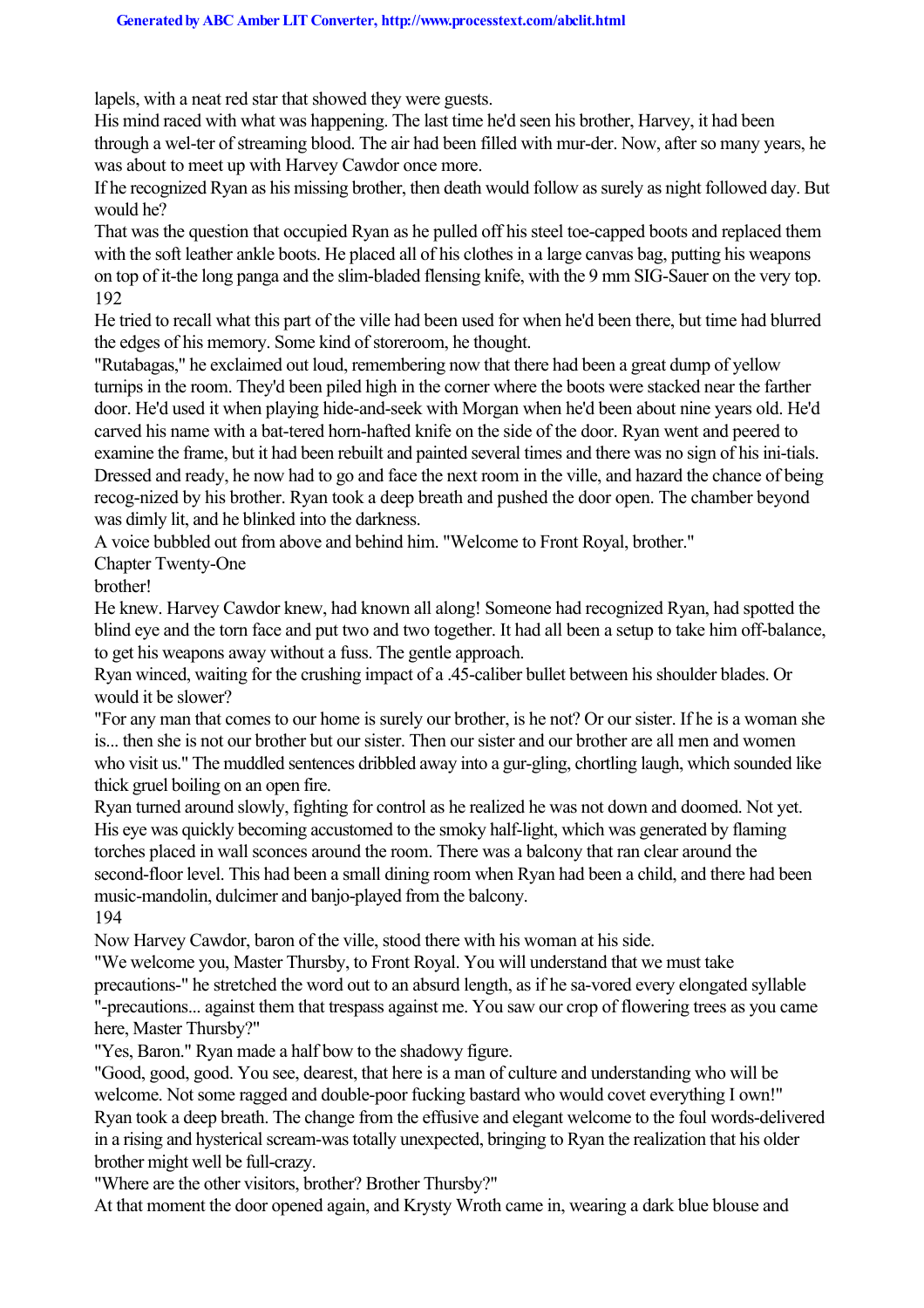knee-length skirt of the same Front Royal livery. Her ankle boots were of plain untanned leather with a low, stacked heel. She'd used a piece of thin cord to tie back her cas-cade of hair. Even in the poor light of the vaulted room it still blazed like a coronet of living fire.

"Brother, wel... Come... sister. Sister welcome. Is she...?"

Ryan heard a woman's voice for the first time, pitched low, but with the crack of a command to it. The bulky figure of the man shifted sideways a few steps, until it stood directly beneath one of the torches. 195

Then, at long last, Ryan was able to properly see his brother. He had the same clumsy, shuffling, crablike walk with the right leg trailing and the right shoulder lifted in an unsightly hump. His face was partly in shadow, but Ryan could detect that there was some malformation of the mouth and nose. After so many years it gave him a thrill of vicious pleasure to see that his parting punch into his brother's hooked nose had been so brutally success-ful.

But above all of this was the astonishing way that Harvey Cawdor had grown grotesquely fat.

Not plump. Not just obese. But grossly, obscenely fat. He wore a flowing gown, like a cerise bed sheet, but it couldn't conceal his size. A quick guess put him around the 350-pound mark. His clothes were covered in delicate filigree embroidery, in woven patterns of silver and gold. His chubby hands were smothered in rings, one with what looked like a human eye set in a stone of amber.

Lady Rachel moved, with an infinite grace that caught Ryan's attention, to stand near the lord of the ville. Her face turned away from the light to peer down into the gloomy cavern of the hall at the man and the woman. She was taller than Harvey Cawdor, slim and elegant, wear-ing a gown that looked like black velvet, soft as sin. Her hair was cropped to her narrow shoulders, dark and lus-trous. Her cheeks were very pale, and her eyes had van-ished like gemstones of midnight jet in the hollows of their sockets. She wore no facial makeup, and her fingers were long and strong without any jewelry.

"Is the woman mutie?" she asked in a soft, caressing, melodious voice.

"No, she's not, Lady Rachel," Krysty replied in a loud, ringing voice, startling Ryan as he felt it wash over him like a breath of fresh air. Only then did he realize that the

196

room carried the scent of some floral incense. One of his father's serving women had used something like it. The odor was clinging and sickly sweet, like the rotting meat that attracts the most beautiful of **butterflies** 

"Where are the others of your party, Master Thursby?'' the lady asked. "There are two more men and then two more that have fled our hospitality into the unfriendly Shens."

"True, my lady. Doctor Theophilus Tanner and his...and Lori Quint. I am Floyd Thursby, as you know, and this is Krysty Wroth, from the ville of Harmony." He turned as the door opened once more. "This is Jak Lau-ren from the far south of the Deathlands."

The woman on the balcony gasped aloud. "Azrael! His hair, husband!"

"Mutie. A mutie, here in the heart of my ville. Take him, guards! Slit his throat and in the boar pit for my precious pets."

"He is not a mutie, great lord," Krysty said. "His hair is natural. Where he comes from it's as common as red or black hair."

Harvey Cawdor laughed, shaking like a massive cherry jelly. " 'Great lord!' Rachel, did you hear? The red-hair is... I like her, like her, like her." His voice edged up the scale toward a falsetto shriek that made the torches dance and flare into bright flames.

At that moment, as quick and neat as ever, J.B. came into the room, glanced up at where the lord and lady of the manor stood and folded himself into a bow so deep it held the taint of parody. Fortunately neither of the Caw-dors seemed aware of that. Ryan introduced him.

"John Barrymore Dix, from Cripple Creek in the Rockies. A man with a great skill with all blasters and weapons."

197

"Could use him, Rachel," a slobbering Harvey said. "Lotsa blasters going home, sweet home on the range. Need a good man to put them together again, again."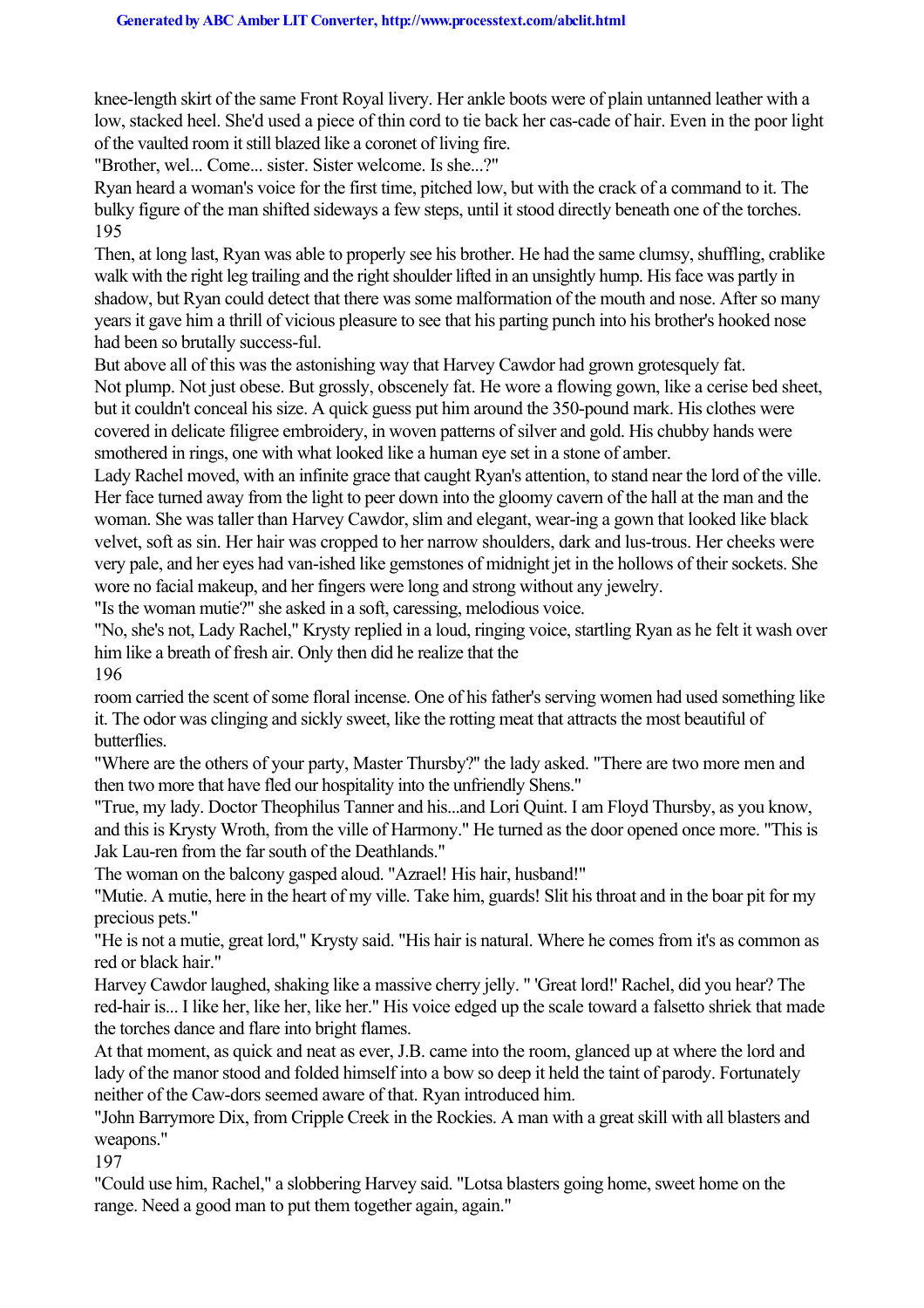"Now that we've seen you, you can eat with us," Lady Rachel Cawdor called down. "And you can all tell us more about yourselves. Then we can decide whether you... what happens to you."

There was a third person behind the ornate pillars of the balcony, indistinct and shadowy, with a pale round blur of a face. The clothes were as dark as Rachel Cawdor's, with what looked like a chain of gold around the neck. It held a single large amethyst, cut so that its facets re-flected bolts of violet light across the room.

As quickly as he appeared, the person vanished, mov-ing with a gentle ease, not making a sound. Ryan looked again at the space where he'd been, doubting his own sight. But he noticed that Krysty had also seen him.

She mouthed the single word "Jabez" to Ryan.

Suddenly the audience with the rulers of Front Royal was over.

Rachel had begun to show signs of a strange unease. Her hands fluttered around her mouth, like startled birds, and she rubbed at her lips, chafing the skin of her cheeks. When she spoke, her voice had dropped, becoming rapid and urgent. She told Ryan and the others that they should wait for the sec men, who were posted at each corner of the large hall, to take them to their quarters for the night.

"We eat at six in the evening. Don't leave your rooms, or you'll be killed on the spot."

It was said with a chilling finality. Ryan watched them go, his brother shuffling haltingly like a mountain of blubber after his wife. One thing was sure Lady Rachel Cawdor wasn't someone to screw around with. Chapter Twenty-Two

locked away in the heart of the castlelike ville of Front Royal, Ryan and his friends found that the day passed with infinite slowness.

They had been taken away by the sec patrols, along winding passages, up and down narrow stone staircases, to what Ryan thought must be the third or fourth floor of the fortress. Each of them was pushed firmly into sepa-rate rooms, the doors slamming shut behind them, keys grating in locks.

To his amazement Ryan found that he was in a cham-ber that had once been his nursery. The pictures on the walls of stags and boars being torn apart by ferocious hounds were gone, and the draperies were now of plain blue material. The window, which was barred, looked out over the scum-covered moat across the strip of cleared land to the rolling waves of the forest ocean.

Shelves-mainly empty-lined the wall that had once held Ryan's toys and the handed-down model blasters and soldiers of his two older brothers. Morgan's toys had been well used but serviceable. Harvey's had been generally in mint condition, but with sly damage a leg severed from a soldier, or a wing cut through on a USAF F-4C Phan-tom.

There had been something about the shelves, some-thing that Morgan had once shown him. There was some way to get behind it into the room next along the corri-199

dor, which had once been used by an earlier baron for his illicit affairs with serving maids. There had been a simple catch, Ryan remembered, but it had been too high and too stiff for him to reach easily. There was a sliding panel in the center of the heavy oak door, and as Ryan glanced at it, the square moved back silently. An eye appeared briefly, staring in at him. Then the eye was gone, and Ryan thought he glimpsed the vi-olet flash of an amethyst before the panel closed.

If there was a hidden doorway between his room and the next one, it was dangerous to try to find it with some-one manning the spyhole. Ryan went back to the win-dow, looking out toward the west over the blue haze of the distant mountains.

He knew Jak Lauren was in the first room along the corridor, and he thought Krysty had been put in the chamber on his right, the chamber that he remembered had the connecting door. It was a possibility worth hang-ing on to.

Several times during the afternoon he saw or heard someone watching him.

There was a rainstorm at four o'clock. He could hear a bell chiming the hour from the central tower of the ville, a sound that once again plunged his mind back twenty years to his childhood. He remembered standing in this very room, staring out through the window-before it was barred-watching a bald eagle, with a monstrous wing-span of more than twenty feet, pluck a young foal from the meadow and carry it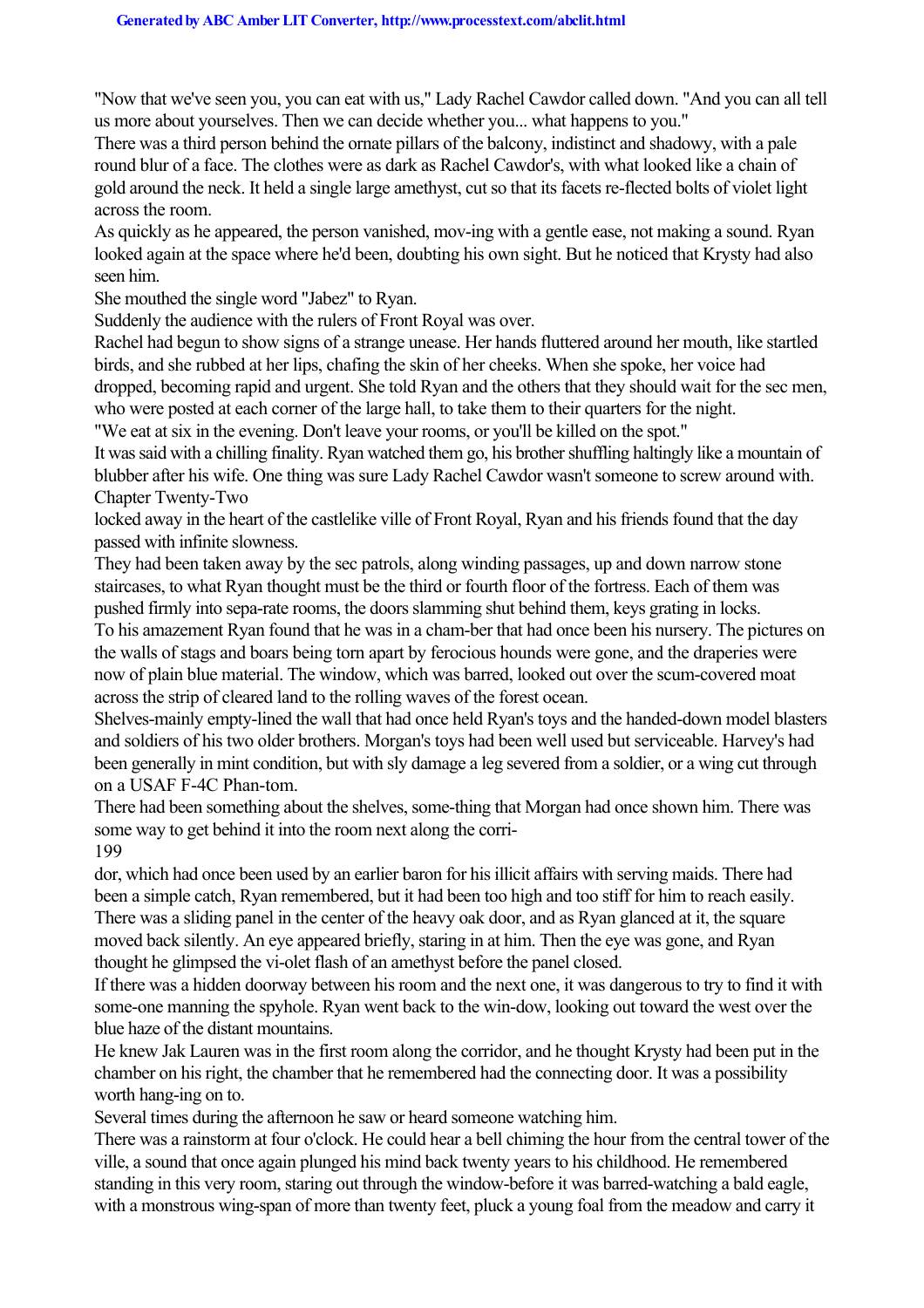off, whinnying. The mare had run below in hopeless, desperate circles.

His thoughts went to Doc and Lori, out there in the sheeting rain that came slanting in gray clouds from the west. The trails were so complex that he feared they would have become lost, though the girl sometimes displayed an

200

uncanny sense of direction. And there was also the hope that Nathan Freeman would have been able to find them and lead them to the wag. But what could they do against the massively invulnerable pile of stones that was the ville of Front Royal?

"Not much," he muttered to himself.

just before five a tray was brought in by a young man with hard eyes and the kind of formal clothes that a sec man wears when he wants you to know he's a sec man. There was a cup of milk on the tray and some biscuits.

"Baron and Lady Rachel eat at six," he said. "You'll be ready."

"I'm not going anywhere," Ryan replied.

"No. You're not," the sec man said. He backed away to the door, shut it firmly and turned the key in the lock.

Through the brief gap, Ryan noticed a pair of crim-son-uniformed sec guards with their M-16 carbines car-ried at port arms. Despite his gross personal appearance, Baron Harvey ran a tight ville. Or Lady Rachel did.

There was another flurry of a storm around five-thirty, with surging clouds of dark green and purple skating across the pale blue sky. Lightning crackled through the dark chem clouds, throwing violent shadows across the room where Ryan waited patiently.

The door opened at five to six.

Krysty smiled at him from the corridor. "Don't know 'bout you, lover, but I could eat me a mutie buffalo, horns an' all."

"Pretty mouth, lady. Shut it or lose it," said the ser-geant who'd brought them in from Shersville. His eyes met Ryan's stare, and he came close to a smile. "You 'nother wants to try me, One Eye?" 201

"I'd kill you," Ryan replied, voice quiet and neutral.

"You reckon?"

"I know. You're big and strong, but you're also soft. You gotten used to breaking the arms of women and kids."

"If the baron says what he usually says, we'll have a chance to see if you're right, One Eye." "I'll wait."

"Threats are cheap." The sergeant grinned, but Ryan could hear that the edge had gone from his voice. The ar-rogant confidence had been eroded a little by Ryan's calm manner.

"Not a threat. It's a promise. One day you'll learn the difference."

J.B. and Jak joined them in the passage, each with a trio of guards at the shoulder. J.B. made the fortress clothes look like a neat military uniform. The albino boy had already ripped the sleeves out of his jerkin and wore the breeches low on the hip to give himself greater free-dom of movement.

"This way," said the sec officer, heels ringing on the stone flags.

They ate in what had always been the old banqueting hall of the ville. Ryan's father had told him that the re-gion around Front Royal had mainly been hit by missiles that killed but didn't destroy. Ryan later came to under-stand that the missiles had been neutron bombs. It ex-plained why the ville itself was in such remarkable condition for a prewinter building.

The table was the same. Hewn from two pieces of an enormous oak tree, it had been sliced through and joined to give room to seat at least twenty a side. The four "guests" sat together, Ryan and Jak opposite Krysty and the Armorer, at the far end of the table, farthest away

202

from the log fire that crackled and spit brightly and nois-ily. Sec men, as silent as statues, stood at regular inter-vals around the perimeter of the hall, and more watched from the gallery on the second floor. The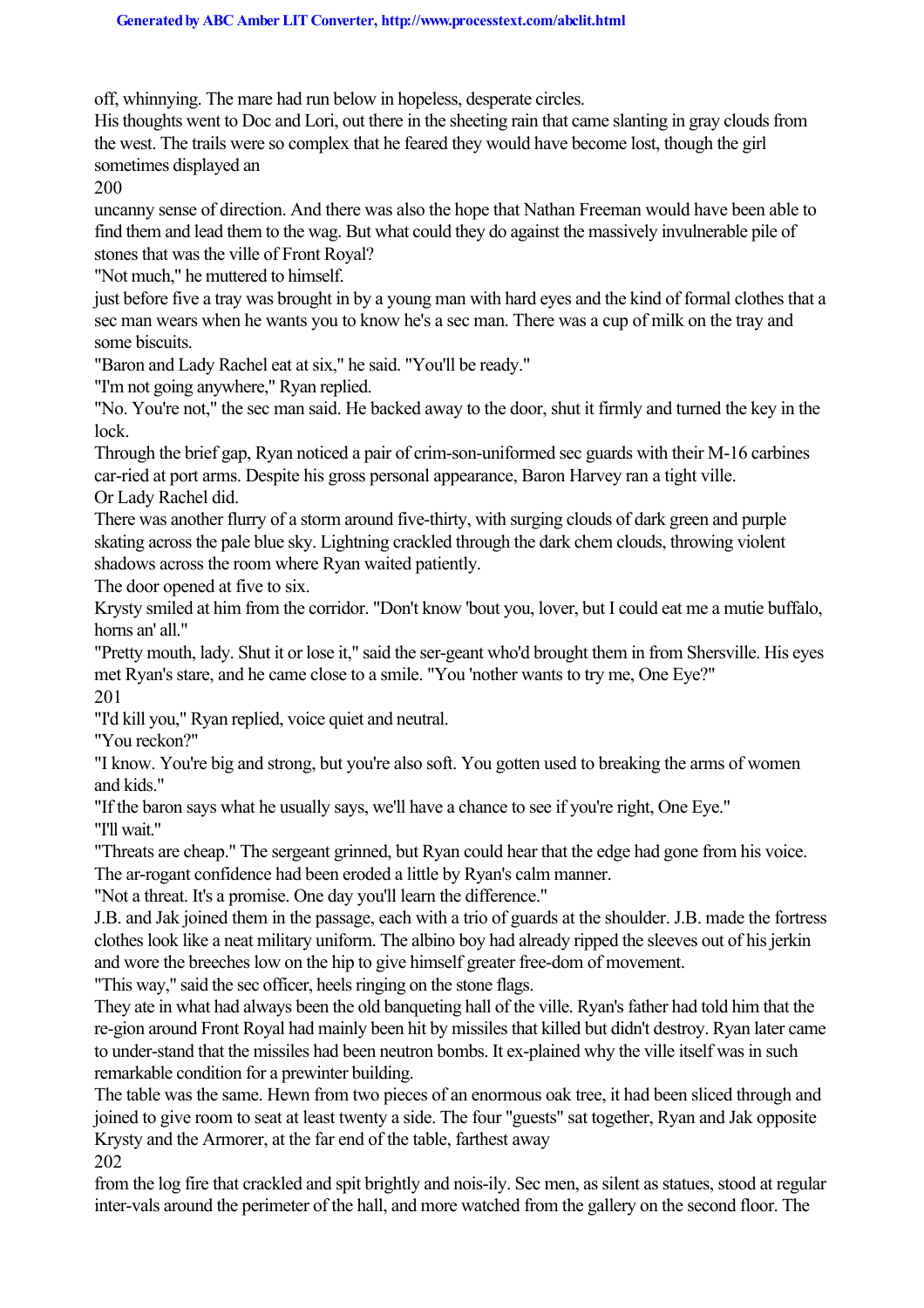light came from a dozen multibranched candelabra on the table and burning torches spaced along the four walls of the room.

"No elec?" Krysty asked. "Must have."

"Yeah. Most is wind- or water-generated. Storage bat-teries in the cellars. Always been a tradition here at the ville to use candles and lamps and torches like those."

"Stand for Lord Harvey Cawdor, Baron of Front Royal and his wife, the Lady Rachel!" a voice bellowed from near the fireplace. The four friends stood up, chairs scraping on the rush-covered stone floor. In the brighter light of the great hall, Harvey Cawdor was even more grotesque than at first sight. Ryan upped his guesstimate of his brother's weight to four hundred pounds, contained in a billowing coat with horn buttons. It was a dark maroon color and seemed to have used up enough ma terial to make a fair-size tent. The clothes were designed to try to minimize his deformities, but nothing could conceal the crooked back or the dragging leg.

The wide belt of polished snakeskin held two small holsters with the gleaming butts of twin Colt pistols peeking from them.

Harvey took a reinforced carving chair at the head of the long table, waving a hand to his wife to sit on his right side.

Rachel Cawdor was in her middle thirties, and it looked as though she worked hard to keep her appearance down in the twenties. The reward was that in the half-light of the big chamber, she could pass for twenty-nine. Maybe.

Her black hair supported a narrow silver coronet that sparkled with diamonds. The piece was a Cawdor heir-

203

loom, and Ryan felt a flush of surprising anger at seeing the murderous slut flaunting it. Her dress was a blue vel-vet so deep that it could be taken for black. A silver brooch shaped like a long-necked flamingo, its tail a mass of different colored precious stones, decorated the low front. She nodded to Ryan and his friends, totally ignor-ing her husband. On her arm was a small purse of scuffed black leather, at odds with the rest of her immaculate ap-pearance.

The chair to the left of the baron remained empty.

"Is... ?" Harvey said, getting an almost impercepti-ble shake of the head from his wife. "Ah, no matter, matter is energy is mass and matter. Doesn't matter to me. No damn matter."

Once they had both seated themselves, Ryan and his three friends also sat down. The table was so long that they were twenty yards away from Rachel and the baron.

Harvey Cawdor clapped his hands and servants, dressed in the livery of the ville, appeared bearing platters and tureens and great serving dishes. Ryan had somehow expected it would be the same blue dinner service with the willow pattern design that he'd eaten from during his childhood. As the meal began, he realized why that no longer existed. The Baron Cawdor was an intemperate and violently clumsy eater.

There was no question of soup followed by fish, fol-lowed by game, followed by salad, followed by a main course of meat with desserts and then cheese and fruit. Everything came at once. The servants lined up at the far end of the table while their lord and master ladled out slopping portions of anything that caught his eye. He piled it all into a bowl in front of him that must have been able to hold five gallons of liquid or thirty pounds of solid food.

204

At that distance it was difficult for them to see what precisely went into the bowl, but the servants eventually made their way to the guests' end of the table. Lady Rachel only indicated a small portion of steamed fish for herself, with a spoonful of sugar peas. She took only wa-ter to drink.

Ryan had rarely seen a more spectacular array of food. There was steak and great hunks of horsemeat, mari-nated in white port wine, lamb cutlets with a red fruit sauce; pork, overfat, smothered in honey and wild gin-ger; flounders, served with toasted almonds; bowls of shrimps, wallowing in a pepper sauce and crabs, still in their shells; meat that Krysty identified as turkey, pallid and waxen, dripping with melted goat's cheese and crushed peppercorns; tomatoes and onions in sour cream, sprinkled with mushrooms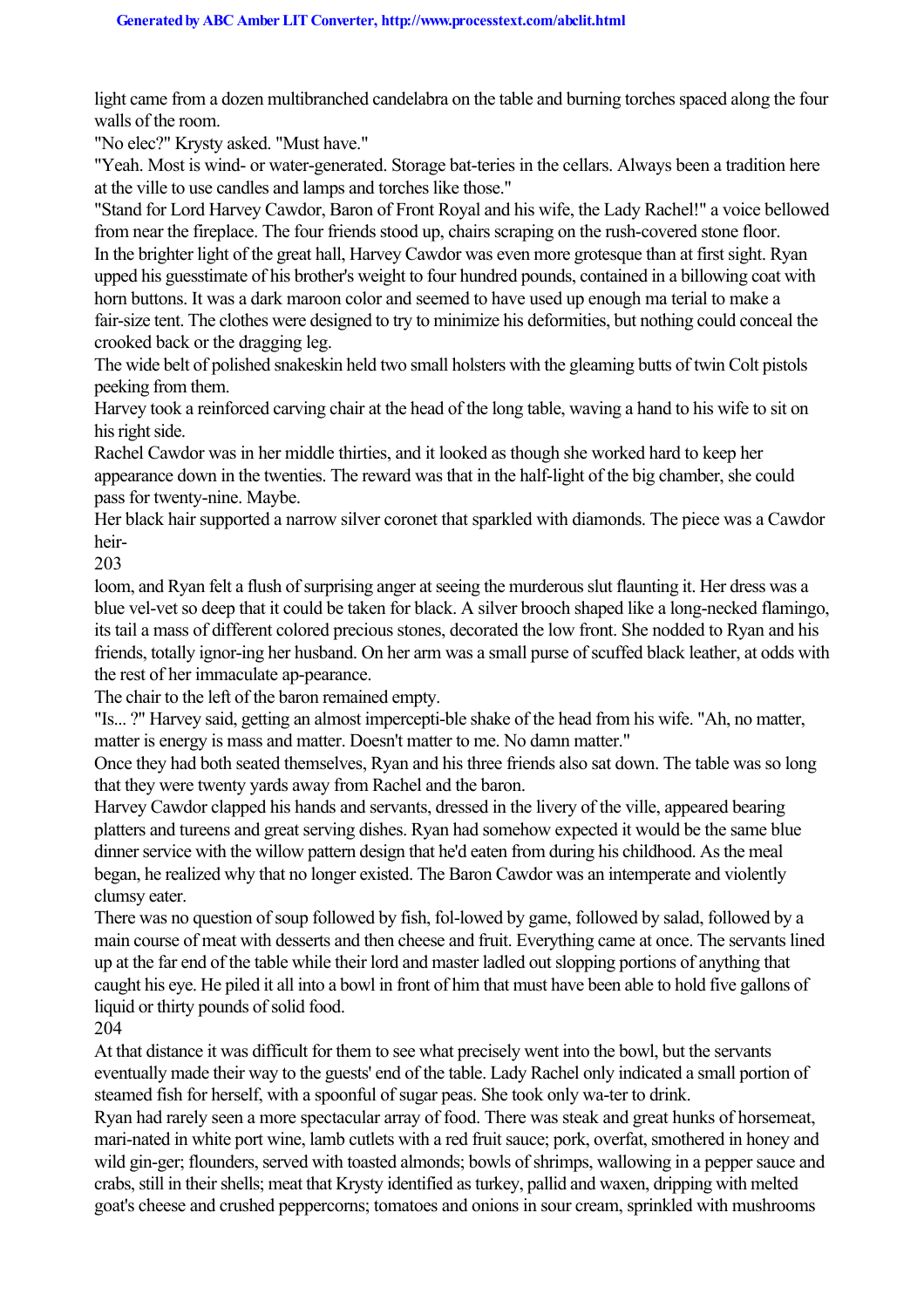and little green berries; a thick gray-brown soup that had, unnervingly, dozens of hard-boiled eggs bobbing greasily around in it; potatoes and rutabagas and beans, minced and fried in gravy.

There were also bowls of fruit, cooked and raw, mostly in sweet and sickly sauces that drenched them. There was water to drink, or a thick lilac-colored liqueur that had an unusual taste.

"Like something a gaudy whore would bathe in," J.B. muttered, struggling to conceal his disgust at the scented flavor, opting for the water instead. He followed Rachel Cawdor's example and took only a portion of boiled fish and a side helping of vegetables.

Ryan chose a steak, finding it grievously underdone, blood seeping from the meat before he even laid a knife into it. He ladled some fried beans on the side and dis-covered they'd been soaked with grated red chilies that almost took the skin off his tongue.

205

Krysty contented herself with a chipped goblet of springwater and some of the potatoes, which had been fried in butter. She also took a couple of slices of the whole wheat bread from the wooden board, which was carried by an elderly man with trembling hands who kept his head bowed and didn't look at any of the guests. He repeatedly muttered, "Thank you, my lord, thank you, my lady, thank you..." regardless of the sex of the per-son he was serving at the time.

With a shudder, Krysty noticed that the old servant's hands had been branded several times, and his fingers and knuckles showed the unmistakable signs of having been brutally broken more than once. "Food good, Brother Thursby?" Harvey Cawdor bel-lowed from the murky distance at the head of the table. His face and beardless chins were beslobbered with run-nels of grease, carrying particles of several different courses of the meal. His piggy little eyes had almost van-ished behind rolls of fat. "Yeah, Baron Cawdor."

"Dreck," whispered Jak Lauren. "Eaten better from a double-poor swampie's chuck-out pile." "What did the whitehead say?" Rachel Cawdor asked, blazing eyes focused on Ryan.

"Good food, my lady," he replied.

"I have lost the taste for food, Master Thursby. I no longer get any pleasure from the act of eating." Her voice was low and uneven, and her hands folded over each other, fingers writhing like ten white snakes.

As they watched, ignoring the grunting and wallowing of Harvey Cawdor, the woman fumbled in her black purse and took out a circular mirror with an ornately sculpted edge where tiny dragons fought amid a tangled forest. It was another of the Cawdor heirlooms. She also 206

removed a small sliver of polished steel and a tiny brown vial, which was tightly corked.

"Jolt," Jak mouthed to Ryan, but the one-eyed man had already recognized what was happening. The woman was probably addicted to the hallucinogenic mix of coke and mescaline. Not everyone who took jolt became quickly addicted. But once you were well hooked, then you were on a steep and icy slope that carried you down faster and faster. All the way to the bottom. If Lady Rachel Cawdor needed to snort some lines of jolt in the middle of a public meal, then the bottom of the slope couldn't be that far away for her.

While Harvey Cawdor snuffled and grunted his way through his trough of food, his wife methodically began her preparations for doing the drug. Ryan and the others continued to eat quietly, occasionally beckoning to one of the silent servants for more bread or vegetables.

Rachel eased the cork from the narrow neck of the small tinted bottle, tipping a half gram or so of the spar-kling white powder onto the scored surface of the mirror. She concentrated on the task, oblivious to the glances of her guests. Gripping the thin section of surgical steel and using it to chop and grind the jolt into smaller grains, she eventually arranged the drug into a half-dozen, neat, or-dered lines across the glass.

"Anyone want a sniff?" she asked, two spots of bright color highlighting her spare cheekbones. When everyone had shaken their heads, she rummaged once more in her purse, triumphantly pulling out a narrow tube of carved ivory.

She carefully inserted one end into her right nostril and closed the other with a thin forefinger. Lowering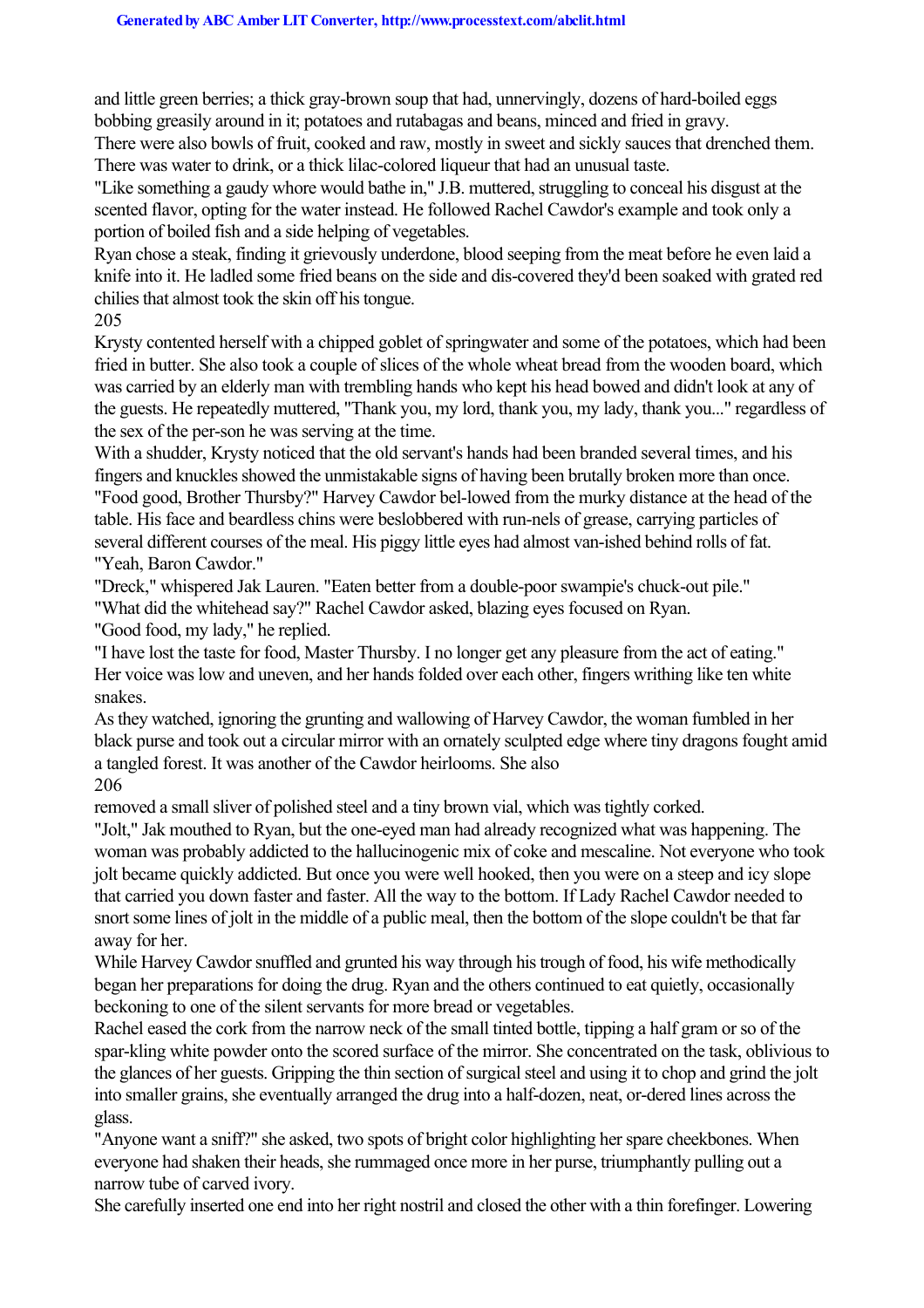her head over the mirror, she sniffed up one of the lines of jolt, moved quickly to the next line and then the next. Even-

207

tually all six lines of the iridescent powder had been snorted.

Her body shook in the characteristic tremors that gave the drug its common nickname. Rachel's breath came in sharp gasps, and her eyes rolled back in their sockets. Her husband totally ignored her convulsions, busy as he was with rending strips of meat off the carcass of an uniden-tifiable fowl.

"Oh, yes, yes," she whispered, her breathing slowing down again. She licked the mirror clean with a long, fe-line tongue, then tucked all the jolt paraphernalia back into her purse. Looking up, she became aware that the eyes of the four strangers were on her.

"Good, my lady?" Ryan asked politely.

"Better than good, Master Thursby," she replied, lick-ing her lips very slowly as she looked at him. "It is better than anything. Better than the most wonderful fucking you could imagine. Better than pain. Better even than death."

"And we know how much you enjoy death, don't we, dearest mother?"

None of them had heard the newcomer arrive in the hall. Ryan noticed immediately how the servants backed away, eyes cast down. The old man with the bread salver came within an inch of dropping it, face angled to the stone floor.

The light from the numerous beeswax candles danced off the polished orb of amethyst at the end of the gold chain around the young man's slender throat. He was dressed in a coat and trousers of black velvet, and black boots. In his belt was a small high-velocity dart gun that fired a cluster of razored metal projectiles only a half inch long, their shafts barbed to make withdrawal difficult and damaging. 208

"Jabez," the woman said delightedly. "You have come to join us?"

"Of course. We have guests so rarely and they stay for such a short time."

Ryan looked curiously at his nephew. Harvey's son was in his late teens, of average height and build, with a face that seemed oddly unbalanced. The right side was higher and more angular, the corner of the eye twisted and pulled down as though the young man was continuously blink-ing. Jabez's complexion had a deathly pallor, as if the light of the sun were never permitted anywhere near him. His hairline was receding, hair cut short and of a nonde-script brown color.

"Come kiss me, son of my loins," Rachel Cawdor said, reaching out for her only child.

While the others lo oked on, Jabez strode the length of the table, stooped and kissed his mother on the cheek. A dutiful, filial kiss. As he straightened he caught Ryan's eye on him and smiled-which sent a chill down Ryan's spine.

"More, Mother dearest," the boy said, leaning and gently lifting Rachel's face to his. He lowered his mouth onto hers, pressing it over her parted lips. As he leaned across her, he allowed his left hand to drift over the front of her dress until it cupped Rachel's right breast. Lady Rachel Cawdor made a helpless gesture of resistance, then gave herself up to him.

When he finally released her, Jabez's mother was flushed and panting, smiling up at her son and holding his hand in hers. Even from where he sat, Ryan could see the unmistakable bulge of an erection pressing at the front of the lordling's breeches.

"You have traveled far, Master Thursby, I hear," Ja-bez Cawdor said, turning away from his mother and to-

209

tally ignoring his gormandizing father. Baron Harvey Cawdor ate on, never lifting his eyes from his bowl. "Gaia!" Krysty exclaimed, pushing her plate away in disgust at the blatant behavior.

"Eat it," Ryan said in a low, urgent voice. "Don't let him know it matters." Raising his voice he said, "We have traveled many miles for many years, my Lord Jabez."

"And you have lost an eye. How careless."

"It is common enough in Deathlands," Ryan replied. "And an arm or a leg or even a mind."

As though he were bored, Jabez sat and beckoned over his shoulder to the servants to bring him food,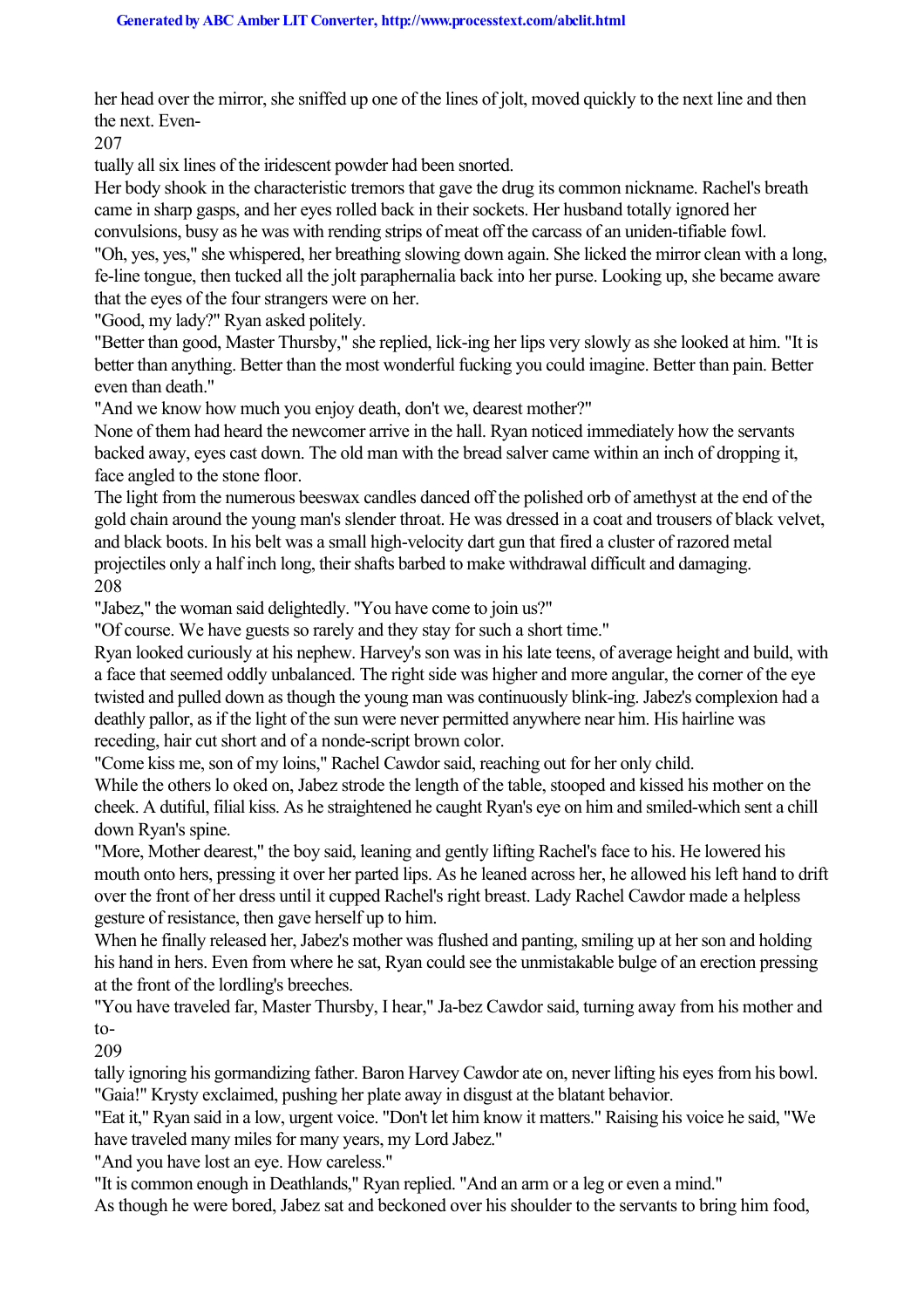taking only chunks of pork. His father also called out, in a voice muffled by the dribbling mush he was eating, for more meat. When he finished a plate he would knock it from the hands of the particular servant with a grunt of rage that rose high and thin like the scream of a gelded ani-mal.

Down at the other end of the table there was no con-versation between Jak, J.B., Krysty and Ryan, each locked in his or her own thoughts.

Ryan's mind was whirling at the visible madness that ran the ville. Harvey was a double-crazy who would eat himself into the grave within the next few months. His wife was psychotically withdrawn and obviously depen-dent on jolt. From the junkies Ryan had seen, the woman would also be dead within the year. And that would leave her incestuous son, Jabez.

The security at Front Royal was tight, primed with fear, and it would be hard to find a way of slaughtering his brother and family. Their insanity was both a plus and a minus. It needed careful consideration.

"A rabbit, Master Thursby?"

"You're well informed."

210

Jabez persisted. "Thieves are blinded in parts of the Deathlands, Thursby."

"Yeah"

The voice was soft, insistent. "Are you a thief, Thursby? You and the killer and the two muties? Killers, are you? Are they killers, Mother? Should I take them where it's quiet and ask them?"

Rachel didn't answer, but Harvey looked up, glancing, eyes bright amid the smeared food, and shouted to his son, "I'm eating, you filthy little bastard! Fuck off! Go on, get away from our table before I-" The anger faded as quickly as it had risen.

"What'll you do, Father?" Jabez asked. "Thursby the killer and his friends are listening."

"They can leave after breaking their fasts tomorrow morning. I'm bored with 'em. Hear me, Thursby? You can go tomorrow."

"Thank you, Baron Cawdor." Ryan's mind darted. That meant they must do what they could during the night. There was that secret door between his room and Krysty's...

"More of those eggs," Ryan's brother bellowed, strug-gling to look over his hunched shoulder for that particu-lar delicacy.

Rachel was sitting back in her chair, waving a hand dreamily to and fro, humming to herself. Like her hus-band and her son, the woman marched to the beat of a different drummer.

"Your hair is beautiful," Jabez said, pushing his own seat back so hard that it crashed over onto the floor. Ryan felt a pang of concern.

The young man moved with a lethal elegance, allowing his hand to drift over the carved chairs, gesturing for the

211

old man with the breadboard to step out of his way. When he reached Krysty, he stopped, his eyes flicking between Ryan and his mother. There was something about Ryan that bothered him; that was clear. As long as he didn't start to make some connection...

His hand darted out like a striking adder and tugged at the cord that kept Krysty's flowing scarlet hair bound up. It tumbled about her shoulders in such a cascade of light and color that even the baron was distracted from his eating for a moment.

"So pretty, pretty, pretty," Jabez whispered. "To-night I'll come and visit, but not a word to Mother." He giggled like a little child sharing a secret. "She gets so jealous."

Jak laid his fork down on the china plate, his knuckles whitening on the hilt of the table knife. J.B. caught his eye and made a subtle, cautionary movement with his hand.

Ryan watched Krysty's face, seeing the green eyes nar-row, then close. The girl was fighting for inner control against the hand that rested on her shoulder, then began to caress her nape. Jabez was staring beyond Krysty's head, smiling gently at his mother, who now sat up straight and looked at him, emotionless, slate-eyed.

"Your hair is the most beautiful hair I've ever seen. So soft and... Aaaaarrrggghhh!"

For a splinter of a second Ryan thought Krysty had succumbed to the temptation to use the awesome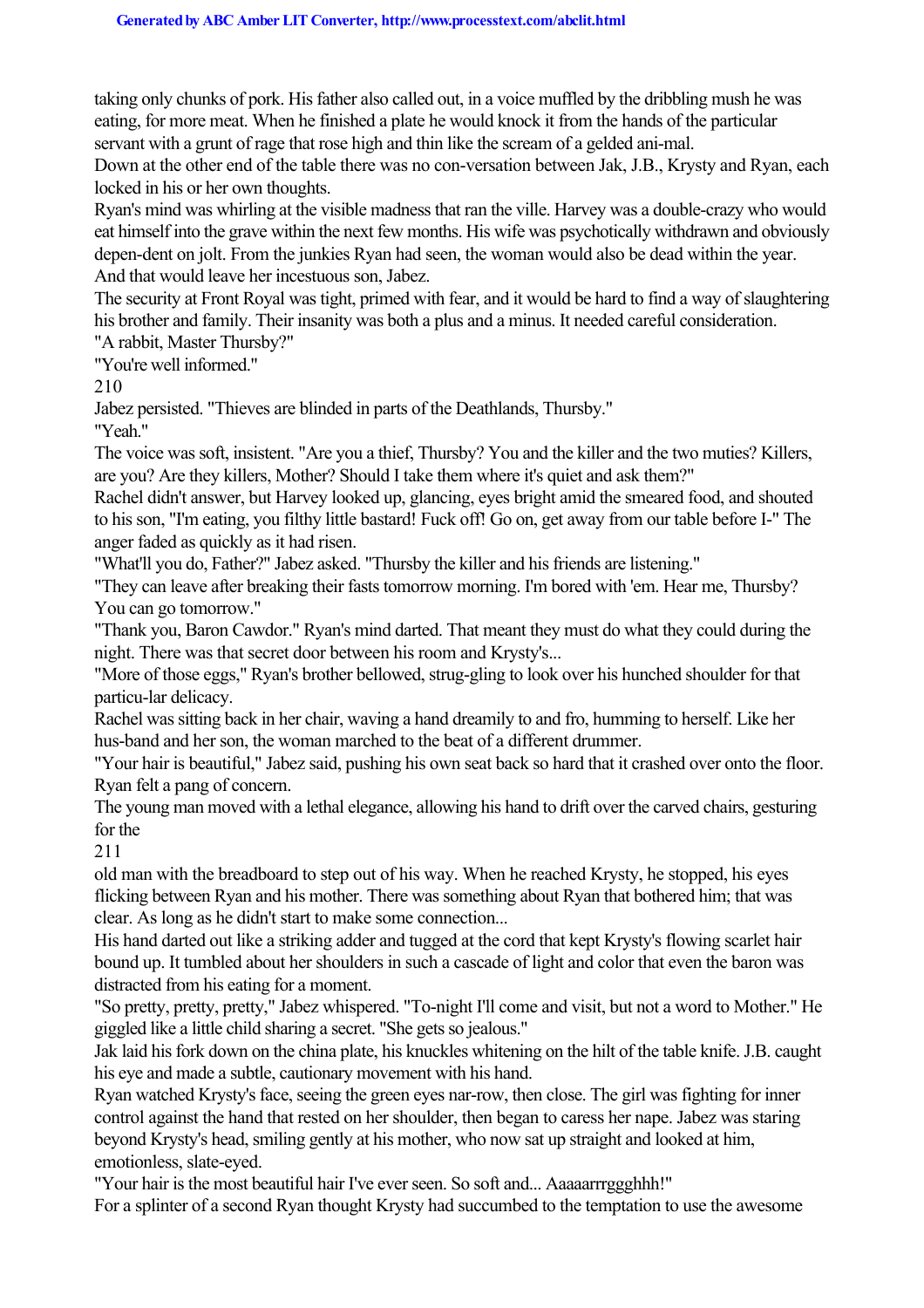power of her Earth Mother against Jabez. Then he realized that the young man had been startled and terrified by Krys-ty's sentient hair, which had coiled and tangled around his fingers. The scream made everyone in the room look up, including the doddering old man who carried the bread. 212

His eyes fastened for the first time on Ryan, and his mouth sagged open in shock.

The hand shot out and pointed. "By Jesu and the mar-tyrs! Our prayers are answered. Lord Ryan himself has come back!"

Chapter Twenty-Three

jak lauren had gone for a sec man with a table knife, cutting the man's forearm to the bone before he was clubbed to the rush-covered floor.

Ryan, J.B. and Krysty didn't resist.

Trader used to say that there was a time to fight. But more important was the time you decided not to fight.

The only casualty had been the old servant who'd blown the whistle on Ryan Cawdor.

Following the cry that identified the one-eyed man as the missing son of the ville, there was a moment of utter silence. Everyone reacted in different ways to the shock.

If Ryan had been counting the beats of his own heart, he would have reached twenty before anything happened in the banquet hall.

Harvey Cawdor lifted his porcine face from his dish very slowly, staring at Ryan with an expression of grow-ing horror.

Lady Rachel unfolded her hands and carefully laid each one-as if it were a rare piece of porcelain-on the linen cloth in front of her. Her face didn't alter as she ab-sorbed the news.

Jabez Pendragon Cawdor took a dozen slow steps backward in the direction of the fireplace. His eye blinked rapidly, and his hand began to creep toward the dart gun in his belt.

214

"Ryan? My brother?" Harvey muttered, shaking his head stupidly, bits of food spraying all around him. "How can...?"

"Dead," Jabez said quietly. "You're dead." Then loudly, "Dead for twenty years! Bones and blood, but you shall stay dead, Uncle!"

He drew the blaster and aimed it at the center of Ryan's chest, finger white on the slim trigger, lips peeled back off his yellowed teeth in an expression of tigerish delight.

Ryan had known this moment would come one day. If you lived your life by the blaster, it was certain that even-tually you'd die by it. You'd hear a cold voice out of the darkness telling you not to turn around, or meet it face-to-face. In the end, they were both much the same.

He heard Krysty, sounding a far way off, calling his name, but he sat there and looked into the eyes of his nephew, waiting for the shock of death.

Which wasn't to be that day.

The old man moved first, lightning fast for his age. Mouth working, he stood there, stunned with everyone else. "Lord Cawdor, forgive me!" he shrieked, like the eldritch howl of a midnight banshee.

He threw himself at Jabez Cawdor, clawing at the young man's face. Ryan heard the distinctive hiss of the dart gun, and the servant's body jerked backward like a gaffed salmon. With arms flung out, he toppled over, blood frothing from his open mouth, darkening the front of his uniform.

He lay there, legs twitching, dulled eyes staring blankly at the vaulted ceiling of the hall as if he'd never noticed it before. His lips moved as he tried to speak, and he strug-gled to turn his head toward Ryan. He said something that might have been "Sorry," and then he died.

215

Jabez spit at him and wrestled with the stubborn mechanism for recocking the blaster. The sec men started to move in, and Jak leaped to his feet, brandishing the knife.

The stones would have been awash with blood if Lady Rachel had not acted. She raised her hand and snapped out a command that checked her son's murderous rage and stopped the sec men from opening up with their car-bines.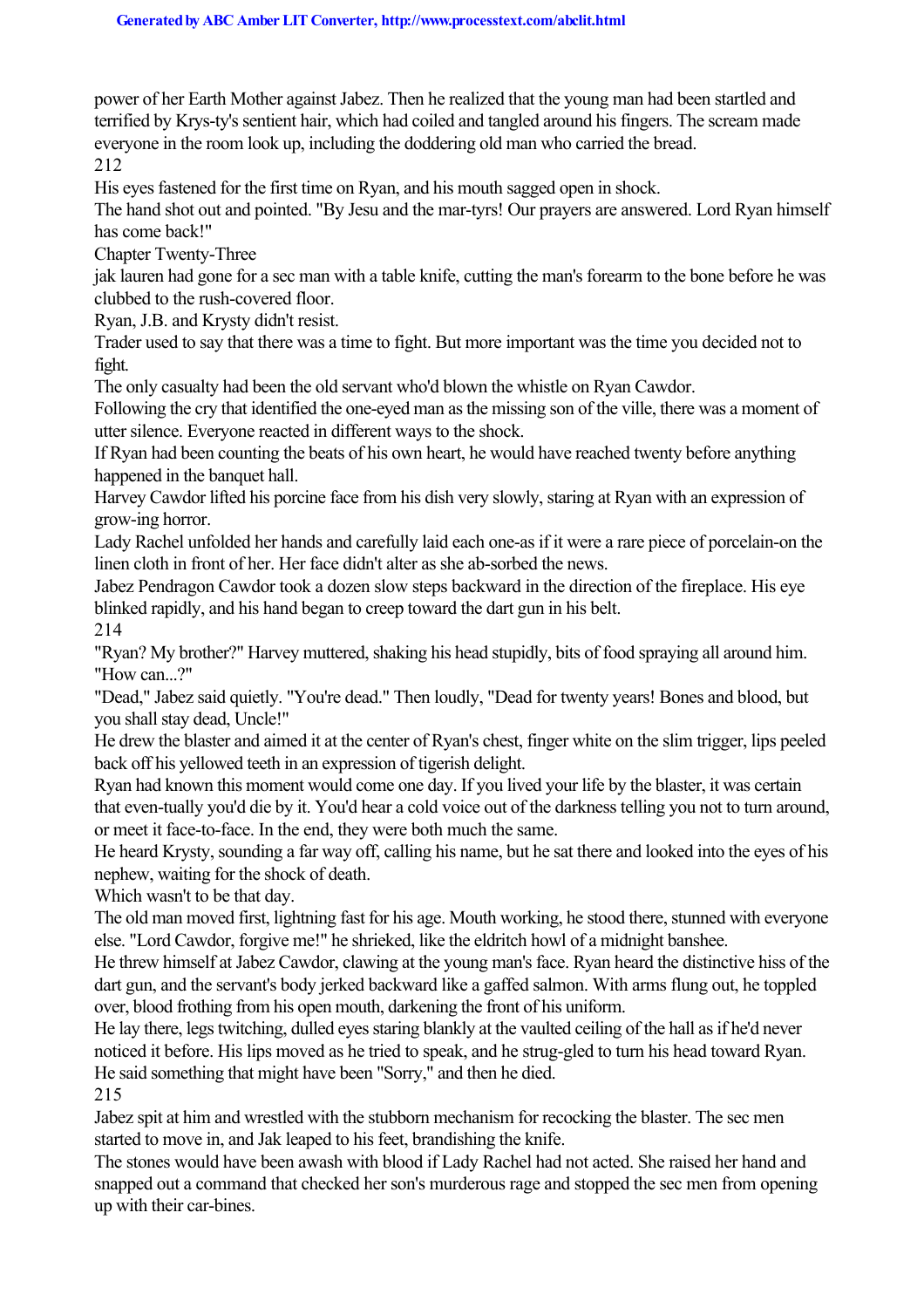"Alive," she shouted. "Take them all alive! Chain Ryan and lock up the others. Triple guard." So it happened. Jak was carried away unconscious, bleeding from a gash on his temple. The others walked- escorted by sec men-back to their chambers.

On the way, Ryan looked around and saw that the tall sergeant was still in charge of them.

"One question," he said.

"What?"

"The old man who died."

"Yeah. What of him?"

"Who was he? Didn't recognize him."

"He knew you, didn't he, Lord Ryan Cawdor? You didn't even try to deny it. You sat there like a kid messed his pants."

Ryan shook his head. "Didn't intend to come and dine with Harvey. Wasn't the plan."

"What was?" The sec officer held up his gauntleted fist to halt the escort. "Come on, Lord Ryan. You'll tell me sooner anyway."

"I'll tell you anyway. Why not?"

"Murder the family and then rule yourself as the baron of Front Royal?"

"Yes to the first and mebbe to the second. You still didn't tell me his name."

216

The sergeant moved closer, grinning. "You'll like this, Lord Ryan. Remember little Kenny Morse?" "Course. If n it hadn't been for Kenny, I'd have died at fifteen. He saved me from my brother."

"And you know what-"

"He was murdered," Ryan interrupted. "I heard that recently."

"That was his brother, Will, just betrayed you in there. Funny, isn't it?"

"No."

some miles away, deep in the forest of the Shens, Na-than Freeman was leading Doc Tanner and Lori Quint along winding paths. Picking his way carefully, he stopped frequently to listen for any sound of man or beast. They were heading toward the rambling fortress of Front Royal.

the chain around ryan's throat bit into his skin and was drawn so tight that breathing was difficult. It held his head still, strained up and back. The steel of the hand-cuffs was pitted with age, but the action was greased and clicked home, and squeezed so hard that the ends of his fingers were swollen and sore. But he'd felt worse.

At least the sergeant hadn't taken the opportunity to give him a beating, merely checking that the cuffs and the throttle chain were secure. He fixed the end of the links to a heavy iron ring that was built into the stone of the wall.

"Now you wait, my lord."

"I wasn't going to move, anyway. Could you put out the lamps? They'll disturb my sleep."

The man laughed at that, tweaking him by the cheek with the thick leather glove. "If you weren't who you 217

are... and if you weren't going where you're going... I swear I could almost like you."

"When will my brother come?"

The sec man sniffed as he straightened up. "Baron's not well, seeing you come up like a skeleton out of the tomb. Had himself some drink, did the baron. On the morrow he has to ride out to Fishers' Hill. There's a hunt fixed. Boars. Baron wouldn't miss that. And it'll give you a day to sweat on it." "Tomorrow night, then?"

"Figures. There, I've dimmed all the lamps but one. Need that to watch you through the judas hole in the door. Sleep well, Lord Cawdor." Somehow, that time, there didn't seem the same element of sarcasm when he called him by the title.

The door closed with a solid thunk, and Ryan heard the key turn in the lock. A double bolt slammed home. The sec man had told him that the other three were also locked in their rooms, but none of them was to be tied. And Jak had recovered consciousness from the blow to his head.

They would all take their turn being interrogated by Baron Harvey Cawdor.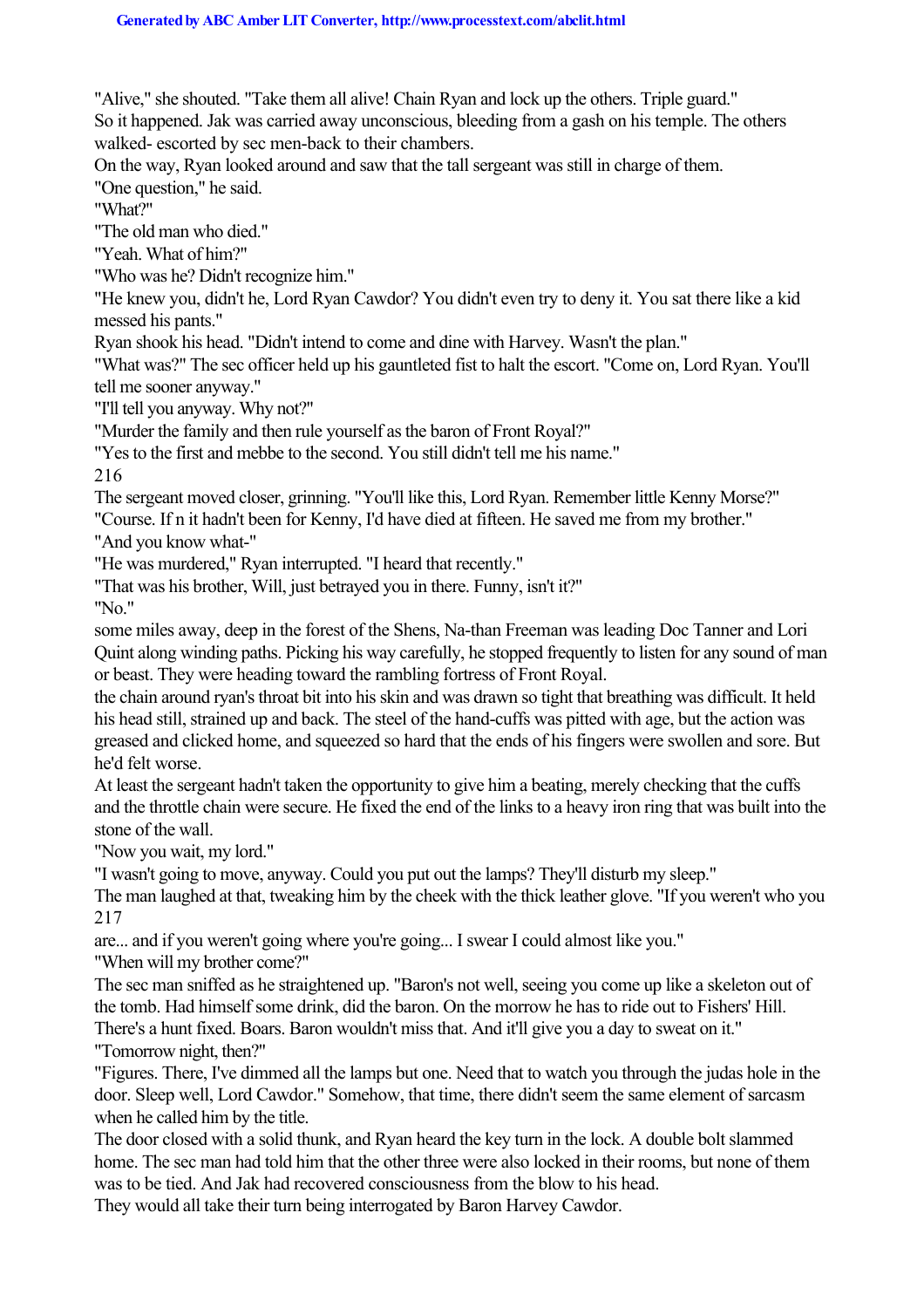## **Generated by ABC Amber LIT Converter, <http://www.processtext.com/abclit.html>**

There was a warm glow from the lamp that stood on an old, polished round table near the barred window. The draperies had been closed, leaving only a chink near the top. It was full dark outside. From where he lay on the floor of the chamber, Ryan could hear the noises of the ville as life went on. He guessed that the news of his return would already have raced through the big building until the meanest scullery boy would know that Ryan Cawdor was back at Front Royal.

"Oiled and ready to tear some ass," Ryan said out loud, managing a wry grin. He was resigned to that fact

218

of his imminent death. It was simply a question of how and when. J.B., Jak and Krysty would also perish. That was also destined. There was a slim chance that Doc and the girl might get away. Ryan hoped so. He liked Lori, but he was coming to love the eccentric old man.

The only hope left now to Ryan was that they might get careless at the end and give him a chance to at least settle the old debt by killing his brother. He could do it easily enough with his bare hands, given just a couple of sec-onds and a scant yard of space.

Somewhere he could catch the distant sound of a piano playing, and he wondered who was at the keyboard. An aunt of his had come to the ville when Ryan had been eight years old, an immensely tall, skinny woman whose name escaped him. It was some sort of flower, he thought. She'd loved dancing and had teased the solemn young boy by snatching him as they'd passed in one of the long cor-ridors. Pressing him to her flat, bony chest, she'd called out, "Heel and toe, heel and toe, one-two-three, one-two-three. Lovely, Ryan, lovely."

As the wasting sickness that had killed her had begun to set its teeth in her body, she'd grown more melan-choly. -Once she'd been playing an old tape of music, a dance tune called a tango. She'd looked up at him from the thin birdlike face, with eyes bright and fevered, the bones scraping at the inside of her skin.

"They say the tango is a merry rhythm, Ryan. It is not. It is infinitely mournful."

She'd died a week later and been buried in the family plot with the rest of the line of Cawdors, back to the long winter.

Ryan didn't recognize the tune the piano was playing. After a while it ceased, and he slipped into an uneasy sleep.

219

The rattle of the spyhole woke him, and he peered across the room. The lamp was burning low, near to gut-tering out, and the chamber smelled of oil. There was a momentary flash of brighter light as the door opened a narrow crack and then closed again. Someone slipped through the gap, and for a split second Ryan allowed himself a glimmer of hope, knowing the foolishness of such a thought.

He heard a voice, speaking with a frighteningly cold intensity. "On your life, trooper. I'll spill your heart blood myself. Not until I knock to be let out. Understand?"

One of the sec men murmured his assent as the door closed.

There was plenty of light for Ryan to immediately rec-ognize Lady Rache! Cawdor, wearing the same dark clothes and carrying the same worn leather purse. With-out a word she knelt at his side, drawing a slim-bladed stiletto from her belt. The point rested for a moment on the material of his pants, just above his groin. She began to push, the steel slicing through the material, touching cold on the flesh of his stomach.

"Now," she said.

Chapter Twenty-Four

the knife was very old. Ryan had never seen it before, but he knew that the ville had once housed a remarkable collection of early weapons of all sorts. The hilt was sil-ver, heavily embossed with floral decoration, and the blade was steel.

He tried to relax against the sharp pricking of the knife as she moved it lower and lower. Despite himself, Ryan winced and tried to ease himself down, avoiding the steel as it brushed the top of his penis.

Lady Rachel Cawdor laughed delightedly, a soft, gentle sound in the stillness of the room.

"So brave, brother-in-law, yet so like all men. Filled with stupid pride until your pathetic little pricks are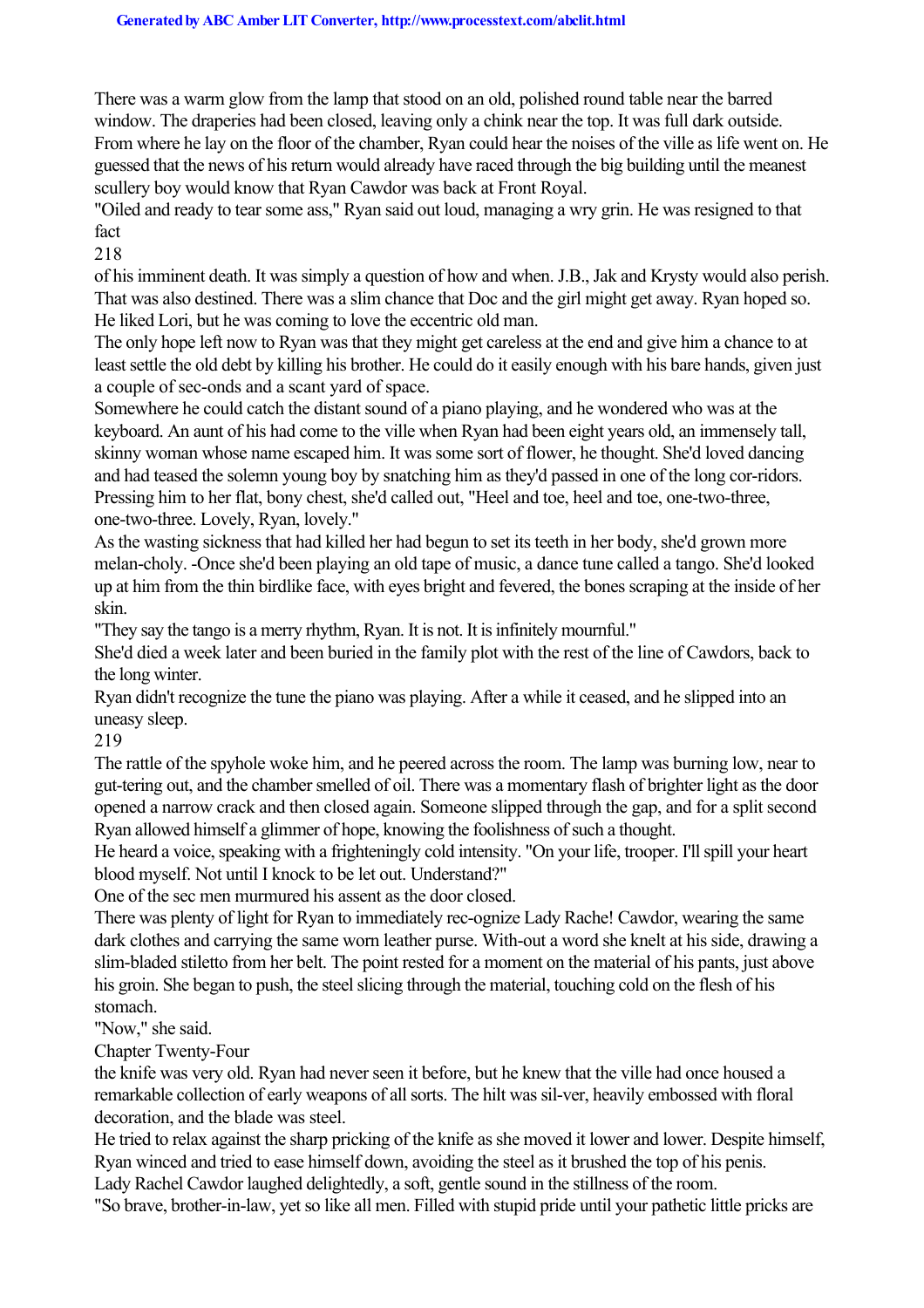threatened."

"Harvey wouldn't like me spoiled."

She patted him on the cheek, running a sharp nail along the jagged scar that furrowed his face. "He did that. And the eye. He talks of it. When he sleeps, racked by hor-rors, he talks of you. He knew you'd come back one day. Knew it. You're his walking nightmare, Ryan Cawdor."

He didn't speak. The knife was still poised, like a honed nemesis, ready to descend and hack at his manhood. She was very beautiful. Ryan corrected that thought. She had once been very beautiful. Now she was raddled by the jolt.

"You can't move. I could do anything to you, dear brother-in-law. Anything. I could rape you. Use that cock

221

of yours, then cut it off. I could kiss you. Make you kiss me. Make you use your tongue on my body. Would you like that, brother-in-law?"

She was leaning across him, her breath running faster. The front of her dress gaped open, and he could see her breasts, the nipples erect with desire.

"What would you like, Ryan?"

"I'd like you to die, and take your husband and that sick little bastard of a son with you."

He waited for the thrust of the knife, but nothing hap-pened. Ryan had closed his eye, and he opened it when he heard her laugh. She had sat back on her heels, the velvet dress hitched up between her knees, showing a smooth expanse of pale thigh.

"You talk big for a helpless one-eyed man, Ryan Caw-dor."

"Why've you come?"

Rachel's dark eyes were almost invisible in the half-light. "I wanted to see you. Wanted to see you before that sottish husband of mine had you thrown to his boars or his dogs or whatever unoriginal way of chilling he picks."

Ryan didn't reply. There was nothing to say. He'd read pulps where the captured hero talks to the mistress of the villain and uses his charms to persuade her to release him. Life wasn't at all like that. Steel cuffs held him helpless, and the chain around his throat made it impossible for him to move. Tomorrow they'd come and take him to Harvey, and then he'd be dead. The best to look for was a quick passing, which was why he'd tried to provoke the woman into wasting him with her knife. That had failed, and there wasn't anything else left.

"Don't want to talk?" She was becoming more ner-vous, hands moving, head turning from side to side. He

222

recognized the symptoms from the dinner table. The woman needed more jolt.

"Need a snort," she said, voice as taut as a bowstring. "Need something to rest my mirror on. You'll do, brother-in-law."

She took the knife again and slit his clothes, opening the jerkin and pulling it back across his flat, muscular stomach. Then she cut through the crotch of his trousers. Placing the knife on the floor, she tugged his trousers over his thighs. She touched him, very gently.

"Oh, my dear relative, I've cut you. A tiny ruby that glistens here. Should I kiss it better for you, Ryan?" Despite the effects of the jolt on her appearance, Rachel Cawdor was still an attractive, skilled woman. Ryan tried to pull away from her, fighting for control.

She laughed. "Very good, Ryan. But I shall win. Like all men..." she began, then bent once more to her task.

When she lifted her head again, the woman was grin-ning. "There, brother-in-law, that wasn't so awful, was it?"

Ryan didn't reply, feeling soiled by the contact, certain on ly that he would kill Rachel Cawdor if he was given half a chance.

"Bad loser," she said. "While you're here like this I might give myself some..." She stopped, and her body suddenly twisted with a violent shudder. "Oh, the cramps are... First things first."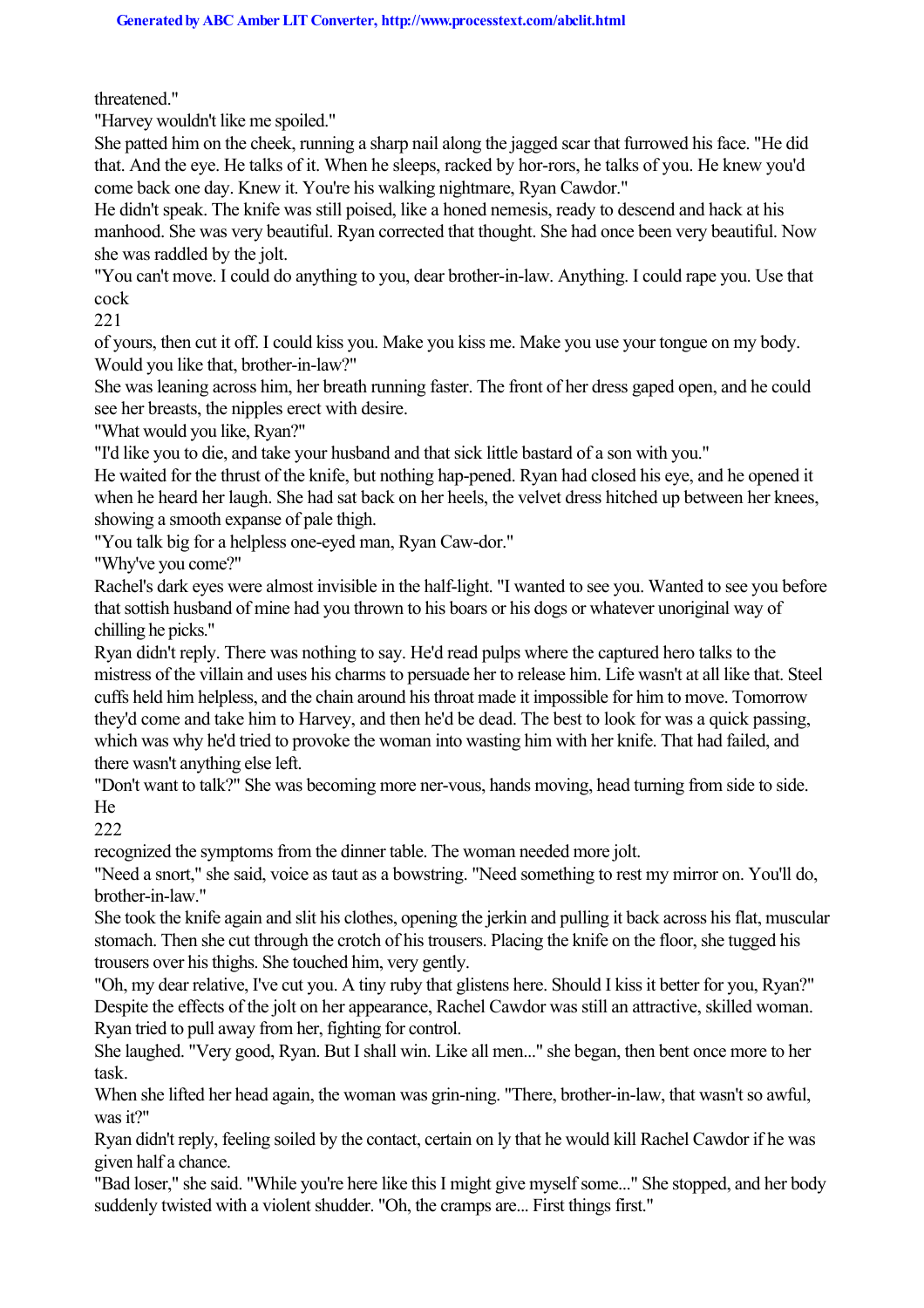Rachel took out the little brown bottle and uncorked it. Holding the mirror in her hand, she looked round the room for somewhere to set it, eventually placing the chill metal on Ryan's stomach. She cut the powder into finer grains, then formed it into several narrow lines.

"Forget the fucking, after all," she breathed, breasts rising and falling. "This is..."

## 223

The ivory tube in one nostril, the other pinched tight, she again lowered her face toward his body. She sniffed up the lines of jolt, her body trembling with the powerful sensation of the drug. Only when the mirror was clear did she sit up again, face wreathed in a broad smile.

"Now, what shall we do, Ryan?"

"Get out," he said.

"Worried the mutie redhead'll find out you enjoyed me doing you? I might go tell her right now."

"That jolt'll kill you soon," he said.

"I can stop when I like."

"Like everyone else can. I seen the stiffs from coast to coast. Heart gives up the effort. You're dead, bitch."

"Harvey won't live long. His heart's near finished, brother-in-law. Then I rule the ville."

"What about your son?"

"Jabez? The darling does everything I tell him to do."

"Like fuck you?"

At last he got through her guard. She slapped him hard across the face so that his head banged back against the wall. She snatched up the knife and stared at him, eyes open wide in an insensate rage. "You don't...don't..." she stammered, spraying him with her spittle. "I'll...Jabez loves his mother. That's all"

Rachel put the dagger down once more, leaning close to Ryan so that he could almost taste the scent of her sour-sweet breath. With a swift movement she sat astride him, her weight on his groin. Her left hand tangled in his hair, pulling so hard that it brought tears to his eye.

"Keep very still," she hissed at him, her white face inches from his.

Her right hand stretched and touched the leather patch over his blinded left eye, easing it upward. 224

"No!" he cried involuntarily.

"Ah, so the brave hero has his weakness. I only want to see what good work my dear husband did on his little brother. There..."

Ryan closed his right eye. He knew what Lady Rachel was seeing. He'd seen it often enough in pools of water or in polished metal or in mirrors. The empty, raw socket, the skin puckered, red and scarred.

Often the scooped cavity would weep a little. A clear liquid, as though it wept for the missing eye. He winced again as she laid her thumb on the skin at the very corner of the eye. "What does it feel like, Ryan?" she whispered.

He screamed. For the first time in countless years, Ryan Cawdor screamed in helpless, mindless terror, feeling the jagged nail probe into the deeps of the empty eye socket, pushing hard against the agonizingly delicate skin. The pain went on and on as she turned her finger around, still keeping her iron grip on his hair. Through the mist of raw red pain, he could hear her laughing at him.

Ryan jerked so hard at the handcuffs that blood sprang from the ends of his fingers.

A millenium of suffering crawled by until at last she took the finger away. He could feel a warm liquid cours-ing down his cheek, but he didn't know if it was tears or blood. It touched the corner of his lips and it tasted salty.

Her weight moved off him, and he blinked open his good eye. Rachel stooped and adjusted the patch back over the blank socket.

"So much blood, brother-in-law. Such a deep scar, isn't it?"

Ryan didn't trust himself to speak, knowing that his voice would shake with his pain and anger.

"I think I shall go and kiss my son a fond good-night. After all, I doubt you could please me with this-"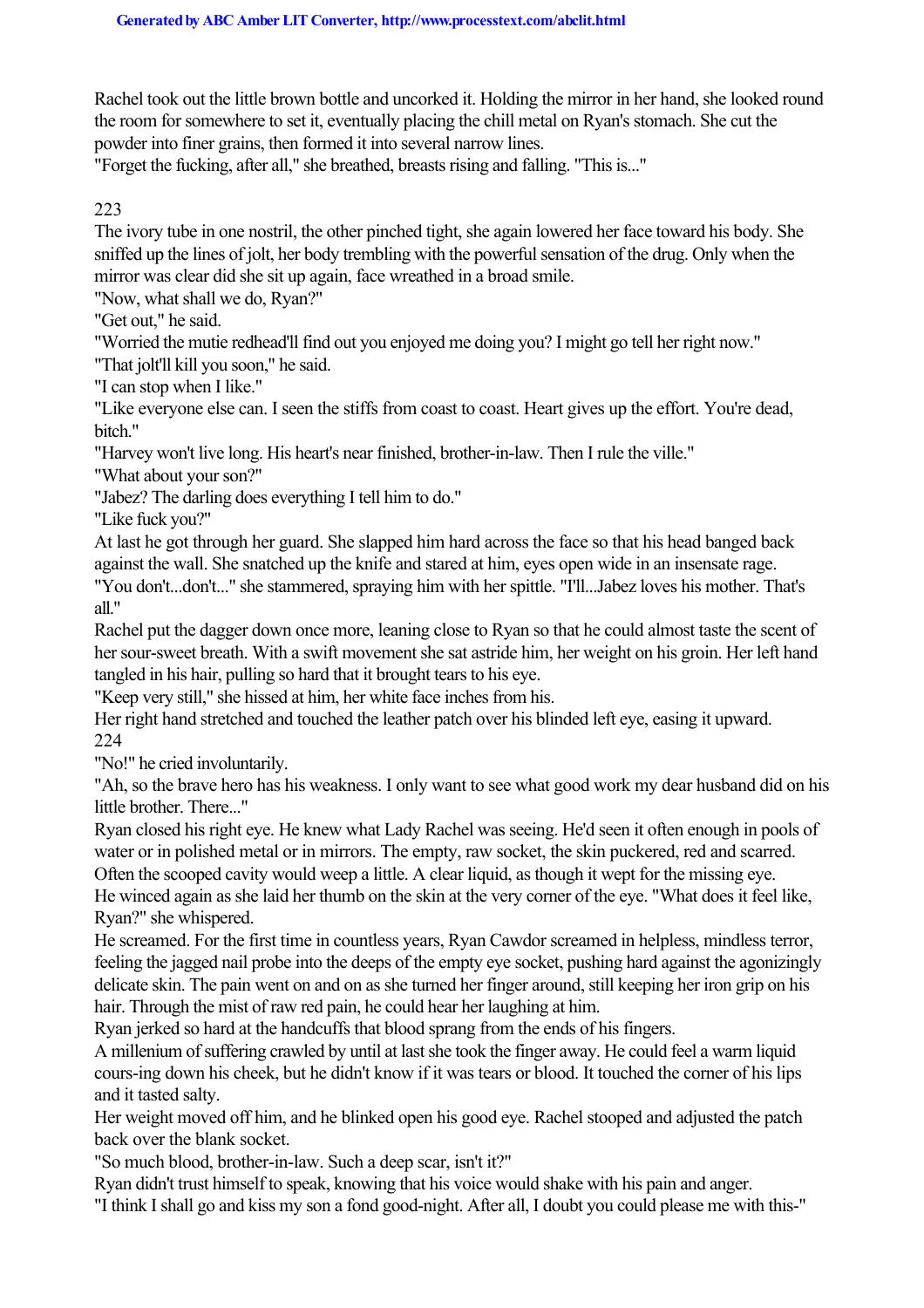she

225

touched him contemptuously with the toe of her dark blue shoe "-this worm." She giggled, the jolt coursing through her body, making her hyperactive for a brief few minutes. "Know what I do if I see a worm in my path, brother-in-law? I crush it beneath my heel. Perhaps... No, it would be a waste. If it was Harvey's pathetic worm, then..."

"Why stay with him?"

"He is the baron, Ryan. You know what that means. After I throttled your father, Harvey stopped sleeping in the same bed as me, fearing for his wretched life. And he is right. Now he will soon die. There have been two at-tacks already, and the doctor says he cannot live through another." "In twenty years you could have..."

The woman shook her head, bending to collect her dagger and thrust it back into the sheath at her belt. "Not until Jabez was old enough. This ville runs on fear, Ryan. And now you've come back. All my life here you've been a shadow on every wall. A listener behind every door, the poison in every dish, the fear in every dream."

"Now I'm here."

"The older servants prayed to you. We flogged and branded them and still they believed that one day you'd come back and save them all from... Harvey and from me. They call me the Lady of Pain, you know, Ryan. Me! This time tomorrow Harvey will return from the hunt. You and your friends will die in a fine public ceremony. Soon Harvey will die, and Jabez and I will run the Shens. And there will be no more shadows!"

Her voice soared like an eagle as she ranted at the bound man at her feet. She kicked out at him in a vicious temper, her feet cracking into his ribs, leaving deep pur-ple bruises. 226

As quickly as it had come, the anger left her, the wild swinging of moods that was typical of a jolt junkie. She stood panting, her face growing blank. "There, brother-in-law, you made me... Relatives shouldn't anger each other."

"Goodbye, sister-in-law," he managed.

"I came to see you," she said, pausing near the door, "to see if you might be of use. You could have killed Harvey. That would have been pleasant, wouldn't it? All the double-poor stupes that live on our lands would have flocked to worship at the shrine. Ryan, the miracle baron of Front Royal. You could have had me as well, brother-in-law."

"Why not?" he asked. Behind her the last of the lamps was guttering out, making her shadow dance, shift and vanish.

Rachel smiled. "No, Ryan. Not now. You should have been the baron. You and I could... once... Not now. I know men, Ryan. I know you. You might agree, to save your skin, then break my neck without a single backward glance. No. You aren't weak enough."

She pulled at the door handle, pausing a moment in the brightly lit opening to glance back at him. Then the door slammed shut, and Ryan was left alone in silence and in darkness.

The blood congealed on the tips of his fingers, around the nails and on the grazes around his throat from the tearing of the rough iron chain.

As the night wore on, Ryan managed to slip into an uncomfortable slumber, waking often from the pain of his position. He wondered how the others were bearing up, thinking specially of Krysty Wroth. Ryan also wondered about Lori and Doc Tanner.

Chapter Twenty-Five

"BY the three kennedys!" Doctor Theophilus Tan-ner exclaimed, tripping over the gnarled root of an an-cient live oak. It had rained, briefly but fiercely, and the ground had become soggy and treacherous. The low clouds veiled the moon, making it difficult to see more than ten feet ahead.

"You okay, Doc?" Lori asked, helping him to his feet and wiping ineffectually at the smears of mud on his black coat.

"Yeah. Just this path doesn't run straight for more than twenty yards at a time."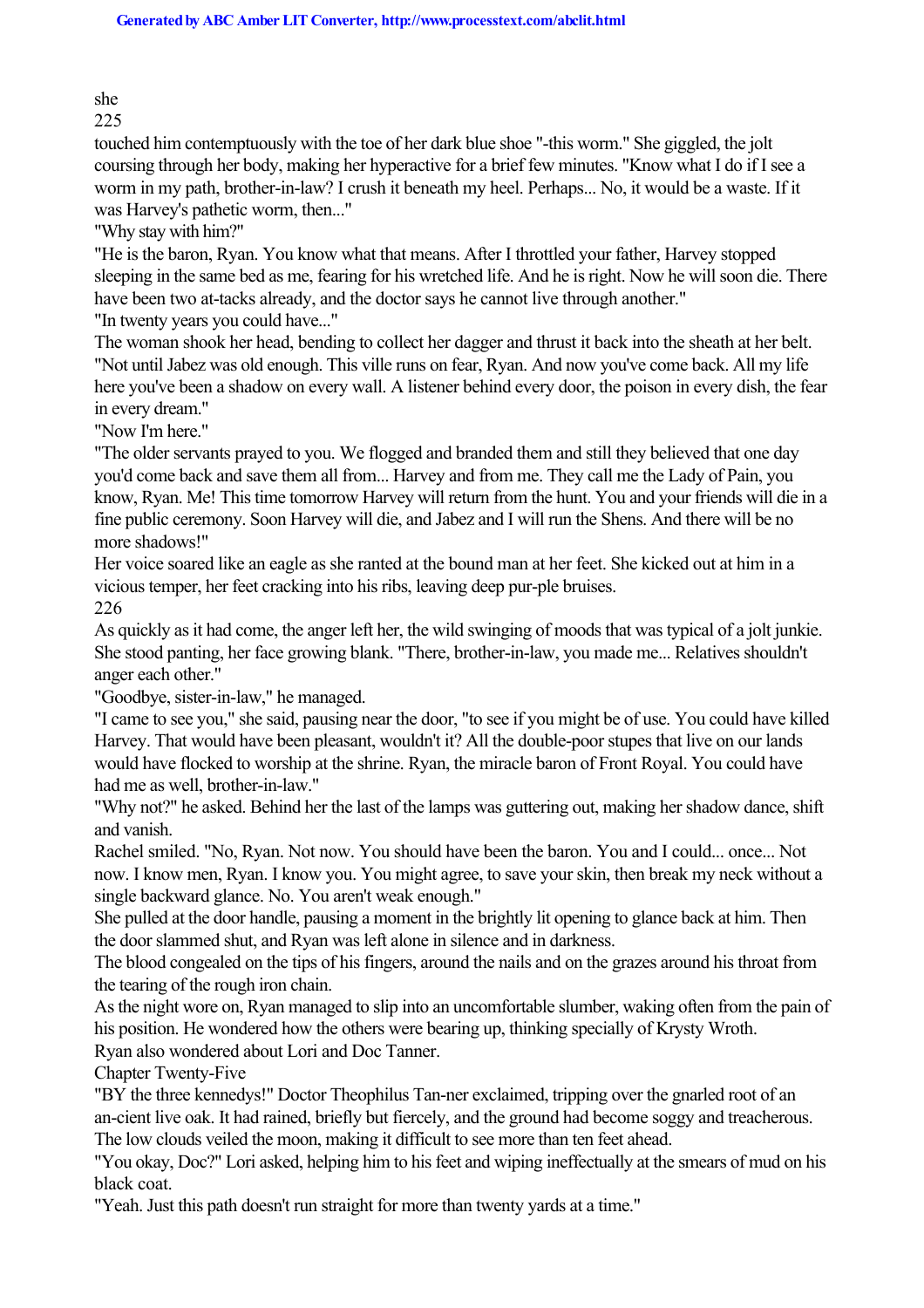Nate Freeman looked back over his shoulder, face a pale blur ahead of them. "Want to get nearer than this to the ville 'fore sunup. We're close to Shersville here, and they might have patrols out, watching for me to head home."

The clouds parted, and the moon broke through, bath-ing the region in a bright silver glow. Doc looked around him, admiring the beauty of the forest, the rain glisten-ing off the boles of the endless ranks of trees.

"How far?" he asked the young man.

"Sunup or the ville?"

"The dawn's early light."

"Two hours."

"The ville?"

228

"Three. If we don't all keep falling over our feet like clumsy old stupes."

"You'll watch your mouth or..." Lori threatened crossly. But Doc patted her arm.

"No, my dear heart. Nathan is right. I must take more care."

"Should have fetched the fast blasters." The girl sighed.

"Safer in the wag," Freeman argued. "You go through your plan to try and get in the ville then that mini-Uzi and the gray rifle'd have you in the moat 'fore you could say, 'Blessed Ryan spare us.' Know what I mean?"

Doc was thinking about the plan as they walked briskly through the Shens. Part of it had been his, but he kept forgetting bits of it. He was to be a traveling quack who was calling at the ville to treat any minor ailments and to draw teeth. But he'd lost his bag of tools. He could re-member all of that. But Nathan hadn't liked the idea.

He'd wanted to wait and see, to try to sneak some news from those in Shersville who were still loyal to him. But even the young man had admitted that there had to be a real risk that Ryan's cover had been blown inside the ville. Doc had asked how long he thought Ryan would live once Harvey knew who he was.

Nathan had replied by simply snapping his fingers once.

So, that was why Doc and Lori were going in. For news. And if that turned out bad, for a try at a rescue. "How?" Doc mumbled to himself. And after a little while he realized he didn't have an answer to that ques-tion.

The swordstick helped the old man over some of the rougher parts of the trail, and Lori was always at his el-bow with encouragement.

"Path here goes through a swamp, so step careful. Mud's near bottomless on both sides. And we're closest

229

we come to my home village. Fast and careful and quiet's the way."

Ironically it was Nathan Freeman who nearly brought disaster upon them al l. He had looked back to make sure that his two companions had safely negotiated a tumbled willow tree that was rotting across the path, when his own foot slipped and he crashed to the ground. In falling he clutched at a low branch of a stunted elm tree, which broke in his grasp with a loud report that sounded like a Magnum going off. "That you, Beau?" called a voice. It was a thin, whin-ing sort of a voice, like a querulous old man asking when his supper would be ready.

Nathan drew his blaster from his belt, a double-action Smith & Wesson Model 39 handgun. Dropping into a crouch, he waved to Doc and Lori to take cover behind him.

"Beau? You fallen in the fucking water 'gain? I'm not pulling yer out if n..."

"Hi, there, Tom," Nathan said, straightening up, holding the pistol on the hunched little figure that had appeared out of the rags of mist that hung over the muddy water. "Thought I knew your voice, my trusted old friend."

Doc and Lori also stood up, seeing that the other vil-lager was paralyzed with fear. The old man was literally shaking in his boots at the sudden appearance of the man he'd betrayed.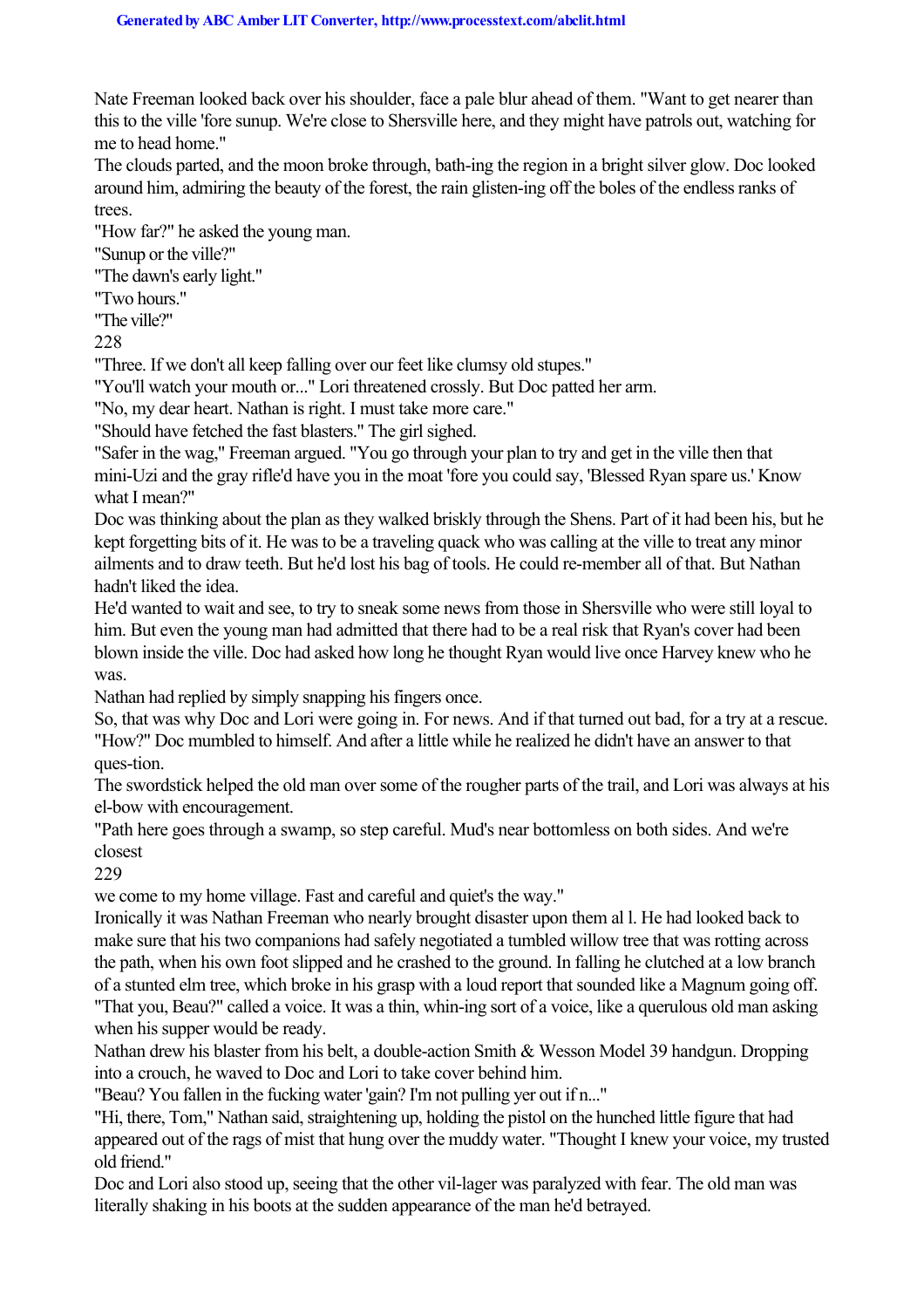"Ramjet! Nathan, is... ? I didn't know you was going t'come back. Me an' Beau..."

"Here," Nathan said quietly, beckoning to Tom. "Come here."

The little villager stumbled toward Freeman, wringing his hands like an abject penitent. "Didn't mean trouble,

230

Nate, you know that. Hell, we bin friends longer than most. I taught you to shoot an' told..."

"Shut up, Tom," Freeman said. "Kneel down here, in front of me."

"I'll get my breeches fouled in the dirt, Nate. You know what Becky's like if'n I get muddied up. I'll just stand"

"Kneel. That's good. Now get your mouth open real wide, Tom."

"What for? I don't... Urrgh..."

Doc looked away, knowing what was going to happen. Lori also guessed, and she clapped her hands together delightedly, eyes sparkling in the moonlight. "Yeah," she said. "Do it, Nate."

The little villager knelt in the slime, hands together, looking up at Nathan Freeman. The muzzle of the heavy automatic pistol was jammed in his mouth between his broken and stained teeth. His eyes were as wide as sau-cers, and he was moaning to himself.

"Close your lips, Tom. Suck on it, real good, like it was mother's milk. Good. So long, Tom." The gun bucked, the sharp edge of the foresight cut-ting open the man's mouth. The explosion was muffled, sounding no louder than a man slapping a mosquito off his wrist. Out of the corner of his eye, Doc saw a hunk of bone burst out of the back of the scrawny villager's skull, landing with a plopping noise in the water on either side of the trail. A fine spray glittered in the moonlight for a second, like a ballooning fountain of fireflies, mush-rooming from the hole in the head. The dappled mess of blood and brain tissue pattered in the dirt. The body jerked violently backward, legs kicking in the air, the mouth hanging open.

"Help me roll him into the swamp, Doc," Nathan said, holstering his smoking piece.

231

Tom's clothes held pockets of air, and at first it didn't sink, floating like a sodden log in the scum-covered wa-ter. Nathan glanced around. He found a broken branch from one of the willows and used it to push at the corpse, hold it under. He watched the bubbles, some bursting with crimson centers. When they stopped, he let go of the branch and threw it away. The body stayed beneath the surface.

Without a word, Freeman turned away and led Doc and Lori onward.

When they reached the screen of trees that fringed the open space in front of the fortress of Front Royal, it was a little after sunrise. The dawn was brilliant, the flaming disk of the sun lurching over the eastern horizon, color-ing everything with its crimson light. The ville looked as though the stones glowed with a dreadful inner heat, and the water of the wide moat lay like congealing blood.

The drawbridge had just been lowered, and villagers were beginning to enter, hurrying past the dozen guards that lined the main gateway. Nathan looked worried.

"Normally only a couple of sec men there. Smells of trouble."

"Then I venture to suggest that we might consider our entrance as a matter of some immediacy. Time is of the essence, my dear young man, would you not say?"

"Yeah. I'll wait up here. You get out with news, take the trail runs due west. But don't go as far as Shersville. I'll pick you up. Don't look for me. I'll find you."

They heard the brazen howl of a trumpet from within the gates and the baying of a pack of hunting dogs, a sound that Doc and Lori recalled only too well from their arrival in the Shens. The girl shuddered at the noise and clutched at Doc's hand for comfort.

232

"Baron might be going hunting," Nathan said. "Nothing stops for that. Nothing. After the wild boars he breeds in the cellars of the ville. Best keep under cover until he's gone by."

Doc Tanner parted the branches of leaves and peered out at the fortress, grim and invincible, surrounded by the bloody aura of the rising sun.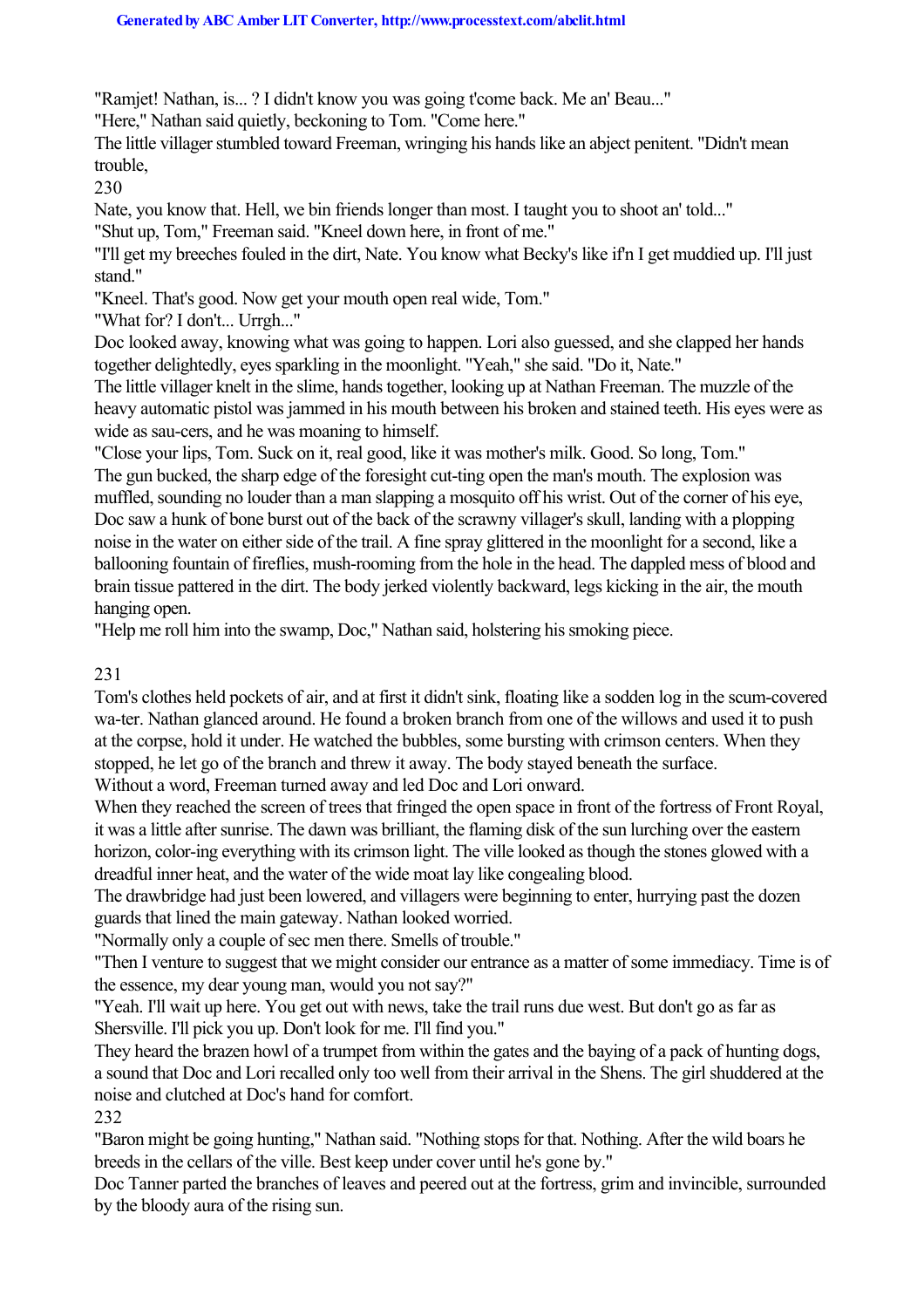"I doubt either of you are familiar with the poetic works of Mr. Edgar Allan Poe? No, I thought not. Poor man. Tragic life. My grandfather on my father's side knew him slightly. This scene recalls one of his verses, concerning a haunted palace."

"I like you reading poems, Doc," Lori whispered, glancing proudly at Nathan. "Doc knows millions of poems, doesn't you, Doc?"

"Perhaps hundreds rather than millions, my dear chickadee," Doc replied.

"Tell me the poem you said. About a haunting pal-ace."

"It starts about a fine castle, like the ville here, that was once a place of great riches, splendor, pomp and circum-stance. Then it fell upon bad times."

"Go on," she whispered. Nathan Freeman half lis-tened, watching the road into Front Royal for the best moment to move.

"But evil things, in robes of sorrow, Assailed the monarch's high estate; (Ah, let us mourn, for never morrow Shall dawn upon him, desolate!)

"Then it goes on about how the wonders of the olden times are sunk forever and locked into the grave, as they

233

are here. The crimson of the rising sun is so strong in re-calling this verse."

"Something's happening, Doc. Look. Horsemen and the pack of dogs. Stay still and keep your voice  $low$ "

First came a squadron of mounted sec men, their uni-forms tinged with dazzling scarlet by the dawn. Then came a huge mutie stallion-the biggest horse Lori and Doc had ever seen, not that the girl had actually ever seen a live horse in her entire life. Mounted on it, wrapped in a silver cloak that the sun streaked with bloody splashes, was an immensely fat man. He wore a feathered cap that nodded and danced.

"Lord Harvey Cawdor, baron of Front Royal," Na-than whispered, unable to hide his hatred.

Then came a pack of twenty or so dogs, slavering black hounds with narrow muzzles and long legs. They were controlled with whips by a half-dozen mounted grooms. At the rear came another squadron of sec guards.

They cantered by, only a hundred paces from the hid-ing place of the three companions, who watched them pass.

The sec men were laughing at some shared jest. From the tone of the laughter, it was a cruel joke. Doc Tanner continued his remembered poem by Poe.

"Somehow it is even more suitable now that we have seen that procession of death," he said. "Tell it, Doc," the girl urged.

"And travelers now within that valley, Through the red-litten windows see Vast forms that move fantastically To a discordant melody; While, like a rapid ghastly river, Through the pale door; 234

A hideous throng rush out forever, And laugh-but smile no more.

"Watching the front of that dreadful pile, lit by the vermilion rays of the rising sun, seems as ominous and frightening as the haunted palace of that verse." Doc's rich melodious voice had carried the poem well, sending a shiver down the back of both listeners.

Nathan suggested that it was as good a time as any to try their luck. With the baron out of the way for the day, heading toward Fishers' Hill, it was unlikely he'd be back before sunset.

They made their farewells quickly, then the old man and the pretty girl strode confidently out of the cover of the forest, joining other commoners on the road into the ville.

"You outlanders? Beyond Shens?" a stout young woman asked, dragging a trio of snot-nosed brats behind her as she wheeled a barrow along the rutted trail. The rickety cart was loaded with a mixture of mud and pota-toes, heavy on the mud. Her accent was so barbarous and rude that it took all of Doc's frail concentration to un-derstand what on earth she was saying to him.

"I regret that we are not fortunate enough to enjoy the benefits of a domicile in these attractive parts." "What? You talk like a double-stupe mutie!" She spit to show her disgust as they joined the lineup at the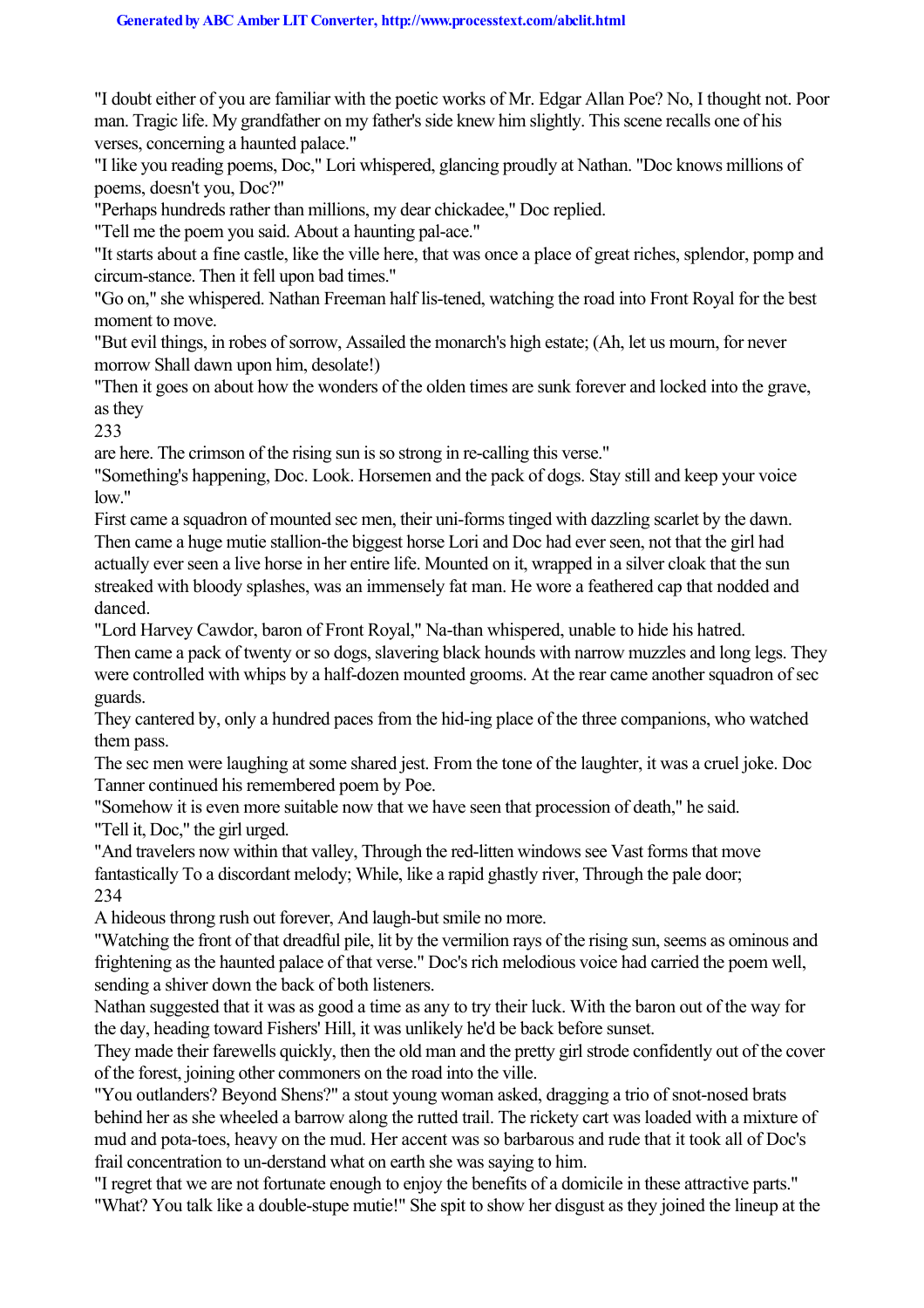draw-bridge.

"He's not for here," Lori said, doing her best to ease the sudden tension.

"Yeah. Bin here 'fore?"

"No, never," Doc replied. "You know the ville well?"

"Should do. Bleeding scullery maid here for eight bas-tard years. Cleaning shit an' sodding grease off whoring

235

plates. Then I landed these little pissers and me man went off south. Now I sell what I can."

The sec men were passing everyone through at a fair speed, seeming to recognize them as regulars. But Doc noticed that one of them was already eyeing Lori and himself, muttering to the guard next to him. "Sees are busy today. Someone must have farted in front of her ladyship."

"No-o-o-o," jeered an elderly man at their side, who carried a string of diminutive onions on a long pole across his shoulders.

"How come you know so much, Eddy Pungo? Riddle me that."

"Hasn't heard? Course not. You's not gotten daugh-ter in ville. Your man left you, dinne?"

"A stone an' a stick can make me sick, but words don't ever harm me, Eddy Pungo. You got news, then tell us."

The old man looked both ways, then leaned toward her, casting an anxious eye first at Doc Tanner and L ori, seeming to recognize them as being harmless. "Ryan. Ryan Cawdor."

The woman laughed, a short, coughing kind of a laugh that made her disbelief obvious.

"True," the old man insisted. "Girl says so. Seen the sees taking him and some friends. Tried to raid the ville."

"Lord Ryan come back? One eye an' all?"

"Ssh. One eye an' all. It's him all right, like the old stories say."

"What has happened to him?" Doc asked, hoping that the fluttering in his chest was only an attack of nerves.

"To Lord Ryan, stranger? I hear he was 'trayed. A servant, brother to Kenny Morse, gave him up from shock. Now he's bound and waits death when the baron comes back from his hunting." 236

"Oh, dear!" The woman with the barrow sighed. "Fucker, innit? Wait twenty years or more for the lord to come and release us. Then next day stupe bastard gets chilled by Baron Harvey and us no better for it."

"No worse, no worse. Gotta look it that way. That's why gate's crawling with sees, as thick as lice on a horse blanket."

Soon enough it was Doc and Lori's turn to face the guards on the cobble-lined approach to the main en-trance to the ville. Up close Doc realized what a difficult operation it would be to try to take the fortress.

"Could use a Peacemaker or a Minuteman missile here," he said.

"What's that, stranger?" a sec man barked. Doc hadn't even realized he'd spoken out loud, and he became con-fused.

"Don't wish to cause any fuss or alarm. Sorry if I spoke out of turn, only the volume of a given mass of gas is in-versely proportional to... to something or other."

Two more of the sec men turned their way. "What's he saying?" asked one, a brutish looking bully with a num-ber of unhealed sores across his upper lip. "Heard him say something about wanting gas."

"No, that wasn't quite..." Doc Tanner paused, fight-ing hard to gain control of his wandering wits, knowing that for the first time in many, many years, the lives of others rested with him.

Lori was holding his arm so tightly that it was hurting him, but it suddenly seemed to be his sole contact with reality and sanity. With an effort the old man pulled him-self together.

"I am Doctor Tanner and this is my-"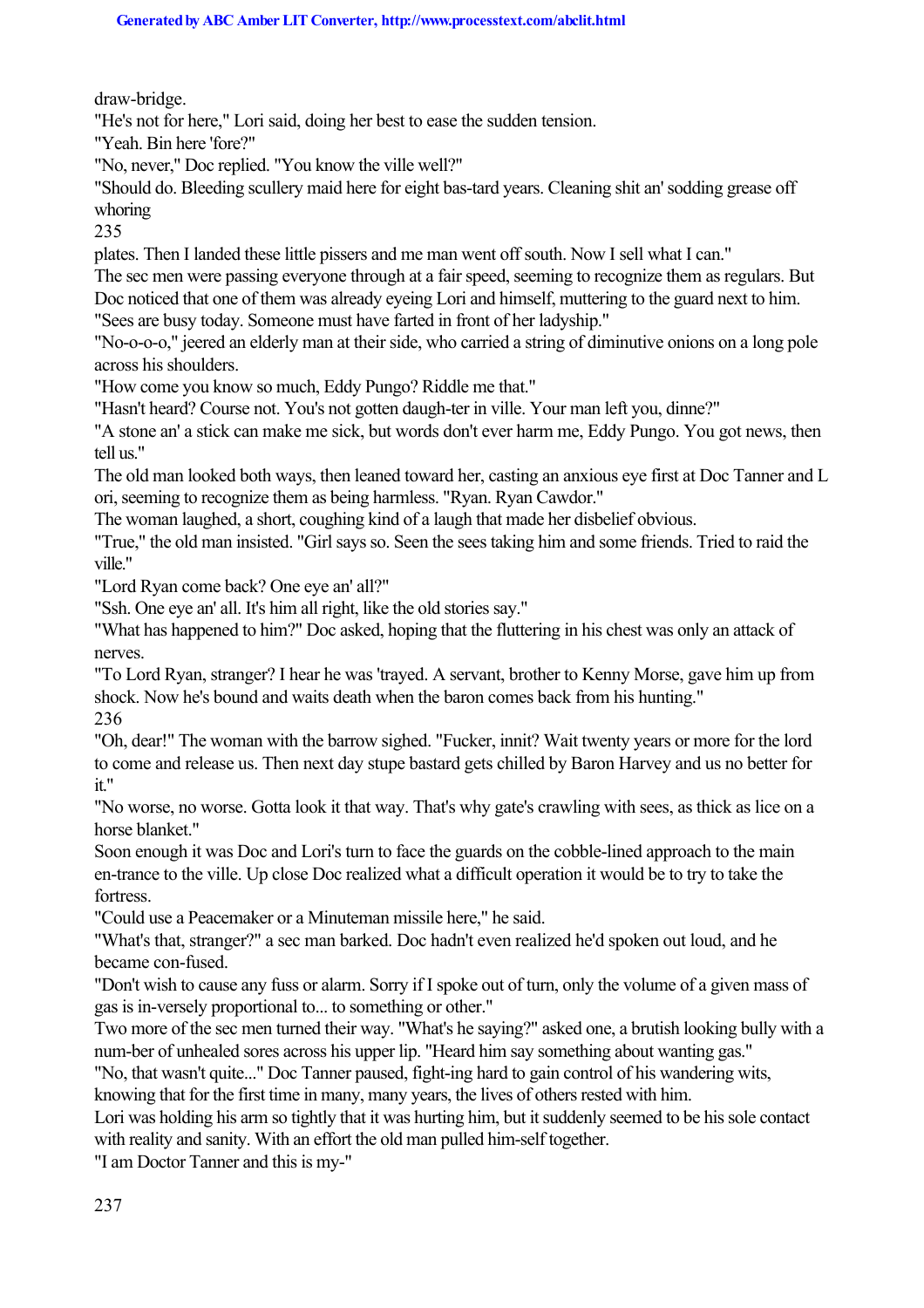"I'm his assistant," Lori put in quickly, remembering from the planning session in the abandoned wag that this was to be her role in their attempted deception.

"Yes, my assistant. I wish to gain entry to this eminent ville." The splendidly rounded vowels rolled out from between the immaculate set of teeth.

"Why?"

"I am a traveling medicine man."

"What d'you do?" the sec man asked. Now there were six of them around the strangers, mostly there to leer at the blond vision that was Lori Quint.

Then Doc recalled something of the spiel he'd con-trived as they'd walked through the forest. "Hallelujah, my brothers. I'm here to help to heal the sick and make the lame walk. To aid the blind in obtaining the miracu-lous gift of sight and the deaf to be able to worship at the shrine of the muse of orchestral sound. If your piles itch or your skin flakes or your glands swell or your kidneys leak or your lungs wheeze or your teeth ache, then let Doc Tanner be your hope and your blessed salvation."

He ended on a silence that seemed respectful. The old man thought that he might have missed his true voca-tion.

"I have missed my true vocation," he said, not intend-ing to speak out loud. Fortunately his tumbling speech had fascinated all of the guards, and nobody listened to his comment.

"You say you draw teeth, old man?" asked a skinny man with a stubbly beard sprouting amid a lake of warts.

"I do, indeed. But sadly all my tools were taken when we were attacked by muties some days ago. They took all our possessions."

238

"We got tools in the guardhouse. Come in. Our ser-geant's been moaning for days and nights about a tooth that ails him."

Doc was brought sharply back to earth. "Draw a tooth for your sergeant? I don't... I mean to say that it's not-"

"Not what, old man?"

Doc swallowed hard, wondering why his mouth had become bone-dry. The crowd pressed around him, and he heard Lori squeak as someone goosed her. He struggled to hang on to his unique role as the savior of the group. Everyone was depending on him.

"If the tools are suitable?"

There was a disturbance in the throng, with men and women staggering sideways. A tall man appeared in an immaculate uniform, gesturing for the drawbridge to be kept clear.

"With the renegade caught, we have to watch for any spies or enemies," the sergeant barked at the sec men. "And who the sweet crucifix is this?"

"Traveling quack-salver," the corporal replied. "Says he can treat bad teeth."

"Then get him in and he can treat mine. Pain's burn-ing my brain. Is the gaudy with him?"

"My assistant, Captain," Doc Tanner said. "Did I hear you mention some renegade?"

"Only the missing Ryan Cawdor, come sneaking back like a diseased rat after barley. But he's locked safe. And by dawn tomorrow he'll likely be another fruit a'dan-gling in the baron's prize orchard yonder." when the pliers slipped on the sergeant's rotten tooth and Doc heard the ominous crunch of broken bone, he knew that he and Lori were in deep trouble.

Chapter Twenty-Six

krysty had watched the departure of Baron Harvey Cawdor and his entourage for their day's sport in the Shens. By peering through the window of her room she could just see the road that wound out across the draw-bridge, vanishing into the trees on the far side of the moat.

With nothing else to do, she had sat on an old-fashioned stickback chair by the open casement, watch-ing the men and women from the surrounding villages file in to sell their produce.

And she saw the silver-haired old man in the cracked knee boots and stained frock coat, who was accom-panied by the tall blond girl with the wide smile. For a moment Krysty stood and leaned on the sill, hoping to try to catch the eye of Doc and Lori. Then she withdrew into the room as she realized that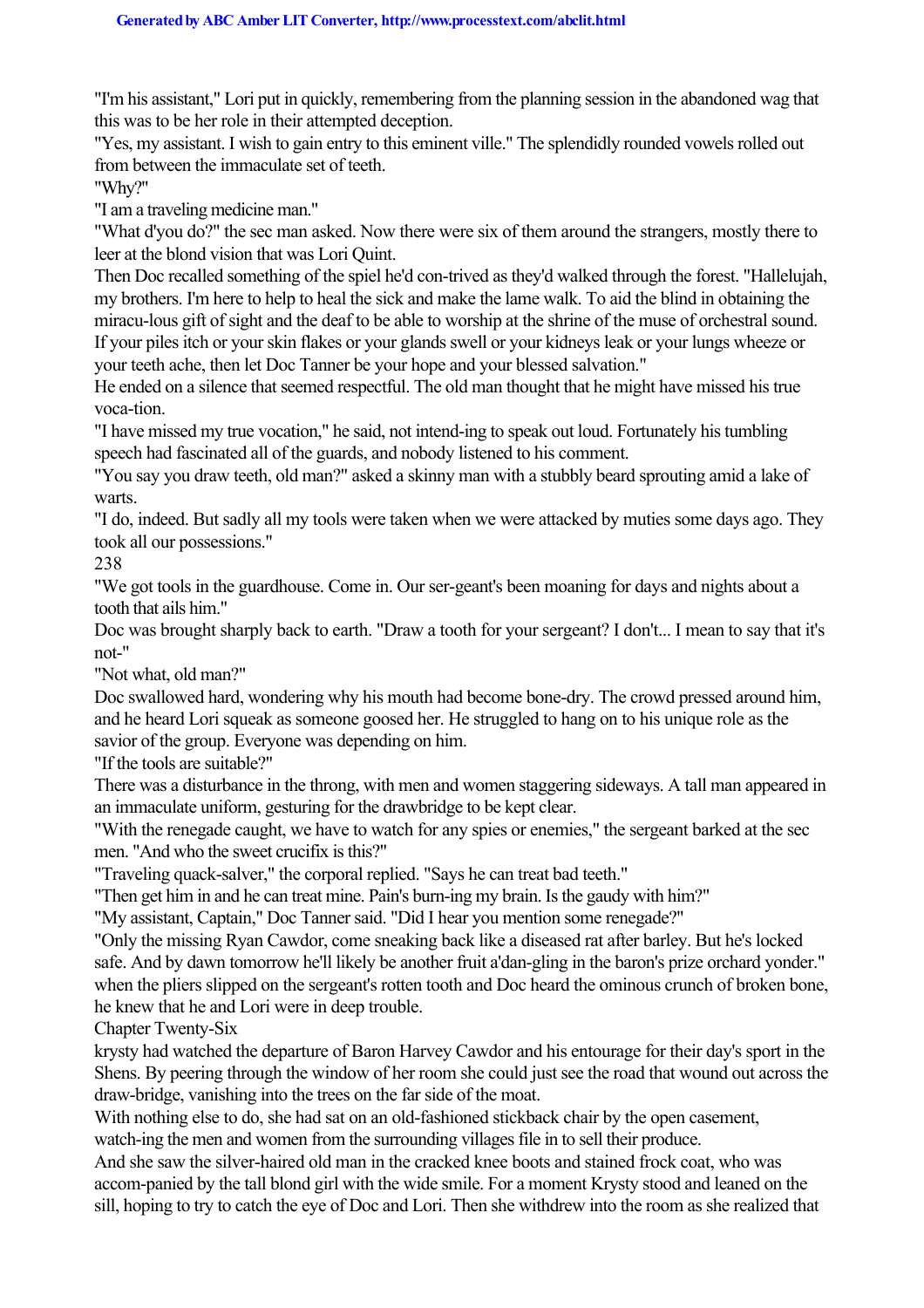they were playing a danger-ous game, hoping to infiltrate the ville in some secret guise.

A few minutes later she could hear yelling and cursing, floating up from the guardhouse just inside the main gateway. She hoped it wasn't anything to do with Doc and Lori.

She'd heard something of what had gone on in the chamber next door to hers during the darkness of the night. Krysty's part-mutie birthright had given her cer-tain peculiar skills, including enhanced sight and hear-ing. The visit of the Lady Rachel Cawdor to Ryan had

240

been largely audible to Krysty, though some parts of it had been left to her imagination, not that much imagination had been required!

Once it was daylight, the tall redheaded girl had de-voted her energies to examining her prison in the most careful detail.

She'd spotted the interconnecting door immediately. But it was sealed with an old iron bar, secured with a huge brass padlock. She rocked it with her hands, but the bar was rooted in the stone wall and hardly moved at all. The window opened on the moat, but it was a drop of forty feet. Though it didn't have any heavy security bars, the window frame was split into eight by metal rods. With a great effort it would have been possible for a small, skinny person to wriggle through. But for someone of Krysty's height and build, it was unthinkable to escape that way.

The main door into the room was locked and bolted from the outside. There was no judas hole for the sec men in the corridor to spy on her, but she could hear from the sound of boots and quiet conversation that there were at least a dozen guards in the passage.

The room was eighteen feet by fourteen, with no other exits or entrances. There was a fireplace, but the chimney was blocked off with stone and concrete. She even checked the stone flags on the floor, rolling back the coarse woolen drugget. The furnishings were sparse, and seemed very old.

A carved wooden chest at the foot of the double bed opened at her touch, revealing a pile of cloth. The smell was unpleasant, like damp earth. Krysty pulled the top bolt of cotton out of the trunk and unfolded it. The cloth was spotted with speckles of green mold, which carried the rich, moist odor. She wrinkled her nose as realization came to her. It was a cerecloth that had been used as a

241

shroud or winding sheet for a corpse. Though, by the look of it, the cerement had done that duty on several occa-sions.

The chest also held a number of iron and pewter vases, which were cold and dusty with age. A wardrobe at the head of the bed on the left was completely empty, except for the stub of a pencil and an empty can of fly killer. A faint message had been scrawled on the inside of the door Cathy Supports Lynx.

Krysty wondered who Cathy had been and how long ago she had supported Lynx, whatever that was. A mahogany cupboard in one corner, with a deeply or-nate acanthus design, held a lidded chamber bucket, which Krysty had used and emptied into the filthy water of the moat.

There was a tapestry on the long wall behind the head of the bed. Faded green and blue, it showed a sailing ship, partly dismasted, running for shelter before a terrifying storm. Massive white breakers curled under the schoon-er's quarterdeck, and sharp-fanged rocks waited at the base of towering cliffs. It was a mournful and desolate picture that fitted Krysty's mood of bleak pessimism.

Since leaving Harmony, Krysty Wroth had been bowled along, bouncing from adventure to adventure, constantly flirting with death, but never finding herself locked in its embrace. Now it was changed. They were prisoners of a ruthless and crazed baron, locked away, weaponless, in the center of a fortified ville that swarmed with sec men. Only Doc Tanner and Lori Quint had offered any pros-pect of help, and she'd just seen them both stroll into the gaping jaws of the grinning tiger.

Krysty felt very much alone.

They brought food around noon, a hand-turned wooden bowl of vegetable soup, with some scummy slices

242

of potato floating in it, and a hunk of coarse bread. They didn't give her even a spoon to eat with, nor did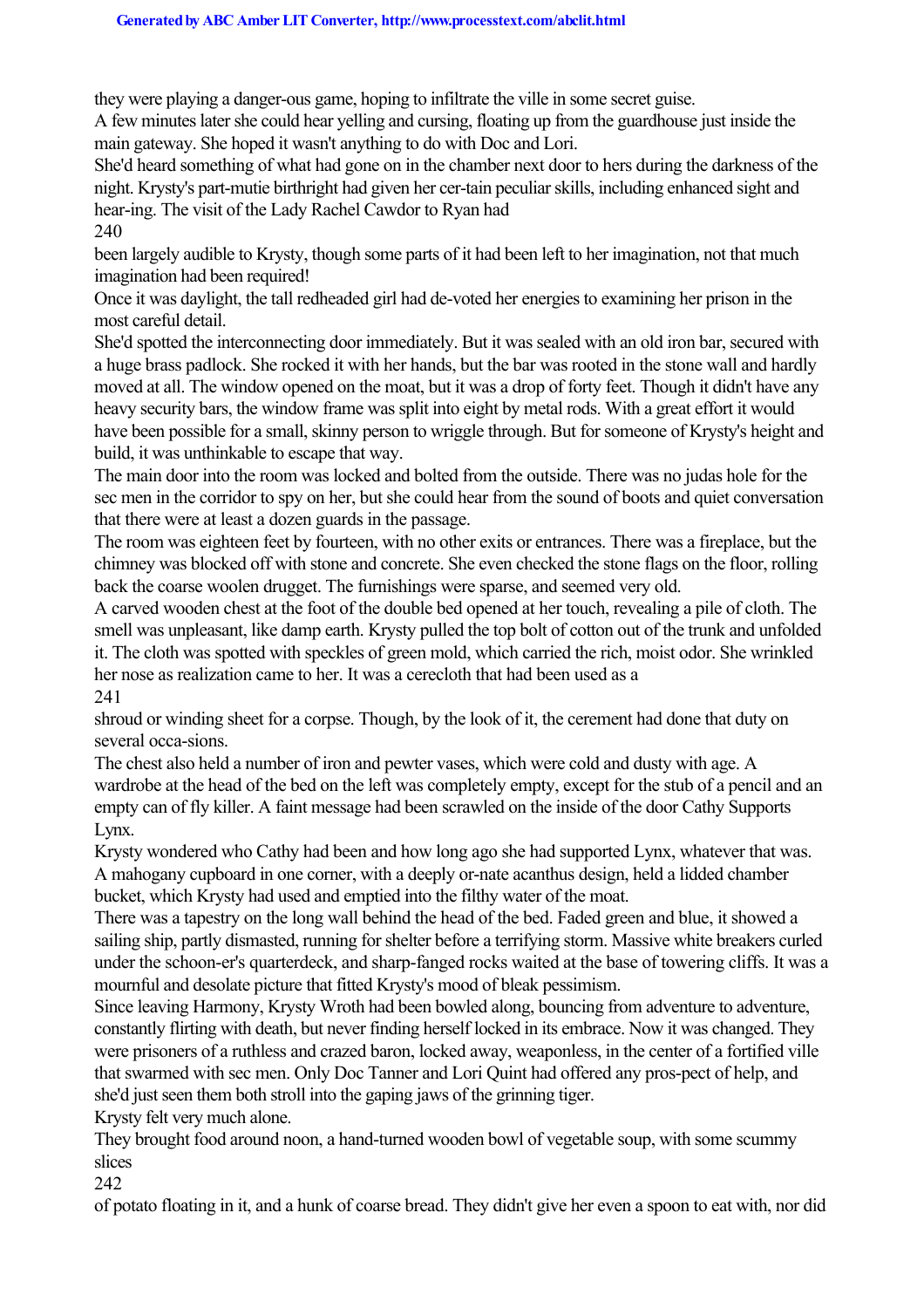any of the three armed men speak a single word to her.

There were no books in the room. No tapes. No pix, no sounds. Using some of the skills taught her by her mother, Krysty eventually lay on the creaking bed and willed her-self into a semitrance, slipping easily into sleep by relax-ing herself from her toes upward.

The day crept by.

it was near dusk when she heard the distant baying of the pack of hounds drawing steadily nearer. The fading light made it difficult to make out details, but she thought that Baron Harvey was slumped in the high saddle of his horse, his pretty cloak caked with gray mud. The whole party was subdued, with none of the chatter and singing that you would normally expect with the return from a successful day's hunting. There was the bloodied corpse of a large pig of some kind, its curling tusks gleaming yellow in the dusk. Its throat had been slit, and there was what looked like a scattergun wound in its flank. It had been flung into the back of a cart, which rattled over the cobbles into the keep of the ville.

The guards brought another meal, identical to the first except that there were some shreds of stringy pork lurk-ing in the slimy depths of the bowl.

Through the open door, Krysty could see the sergeant who'd brought them in from Shersville. She noticed a crust of dried blood on his lower lip, and the side of his jaw seemed swollen. Even as she looked at him, he lifted his hand and touched his face, wincing as though it were damnably tender. "A good hunt for the baron?" she called out.

243

"He fell at a thorn break. Came home tired and in the foulest of tempers. And I feel much the same, so just shut your mouth and keep it that way."

"Won't he see us tonight?"

The sec officer sighed. "I told you to... No, he won't. He's gone to his bed. But don't worry, Red. One more night t'live. Be thankful. This time on the morrow you'll either be chilled, or you'll wish that you were."

And the door slammed.

krysty was awakened by a faint grating sound that seemed to originate behind the head of her bed. She sat up, trying to work out what the time was and what had caused the noise. The sound was repeated. It had a pecu-liar, hollow resonance to it that echoed through the room.

The girl swung her long legs off the bed and stood fac-ing the ancient tapestry, which stirred as if a breath of wind had tugged at it. Though the window was flung open, there wasn't a breath of air in the room. The night was sultry and humid; Krysty could hear thunder rum-bling off to the north.

The tapestry moved again, and the glow from the sin-gle oil lamp in the room cast dancing shadows across the faded material. The grating stopped, but Krysty could hear the squeak of an ungreased hinge. There was an-other entrance into the room, hidden by the huge wall covering.

Whoever was coming into the room was moving with a marvelously light foot. Krysty made a guess, calling in a low voice.

"Come in, Jabez. Why not use the proper door to the room? Frightened you might be seen visiting a mutie in the middle of the night?"

244

A hand appeared at the edge of the fabric, gripping it tightly. At her words, the hand vanished for a moment, then the tapestry was pushed aside and the young Lord Jabez Pendragon Cawdor stepped softly into Krysty's prison room.

He wore a jacket of plum-colored velvet, slashed with white ermine. His chest was bare beneath it and, Krysty noticed, utterly without hair. His trousers, made of ra-ven-black satin, were loose and baggy about the knees, like something out of a child's book of Sinbad the sailor. He wore fur slippers on his feet. His dart gun was in his belt, his right hand hovering near the butt.

"Only a mutie could have known it was me," he said quietly, looking around the chamber suspiciously. When he was satisfied he and Krysty were alone, he perched on the edge of her bed, one foot dangling. "Who else could it be? Your father? To move so quiet? Your mother? I think not. Her liking for jolt would keep her to her room at night, unless she had some vital er-rand." Krysty stared at Jabez as she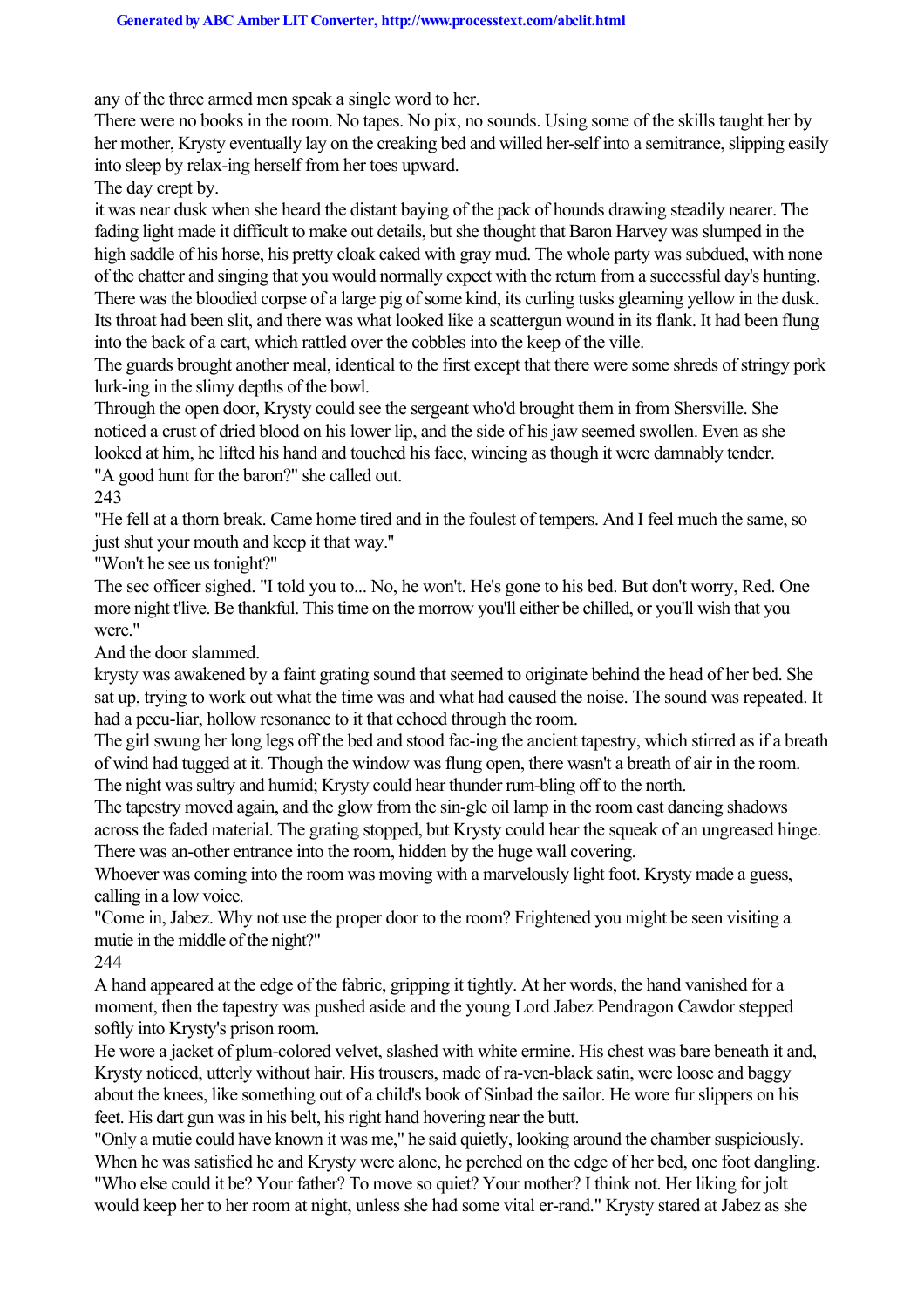spoke, looking for a clue that he knew about Rachel's nocturnal visit to Ryan.

But the pallid face betrayed nothing. The distorted eye blinked furiously. His left hand toyed with the beautiful amethyst set in gold at the end of the long chain about his throat.

"Blood and bones! You are one of... If you were not marked for death I could..."

Krysty felt her pulse rate rising. There was something truly sinister about the young man who sat so relaxed on her bed. There weren't many reasons why he might come to see her at this hour. And none of them were good.

"What is it?"

245

"I came to see you. To see if my brief and interrupted memory of you was correct." He paused, but she didn't reply. "And it is," he concluded lamely.

"You've seen me. Now you can go."

"Ah, no. That's stupid of you. Stupid to anger me."

"You know I'll be dead by tomorrow, lordling," she mocked. "You think any threat can frighten me? Go and sleep with your mother, like a good little boy. Go on."

Jabez drew the dart gun and leveled it at her. "It can be tomorrow. It can be now, you flap-mouth slut! It can be easy or I can make it hard."

Krysty continued to deliberately provoke him, feeling her own tension mounting, knowing she was flirting with an instant chilling.

And not caring.

"Hard, Jabez? I can't believe you can make anything hard, least of all your pathetic cock."

"Bitch!" he screamed, taking a half step toward her and squeezing the trigger of the blaster. But his feet slipped on the edge of the large carpet and threw his aim. The cluster of darts hissed venomously across the room, burying themselves in the door of the wardrobe, missing Krysty by a hand's breadth.

She backed away from him, whispering to herself, watching Jabez Cawdor through slitted eyes. "Earth Mother, help me. Aid me now, Gaia! Help me and give the strength and the power."

"Prayers won't help you, slut! I'm going to open your belly and rip out your tripes. But first I'm going to show you how a Cawdor can fuck. Sit on the bed and keep your hands still. No, take off your clothes. Fast! Before I waste you, here and now."

Moving as slowly as she could, Krysty concentrated on slipping into the trance of power, the way her mother

246

Sonja, had taught her. The dark blue top came off, re-vealing her splendid breasts. Still chanting the invocation to the Earth Mother, the girl started to unzip her pants, slipping off the low boots and kicking them into a corner of the room.

"Faster!" The slit barrel of the dart blaster gaped at her as Jabez waved it angrily.

"Give me all the power. Let me strive for life," she was whispering, eyes closed now, feeling the familiar surge. An almost indescribable sensation flowered in her loins, spreading like a slow fire through her belly and thighs into her chest and arms and down to her ankles. It finally filled her head with a scything hiss, as though her brain were floating. She felt unbelievably light and potent.

Jabez Pendragon Cawdor, baron designate of the ville of Front Royal, saw none of that. He saw a sexually at-tractive young woman with a wonderful body, who had stripped naked at his bidding and sat patiently on the big bed, waiting for him to take his pleasure.

He licked his lips as he stared fixedly at the junction of Krysty's thighs, at the curling nest of blazing pubic hair that tangled and concealed and aroused.

"Lie down," he said, voice trembling.

"Don't," she said, now calm, her breathing steady and relaxed. It would be better if Jabez left the room without touching her. But if it happened, then she was ready for it.

"Beg for mercy, whore. It adds to my pleasure. Beg." Clumsily, holding the dart gun in his right hand, the young man shrugged off the rich velvet jacket, kicking the slippers to one side. "I don't hear you begging, you use-less mutie slag."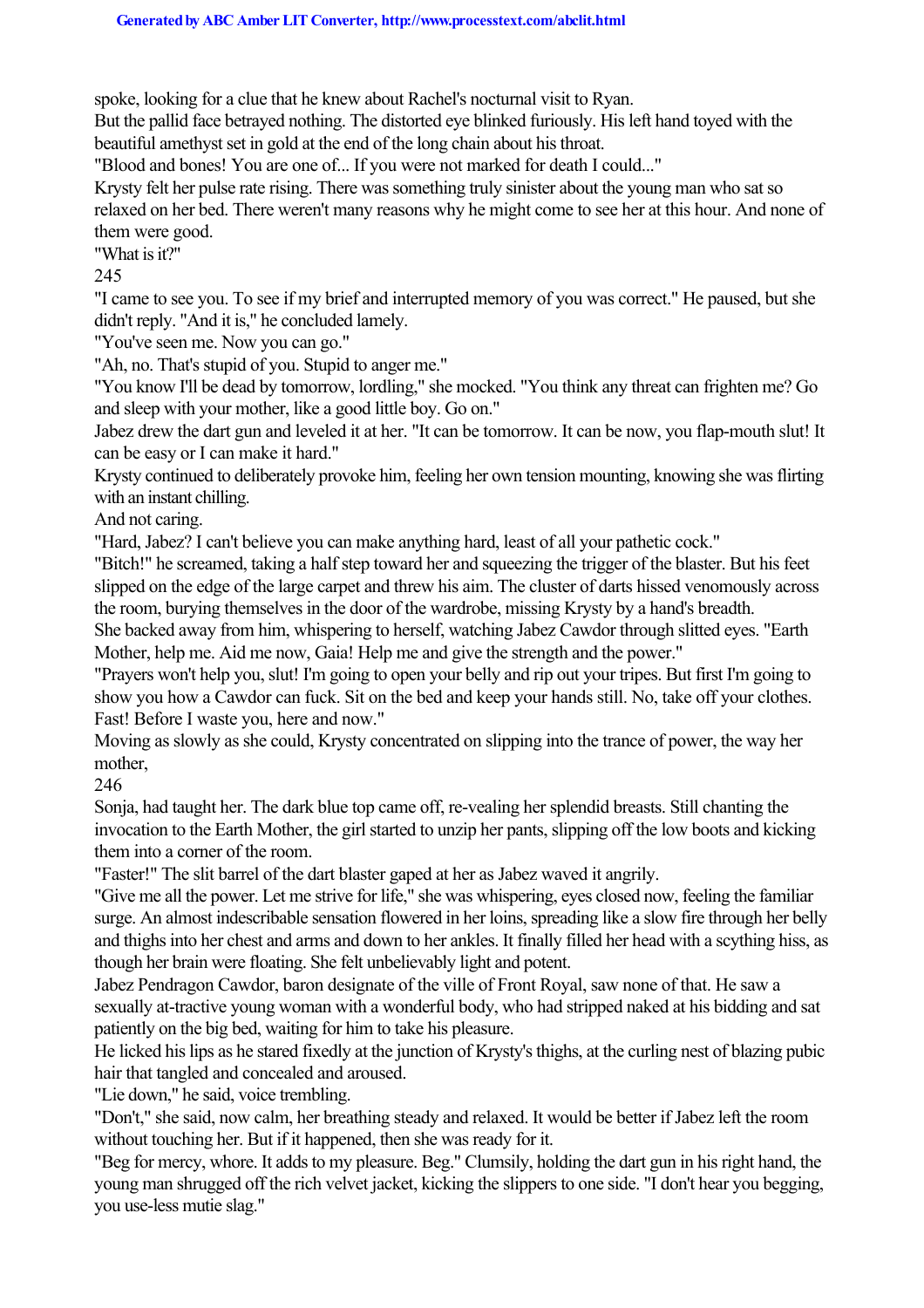"Come then," Krysty whispered, holding her arms out to Jabez.

247

"Blood and bones! You'll weep for death this very night." He unlaced the satin pants and tossed them to the floor, grinning as her eyes fell on his near-erection. The blaster was steady in his hand as he knelt on the bed and leaned over her.

Krysty was ready.

Chapter Twenty-Seven

with a short, stabbing blow from the heel of her hand, Krysty Wroth crushed Jabez's larynx, rendering his vocal cords useless. It was a savage and crippling attack that flung him onto the floor, his mouth flopping open in a silent, anguished scream. His eyes opened wide, the drooping lid flicking up like a window blind suddenly re-leased.

Krysty's most awesome mutie trait was her ability, un-der certain circumstances, to call on a reserve of incred-ible muscular power for a short time. The cost was dreadful, and always left her exhausted and drained for hours after. Therefore it was an ability she hardly ever used. But she knew the baron's son intended to rape her in the most violent and humiliating way, and then kill her. She didn't have to be a doomie to see that.

Her right hand jabbed at the arm that held the dart gun, snapping both radius and ulna above the wrist. One splintered end of bone protruded through the skin, sur-rounded by flags of torn and bloody flesh. The fingers opened in a spasm of shock and pain, dropping the dart gun to the stones, where it landed with a hollow, metallic clang.

Krysty was barely in control of her own body. The devastating power of the Earth Mother was released in such a rush that it almost blanked her mind all that reg-

249

istered was that she had to kill this man in the most ab-solute and total manner.

Jabez struggled to his feet, chest heaving as he battled for breath. His eyes stared blankly at the staggeringly beautiful woman who stood across the bed from him.

He shook his head in disbelie f at her speed and brutal strength. Jabez had always relished giving a good beating to a serving maid, smiling at her screams as his whip cut patterned welts over the soft skin. They were so weak, women.

Krysty punched out at his other arm, snapping it like a dry twig at the elbow joint.

Now a red killing mist swamped her mind, closing off any reason or sense.

Or mercy.

Short jabs with fists clenched broke five ribs on the left side of Jabez's chest and four on the right. None of the savage punches traveled more than six inches. The man staggered back against the wall and tried to scream for help, only managing to make a sound like a newborn lamb bleating weakly for its mother. Krysty grabbed his dangling left hand and crushed it between her palms.

At this point, Jabez Pendragon Cawdor fainted, slumping in her arms, his blood smearing the stone floor. He lay on his back, legs outstretched. Krysty looked down at him, eyes blank and cold, breathing faster. As though in a trance, she measured her aim, leaped high and came down with both heels on either side of the left knee, springing the joint so that the patella popped out like a metal bearing between finger and thumb.

Jabez stirred at the appalling pain of the injury, but before he was jerked back into consciousness, Krysty re-peated the attack on his other knee, destroying the joint.

250

Had he lived, Jabez would have been a helpless crip-ple, unable even to crawl.

Had he lived.

Krysty stood, panting. Her eyes were half-closed, and she was swaying on her bare, blood-smeared feet. She glanced down at the naked, broken, unconscious man lying crookedly on the gray stones of the bedroom floor.

If any of Krysty's friends had seen her at that mo-ment, they would have backed away from her, horrified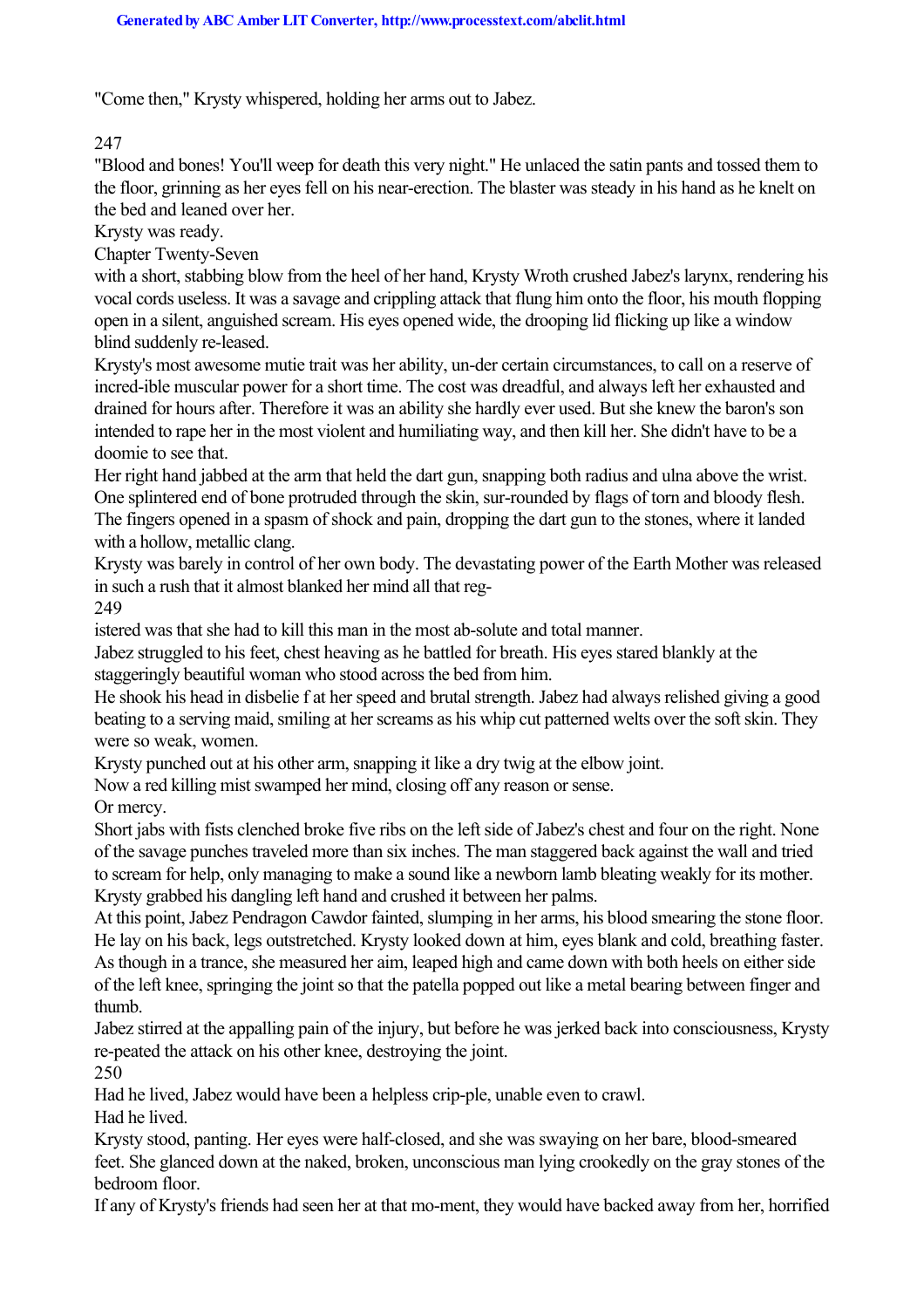that she'd been seized by a killing frenzy. She touched Ja-bez with a toe, and he jerked away from her. She laughed quietly, an ugly, tinkling little noise, like a cracked silver bell.

Jabez's eyes flickered open, and she heard a choked groan of purest pain. She could see the pulse that flut-tered unevenly in his throat, just beneath the ear.

As she stared at him, the mutie power of her mind stripped him to the soul. She saw the stunted, evil core of Jabez's being, when pleasure came only through the pain and suffering of others. She saw the festering slime that a religious person might have called the soul. And was ap-palled.

Jabez Cawdor stirred, head rolling to one side. A thin trickle of bile, tinted with blood, drooled from his open mouth.

Krysty lashed out with her heel, hitting the heir to the ville of Front Royal at the base of the nose. Cartilage burst, and the septum shattered into a dozen splinters of jagged bone. Gouts of blood spewed in the air and all over Jabez's naked chest. The power of the kick jammed the shards of bone high into the soft spaces of the skull, driving them into the brain.

251

ryan heard nothing of Krysty's fury from where he lay in his own room, watching the light fade away. He'd heard the clattering of hooves on the cobbles in the morning and the excited yapping of the hounds. A bowl of gruel and some crusts of dry bread had been his only meal, given to him so cautiously that he'd lapped at it like an animal. He knew nothing of the disastrous and farcical entry of Doc Tanner and Lori Quint into the ville.

And he knew nothing at all of the visit of Jabez Pen-dragon Cawdor to Krysty Wroth. Not a hint of the young man's hideously violent chilling.

The sec men hadn't bothered to leave Ryan any lamps lit in his prison room. Despite the discomfort of his bind-ing and the imminence of his departure from life, Ryan still managed some sleep, dozing until the links of the chain around his neck jerked him awake.

But something else had disturbed him. He lay still, eye open, straining to listen. It had been a creaking noise, like a piece of wood being slowly split in two. There was si-lence, and then another, sharper sound. In the blackness, Ryan could make out a narrow strip of golden light shin-ing in the middle of the shelves.

Where he knew the secret door was hidden!

A figure moved against the thin rectangle of pale yel-low, then the door closed and the chamber was in total blackness. Ryan tried to wriggle into a position where he might at least try a kick at whoever had entered the chamber.

"Come on," he whispered. "Come on, you bastard! Come on."

His hearing was better than most, and he strained to listen to the pounding stillness. Bare feet moved with an infinite caution on the cold, dusty stones of the room. And the ragged breathing sounded like that of a man at

252

the farthest edge of exhaustion, only a knife blade from collapse. The steps hesitated again, and then stopped about five paces from him.

"Ryan."

The touch of a moth's feathery wing brushed at his hearing-Krysty's voice, seeming to come from a great distance, from somewhere in the deeps of the ville.

"Lover?" he said. "What is it?"

"The power of...of the Earth Mother came...to...to me. Was as though Gaia herself took possession of..." The words faded away.

"What is it? What happened? Fireblast! If only I was free I could... Krysty, tell me what's happened. Tell me."

She came closer, and he finally felt her hand on his arm. "Ryan. Oh, but... I've killed Jabez Cawdor." Since he already anticipated death within the next few hours, Ryan wasn't too shaken by her words. The mur-der of his brother's only child didn't make a whole lot of difference. The Trader used to say that a man could only get himself chilled once.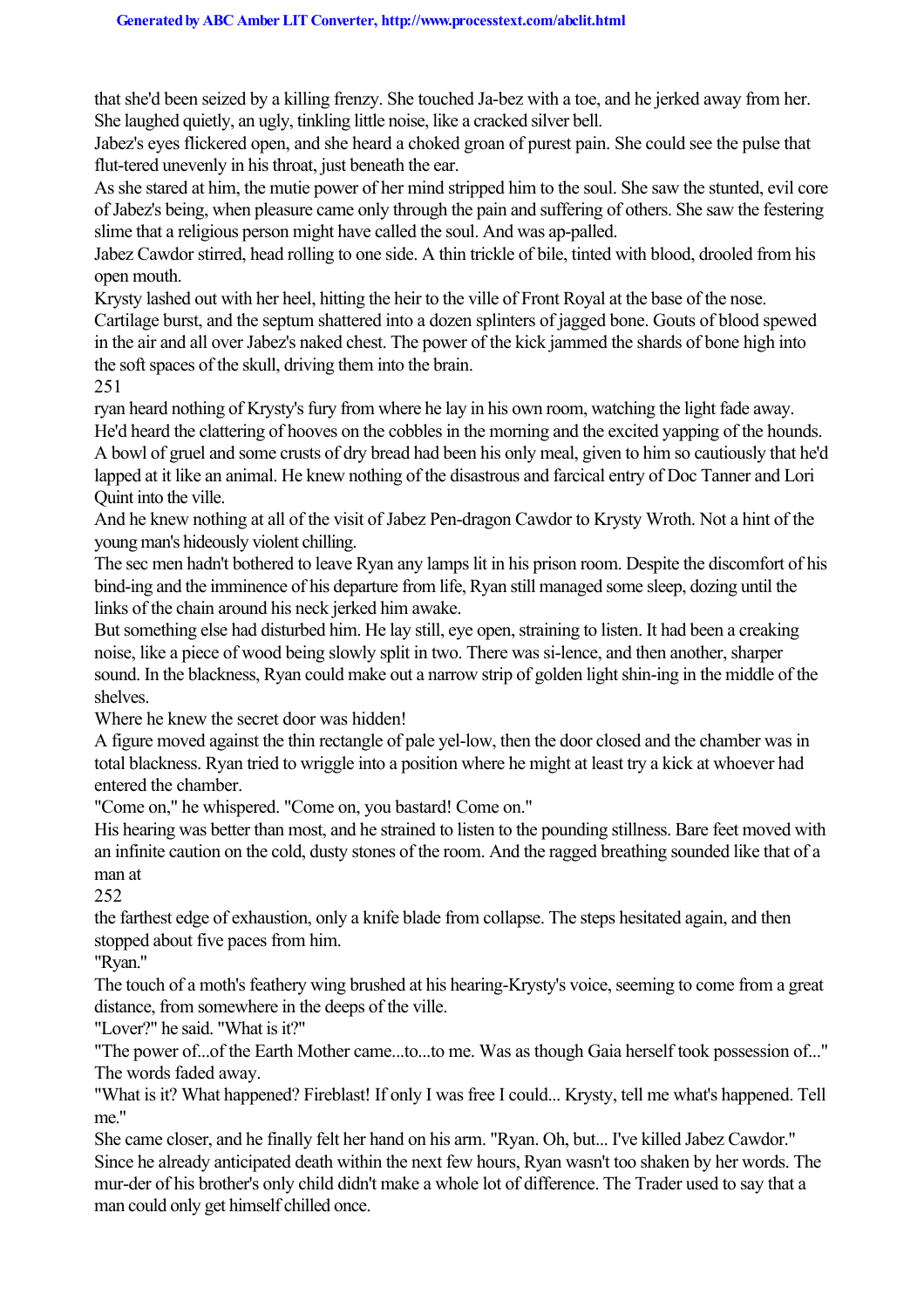"How? No, make that why?"

"Came in to rape me. He was the most evil... evil bas-tard I ever met, Ryan. So I took him. Wasted him."

"Had it coming, lover," he said.

Then she broke down, lying across him, hanging on as if she were drowning, her tears wetting through his clothes. The girl's whole body was shaken by sobbing, the sound muffled as she pressed her face to his chest. De-spite being bound and helpless, Ryan tried to comfort his woman, muttering softly and kissing the side of her neck. He could feel that her long, sentient hair was coiled tightly at the back of her head in a defensive bundle.

"Tell me 'bout it."

253

Krysty fought for self-control, sitting back on her heels, trying to steady her breathing. "Chilled him. But... that isn't all. The power was worse than I ever knew."

"How d'you mean? Worse?"

Her voice was so quiet that Ryan could barely hear it, but he eventually made out what she was saying. And the flesh crawled on his nape at the horror of it. She hadn't just killed the young man. She'd slipped into a blind frenzy and ripped his body apart.

Ryan tried to speak and found that his voice had gone, choked in a fearful dryness. He'd seen Krysty use her power before, and witnessed the awesome strength at such times. But to rend a corpse limb from limb... He swal-lowed hard and found words again.

"Don't ever get angry with me, lover," he whispered.

He felt her relax a little, the hair loosening at her neck. She even managed a muffled giggle at his weak joke. "Try not to, Ryan. If we live that long. What can we do?"

"Nobody outside in the passage heard?"

"No. I'm good at it, lover."

"I know. Are there bars on your window?"

"Some. You can lean out, but I doubt you could es-cape that way."

"They fear magic in the Shens. Always talk of sha-mans and wizards. I know that Harvey was always terri-fied of such things. You could sink the... the body in the moat and say you fell into a deep sleep and babble about demons and spirits possessing Jabez. The door's locked?"

"Yes. On the inside. And there's some old shrouds and some chunks of iron in a chest. I could weight the bits."

"Do it. At least it might take the blame away from you. Who knows, lover? Can you do it? You're not too weak?"

254

"I can try. By Gaia! What I want most is to sleep for a month. With you, Ryan."

"Don't forget. He came in and was babbling some sort of shit that sounded bad. You blacked out, and when you came around Jabez was gone. Just a lot of blood on the floor."

"I'll try, lover. Will Harvey and his bitch-wife fall for it?"

Ryan smiled in the darkness. "If they don't, things can't be worse for us. And if they do... Who knows, Krysty? Who knows?"

Chapter Twenty-Eight

harvey cawdor looked like a man in the last stages of some dreadful ague. His whole body quivered and shook, his chins flapping from side to side like enormous dew-laps. His face was as pale as parchment, and a thread of spittle trailed from one corner of his thick lips. Sweat glistened on his pallid forehead and trickled over the pudgy acres of his cheeks.

"Just blood?" he asked brokenly. It was the twentieth time he'd repeated the question since Ryan and his three friends had been dragged from their rooms just after dawn, and hustled into the main hall of the mansion. Harvey sat in his wide-armed oak chair, wearing a loose cloak of aquamarine, lined with sleek black fur. His straggly hair was uncombed, and his fingers were ring-less.

Rachel sat next to him, face blank, hollowed eyes locked onto Ryan's single good eye. Her fingers played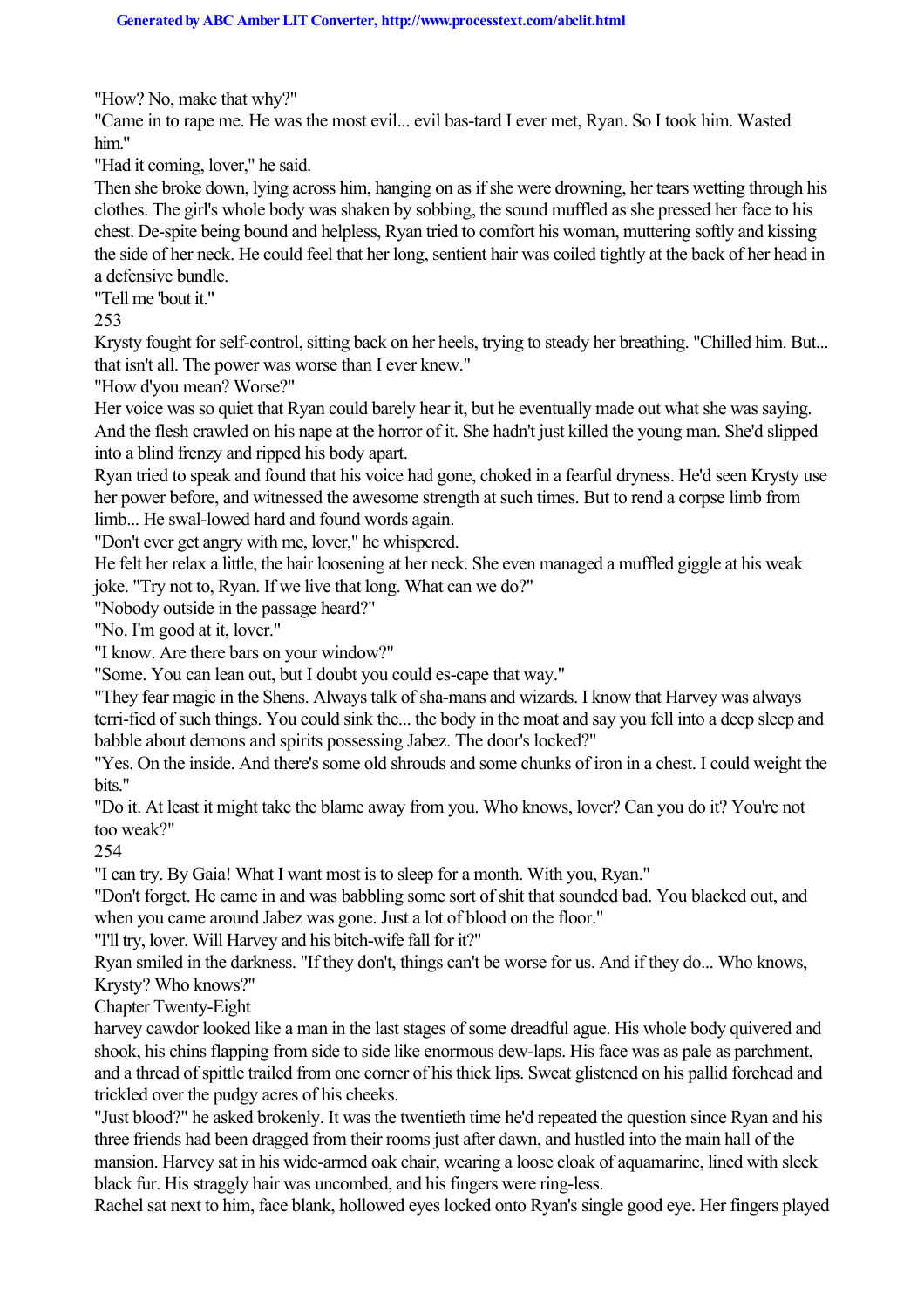with the silver catch on her scuffed leather purse. She wore a black robe with a tiny gold star-cluster brooch on her breast. Rachel had said nothing since the news of the bizarre disappearance of her only child.

"Only blood? How can that be? How can a grown man vanish and leave just a lake of dried blood?" "He raised demons, Baron Cawdor," Krysty answered quietly. She'd recovered something of her normal 256

strength, but she was still pale and shifted nervously from foot to foot as though she feared she might fall. "You told us that," Rachel spit, finally stirring from her lethargy.

"The door was locked from within. The window barred so that no human could leave. No body floats in the moat. I cannot...can't...she's a witch, that flame-haired gaudy whore! Killed my little boy. Butchered him and made his body disappear l ike fucking smoke. Ah..."

Harvey looked at the sergeant of the sec men, who stood at the side of Ryan Cawdor. "The chimney in the room. Was it searched?"

"There was no chimney in that room, Lord," replied the guard.

Baron Cawdor fell silent. Ryan looked around him, his memory conjuring up long-dead faces and times, mostly not worth remembering banquets with a whole pig being roasted on a spit by a red-faced lad; jugs of beer being hefted by muscular women from the kitchens of the ville; the unforgettable taste of overripe venison with sweet po-tatoes and crimson berries; music floating down from the gallery that ran around three sides of the vaulted room.

In the stillness he could hear the faint sound of the baron's hunting dogs, howling beneath the central keep of the house. And the keening noise of the ferocious boars that his brother bred for his own sport. Jak Lauren was on the end of the row, his white hair tangled and greasy, his red eyes darting around the room. He caught Ryan's glance and flashed him a lightning grin.

J. B. Dix stood next to him, arms folded across his chest, pale face turned incuriously toward the baron and his woman. Despite the passive appearance, Ryan knew from long experience that the brain of the Armorer would

257

be racing, calculating angles and odds, looking for a chance. Half a chance.

Anything.

Ryan had been doing the same. Ever since his true identity had been revealed, he'd known that death stood a heartbeat away from them all. A bloated assassin like Harvey would not blink at spilling more blood. And in all the world there was nobody he wanted chilled more than Ryan.

But now the four friends were helpless, unarmed, and overwhelmingly outnumbered by the army of sec men that patrolled Front Royal. The butchering of Jabez had been a tiny entry on the credit side of their account, but their own debiting came ever closer.

The sergeant coughed, catching the piggy little eyes of his lord.

"What is it, man? Speak up!"

"The old man and the girl?"

Harvey Cawdor stared blankly at the sec officer. "What?"

"The old man and the young girl, my lord. She has yellow hair and he-"

"I know who you mean, you fucking double-stupe! What of them?"

The man shuffled his feet and looked down, his hand going to his bruised and swollen jaw. The expression on his face said clearly that he wished they'd never started a conversation.

"He broke one of my teeth. Pretended he was a real doc. We got him and the girl in the guard cells."

"What has this to do with the wizardry and deviltry that took my son from me? Are you saying they're witches, as well? Shall we burn them?"

258

"No, I don't... I mean, my lord... What shall we do with 'em?"

"Flog them and turn them out of the ville!" Ryan's brother picked irritably at the chipped blue varnish that decorated his chewed nails.

"They could be traitors and friends to these four," said Rachel Cawdor, leaning forward in her seat, eyes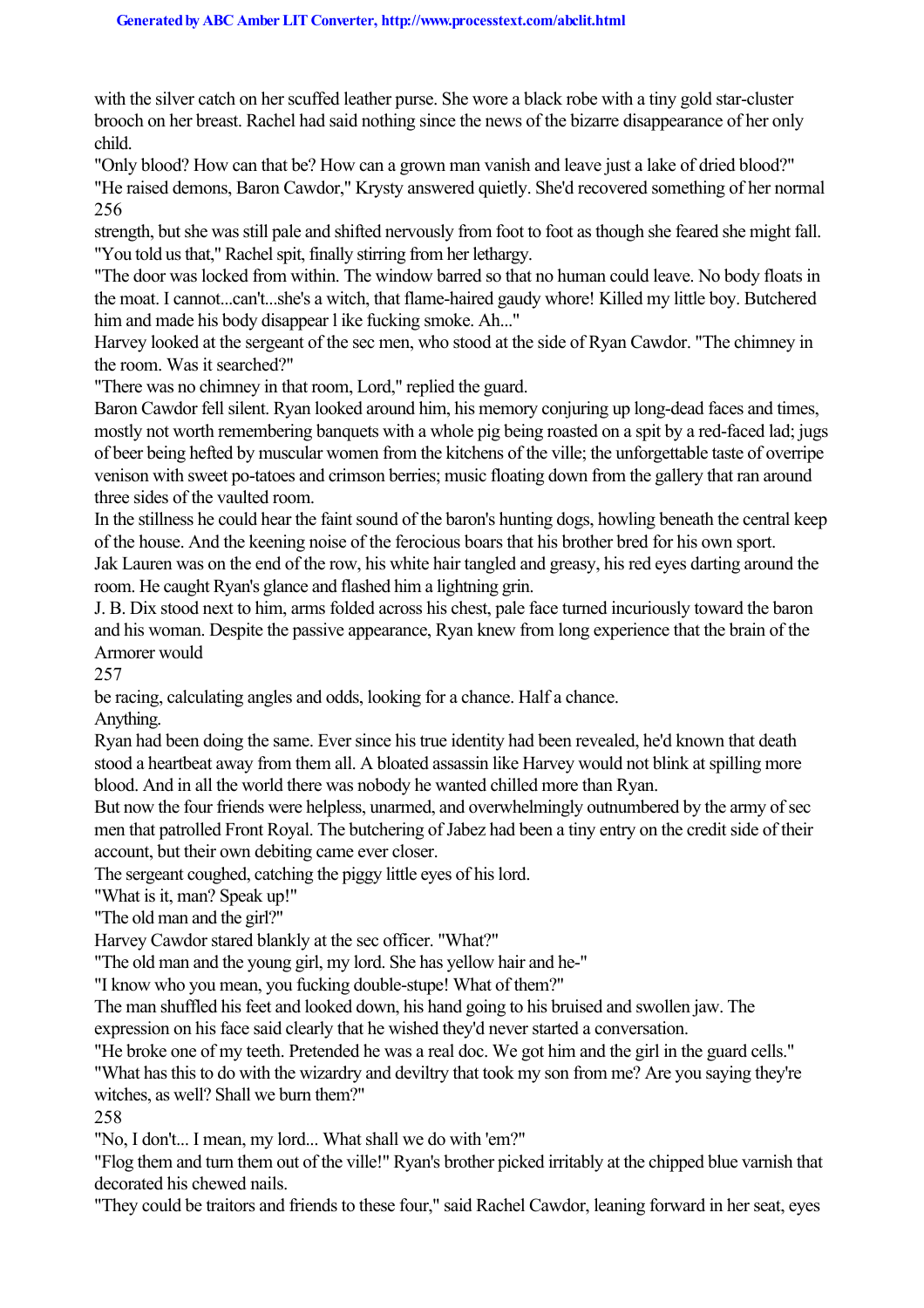staring above and beyond Ryan's head.

"I don't think so, my lady," the sec man said. "The oldster's barely three bullets in a blaster and the girl's a near-dummy. I say flog 'em out of the ville."

Harvey shifted his enormous bulk and belched, glow-ering at his sec officer. "You say that, do you, Sergeant? I've a mind to flog you. Cut your ears off. Slice the lids from your eyes. Peel off those fucking lips. What then? I've heard the girl is pretty, Sergeant. What d'you say to that, man?"

The sec man swallowed convulsively. "Yes, she is. I'm sorry, Lord, that-"

"Shut up," Harvey muttered, his violent anger pass-ing as fast as it had risen.

Ryan glanced at the line of grim-faced guards, each of whom carried his M-16 at port arms. The windows were flung open, letting in the clean morning air. He could hear a young child crying to his mother for attention. There was the crack of a slap and a scream from the toddler. Another slap rang out, and then silence once more. A young brindled puppy wandered in, looking around for a familiar face. It ambled over to Jak and rubbed itself against his legs. The boy stooped to pet the animal, chucking it under the chin. It was an oddly normal scene, hardly one where four people were about to be sentenced to their deaths.

259

"I think it was some black magic that took my son," Harvey Cawdor said, levering himself to his feet. "We've heard how he came to question a prisoner. And she... or someone...raised a devil, who lifted my dear Jabez to the realms eternal."

Ryan's hands were still cuffed behind him. Krysty, sensing that the word of doom was coming, took a half step forward to be beside him and rested her hand on his arm. Jak ignored the baron, continuing to stroke the puppy that now rolled on its back to have its stomach tickled.

J.B. stood at ease, the dawn's light glinting off his spectacles, his fedora pushed back off his forehead. "My order is... Sergeant!"

"My lord?"

"Chill that fucking dog!"

"Now, my lord?"

"Now, man!"

The sec officer gestured angrily to one of his men on the far side of the hall. The guard was tall and skinny, the blaster looking as if it weighed him down. Ryan could al-most smell the sec man's fear at being picked on in front of the baron.

"Move away, Jak," he said quietly. For a moment he wondered if the boy was going to try to make an issue of it, but after a split second's hesitation, Jak stepped away from the puppy, shaking his head, the pure white hair seeming to float in the shafts of light streaming from the high casements of the hall. "Chill it, Trooper Vare," the sergeant ordered.

The young man had his M-16 set on continuous fire, and his finger froze on the trigger, pouring all thirty rounds into the fawning dog. The bullets kicked and 260

sparked from the stone floor, ricocheting and whining off the far wall, tearing an old tapestry into colored rags.

The puppy disappeared in a spray of blood and jagged bone that frothed in the air, splattering the sergeant. He staggered back, hands clawing at the warm slush that blinded him, spitting out crimson hunks of phlegm onto the flagstones. Ryan closed his eye, wincing at the burst of violence, feeling Krysty's fingers tighten on his arm. He heard Jak's voice whisper an obscene threat to the sec man, but it was drowned out by a great guffaw of laugh-ter from Harvey Cawdor, his rolls of fat quivering under the bright silk robe.

"Wonderful, Sergeant. Triple fucking A. There's magic. Like Jabez. The disappearing dog. Wasn't a sec man blowing our son apart like that? Course not. Course not. Nothing left to hunt for."

"Get on with it," Rachel grated from between clenched teeth. It was obvious to Ryan that she was craving a line or two of the white elixir of life. Once jolt had the noose around your soul, it pulled it tighter and tighter until you finally snapped.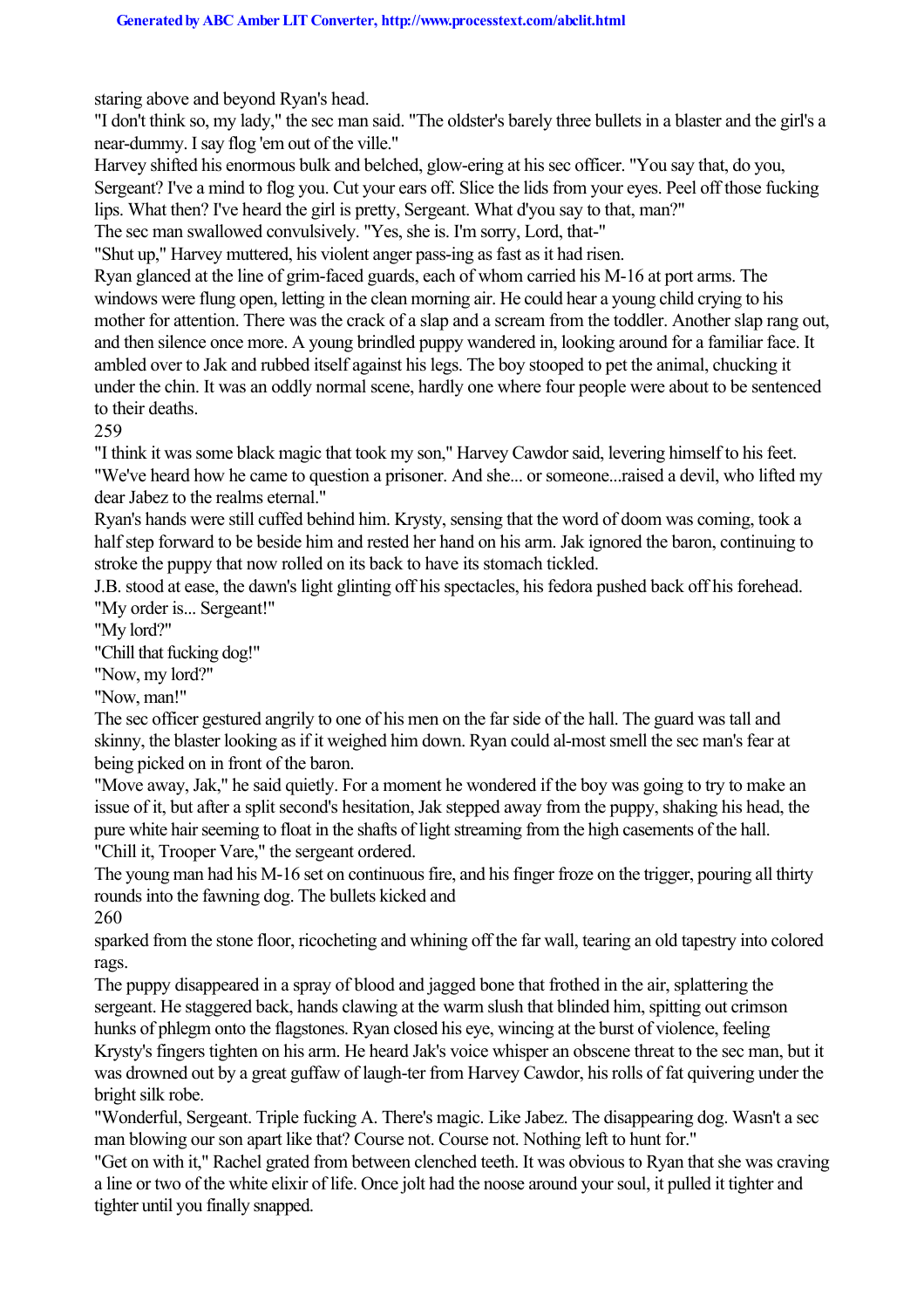"Wait, bitch. I said 'hunt.' Hunt." Harvey's thick pink tongue ran over his fleshy lips, and he giggled to himself. "You always liked the thrill of the hunt, didn't you, brother?" Ryan didn't answer him. "Yes, you did. And I love it. My dogs love it. Even my trained boars love being hunted, using their sharp tusks to rip open bellies and throats. Ah, yes. The hunt."

"Hunt them?" Rachel said, suddenly alive. She gave Ryan a look of such intent that it puzzled him, not un-derstanding what lay at the back of her vicious and am-bitious mind. Seeing his blank face, she turned away from him, biting her lip in disappointment.

261

"Yes, hunt them. Sergeant, get everything ready. We shall ride out at noon. Horses, weapons. All the sec men that can be spared from the ville's defense. We eat at eleven."

"The dogs, Lord?"

"Of course, cretin! Make sure they have no food to-day."

"The old man and the girl?"

"The old what? Oh, them. Keep them. They can do us no harm. I'll question the girl tonight. I shall be in the mood."

"The prisoners?"

"Feed 'em. We are kind, brother, are we not?" Again Ryan ignored Harvey. "Give 'em clothes and boots. Keep them locked up and bring them to the drawbridge at eleven. They shall have an hour's start. Escort them out to the Oxbow Loop. We'll hunt them in there. String out a patrol so they can't break back. This will be..." He hugged himself gleefully.

"No blasters, brother?" Ryan asked.

"Last time you gave me this, Ryan," Harvey spit, touching the puckered scar that deformed his mouth and nose. "A fair trade for your left eye." He stepped closer to his brother, right shoulder hunched, leg trailing. To Ryan, he resembled a mutated, brilliant-colored spider.

"Give us blades," J.B. demanded.

"Blades, little man? You might cut yourself." Close up, Ryan could see from his older brother's eyes that he floated in a sea of tranks, his ferocious temper spurting through on occasion.

"Scared might find an' take throat out?" Jak said.

The sergeant raised a fist and moved toward the boy, who dropped into a fighting crouch. Harvey squeaked and cowered back, hands tangled like a praying monk.

262

Jak's white face stared menacingly at the sec man. "Not little whelp, bastard," he hissed. "Not forget." He beck-oned to the tall officer, fingers waving softly like the fronds of a virulent sea anemone. The sergeant stopped, hesitating, looking to the baron for orders.

"Leave...him," Harvey stammered. "He can...he is... Why not a knife each? One hunting dagger for each man, and for the redhead witch."

Ryan dropped a deep bow to his brother. "One knife against all your men and dogs. Still the white-bellied coward, brother."

"I could have you all torn and burned," Harvey Caw-dor protested, his voice a petulant squeak.

"That would show your fear even better, fool," Rachel whispered. "Close your mouth and let us go to our rooms. I have..." The sentence dangled in the dusty dawn light of the long, vaulted hall.

To have a knife was better than anything Ryan Cawdor could have hoped for.

He'd sensed a new spring in the steps of his three friends. J.B. nodded to him almost imperceptibly as they parted company in the upper corridor. Jak whistled a song Ryan had heard before, something about feeling on fire. And Krysty recovered from the horror of the dark night that had seared her soul. She almost glowed as she walked away from the hall. To be burned alive had faced them all. Now they had a chance.

Four blades against thirty or so men who had M-16s, horses and dogs.

That was their chance.

The Trader used to say that if you found yourself with no hope, or odds of a million to one, you took the long odds.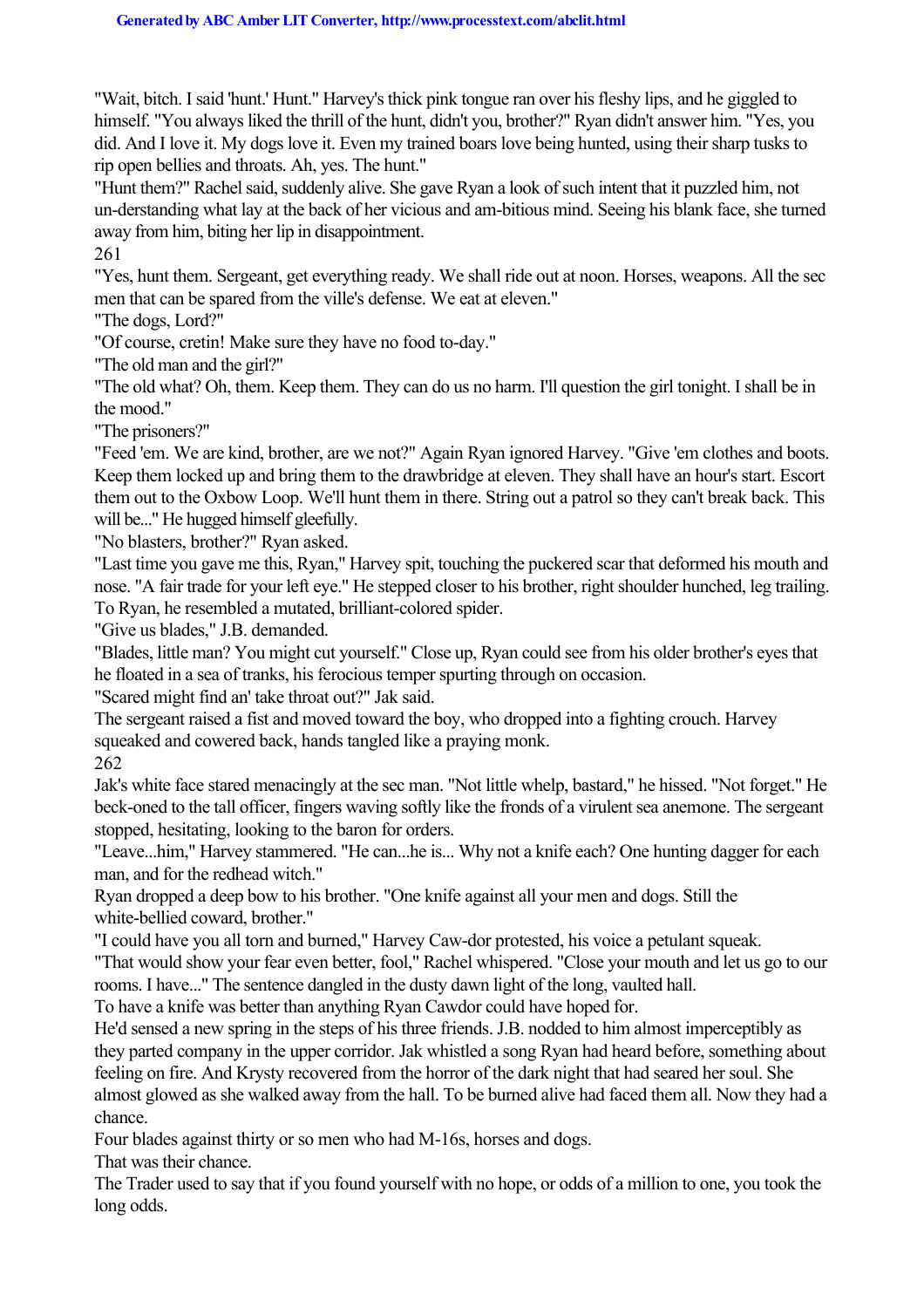## 263

"Long odds," Ryan said to himself as the sec men slammed the door of his room, having chained him once more to the wall.

the meal was soup and fresh bread. Good soup, rich with vegetables. And half a loaf, still warm on the out-side, sweet and crumbling on the inside. They freed his hands to eat but left the chain around his neck.

One of the guards stared curiously at him. "You're truly Lord Ryan Cawdor, aren't you? My father spoke well about you until his death."

"It was speaking well cost him his life," the other young sec man mumbled. "Baron set him waltzing on air on the river road, these five years past."

"If Harvey is such a blood-eyed chiller, why not rise against him?" Ryan asked.

"Would you swallow the barrel of a blaster? First man to say treason dies. And then the second. The baron is careful and ruthless. It would take a great rising and his death. And his lady's."

The sec man was nudged by his friend. "Enough. Too much. Lock him again and let's get out of here 'fore we do the oxyjean jig like your father did."

Ryan could just see the edge of the rising sun through the window. His guess was that it was around eleven o'clock. The sky was a light blue-green, tinted with flecks of orange cloud. Far below him he could hear the excited yapping of the hunting dogs, sensing that they were to be set free on a hunt. Ryan closed his eye and tried to relax, but the sound of the door opening disturbed him.

Oddly he wasn't all that surprised to see that his visitor was Lady Rachel Cawdor.

She stepped toward him, eyes bright in the sunlit room. The lady had obviously been enjoying several lines of jolt,

264DEATH LANDS

and her whole body seemed to tremble with an eager an-ticipation.

"Your life is measured in short hours, brother-in-law," she said.

Ryan nodded, wondering why she had come yet again to see him.

"Don't you realize you're going to die?" she asked, drawing nearer to him.

"We all are," he replied.

Rachel sighed. "If we could... But that's all water under the mill. You're twenty times the man your brother... that blubbering pile of lard... It can still be done. I can have him done to death. Half the ville would dance on his grave."

"Replace him with me?" Ryan asked. "The long chill is sweet compared to that."

"But now Jabez has been taken by... By who, Ryan? Not wizards. Tell me how it was done. Where is the boy's corpse?"

"Hell, bitch. I hope."

She nodded slowly. "You and I could rule the Shens and beyond, Ryan. I picked wrong with Harvey. And now he... I came for a last chance for you. Will you join me?"

"If I'm going t'die before dark, then I can go with that. It's paying the price to live with yourself on your own terms. Not something a murderous slut like you can un-derstand. Just fuck off, and leave me be, Rachel<sup>"</sup>

"You scorn the chance to be one of the lords of life, Ryan. Then I leave you-"

A line of verse came back to Ryan that Doc was fond of using "To the pleasure of my high vices, that I'll have to pay for at higher prices."

"You think dying in the jaws of his dogs is going to be funny, you double-stupe? I wish I could ride to watch, but

265

Harvey'll take his funning, then come back for the yel-low-head girl in the cells. And life, Ryan Cawdor, will go on."

She stooped over him, and he felt the brush of her lips against the stubbled skin of his cheek, as cold as the tomb, her breath carrying the sharp flavor of jolt. Then she straightened and walked quickly to the door. She paused a moment with her hand on the latch, as if she were about to say more, but she turned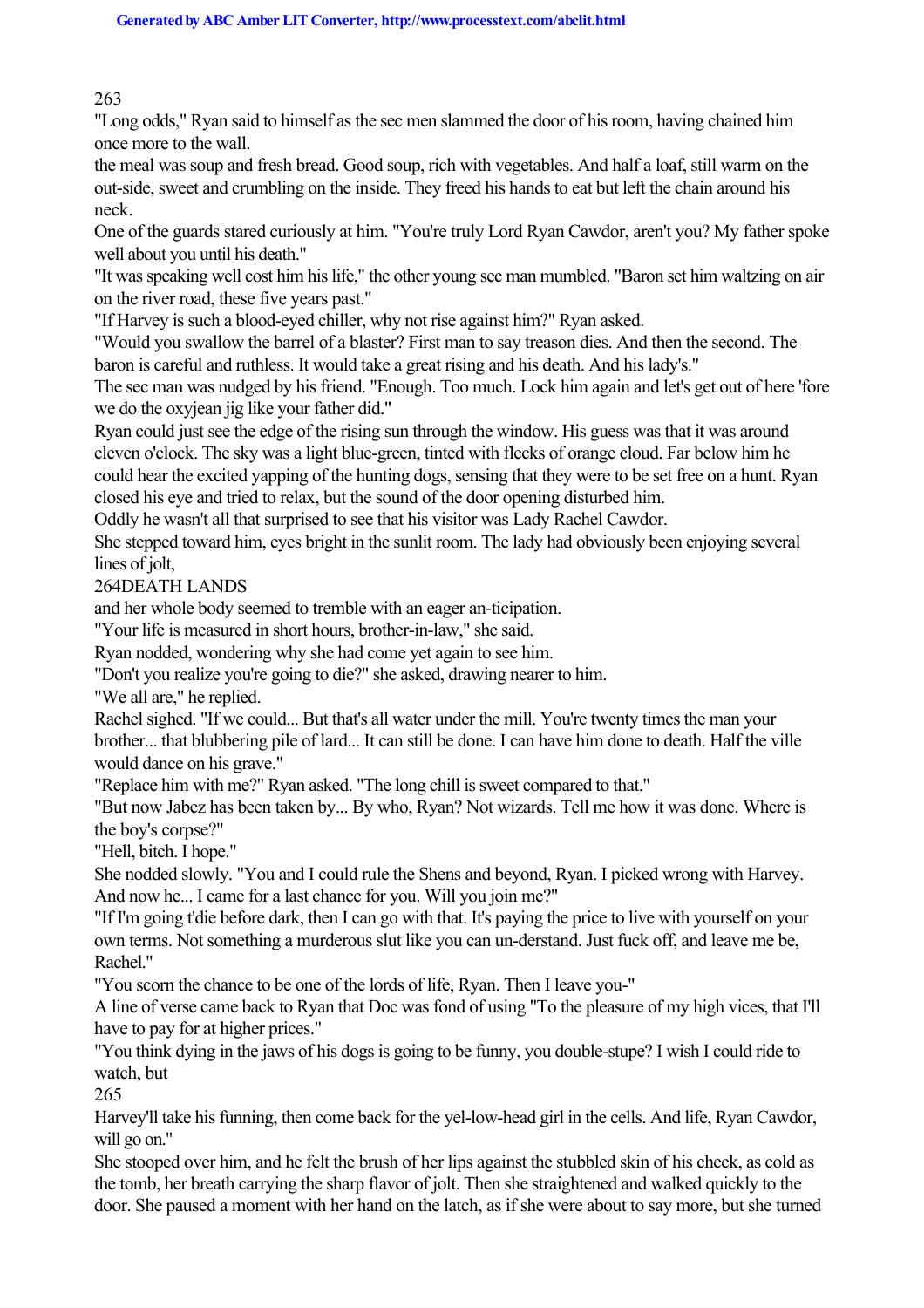away without another word and left him alone.

krysty buckled the sheathed knife onto her leather belt.

Jak drew his and tossed it a few times into the air, feel-ing for its balance before sheathing it at the small of his back.

J.B. tested the edge against the palm of his hand, stooping and pressing the steel against the stones of the courtyard, trying out the tension of the blade.

Ryan also drew the dagger that he'd been given. It had a handle of narrow strips of hide, bound around a steel hilt. The blade was single-edged, very sharp, around eleven inches in length and two inches broad at the haft. It was a workmanlike hunting knife.

He thought that it would probably do.

Chapter Twenty-Nine

the sun rode high in the heavens, its brassy glare beat-ing down pitilessly on the forests and streams of the Shens.

Ryan was the first one out of the rattling cart, jumping down, stretching, feeling the freedom in his shoulders and wrists. His eye was caught by a flicker of movement high in the wrack of lemon-yellow clouds. He stared up at it and saw it was a massive mutie hawk with a wingspan of about twenty feet and a hooked beak that would take the arm off a man.

J.B., Jak and finally Krysty stepped onto the dusty lane. The mounted sec men gazed blank-faced at them, their rifles slung across their shoulders on webbing straps. The sergeant with the damaged mouth was in charge of the patrol, and as they had clattered along from the ville, he told Ryan a little of what to expect.

"Oxbow Loop's where the baron does his man-hunting. It's 'bout two miles across. Be men blocking off this end, so the only way's in. River's too fast and wide to swim. Muties on far side, if'n you want to try it. Rain we've had'll make it swollen and twice as fast as usual. Lotta trees in there. Streams. No buildings. One trail to a gas store for the ville's main generators. Nothing to help. Nobody to help. And nowhere to go. Nowhere. Best time was a breed, coupla years back. Made it for better'n two 267

hours. And killed a dog." There was a note of grudging admiration in the sec officer's voice.

Ryan knew his brother would be along with the pack of hounds in about a half hour. And more sec men. Dinner had taken longer than Baron Harvey had anticipated, and the hunt would now begin as soon as the sonorous bell in the tower of Front Royal tolled once for the hour after noon.

lori quint lay back on the narrow bed, knees tucked up to her chin, watching a gray-brown spider as it wound its way across the ceiling. She was wondering who that immensely fat man had been who'd appeared for a mo-ment in the doorway, licking his fleshy lips and muttering in a monotonous and obscene whisper. She'd only man-aged to catch the words "Later, pretty bitch."

It was more than enough to make her restless and fear-ful. The sudden booming of the bell in the tower above made her jump and cry out in shock.

out in the depths of the woods, only four miles from where Ryan and his friends waited, Nathan Freeman also heard the noise of the ville's bell chiming out the first hour after noon. He wondered where Ryan was and what had happened to the old man and the beautiful girl with hair like summer wheat. A little earlier he'd detected the sound of horses moving on the old Oxbow Road.

The tall young man adjusted the Smith & Wesson Model 39 at his hip and began to walk toward the sweep-ing bend of the river.

baron harvey had been assisted into the saddle of his huge stallion while ville servants tucked the silver-and-maroon cloak about his crooked shoulders. The pair of 268

matched Colts were settled snugly on both sides of his belt. His thinning hair was protected from the baking sun by a feathered cap of crimson velvet.

He sat atop his mount, beaming happily and vac-uously around his demesne. The pack of crossbred Rott-weilers and Dobermans was behind him, moving excitedly, muzzles thrust into the warm air, sniffing. Now that the hunt was close, they made little noise. Their han-dlers moved among them, occasionally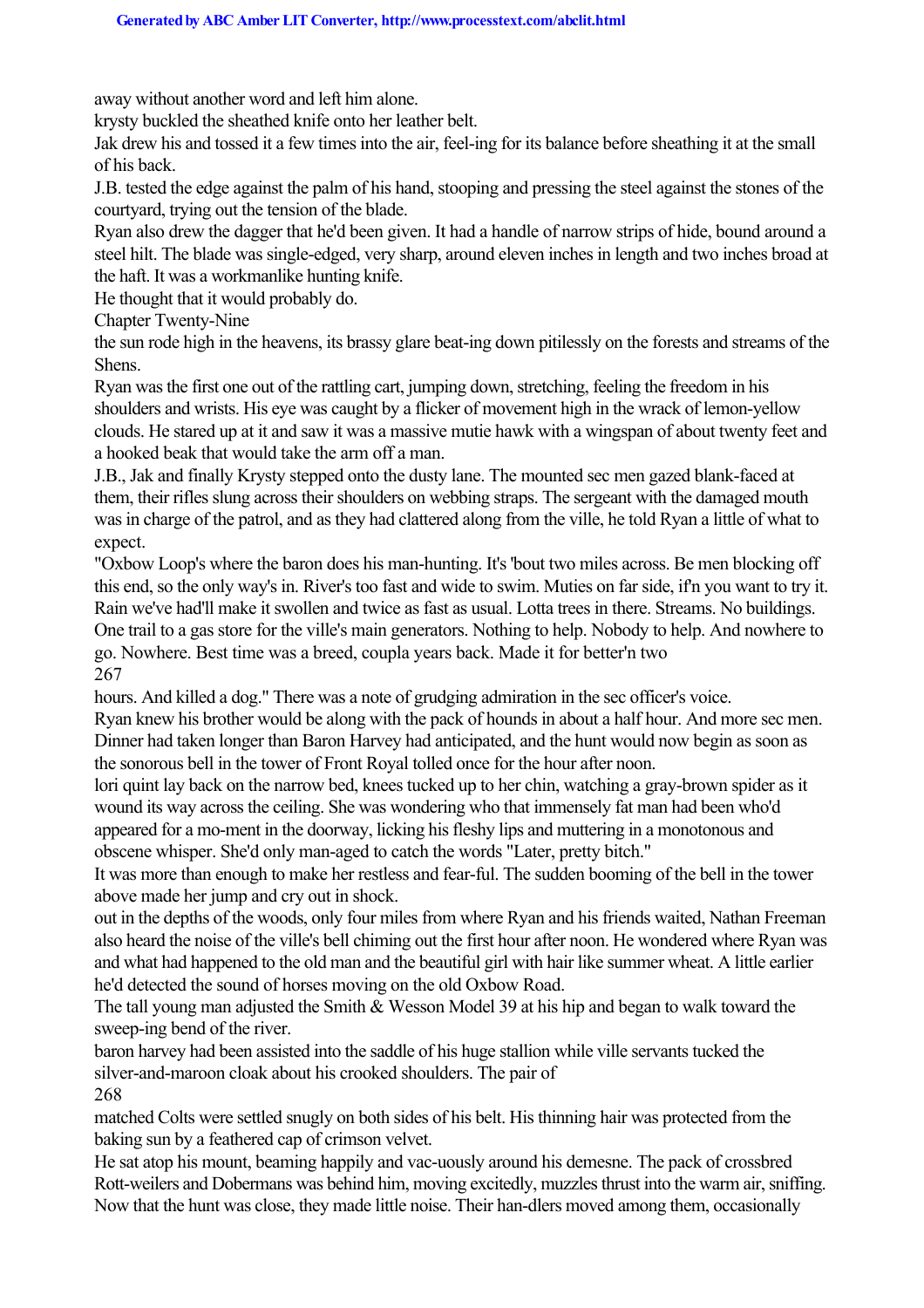striking out with short-hafted whips to keep them under control.

The tranks the baron had gulped down after his meal, swilling them into his gullet with brandy, kept him afloat in a cherry-red cheery cloud of gentle warmth and hap-piness.

His son was dead and vanished. His bitch-wife would soon have jolted herself into the grave. There was a pretty little doll with the longest legs waiting in the guardhouse.

And his prodigal brother would soon be ragged flesh and gnawed bones.

"Life is so good," he said to himself. The bell chimed once, and he gave the signal for the hunting party to move out.

"So good, good, good, good," he chanted.

"time," said the sec officer, looking toward the dis-tant bell tower.

"Yeah," Ryan said, leading the others off among the

trees.

Chapter Thirty

ryan cawdor felt fiercely exultant. There was going to be some chilling done, and that was something he was good at. Maybe the thing he was best at. He had three people he could trust with his life, running free in a country that he knew well. And there was a stout blade sheathed in his belt.

He'd read in an old book once-or it might have been in a crumbling vid If you're goin' down, take some of the bastards with yer.

Ryan was a realist, and he knew that long before sun-down they would probably all be mangled corpses, dragged behind horses, ready to be shown to the people of the ville.

"So die all traitors." Something like that.

But right now they were sprinting along a narrow trail, beeches and sycamores on either side, the sound of their feet softened by the carpet of dead leaves. Ryan led the way, followed by Krysty, flaming hair tied back to avoid its catching on branches. Jak came third, his white mane similarly clutched in a length of twine. J.B. jogged easily at the rear. Despite his slight build and age, the Armorer kept himse lf honed to a critical edge of fitness.

They'd only had a few minutes for a council of war. There had been two simple possibilities split up or stay together. They had all agreed that their only, razor-slim hope was to keep together. 270

Ryan remembered the area called the Oxbow Loop. The river was known locally as the Sorrow, on account of the number of times it flooded and took away livestock and homes. And folks.

It was true that nobody could hope to try to get across the Sorrow. She ran at this time of year like a ravaging animal, her course studded with jagged granite boulders that turned the brown flood to scudding foam. With a long, fixed rope from bank to bank, it might be worth the gamble. Set against dying it might be worth it. But with-out a rope it was a fine way of chilling yourself.

Across the neck of the Oxbow was a strip of trail less than a quarter mile long, with an expanse of stunted bushes and low scrub. With mounted men keeping watch there it would be death to try to cross it.

Krysty had suggested they could hide until dark and then break out. Ryan had shaken his head. They could escape the dogs by going for the trees, but they'd get trapped, and the men would follow the barking of the hounds and pick them off.

"Easier'n fish in a can," he said.

"What looking for?" Jak panted after they'd gone a half mile into the dense, prickling woods.

"Place to fight and kill us some hounds. Mebbe bring in a sec man or two. Then get us a couple of blasters. Then...?" Ryan hesitated a moment. "Then we'll see what happens."

They heard the pack arrive with Baron Harvey Caw-dor a little after two hours past noon.

There was a moment of silence, with only cicadas and a few mosquitoes. Then, the second the pack caught the trail of the runaways, there was the spine-freezing sound of hunting dogs in full cry a belling, endless wailing that rose and fell but never ceased.

271

"Best draw the blades," J.B. suggested quietly. "Be needing 'em soon."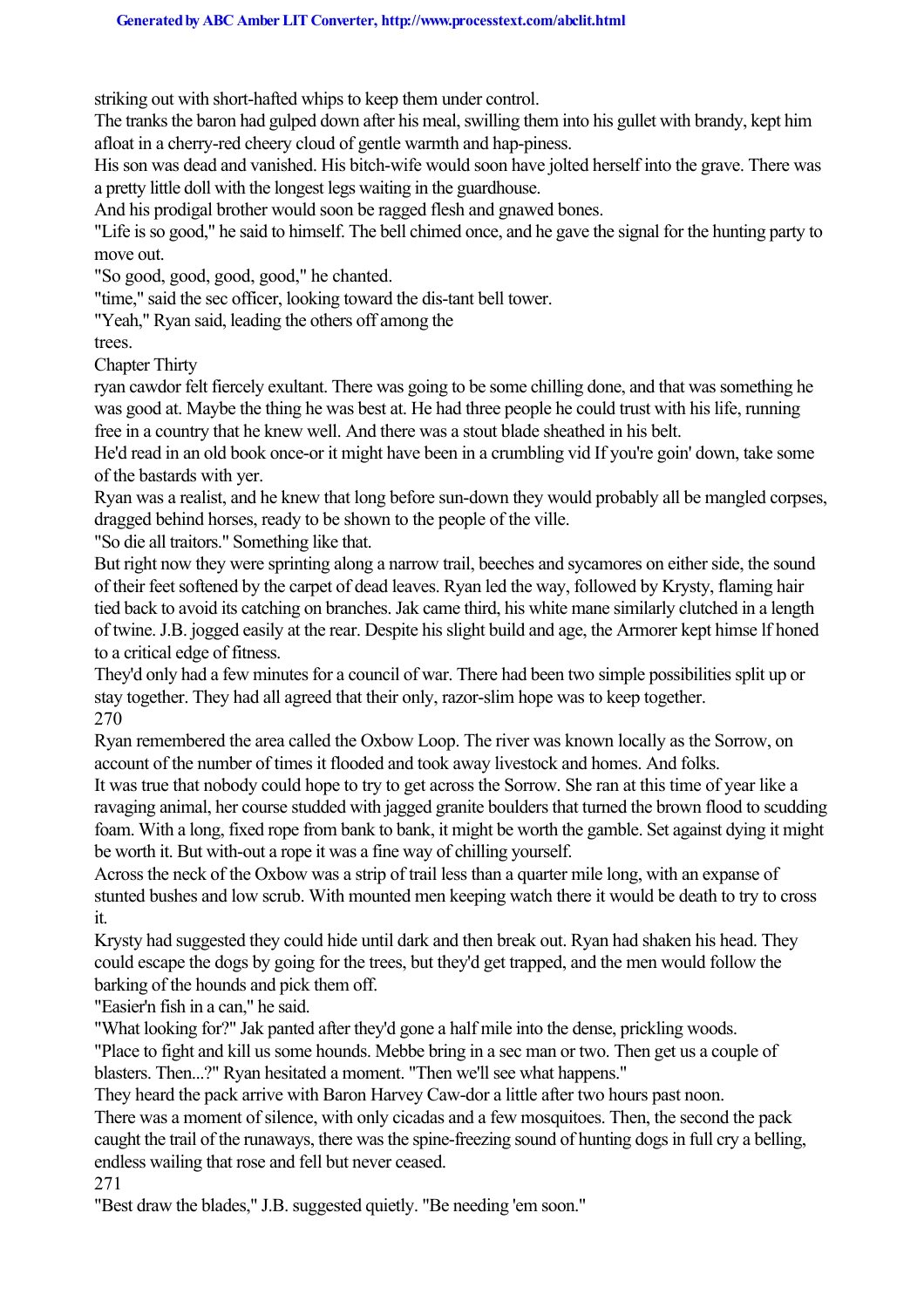"Guts or throat with hunting dog," Jak said.

"Take out a hamstring," Ryan added.

"Any place we could make a stand?" Krysty asked.

"Places I knew as a kid. No good for this. There's a small redoubt where some of the ville's gas is stored. Al-ways double-locked. In any case, you get inside it and they got you."

The sound of the dogs was already beginning to close in on them with frightening speed.

"Water fuck "em," Jak said, looking to their left where there was a narrow stream meandering gently between low, muddied banks.

"Not these bastards. Mutie bred. Take the scent out of the air as well as the ground."

"When hounds are on a trail, you can distract them with blood. Any blood'll turn them," J.B. suggested. Ryan nodded, gripping the hilt of his knife. "Yeah. That's my thinking."

The Oxbow Loop was a wilderness of tall trees and stunted bushes with patches of deep swamp and tangling willows. There were a few clearings where the sun lanced through with a startling brightness that made you blink at it-and acres of leprous earth where only spear grass grew. Streams divided and subdivided the land. No birds ever seemed to fly above the Oxbow Loop, and no crea-tures scurried there. Even as a child, Ryan had known it as an eerie place, tainted with death. Renegades had been driven there to die for several generations, and there were handed-down tales of runaway slaves being hunted to their lonely and fearful deaths in the Oxbow Loop dur-ing the Civil War. 272

Ryan led the others at a fast pace, moving to where he'd once had a hiding place, a den where he would come when the bullying of Harvey became too much to bear. No-body ever found it. Nobody ever tracked him into the wilderness by the Sorrow. He knew that the wind and the rain would have torn down his woven brushwood secret, but the place was good for a stand.

The dogs would split up into smaller hunting units, and the terrain would make it impossible for them to main-tain close contact. The biggest and strongest animals would be in the lead, the rest strung out behind them.

Not far from the gas store, where a smaller stream looped in a near-circle, was a steep bank with several stately live oaks nearby, places a man with a knife could turn and dodge and protect his back against a charging dog.

They were nearly there. The howling was very close, so close that they could distinguish the echoing sound of in-dividual animals. One, in particular, was racing ahead, seeming less than a hundred paces from them.

Jak looked at Ryan. "Can hear horse. Sec man?"

"Could be. Wanna go for him?"

The albino boy, face streaked with gray mud, hair plaited with dirt, nodded. "Get blaster. Be help. You take dogs."

Ryan patted him on the shoulder, watching the lad as he vanished into the undergrowth, wriggling through invisi-ble gaps. Raised in the bayous of Louisiana, this was like home to Jak.

"I'll take the first one. J.B., you gut the second. Krysty, pick up what's left. Make it quick and ugly. Put 'em down and put 'em out."

273

They stood in a loose semicircle, backs against the earth bank, tall trees on either side to give some measure of protection on their flanks.

"Fireblast!" Ryan exclaimed as the pack leader burst over a rotting stump of a decayed walnut tree. The fragmented sunlight dappled the animal's sleek coat like scattered gold. The crossbreed frothed at the muzzle, teeth bared. Its eyes glowed like embers and it howled as it sighted its prey, far louder than the baying sound as it had tracked them down.

"Mine," Ryan said, taking a half step forward. He didn't have time to say more.

The dog was enormous, its sides streaked with innu-merable old scars. Its muzzle was long and narrow, the jaws wide. The top of its lean head came higher than a man's waist, and its weight must have been close to 120 pounds.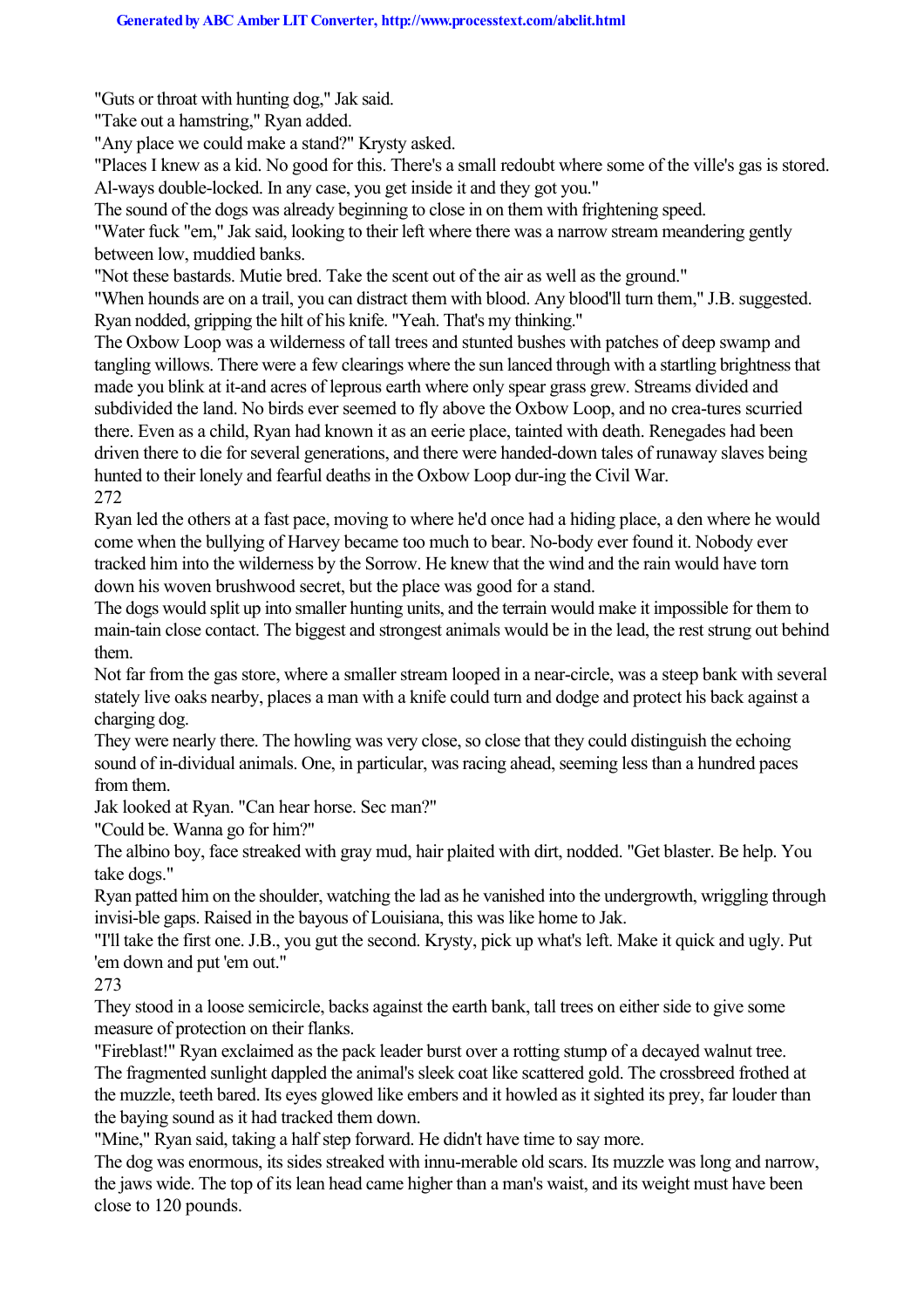Dogs like that were trained to go either for the throat or for the genitals. Ryan had seen sec dogs bred to take an intruder's arm and hold him. Not the Cawdor pack. They were trained only to hunt and to kill. It went for his groin.

Ryan half turned, protecting his testicles from the foaming teeth. He used the dagger almost like a hammer, ramming it with all his power at the side of the animal's muscular neck.

In the last fraction of a torn second, the hound tried to avoid the blow, but it was too far committed to its attack. The knife opened up its throat, blood jetting sideways, soaking the dry earth fifteen feet away. The howl died, and the animal jerked and kicked, hooked on the blade like a gaffed salmon. Ryan used the impetus of the rush to push it away, withdrawing the knife, feeling hot blood spurting over his wrist. His thrust had been so deadly that

274

it had penetrated into the chest cavity, and as the dog fell there was blood and air frothing from the cut. The black beast stumbled forward, muzzle striking the dirt, its hind legs scrabbling to give it purchase to turn and go again at the man. But Ryan was quicker.

He stooped and hamstrung the dog, crippling it, leav-ing it a whining, helpless thing. It snapped feebly at him as he moved back, but it was no longer a threat.

Even as he straightened, Ryan saw the second, third and fourth hounds come leaping into the small clearing.

J.B. stood straight and calm, waiting until the last sec-ond before ducking and turning, hand faster than the eye could follow. He opened up the dog's belly, spilling its guts in bloody loops, stepping away from the crazed ani-mal as it bit and tore at its own stomach.

Krysty faced a smaller, leaner dog, a sinewy bitch that jumped incredibly high, going for the woman's exposed throat. Krysty's reflexes were breathtaking. She stooped, knife held point up, and stabbed the dog through the center of the breastbone, ripping its heart in rags of pumping muscle. The creature tried to twist in the air, teeth meeting with an audible click, but it was dying even before it hit the earth. Three of the four were down and done in less time than it took to draw a deep breath.

The last of the dogs was a grizzled veteran, seamed along the flanks, one eye staring blankly ahead of it. It hesitated between the three potential victims for its slav-ering teeth. Krysty was off-balance, and Ryan saw the dog turn to her. He shouted, trying to distract it, drawing its attention to where he stood above the corpse of the chilled pack leader.

It came in on a crabbing, sidling attack, keeping its belly low to the earth, head to one side, watching Ryan

275

through its good eye. In the brief pause Ryan could hear more dogs coming toward them. And the clatter of hooves. Someone was shouting in an enraged, hoarse voice.

"Watch it!" J.B. called out.

The warning wasn't necessary. This animal wasn't like those in the first trio. This was a wily campaigner that saw three of its pack dead or dying and a man with a long sil-ver tooth in its hand. It came in, feinting to spring, then snapped at Ryan's knee. He only just dropped his guard low enough, cutting the dog along its shoulder.

But it was lightning fast, biting at Ryan's knife hand despite its own wound. The teeth missed, but the muzzle rapped him across the knuckles.

Making him drop the blade.

"Gaia!" Krysty yelled, quickly reversing her own knife to throw it at the dog, but the animal was too close to Ryan to take the risk.

The dog jumped for the throat, jaws gaping, its foul breath making Ryan gag. Its sightless eye rolled skyward, the other fixed on the man's face with a demonic intent. There wasn't time to dodge.

As it jumped, he braced himself for the charge, grab-bing at the raking front paws, gripping one in his right hand and one in his left. A Tex-Mex puma hunter from down south, near Lubbock, had told him this trick dur-ing one long night of drinking.

Ryan had never had the chance to try it before now.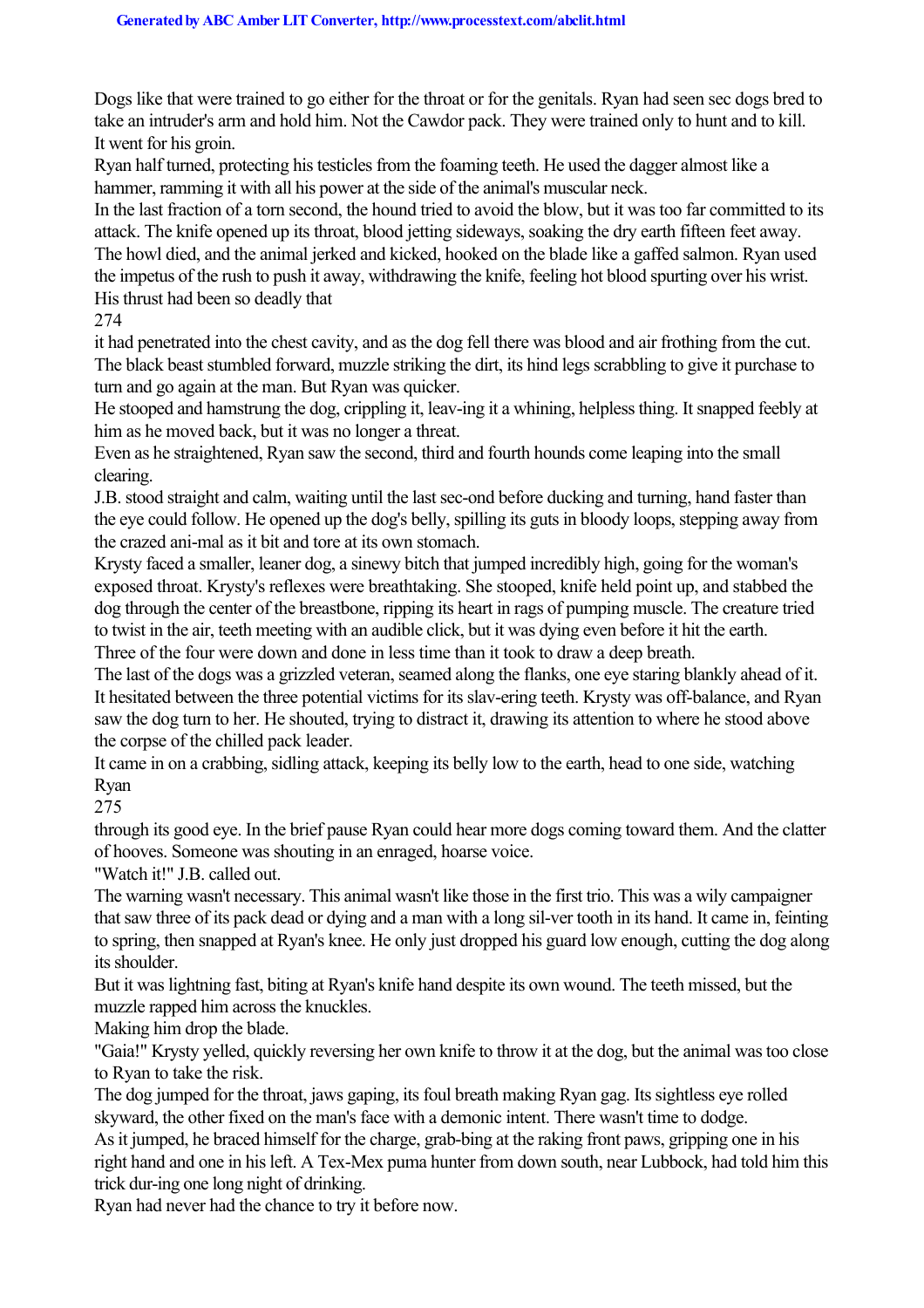And he was only going to get one chance to try it. Or the crossbred black dog would rip his face off. With all of his power, Ryan wrenched the animal's forelegs apart. There was a ghastly sound like splitting a hickory log with a long-handled ax. The hound's rib cage was burst apart by the savagery of the man's attack, rup-

276

turing its heart and lungs in a single devastating moment. Its head snapped back, and its good eye glazed. The body shuddered as life departed, and Ryan was able to drop the lifeless corpse into the dirt at his feet.

"Nice," J.B. said admiringly. "Very nice."

"Thanks, friend." He stooped to pick up the fallen dagger and grip it ready for the next wave of attacking dogs.

"Getting real close," Krysty said, stooping to clean her own blade in the dry earth by her boots. "If they all come together, we'll go down."

It was undeniably true.

Over the years Ryan had seen a few vids from before the long winters and read some books as well.

One or two were adventure stories, where the hero always seemed to have a plan. Right at that moment, Ryan didn't have any real plan at all.

Kill as many of the dogs as possible. Even take a few sec men along to the chilling. Live for an hour or so before buying the farm yourself.

Wasn't much of a plan.

Half a dozen of the pack appeared, muzzles foaming, red-eyed, on the edge of the clearing. They were hesitat-ing, cautious, as they scented and then saw the dead dogs. Ryan, Krysty and the Armorer faced them, knives blood-slick and ready, knowing it wouldn't be easy to hold off so many of the killer animals at once.

"Back-to-back," Ryan said. "Don't let 'em get in be-hind us." He paused a moment. "For as long as we bas-tard can."

The dogs sniffed uncertainly at the trampled ground, edging closer to their prey. The open space reeked with spilled blood, and it quietened the animals, their howling

277

sinking to low growls. In the woods beyond them, the noise of horsemen and shouting came nearer. Ryan licked his lips, tasting his own sweat. It wasn't going to be long now. He was conscious, not for the first time in the past few hours, that he had fled the ville of Front Royal to save his life. Now, within a day or so of his return, after twenty years, he was going to lose it.

A whip cracked, and it seemed to trigger the cross-breeds. Like greyhounds loosed from the slips, they charged simultaneously. Ryan braced himself for the shock of the attack.

The burst of automatic gunfire scattered the dogs in a heap of kicking, biting, mewing flesh. Ryan's keen ear heard about a dozen rounds, continuous fire. Only one animal escaped the burst, and it turned tail and ran back toward the huntsmen.

"Thanks, Jak," J.B. shouted, grinning at Ryan and the woman. "One of the M-16s. Once you've heard it, you never forget."

The fourteen-year-old albino boy appeared like a ghost from the thick brush. He held the smoking rifle in his right hand, and his lips were parted in a broad smile.

"Found this in hand of dead sec man. Didn't want no more."

"Thanks, Jak," Ryan said. "Now they know we've got a blaster, it's a different game. They'll hold the dogs back and press us in toward the river. Trap us there. Spare ammo?"

"No. Bitch, ain't it?"

Krysty pulled at Ryan's sleeve. "I can hear them, lover. You're right. Calling the hounds in. I can hear your brother 'screaming for sec men to come in after us. No takers. Not with half a mag left in the blaster."

278

"Without the dogs, we could..." Ryan checked him-self. "No. They'd... Fireblast! Best we got. Follow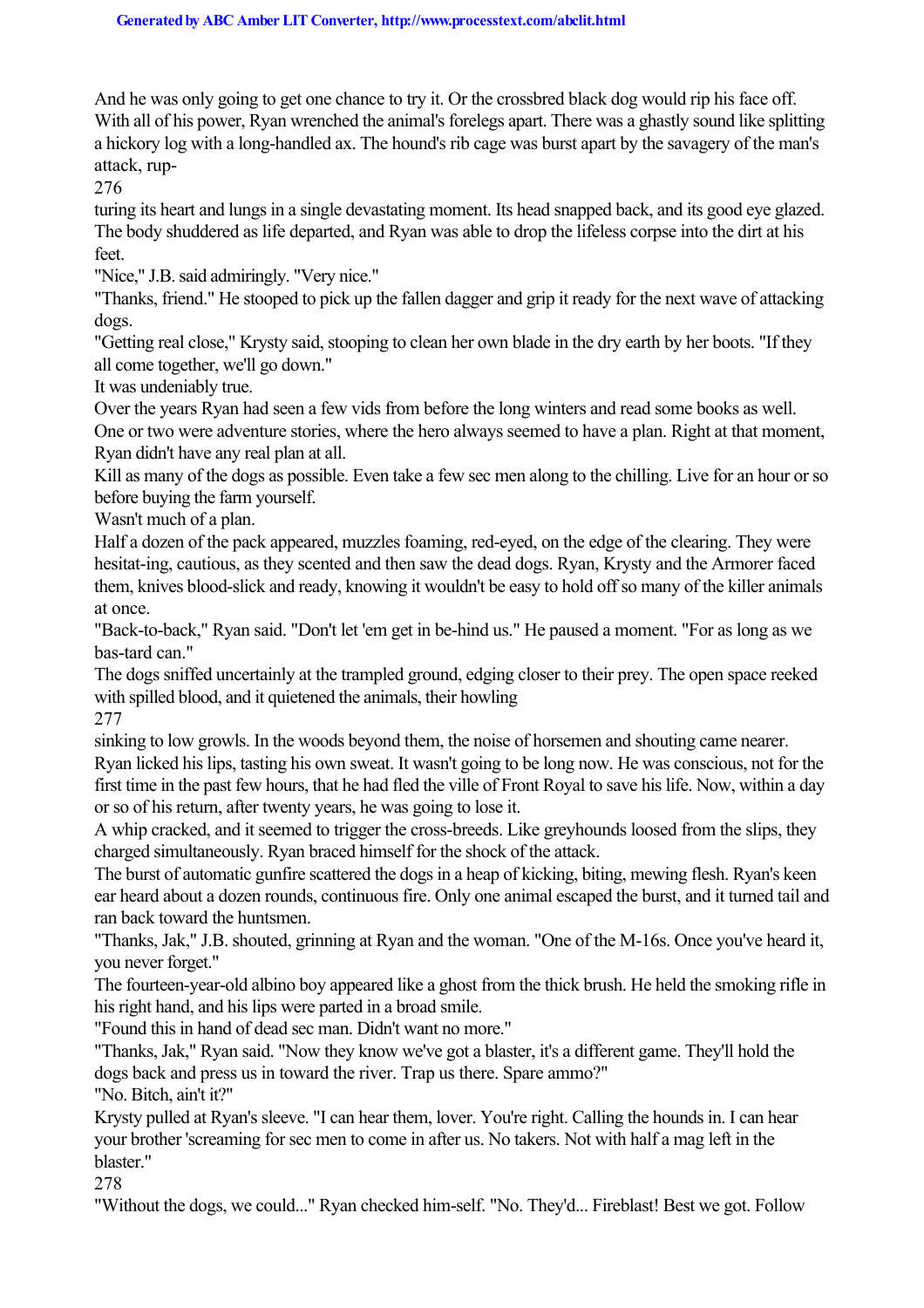me"

"Where?" J.B. asked.

"Gas store," he threw back over his shoulder as he ran toward the northeast, farther into the Oxbow Loop.

"killed how many?"

"A dozen of the bravest dogs, Baron Cawdor. Some with knives, others with Trooper Rogers's stolen blaster."

"And he's chilled by the twisting, turning, whoreson Ryan?"

"Throat opened, my lord," the sergeant said. He'd known things were going wrong ever since that mum-bling dotard had turned up and broken off his rotting tooth. Then the embarrassment of the puppy being splashed all over the main hall of the ville. Now it was going from bad to much, much worse. A dozen hounds butchered. The best of the pack. And signs that the baron was about to slip over the edge into one of his trank-fueled rages.

"They can't get through to the ville?"

"No, my lord. Every yard across the neck of the land is patrolled. Not even a water rattler could slip by. No, my lord, your brother and his friends are still in the Loop."

"His traitor friends, Sergeant," Harvey said, smiling his crooked smile. Sweat was pouring off his lardy face in rivulets, drenching the ornate cloak.

"Traitors, indeed, Baron," the sec officer agreed. "We got the dogs leashed. Only place they can be is near the gas store, close by the Sorrow's banks."

"What if they get in there?"

"Then they never get out. We'll have 'em like flies in a bottle. Shall we all lead on after the dogs, my lord?"

279

"Lead on, bleed on, read on, weed on, bleed on and on."

The sergeant turned away, face schooled to impassivity from years of working for Baron Harvey Cawdor.

the gas store was a squat, ugly building isolated at the end of a narrow trail that cut off the main road away from the ville. It dated from before the holocaust, but nobody had ever known what its use had been. An old woman once told Ryan that she'd heard from her gran that it had been used for taking and storing ice from the Sorrow, be-fore the turbulent river had been called by that name and before the nuking had upset some of the shifting rocks underpinning the Shens, making the Sorrow the untamed terror it now was.

Trees grew thickly around the store, which measured around thirty feet square. The walls were of stone, held together by crumbling mortar. There was a window at the rear that had been filled in a century before. The door was of iron, secured by a massive padlock, now rusting. Knowing what the price of failure would be, nobody from the ville or the country around would have dared to try to break into the baron's own store of gasoline. The liquid was stored in metal drums, placed along the inner walls of the building.

One of the greatest necessities in all of Deathlands was gas-for the wags and for powering generators that were generally the sole source of power in most villes. Occa-sionally a cache would be found hidden in redoubts from before the winters. But this was of superior quality and greatly valued. Most gas came from near the Gulf of Mexico and from places in the high plains country, where it was crudely refined by small, highly armed communi-

280

ties. Front Royal got most of her gas from a ville close to what had once been the border with Canada. The store held several thousand gallons.

Ryan led them there.

Chapter Thirty-One

the door was a little way open, the inside of the gray building-its walls splashed with a sickly lichen-in al-most total darkness. The dogs had brought the hunt straight to it, past the mangled corpses of the other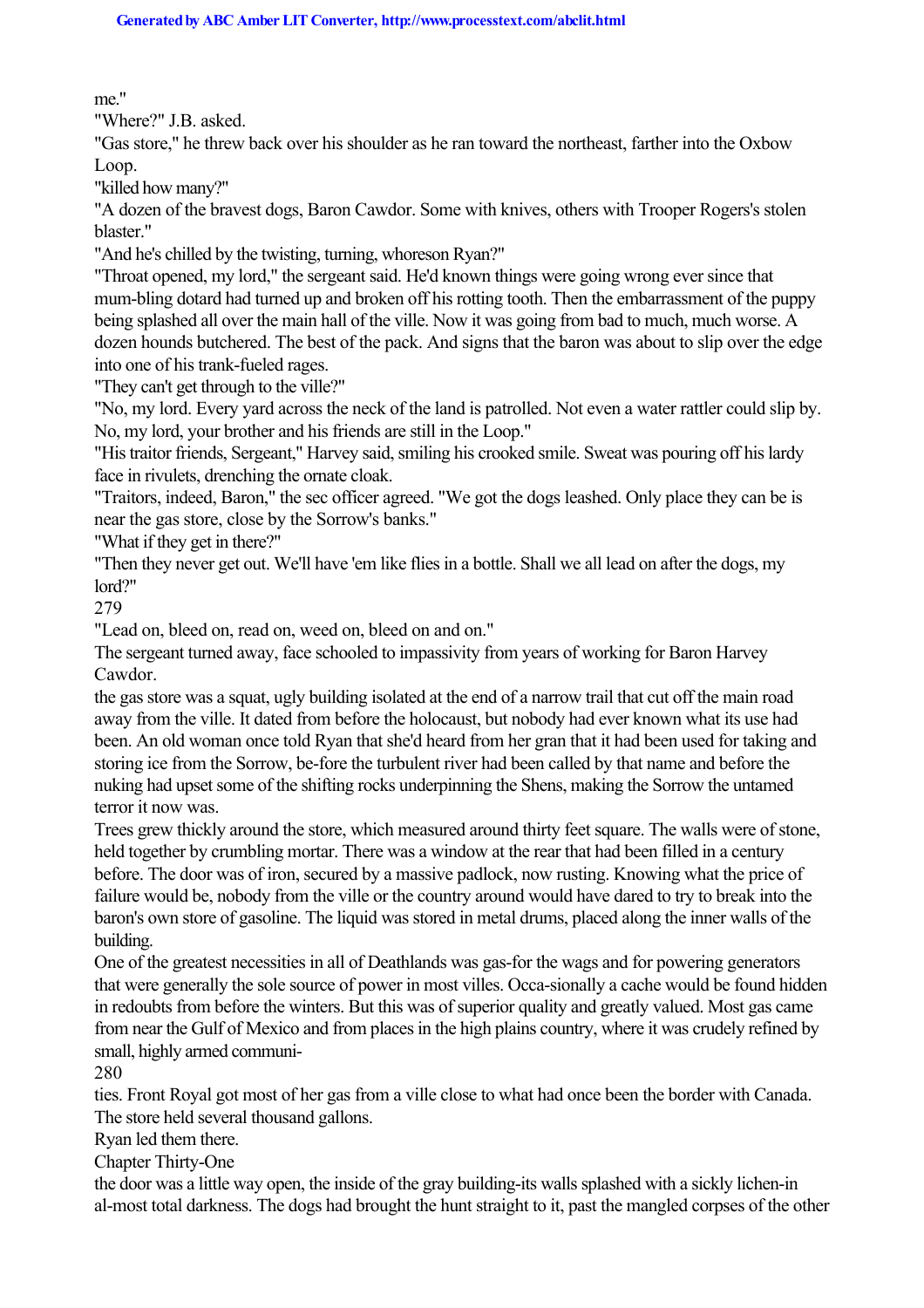hounds. The sergeant had ordered them held back on long leashes, keeping anyone from going near the store until the baron himself arrived to give them his orders.

Any conversation was difficult against the thunderous roar of the Sorrow, pounding its crazed route toward the distant sea.

The sec officer refused anyone the chance of going closer, keeping them back in a skirmishing line at the edge of the clearing. A couple of men held the horses while the rest of the party dismounted and waited, carbines at the ready, for further orders. Eventually Baron Harvey Caw-dor came up, swaying in the high-pommeled saddle, humming a tuneless song to himself. With the help of a half-dozen sec troopers he battled his way to the ground, immediately deciding that he wanted to be back on his horse.

"To be able to see better, Sergeant," he explained in ringing tones.

"Yeah, my lord." It took several minutes before the grossly fat man was once more in the saddle of the shire stallion.

282

"We've got 'em caught, eh?" Harvey bellowed, though the sergeant stood patiently waiting right at his stirrup. "Caught?"

"In the gas store. Looks like they shot off the old lock. Or, likely, smashed it with a stone or the butt of the car-bine."

"They're in there?"

"Must be. Dogs covered both ways and they don't come out. There's only the Sorrow behind. Must be in there. If n you look close, my lord, you see the patch of blue from the ville's clothes they wore."

Harvey giggled, rubbing his pudgy hands together, the array of gold rings jingling and clashing. "The end, brother dearest. At last, after so many years and years and years and years and... Get the men to close in."

"Still got a few rounds left in the blaster, my lord."

"Can't kill you all. I'll wait there." He pointed behind him to where the screen of trees would protect him from astray bullet.

The sergeant still didn't quite understand. "Just move in, all together, my lord?"

"Do it. Dogs an' all. What's that smell in the air?"

"Gas, my lord."

"Leaking?"

"Store always smells."

Harvey wrinkled his scarred nose. "Why not burn them out?"

The sec officer shook his head. "No! No, my lord. There's enough gas in there to blow away half the Shens. We can..." A thought struck him. "Would you not rather have them taken alive, for the sporting, my lord?"

Harvey began to kick his heels into the ribs of his gi-gantic horse. "Yes. Good. Have them alive, Sergeant. Alive,"

283

Nobody was in any hurry to be the first to push open the door of the store, knowing that there were four ren-egade traitors waiting inside, one of them with a loaded M-16. It was like being first man up a siege ladder.

Most men, given the choice, might prefer that some-one else got to be the dead hero.

The sergeant chivvied them on. The dogs were sub-dued, hanging back, having to be whipped on. The stench of gasoline, combined with the rich scent of blood from the dead animals, was enough to put them off their hunt-ing desire.

There had been no sign of life inside the store. As the sun came and went from behind tat tered banks of high-altitude purple chem clouds, the advancing sec men could glimpse the sleeve of a jerkin just visible in the gloom. The baron's men closed in, ringing the front of the building, glancing nervously at one another, the noise of the Sor-row pounding in their ears like the drumming of the gods. The nearest of them was less than fifteen paces from the door.

Ten paces.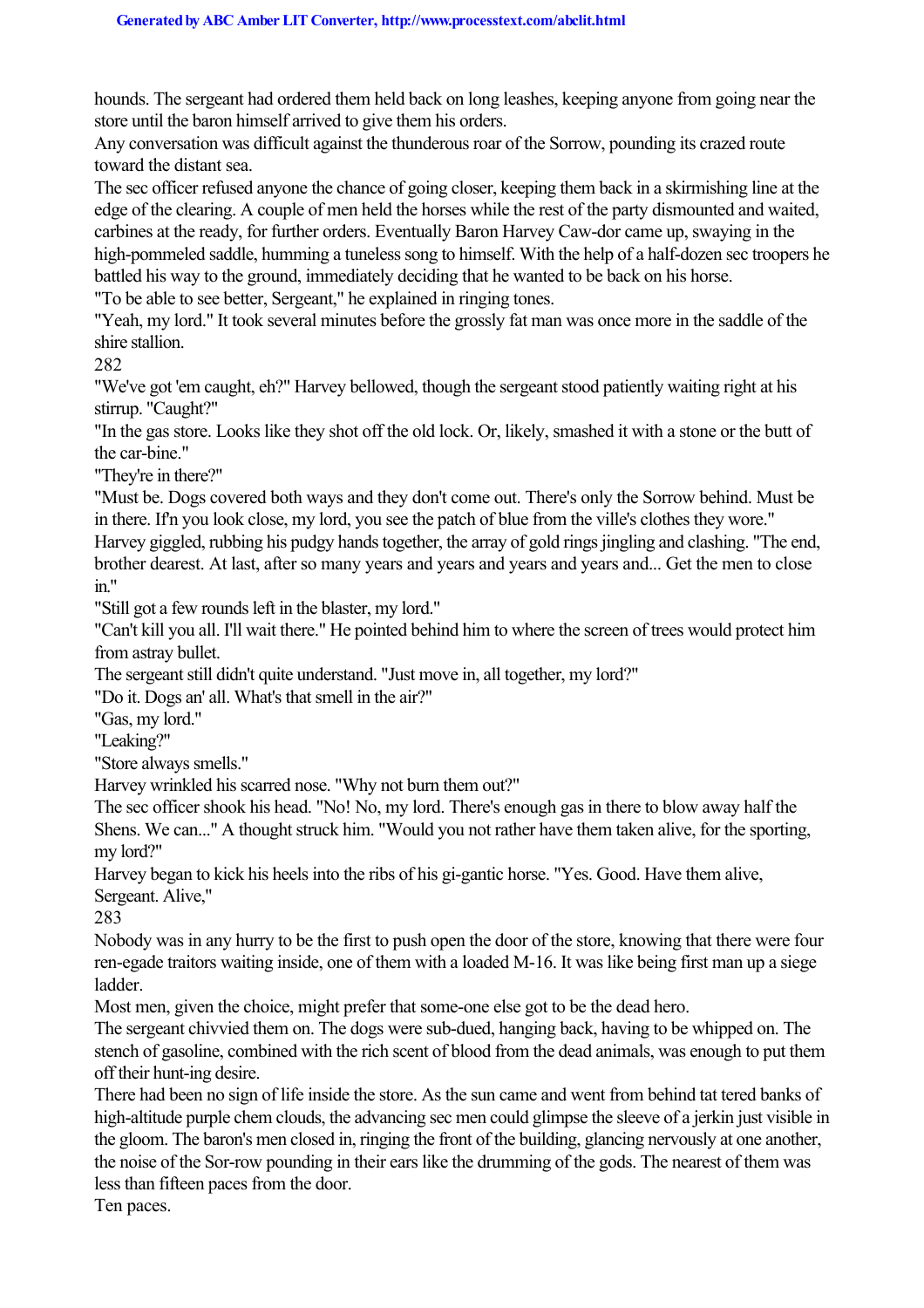Still no shot. No sign of resistance. The sec men looked back at their sergeant, who waved them on with the bar-rel of his own carbine. He'd given them the orders to take the four alive, warning them to watch for the knives.

Five paces, and the line held, motionless, nobody ea-ger to take the next few steps.

Ryan cradled the stock of the M-16 against his shoul-der, just touching the side of his cheek. At such close range there wasn't any point in using the adjustable rear sight. The selector on the left was pointing straight down between Safe and Auto. It was on Semi, which meant single-shot. Ryan's finger was on the tapered trigger, hand

284

cradling the pistol grip, his eye lining up the front and back sight, ready. His breathing was slow and regular.

The noise of the Sorrow seemed to fill the inside of his skull.

The sergeant looked back over his shoulder. The after-noon was oppressively warm and humid, and he could feel sweat soaking through his uniform at the armpits, across his stomach and the small of his back. Baron Harvey was barely visible, head sticking up above an earth bank, the absurd feathered hat nodding like a child's toy.

''Why not send the dogs in, Sarge?" one of the troop-ers asked.

"Because the baron wants to see it happen right in front of his eyes. That's bastard why, Trooper. Course, you can go and tell him you want to do it your way, if you want? No? Then let's get to it." He was shouting at the top of his voice in order to be heard above the river.

The inside of the store was still silent, the rich smell of refined gasoline filling the nostrils. It vaguely crossed the sergeant's mind that the scent was stronger than usual.

"In!" he yelled, straining his lungs, suddenly finding himself in the lead, nearest the half-open metal door. Ryan had watched the hesitant advance of the over-whelming force of sec men. Apart from a skeleton guard left behind to protect the ville, this was virtually the en-tire strength of the Front Royal garrison. He whistled soundlessly between his teeth. A stupid little kids' song came to him, sticking in his mind. It was something Doc had taught Lori a week or so ago, and the girl had kept singing it, laughing to herself at its absurd-ity.

"Wop bop a loobop, a wop bam boom," was all it was, repeated over and over again. Now it clogged Ryan's brain. His finger was still taut on the trigger of the M-16.

285

"Wop bop a loobop..."

Baron Harvey Cawdor's skull was awash with tranks so that he drifted in and out of reality. Now he was a teen-ager, chasing his little brother, Ryan, hunting him through the wilderness of the Oxbow Loop. When he caught him he'd kill him, tell their father it had been an accident. Harvey knew that to kill Ryan was to end his troubles. He smiled to himself, craning his neck to peer over the slope at the gray gas store, now with its entrance packed with dozens of his loyal, steadfast and true followers. Perhaps they would give three rousing cheers for Baron Harvey as they conquered.

"Hurrah, hurrah," he said to himself.

The sergeant was first in, carbine at his hip, blinking in the darkness. Sec troopers crowded behind him, jostling and pushing.

"A wop bam boom," Ryan hummed, the Sorrow overpowering his own voice.

The sergeant's feet felt deathly cold. Wet and cold. He tried to look down to see what was wrong, but the crush around him was too great, men and dogs all tangled to-gether in the opening to the small building. The smell was overwhelming.

His eyes swiftly accustomed to the poor light, the ser-geant could see the interior of the building. He didn't be-lieve what he saw. There was a blue jerkin draped over an opened can of gasoline, placed so that it would be just visible to men outside. A dozen of the metal drums had been opened and overturned, the liquid spilled onto the floor. Many of the other large cans had their tops un-screwed and dropped in the dirt.

Apart from that the place was empty. The fugitives weren't there.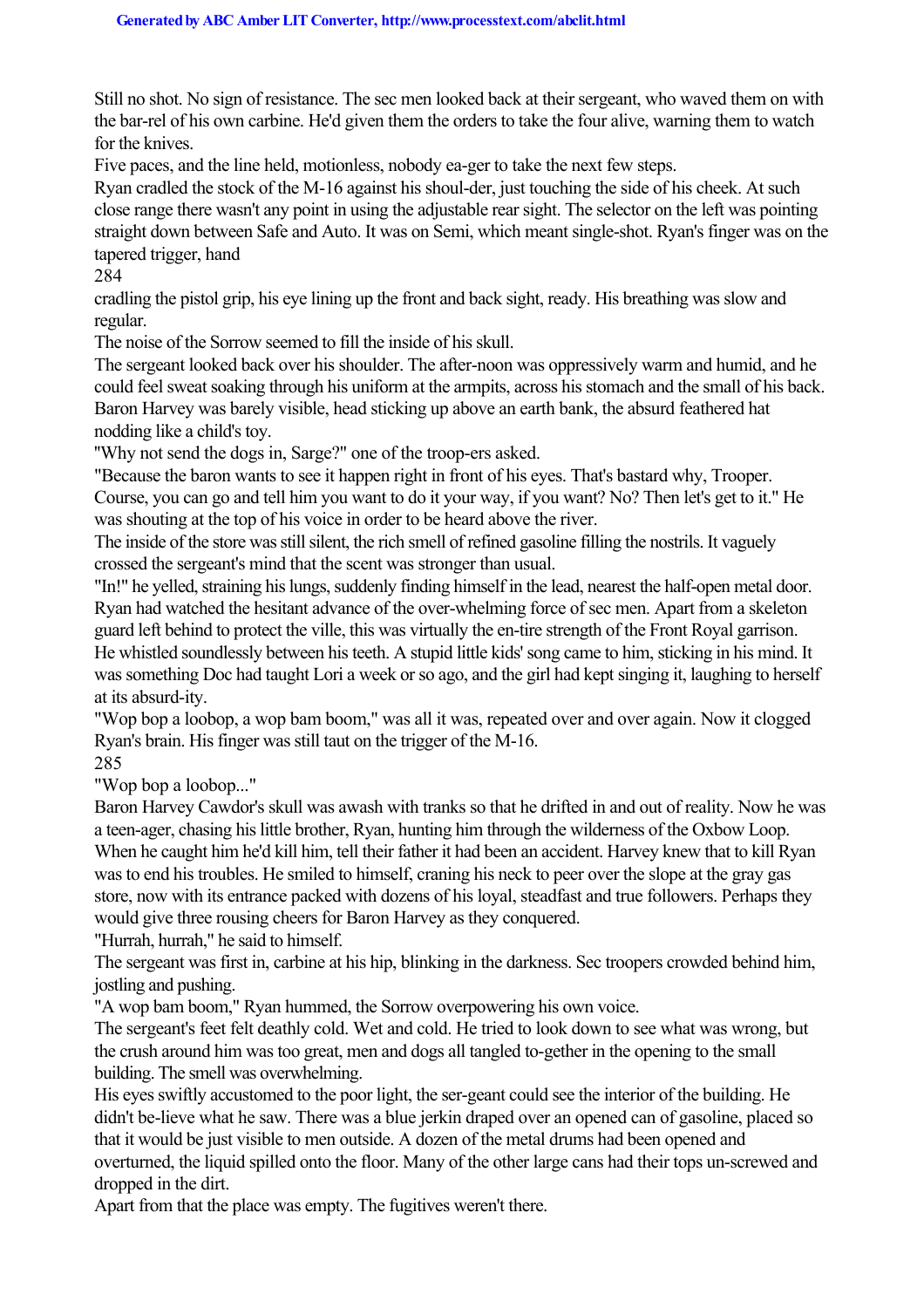286

The sec officer opened his mouth to scream out a warning for everyone to get away from the lethal trap. Thirty yards away, hugging the steep bank of the Sor-row, hidden by its lip, Ryan Cawdor squeezed the trigger of the captured M-16, aiming the round so that it would ricochet and spark off the metal door of the gas store.

His lips moved. "Wop bop a loobop, a wop bam...boom!"

Chapter Thirty-Two

it was one of the biggest explosions since the world had suffered the megachill of January 2001.

The spark of the 5.56 mm bullet was enough to ignite the massive store of gasoline in the small stone building. The strength of the walls compounded the horror, con-taining the force of the explosion for a vital fraction of a second, giving it the chance to build to a dreadful pro-portion.

Ryan flattened his face against the steep bank of the Sorrow, eye closed, hands over his ears, mouth open, taking the classic precautions against an intense blast. Despite everything, he wasn't prepared for the huge con-cussion as the store exploded. He was nearly plucked from his perch and dashed into the murderous current of the wide river. Krysty was lower down, as was Jak and J.B., and they were better protected.

None of them witnessed the result of their plan. They didn't need to see it to know that it had worked. Worked better than any expectation.

For Baron Harvey, it was like witnessing the hammer of the gods.

His pretty cap with its nodding feather was whisked from his head and disappeared forever in the maelstrom of torn air. Heat seared his face, scorching the straggling hair, blistering his scalp. A giant's fist punched at the baron, striving to knock him from his saddle. But like his 288

enemies he was protected by the bank of earth. Dirt and pebbles scoured at him, tearing the elegant robe across his shoulders. The horse whinnied its terror and whirled about. Fortunately it didn't rear, for the screaming shards of masonry would have ripped its lord and master to tat-ters of flesh. With Harvey hanging over its neck, his fin-gers tangled in its flowing mane, the huge horse began to gallop back along the narrow trail toward the ville.

The sergeant had had his mouth open, ready to bellow his warning. He heard the pinging sound of the bullet hitting the door behind him and out of the corner of his eye he noticed the trail of sparks from the contact. But his brain didn't have time to make the connection, and he died ignorant of his own chilling. The ignition of the gas-oline fumes and then the spilled liquid took a lightning moment. And a quarter heartbeat later the opened drums went up, taking everything and everybody with it.

The sec officer's skull literally exploded, the fumes gushing into his mouth, tearing apart his sinuses, flam-ing through eyes, ears and nose. His brain boiled in-stantly, and the bones of his head simply disintegrated under the force.

All but a half-dozen men and a couple of the dogs died instantly.

And they were blinded, naked, hideously burned, their bodies thrown forty yards away in every direction.

Ryan, clinging to the living rock for his own life, felt the shock wave pass over him like the beating of the wings of the angel of doom, the heat taking his breath for a mo-ment. The noise drowned out the roaring of the Sorrow, deafening him. The thunder rolled on, diminishing, and then things began to fall around them.

A few large chunks of stone dropped to the ground- edges charred and blackened by the explosion-and sev-

289

eral of the twisted drums that had held the gasoline. Ryan looked up, seeing the sky was filled, blotting out the sun. He pointed upward, trying to warn the other three, then shielded his head as best he could. Fortunately the force of the blast carried most of the heavier chunks of granite and metal toward the north loop of the Sorrow.

But smaller lumps of stone, some the size of a base-ball, began to thud on the turf and patter in the river.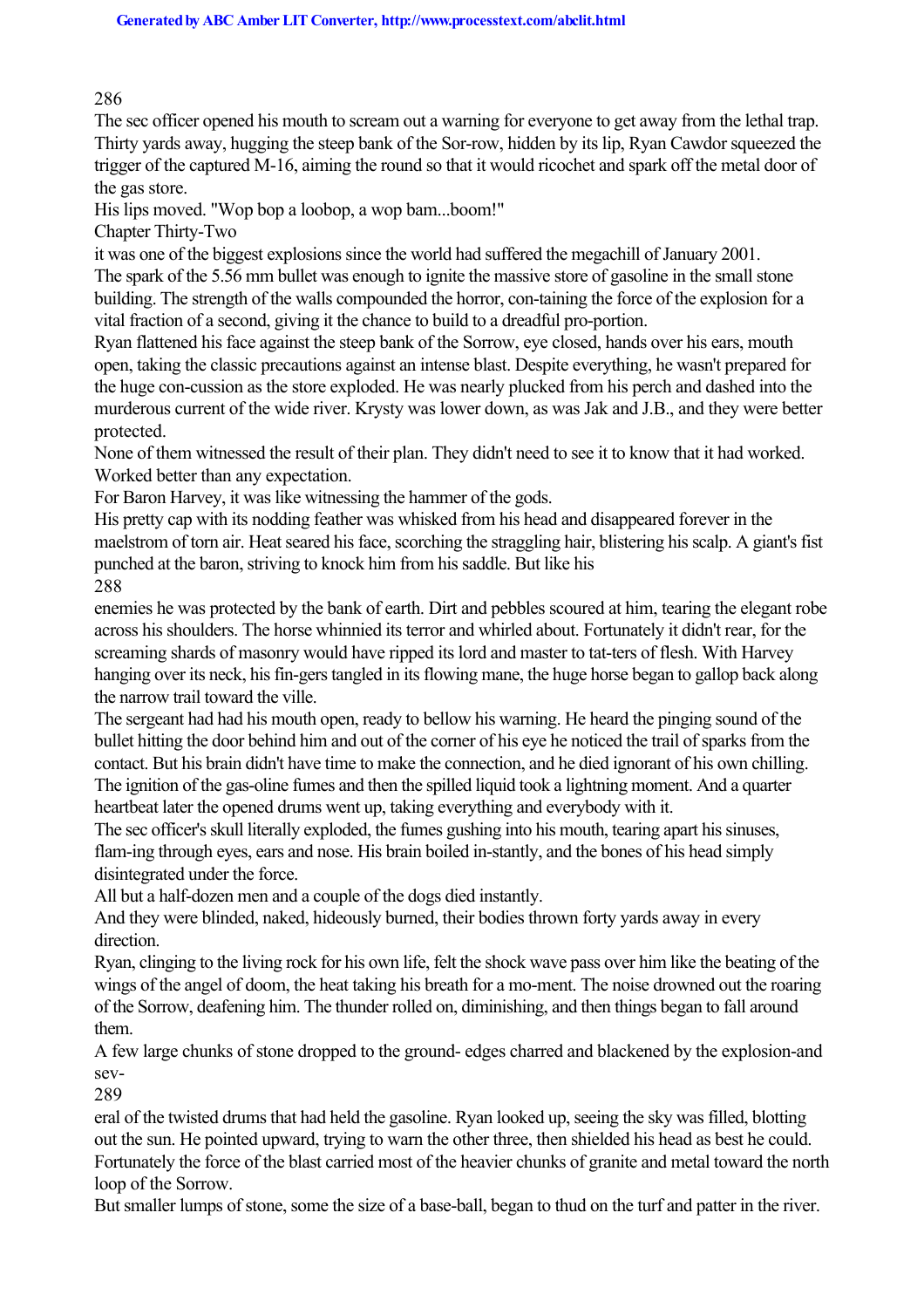One big as a hen's egg hit Ryan on the left shoulder, bringing a sharp dart of pain.

A piece of gray metal he recognized as an old flash suppressor from an M-16 landed in the mud of the bank near his left hand. A jagged butt stock off another blaster dug out a gouge in the grass a yard in front of him.

Then came the meat.

You could hardly describe it as being any functioning part of human bodies, or animal. They fell all over them, covering them in a slick coating of sticky crimson dew, with globs of flesh and glittering white bone. Strings of tendon and fragments of dark blue cloth floated in the gentle breeze like falling leaves. An eye bounced just to the left of Jak, but it wasn't possible to tell if it was human or canine. A right hand, missing the thumb, hit Krysty on the back of her thigh, lying there like a bleeding hairless spi-der. A whole leg, still attached to part of the hip, thud-ded heavily into the bank by J.B.'s feet, slithering the last few inches and being instantly whirled away by the scyth-ing current of the Sorrow.

Eventually even the bloody mist ceased and a momen-tary quiet descended. Then a dog began to howl, thin and high like a woman in childbirth. Ryan, ears ringing, squinted over the lip of the bank, wiping blood from his face. He saw the animal, smashed against the trunk of one of the tall trees, one of the trees that had been tall sec-

290

onds earlier. Now the top fifty feet were gone, torn away, the branches shredded and white from the impact of the gas explosion. The dog, hardly recognizable, was a bro-ken husk of the proud hunting animal that had padded out of the ville. It w as blind and broken and close to death. The howling quickly stopped.

Only one of the sec men was still conscious. He had been at the back of the press, saved from instant slaugh-ter by the bodies of his fellows. Now Ryan could see him lying, like a discarded puppet, thrown into the smolder-ing undergrowth near the trail.

"That's it," Ryan said, standing up. He tried to brush himself clean, but found that his hands were covered in blood.

Krysty climbed the steep bank, dusting off her clothes. "Gaia! The smell of gas!" she exclaimed. "The world's filled with it."

J.B. was next up. He'd taken the precaution of tucking his fedora into the front of his jerkin, and he pulled it out and beat it on his knee, placing it carefully back on his head. "Worked well," he said. "Where's your brother?"

Jak answered him. The boy wore only a thin shirt, having sacrificed his own jacket to help fool the sec men. "Seen fat Harvey. On horse there." He pointed toward the high earth bank, near where the dying man lay and moaned to himself. "Gone now. Hill would protect him an' horse."

Ryan nodded. He, too, had seen his brother's gro-tesque hat bobbing above the top of the slope just before he'd squeezed the trigger on the M-16. "Probably halfway back to the ville by now."

"Where we should be," the Armorer said, looking down at his hands and clothes. "Be good to wash up some on the way.''

291

Ryan looked around the stinking shambles. The land was littered with pieces of stone and fragments of twisted metal. And the bushes and torn trees around were draped with what looked like the contents of several butchers' stores, draggled and dripping.

In all his years with the Trader, which had encom-passed much chilling, Ryan had never seen such a totally appalling slaughterhouse.

Jak wandered around, picking his way between the puddles of watery mud and blood. He called out that one or two of the sec men still retained a kind of life. But only the man flung against the bushes was still conscious.

"Lost arm an' leg!" Jak shouted. "One eye gone. Other leg broke an' bits o'bone showing." Ryan joined the boy and looked down at the remnants of his brother's soldier. The moaning was low, bubbling through the crimson froth that dribbled from the slack jaws.

"Mum, Mum, want... to bed. Stop, Mum..."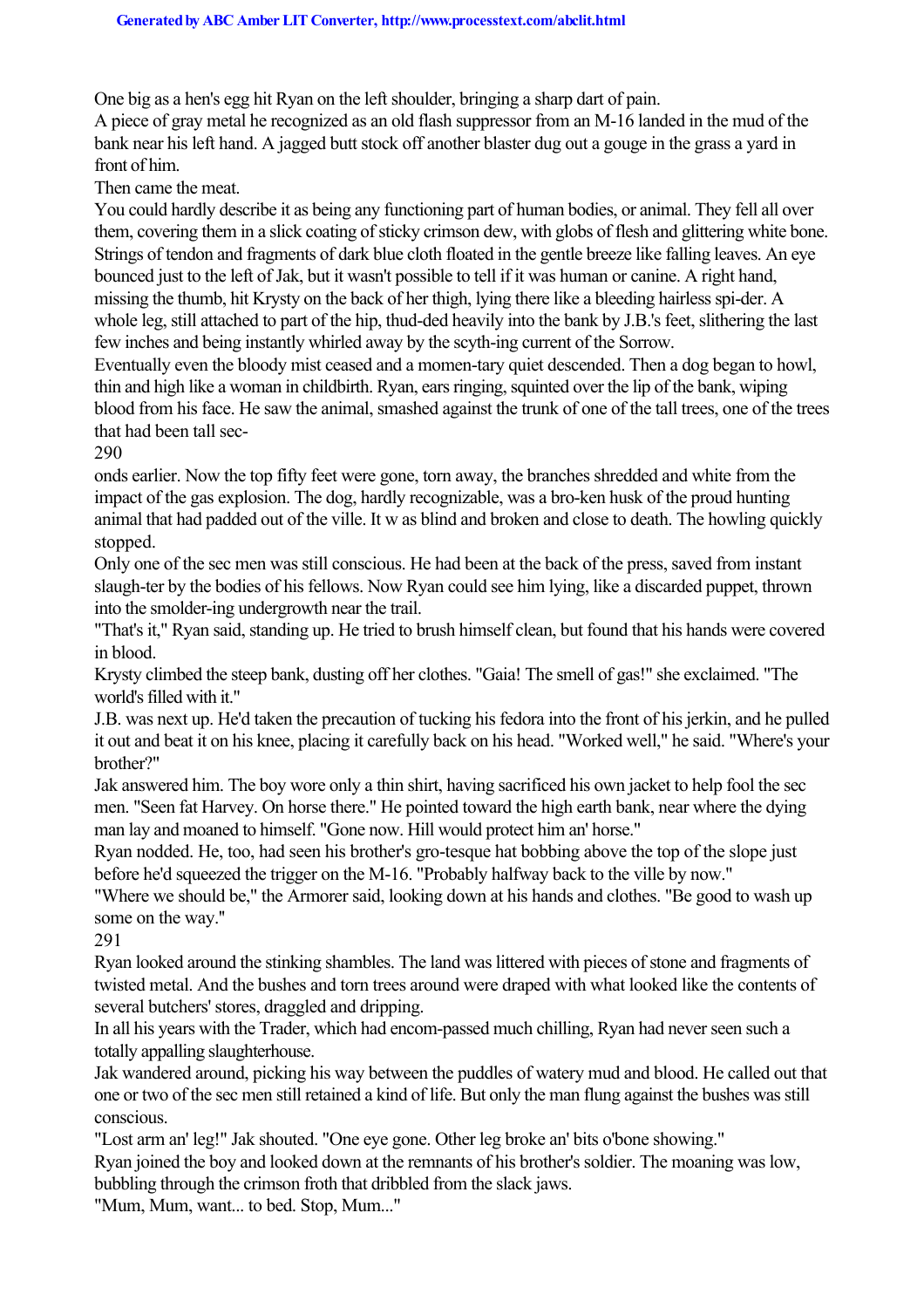Ryan gently inserted the tip of the M-16's muzzle be-tween the jagged, chipped teeth. The man closed his lips on it like a babe at the bottle, the moaning stopping. Ryan squeezed the trigger once, feeling the gun buck against his wrist. The impact bounced the sec trooper's head hard against the earth. The leg kicked and then the body was still.

Ryan straightened. "Nothing to keep us here."

"We going back to the big house?" Krysty asked.

"That's where Doc an' Lori are." He paused. "And that's where my brother is. Come this far to settle up the account. Might as well walk the last mile to finish it."

A quarter mile away from the scene of the explosion they found a pool of pure, still water, unsullied by gas or by blood. In turn they knelt and washed away as much of

292

the human detritus as they could. Jak rinsed out his mouth, spitting away the taste of death.

J.B. was stooped on the ground, hands cupped, the others around him, when Krysty suddenly snatched at Ryan's arm.

"Listen!"

"What?" he asked, swinging around to probe the for-est with the carbine.

"Someone there." Krysty pointed into the deepest part of the undergrowth where Ryan could just make out a dark silhouette. The figure stood, watching them.

Before he could challenge the stranger, the branches of the witch hazel parted and out walked Nathan Freeman, holding his Smith & Wesson.

"The goodest of afternoons, Uncle Ryan," he said, half bowing. "Would that great explosion be something to do with you?"

The Virginian told them about Doc Tanner and Lori Quint's abortive attempt to infiltrate the ville, how it had gone wrong and how the word was they were held pris-oners in the cells of the guardhouse. Nate also outlined what he had done, waiting for news of Ryan and the oth-ers. Hearing of the death hunt, he had followed the killer dogs and sec men.

"I'd decided that I'd try for the baron with this," he informed them, flourishing the blaster, "if he'd had you all chilled. Then the sky opened yonder." The young man laughed. "Heard me some chem storms over the Shens. Never nothing like that. Thought the nukes were back again. Then I glimpsed the baron, face like a madman, double-stupe, galloping toward the ville. Streaked with blood and dirt. Thought I'd come see what had been going down with you."

"They all died," Ryan said.

293

"What?" Nathan shook his head. "That can't be, Uncle."

"You keep calling me 'Uncle' and I'll start calling you 'Nephew.' Understand, Nate?"

"Sure, Ryan, but.. .all of 'em? That's nine tenths of the sec men from the ville."

"Guess that's 'bout right."

"And Harvey's driven clear-crazed. That means that anything could be happening back at Front Royal right now."

Ryan nodded his agreement. "That's right. Which is why we're heading there. Back to the ville." Under his breath, so that only Krysty heard him he added, "Home-ward bound."

Chapter Thirty-Three

sec trooper baker was in charge of the main gateway into the ville, with young Sec Trooper Lesser as his com-panion. They were two of the dozen or so guards left be-hind when Baron Cawdor had ridden out to hunt an hour past noon. They'd watched him go, each man rigidly at attention, carbines at port arms. The ville was quiet. Word had quickly gotten around the small settlements that surrounded the main

house- word that the long-lost Lord Ryan had returned and been captured; word that during the day, he and his compan-ions would become the victims of the hunting pack of crossbred hounds.

It was something over an hour later-neither man was sufficiently high in the rankings of the sec men to merit his own chron-and they were talking quietly about the mer-its of a two-edged knife against a single blade.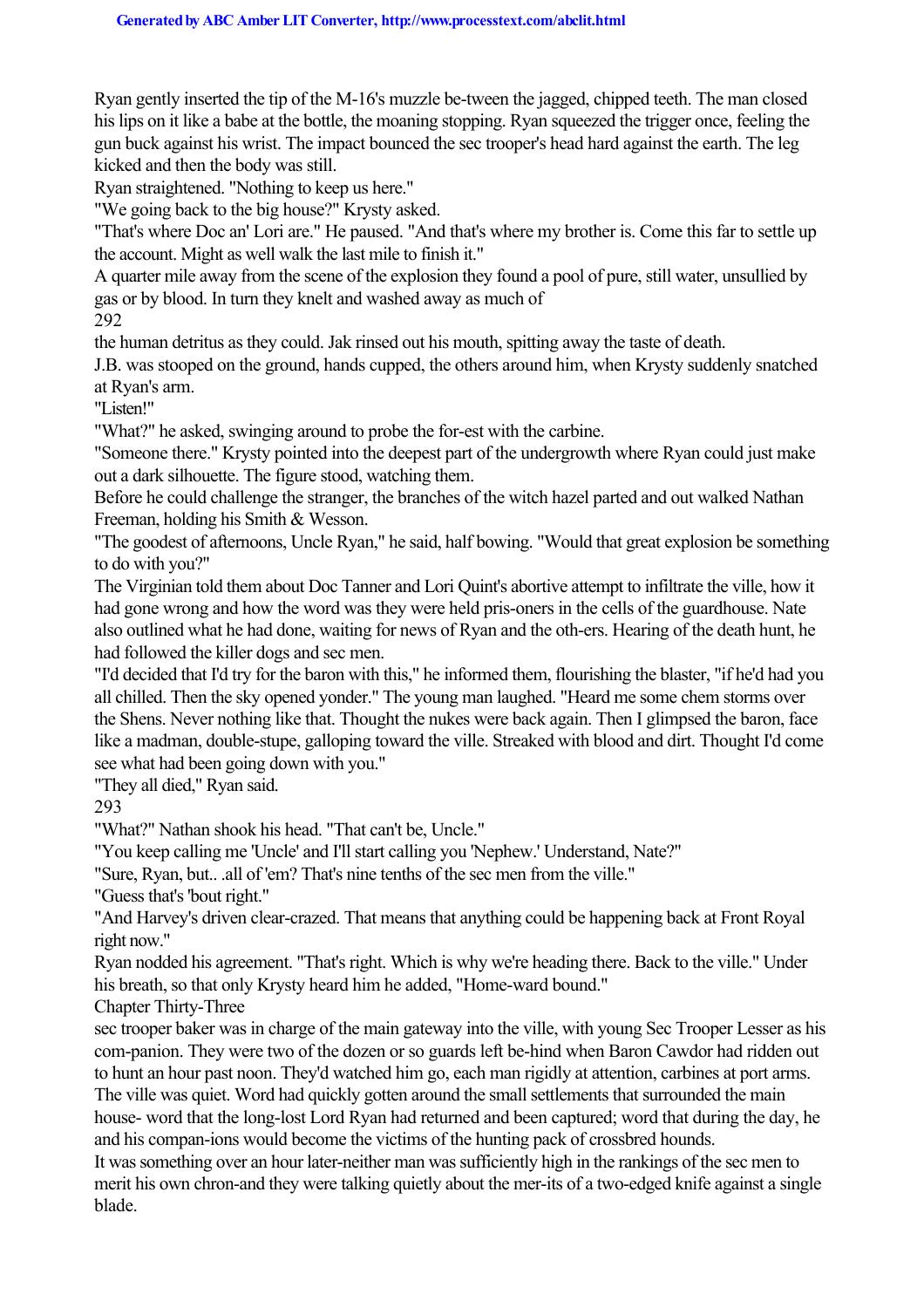Then the explosion came with a shock wave that flut-tered dried leaves on the cobbles leading to the draw-bridge, rippling the surface of the filthy moat.

The noise was like a hundred distant peals of thunder collected into one great booming crash. Baker jumped, nearly dropping his M-16. "May Blessed Ryan save us!" he exclaimed, the words out be-fore he could stop them. But his companion was too star-tled himself to notice the treasonable utterance bursting from Trooper Baker.

## 295

A cloud of smoke gushed straight up. It was dark and oily, and Lesser's sharp sight picked out black shapes that rose within it and then fell again into the trees. The light breeze tugged at the toppling crown of the smoke, tear-ing it into ragged streaks of gray. Within a couple of min-utes the wind brought the faint smell of gasoline to the two men, overlaid with another scent, oddly familiar, yet elusive. It reminded Lesser of something in the kitchens, but he couldn't say what.

Neither man knew quite what he should do. The explo-sion certainly had come from the direction of the Oxbow Loop, where the hunting always took place, and it had been a truly awesome explosion. But what it por-tended ...? That was the question.

Neither man even knew who was supposed to be in charge of the ville. The baron was gone, and he'd taken virtually everyone with him, including the senior sec of-ficer. Lesser wondered, nervously, if one of them ought to go and tell Lady Rachel about the explosion. But that meant going all the way to her suite of rooms and risking her anger if she was sleeping. Or "busy." And both men knew what "busy" might mean to the Baron's wife.

So they did nothing.

About half an hour later Baker heard a horse coming toward them at a fast canter from the general direction of the Oxbow Loop Road. And they could hear shouting- a man roaring in a hoarse voice. With barely a dozen men in the whole ville, there was no question of turning out the guard. All they could do was move cautiously back inside the main gateway, readying their M-16s for whatever might be approaching them.

"It's the baron," Lesser said.

"Lost his hat."

296

"Cloak's torn."

"Gone stark crazy," Baker suggested, "shouting like that."

The horse was lathered, rolling from side to side with utter exhaustion, stumbling as it reached the far end of the drawbridge, nearly tipping Harvey Cawdor in to join his son. He hung along the neck, eyes wide and shot with blood, mouth open. It was difficult to make out any words in the harsh raging. "Nevermore... all... all fucked. My brother comes and-"

Once inside the courtyard, Baron Harvey Cawdor slithered from the saddle and fell to the cold stones, lying on his face, weeping. The two sec men were joined by two more from the guardhouse.

"Bastard smell of gasoline," one said.

"And he's drenched in blood," Lesser observed.

"Where's the others, my lord?" Trooper Baker asked. "They coming, my lord?"

Harvey turned, and they all took an involuntary step backward. The face they saw was scarcely human. The eyes were frozen, the pupils like the pricks of a needle. The color had gone completely, and there were deep fur-rows etched around mouth, nose and eyes. Hundreds of tiny specks of crusted blood dotted his cheeks, matting the scorched hair. His whole body trembled.

"Coming? Who? Brother Ryan? Nevermore. Never ever more more."

"Where's the rest of the men and the dogs, my lord?" Baker asked, showing amazing courage to press the mad-man. Or incredible foolishness.

Lesser went back on the drawbridge, shading his eyes with his hand. The wind had freshened, veering to the east, with the promise of colder weather and some rain 297

within the next day or so. The roads all around the ville were deserted. "Nobody coming," he called.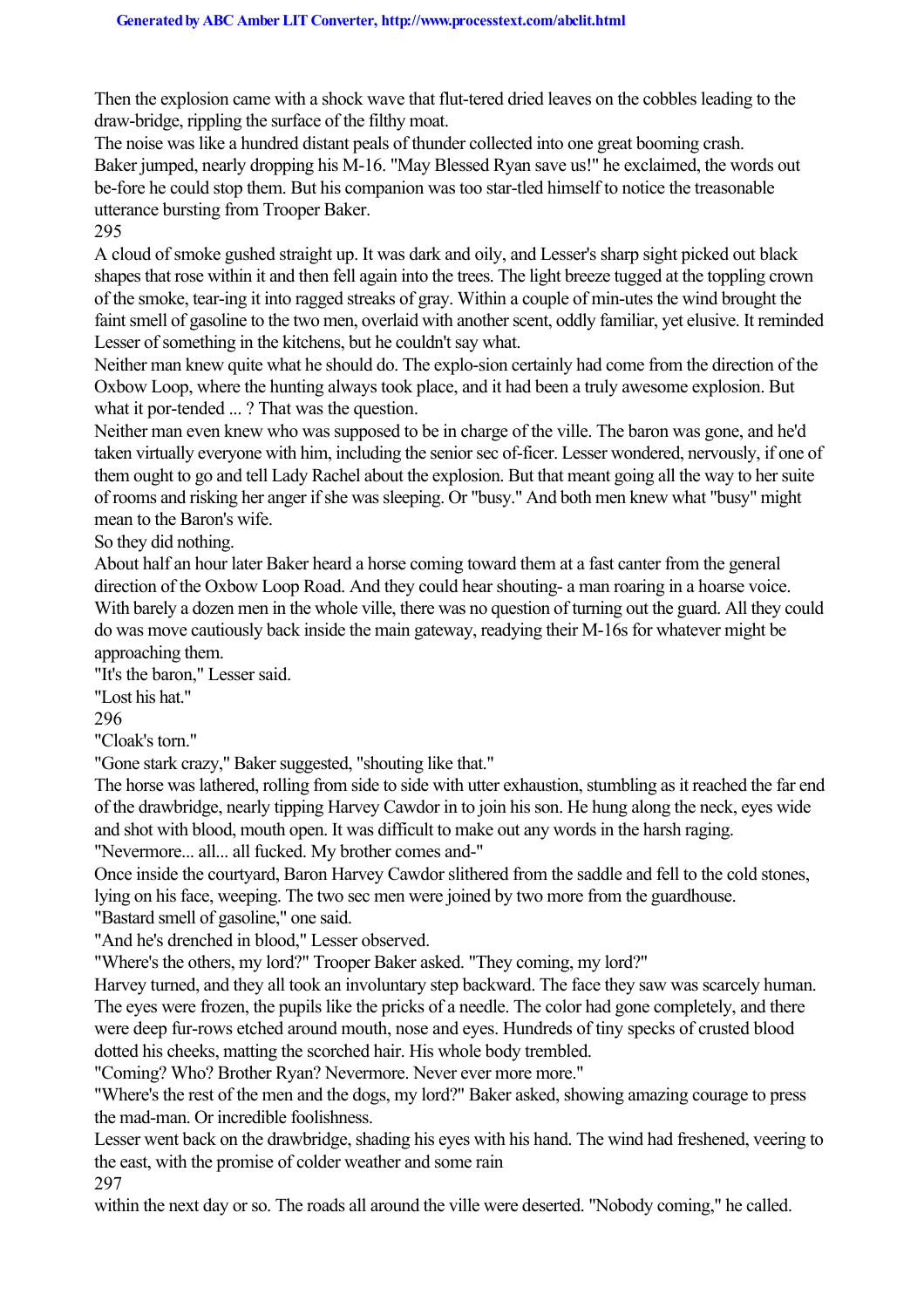"Not a sight of 'em."

"The rest?" Baker repeated.

Harvey Cawdor rose to his feet, drawing the remnants of his tattered dignity around him. "The rest, my good fellow, is gone. Are gone. Chilled. Blown to a better place or world or whatever. Each dog and each horse and each man are here, in my face." He rubbed at the congealed blood. "Each spot a life. And all chilled by my brother. I think he will be here shortly. So keep good watch." He clapped Baker on the shoulder and then kissed him on the cheek, turning on his heel and waddling crookedly away into the main body of the great ville.

Baker gathered together the remaining sec men, talk-ing in whispers of what had happened. Their lord was ut-terly insane. His wife a jolt junkie and his son disappeared in a bloody mist. All of their fellows were slain in some gigantic explosion, and the ville was surrounded by hundreds of villagers, all waiting for the moment to rise against Front Royal and take their vengeance for the years of bloody oppression. And that vengeance would also spill against the sec men who'd helped the Cawdors keep their hold on that part of the Shens.

"And Lord Ryan will come..." Lesser said. "And he will hold us for..." The sentence trailed away into the late afternoon sunshine.

It took only four or five minutes for the dozen sec men to reach their decision. Within fifteen minutes they had gone and changed into civilian clothes, out of the ville's hated uniforms, making their way by ones and twos into the surrounding woods.

Most were recognized and murdered before they'd gone five miles. 298

rachel cawdor met her husband in one of the maze of corridors that wound through the upper floors of the rambling house. She had woken from her drug-frozen sleep, calling for her servants, finding the ville was inexplicably deserted. The air carried the taint of roasted meat and gasoline. In the silence she began to wonder whether the jolt had finally scrambled her brains and transported her to some different world, familiar, yet oddly altered in detail.

Then she met Harvey, and the feeling of alienation in-tensified. His eyes stared at her, bloodshot and blank. There were spots of mud all over him, and his hair and eyebrows were grizzled to stubble. His clothes were torn and stained, hanging from his limping body like an ill-fitting and ornate shroud. "Where's everyone? What's happened? Tell me, damn you!"

"Dead, my dearest dove," he said in the hushed tones you might associate with some great church. "Dead? Ryan and the others? All the prisoners dead?"

He smiled with a surpassing gentleness, frightening Rachel more than any rage might. "No, my pearl of the Orient. I think they all live. It is us who are chilled. Chilled forever more, nevermore."

She shook her head, feeling a band of icy steel tight-ening around her temples. "If Ryan and the others live, then who is dead? And where are... ?"

Harvey nodded to her, still smiling. "He is clever, my little brother. Led us on and in and then... Boom!" He clapped his chubby hands together. "Boom. They all died at once. It was wonderful. Fire and noise, and they were gone. More witchery, like Jabez."

"All dead!" she screamed, voice like a saw cutting across sheet glass. "Then we are lost? Everyone's gone off

299

and left us to die! It's your fucking brother. Why didn't you give him to me to kill? You fool..." Her hand went to the dagger at her belt, wanting noth-ing more than to slit the flabby throat of her husband and then run and run.

From the basement, they could both hear the hideous cacophony of the wild boars, upset by the scent of death that filled the Shens.

"At least the old man and the yellowhead still live," she screeched. "I can butcher them. Then we must go."

"Go? Where? Here's home. I'm home now, my sweet child. Ally, ally oxen free. Home and safe. I shall soon... The yellowhead girl? I had forgot her. Before I... I shall go and..."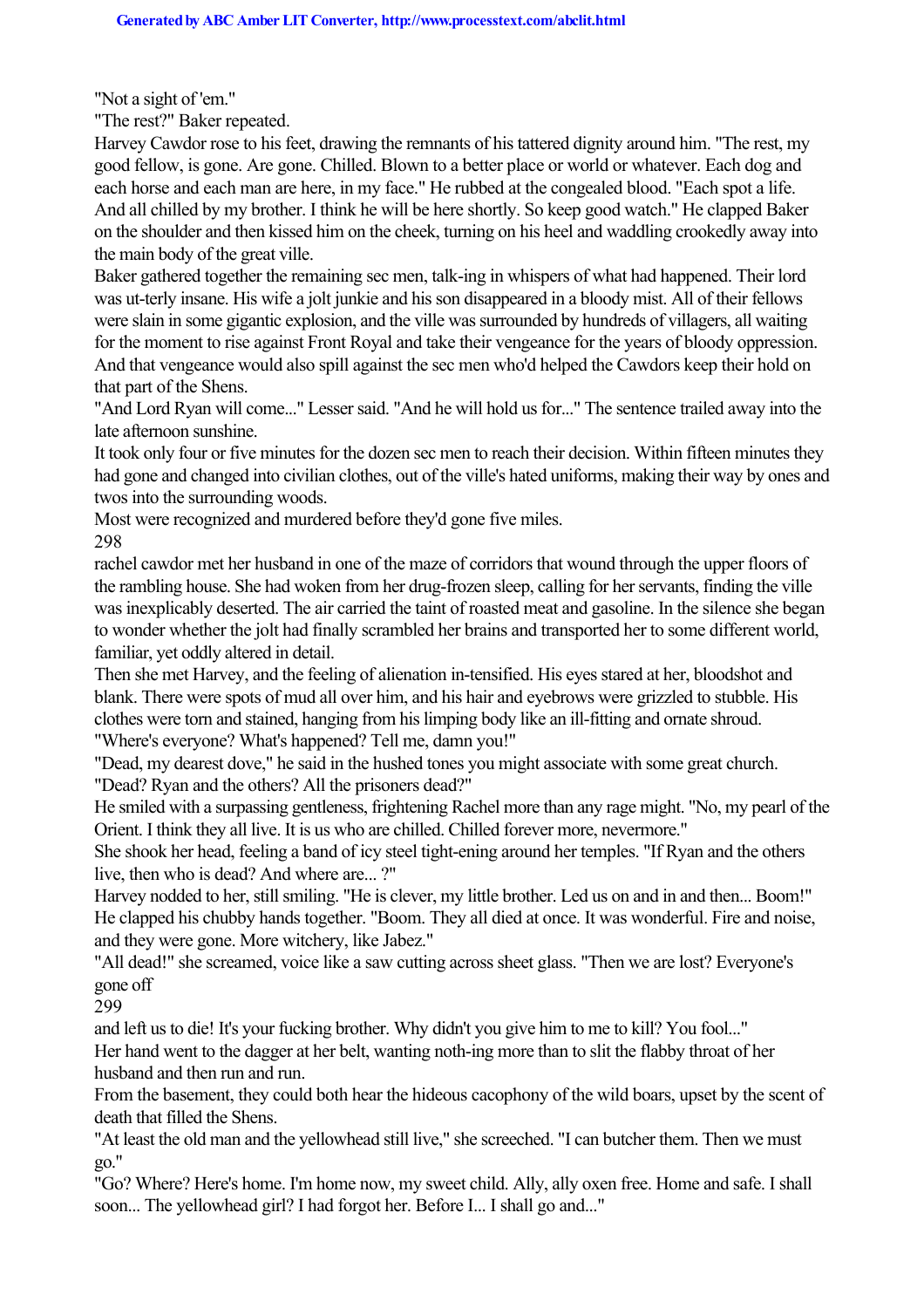The knife was out, flashing through the air. With a de-ceptive speed, Harvey batted it away from his neck. Bunching his ringed fist, he smashed it into his wife's face with a casual ferocity that sent her spilling to the stone flags, blood seeping from her mouth, a livid bruise springing to her cheek.

"The yellowhead," he said, turning away from his un-conscious wife as though he'd already forgotten her. Doc tanner slept contentedly on the bunk, lying flat on his back, hands folded on his chest like a crusader resting in a cathedral vault. The explosion had hardly ruffled him. Lori had called out to ask him what it had been, and he had mumbled some reassurance before slid-ing again into a dreamless sleep.

Lori was also lying on her bunk, wishing that she was in bed with Doc, wanting him to cuddle her and do the nice, gentle things that made her feel all squirmy inside.

"Wop bop a loobop, a wop bam boom," she hummed to herself, repeating the nonsense verse over and over, like

300

a mantra, lulling herself with it. The girl wondered how long it would be before they were released. It was getting really boring in the little stone room with the barred win-dow. She stood up and looked out,

seeing that the after-noon was wearing on. "Wop bop..."

She turned at the sound of the cell door grating open.

"Hi, there, yellowhead. Having a nice day?" Baron Harvey Cawdor asked.

"looks deserted," J.B. said, squinting through the screen of trees at the ocher walls of the ville. There was nobody in sight, not a single guard on the ramparts or on the drawbridge.

"Trap?" Jak suggested.

Ryan turned to Krysty, raising an eyebrow in a silent question. She shook her head. "I can hear those bastard pigs he breeds. Nothing else. Feels empty to me, lover."

"Me, too," he agreed. "Nathan? You ever know it with no sec men showing?"

"No. Never. Baron doesn't sleep well o'nights. Fears death. If he came back here, he'd have the bridge up and blasters everywhere. I think..." He stopped, hesitating.

"What, Nate?" Ryan asked.

"If'n I didn't know better, I'd figure they've all done a runner on him. Heard of the massacre and fucked off. That's my guess."

"One way to find out," Ryan said. "I can't figure it for a trap. No reason. Let's go see."

Doc tanner clung to the bars, terrified that he might faint. His brain creaked with the effort of trying to do something. He knew the man was hopelessly mad, but he had to find the words that might save Lori. 301

Harvey stood against the door, his grotesque bulk blocking it. One of his pretty little pistols was in his right hand, pointing at Lori's stomach. The man was whistling tunelessly to himself, gesturing for her to hurry. His cloak hung open and he had unzipped his hunting breeches, re-vealing his tiny, budlike penis. Lori had taken off her top, showing her breasts, and she was now, slowly, stepping out of the skirt. "She is my daughter, Baron Harvey. A child. Can you not spare her?"

"You croak on like some raven, old man. Mebbe I should close your beak," Harvey sneered, pointing his pistol at Doc's anxious face.

Lori was naked at last, hands by her sides, making no effort to cover herself from the baron's stare. His cock was struggling toward a partial erection, and there was a thread of spittle hanging from a corner of his mouth.

"I'll not..." Doc began, nearly weeping in his help-less frustration.

"Don't, Doc," she called out. "Don't hurting me. I'm used fit. Don't watch it, Doc." Lori was crying.

"Like tears and fears, child." The baron laughed. "Lie down and spread 'em."

"Beware of the teeth," Doc shouted, voice cracking with emotion.

"Keep her mouth shut. Mebbe fill it later, know what I'm meaning, huh?"

"Not the teeth in her mouth, my lord!"

"How's that?"

"Shames me to admit it to a great noble like yourself, and you ready to do her honor, but the girl's a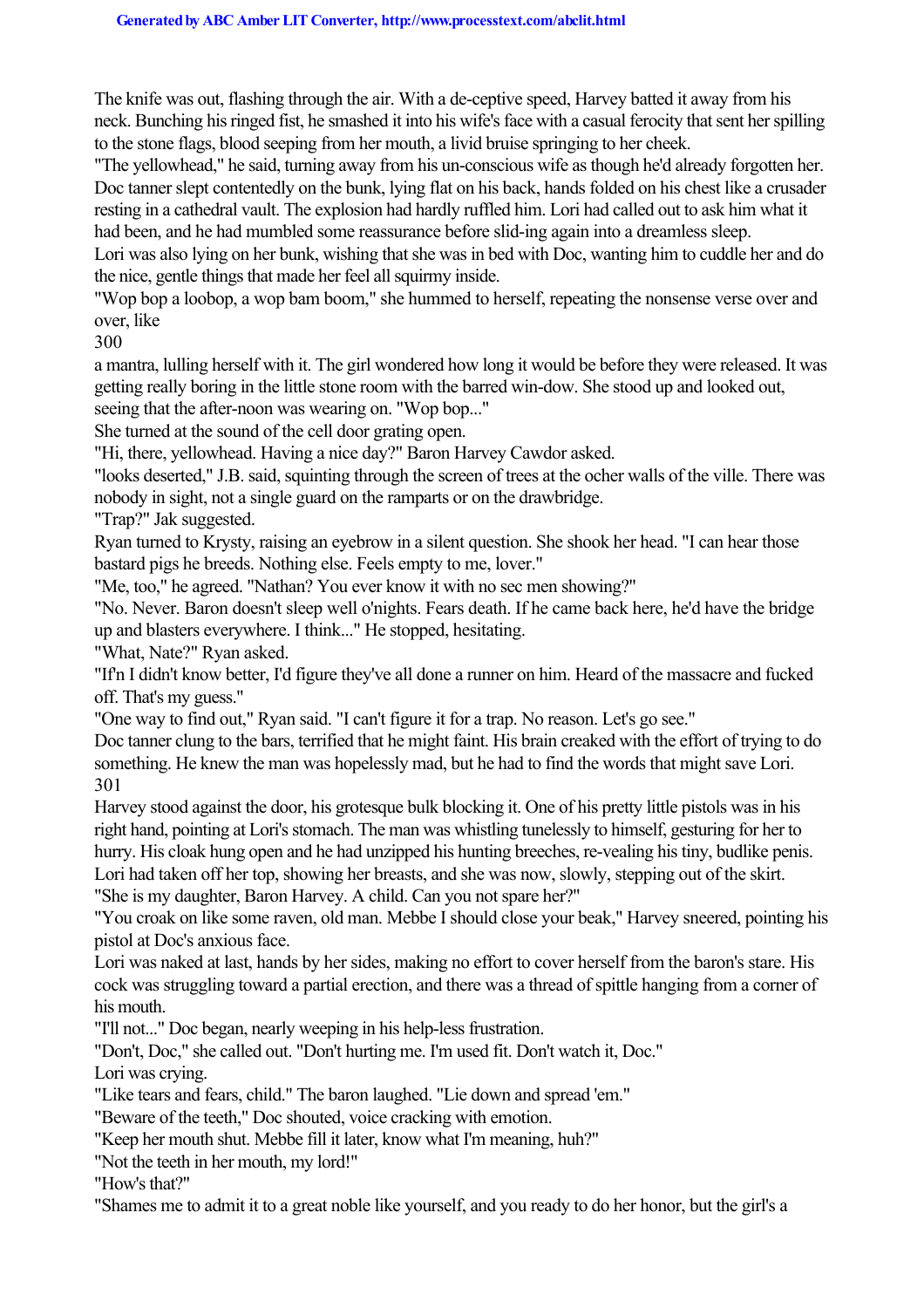mutie, my lord. Don't show much. Normal, apart from the teeth

302

in...in her...you know, my lord. Can do fearsome harm to a double-stud in the coupling."

"Teeth...inside her...in her...teeth in...teeth for... You mean she could bite my cock off with... ? You can't..."

"Try her, my lord," Doc babbled. "Times they only close a little. But they have razor-sharp points to 'em and... she can't help it, my lord. It's being a mutie."

Harvey drew back, reaching down to zip himself up again, the gun wavering. "Muties should be shot and killed," he muttered.

"She is a good girl, my lord."

"So many dead today," the baron said, letting himself out of the cell, leaving the key dangling in the lock. Without a backward look he left the guardhouse.

Doc let go of the bars, finding great weals across his palms.

Lori started getting dressed again, unconcerned by what had nearly happened. "Doc?" she asked.

Somehow there wasn't enough air in the cell for him to answer. So he cleared his throat and tried again. "What is it, child?"

"That about teeth in my... you know?"

"Yes, Lori?"

"Ain't true, is it?"

Doc laughed, feeling suddenly a great deal better than he had for some time. When he'd finished laughing, he pointed out the key to the blond girl.

ryan led the way, now only a few paces from the end of the drawbridge. There was still no sign of any threat to them. The ville seemed utterly deserted. Jak was behind him, carrying the M-16. Then came Krysty, followed by

303

Nathan with his blaster in his hand and J.B. with his drawn knife.

The sky was darkening, and the air over the Shens seemed heavy and threatening. The wind rose and fell, driving a whirling column of dust ahead of Ryan's boots, which collapsed in on itself as it reached the water of the moat.

"See any guards?" Ryan asked. Nobody answered him.

Suddenly, with no warning, there was a figure in the main gateway to the huge house, under the spiked port-cullis, a staggering person in burned clothes that shone and glittered. Ryan's first thought was that he was seeing some monstrously fat, drunk old gaudy whore. Then he saw the two matched Colts pointed at him.

And he realized.

"Harvey!" he shouted.

"Farewell, brother!" Baron Harvey Cawdor bel-lowed, opening up with both blasters.

Chapter Thirty-Four

A small-caliber pistol-like Harvey Cawdor's pair of .22 Colts-wasn't the most accurate of weapons over any kind of distance. And it took a lot of skill and control to hit a target under any kind of pressure. It didn't help much if you were stark mad, either.

Ryan dived to the cobbles, hearing the pettish snap of the blasters, bullets kicking off the stones around him. As far as he could tell, none of them went within three yards of him.

The others also took cover from the shooting. Before Nate Freeman or Jak could return the fire, Harvey had dropped one of his guns and darted back into the inner courtyard. He was pursued by Ryan, knife gleaming in his hand.

It was a bizarre chase from the present into the past.

Just inside the main gate, by the guardhouse, Ryan bumped into Doc Tanner and Lori, but there was no time for conversation. Harvey knew the ville like a rat knows its burrow, and Ryan knew he had to keep close if he wasn't to risk losing him. There was just time to throw a message over his shoulder, for the others to retrieve their own clothes and weapons as swiftly as they could. And to watch out for any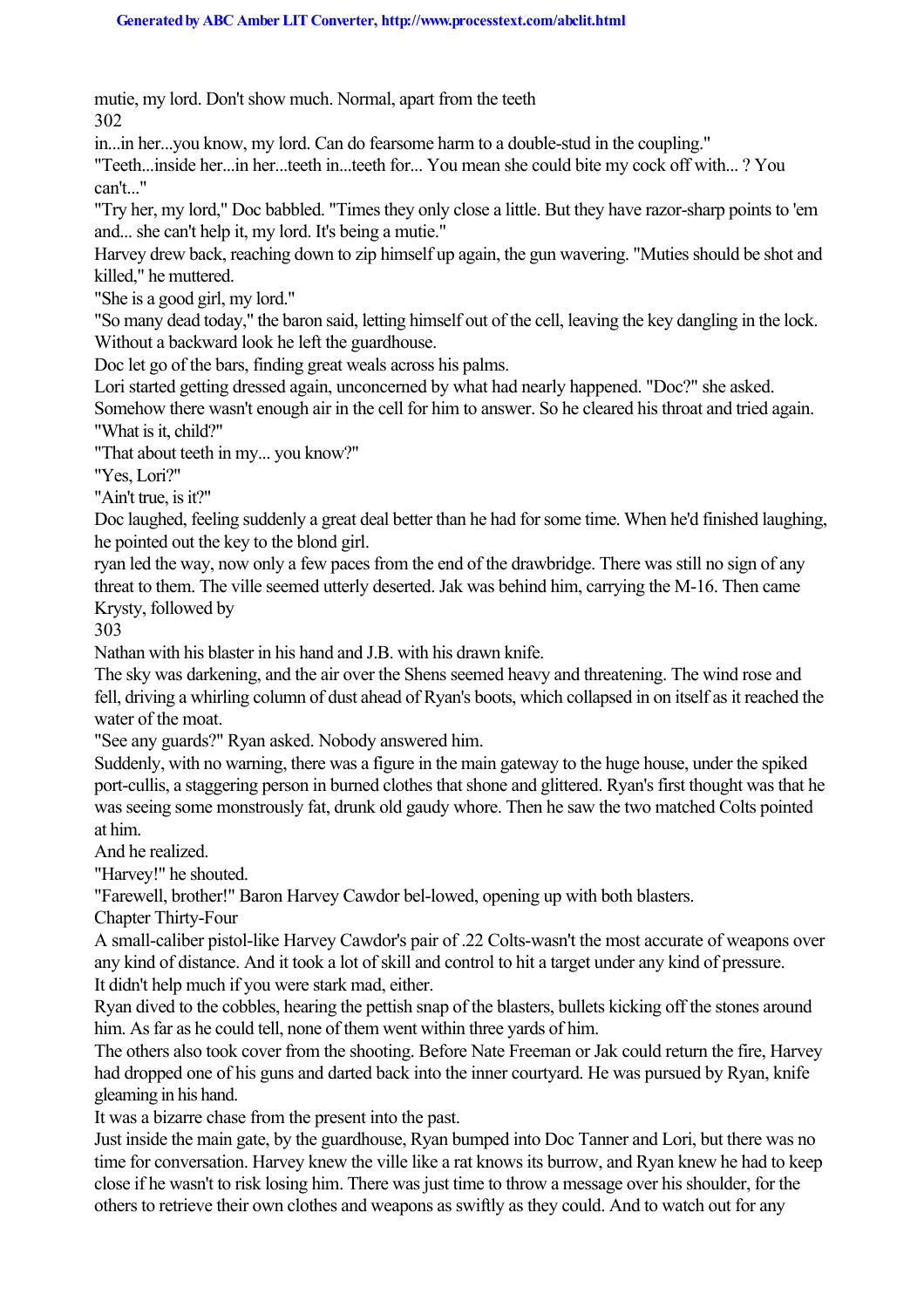ambush.

"Upstairs and downstairs and in my lady's chamber." That was the rhyme that one of the old servants of the ville used to sing to little Ryan to try to lull him into sleep. In 305

his mind's eye he always saw it literally, imagining him-self following the twisting passages and blind corners of the mansion, taking himself inside his own head into every room and staircase of Front Royal. It had been an exer-cise that had saved his life when he'd had to run for it the night Harvey had come to kill him. Now, all those long years later, the memories were still there, and he followed after his brother like a loping timber wolf after an elk.

His brother had a good head start, slipping through one of the entrance doors to the main body of the house and across the courtyard. Harvey had time to slam the door shut and slide across the bolt. But Ryan knew other ways. It struck him immediately that the ville was deserted. Not only the sec men had fled. Every single person who had served the Cawdors had left. The fires in the kitchens were dying, food prepared but uncooked. Bowls with eggs broken in them stood on scrubbed tables. Piles of wash-ing dripped in the sinks. A cooling iron rested on its stand.

It helped Ryan. When he heard a distant slamming of a door, or feet pattering along a corridor a floor above him, he knew it could only be Harvey. It crossed his mind as he ran silently through his childhood home to wonder where Lady Rachel had gone, guessing she had either run with the pack or lay sleeping off her latest lines of jolt. Probably she had fled the doomed ville.

Once a fluffy white kitten came gamboling from an open doorway, fighting a large ball of yellow wool. Sev-eral times Ryan heard the unearthly noise of the wild boars in their cellar pens.

And all the time he drew closer to his brother.

"Closer, brother, closer."

Once he entered a long room, lined with dull paintings of muddy European rivers, just as Harvey was at its far-ther end. Ryan dodged back at the waspish snap of the 306

small handgun, hearing the bullet whine into the wall some yards away. It wasn't likely that Harvey was carry-ing a spare magazine, and ammo must be running low.

He still had only the dagger to face his brother with. And that was how he wanted it. Face-to-face. Blood spurting hot against his hand. Looking into Harvey's piggy little eyes as they blanked in death. That would set-tle the debt.

He heard Krysty calling to him as he passed a third-story window, but he was sprinting toward a closing door and ignored her.

He was within a few paces of Harvey when he was dis-tracted by a door that was gently shutting. He knew it was a dead end where his father had gone to check the ac-counts of the ville. It had no other exit, and he flattened himself against the wall, glancing around him. Over the entrance to the chamber he recognized the bust of an aristocratic man with a hooked nose. The name was carved into the marble plinth. Pallas. There was no sound from inside the room.

The door began to open, and Ryan tensed, fingers holding the blade low, ready for the classic knife fight-er's upward thrust to the belly. But the door continued to open, and he felt the fresh breeze from the window. The room was dusty and empty.

Harvey climbed toward the top floor, then took the water-operated elevator toward the kitchens, hoping to fool his pursuer. Ryan heard the familiar creaking noise of the ropes, cables and gears and darted to a spinning staircase with narrow, worn treads. He was within two turns of the bottom when he heard the grille of the ele-vator slamming shut.

Now the noise of the boars was much louder.

307

"The night's come and the land's dark," an eldritch voice shrieked from somewhere ahead of Ryan, beyond the storage rooms that fed the kitchens. Harvey was going ever deeper, singing to himself in a wild, cracked voice.

There were other knives and axes in the kitchens, and Ryan considered getting a better weapon, electing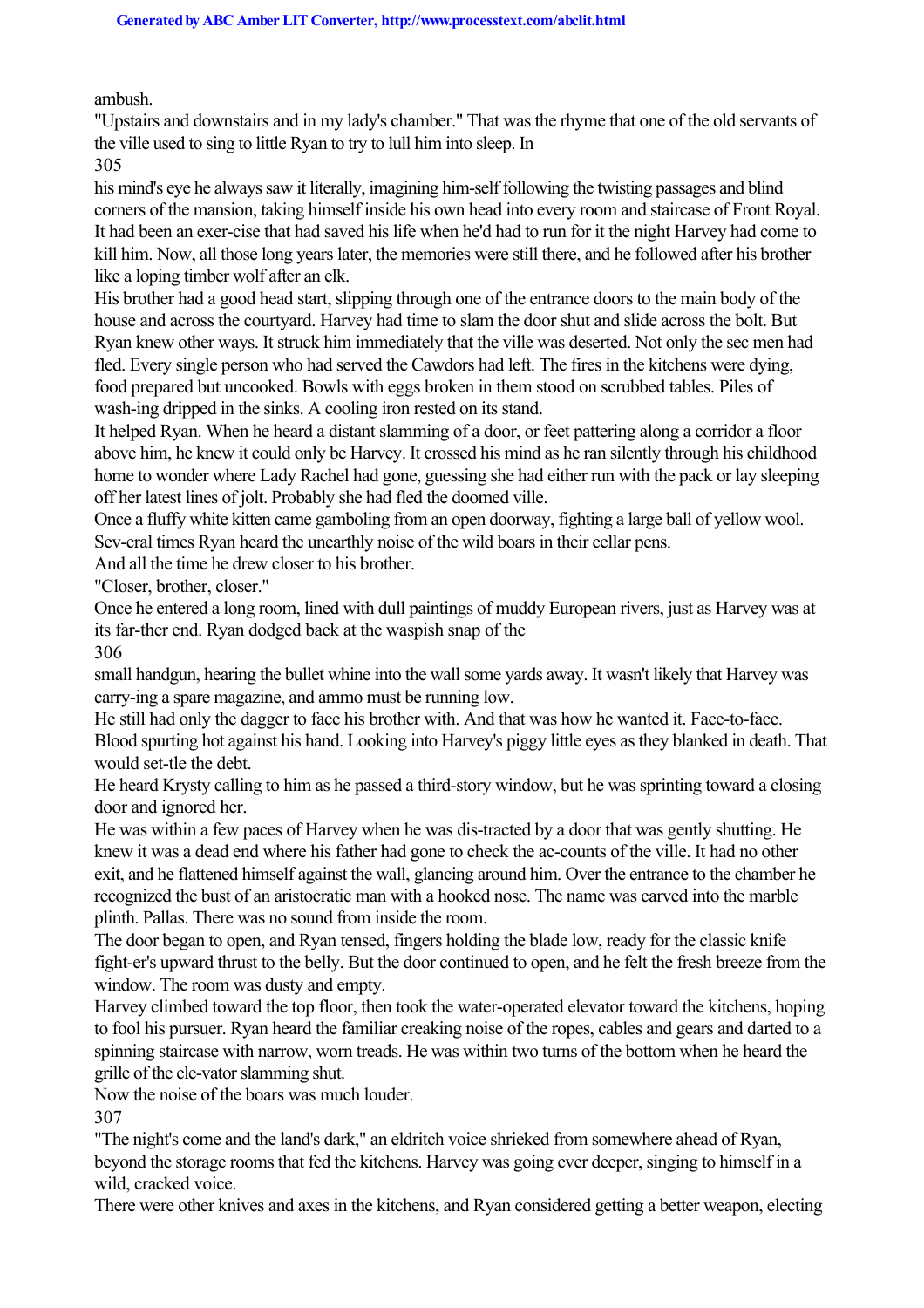in the end to stick with the hunting dagger that felt right to his hand.

Now Ryan knew where his brother was going. The pas-sage was damp, the walls slick with moisture. A ramp led up to the right, slippery with wet mud and animal drop-pings. It went in a great winding bend to come out in the courtyard and was the way that the boars were brought in and out of the ville. The sound of the ravening creatures was stifling.

And Ryan remembered. On the occasions that his old-est brother Morgan had stood up for him against the bul-lying of Harvey, the middle brother had often gone cowering into the bowels of the ville, where he fled now

Twice more he glimpsed the scurrying shape ahead of him, and once Harvey turned and fired the pistol at him. Ryan ducked back, bullets sparking off the walls. He lis-tened until he heard the familiar click of a hammer fall-ing on a spent cartridge.

"No more bullets, brother!" he shouted, feeling his whole body racing with tension and the anticipation of pleasure.

There was one more doorway.

It stood ajar and Ryan, ever-cautious, eased himself through it. His nostrils filled with the ammoniac stench of the pigs, his ears bombarded with their squealing.

Harvey had made changes down there since Ryan had lived in the ville. The boars were milling together in a cir-cular pit, a barred door at the bottom showing how they

308

were moved. The sides were of slimy granite, fifteen feet high. A balcony, six feet wide, ran around the top of the pit, with a low wall as its parapet Harvey and any of his guests who wished to could come and admire the crea-tures from a position of safety. Apart from the entrance door where Ryan waited, accustoming his eye to the dim light, there was no other way out.

Except into the boar pit.

"You're dead, Ryan! Been dead for twenty years! Go back to the grave, Ryan!''

"Gonna kill you, brother," Ryan called out.

He could make out Harvey now, on the far side of the room, wrapped in the tattered cloak, holding the empty pistol. His face was in deep shadow, only the eyes gleam-ing like tiny chips of molten gold.

Ryan glanced down into the pit, seeing better than a dozen of the animals jostling one another, all of them looking up at him. They were at least five feet tall at the shoulder, weighing several hundred pounds. They all had ruby eyes, and curling ivory tusks that ended in needle points.

Now, in a way that sent a chill down his spine, they stopped their squealing, and the basement pit fell silent, except for the shuffling of their hooves in the wet straw.

"This is the end, brother," Ryan shouted, holding the dagger up as though it were a holy relic. "Gonna cut your throat with this."

"No, never, no, my dear little brother." Harvey's voice was calm and gentle. Ryan recognized the style. Harvey had used it when he was attempting to fool Ryan into something, or trying to con him. Or when he had some unsuspected trick up his sleeve.

309

"All these years, Harvey, and now it's you and me. Like I dreamed, hundreds o'nights. At last I can do it and get on with living."

Harvey moved from behind a pillar, aiming the hand-gun at Ryan. "Got a fresh mag for the blaster, brother. Never thought of that, did you?"

"Bluffing, Harvey."

The obese figure clambered clumsily onto the parapet, waving down to the watching, motionless boars. "See, my pets," he called. "I shall shoot this one-eyed renegade from the shadows and then you shall have his corpse for food."

Ryan stood where he was, watching Harvey's insane posturing. The knife was nicely balanced, and the range was short enough, but he wanted to feel his brother sweat as the blade sliced open the soft flesh and drew out his life.

Somewhere above them they both heard the sound of feet and a voice calling out. "My sec men,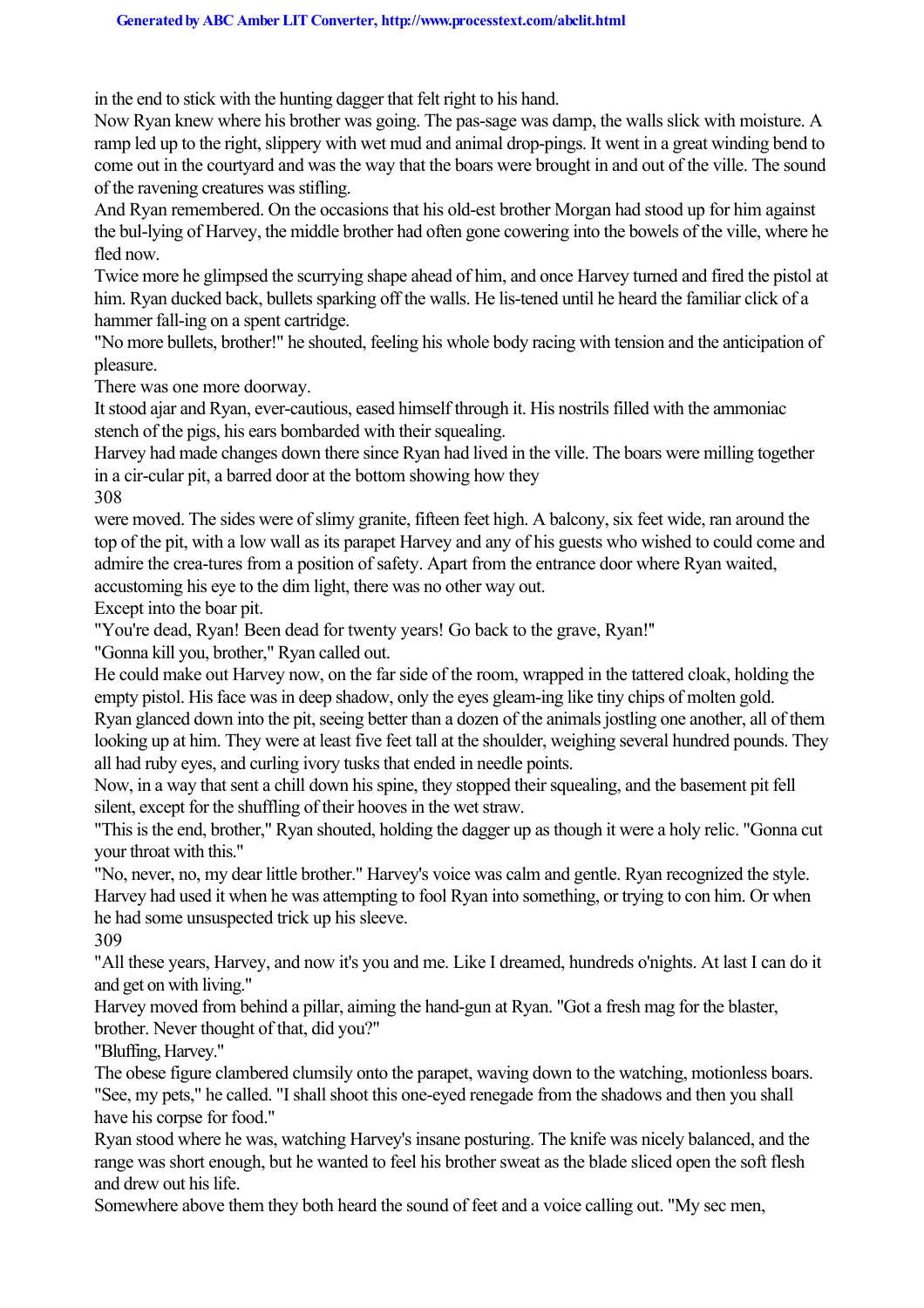brother." Harvey Cawdor beamed.

"No. Fireblast! Can't you fucking see the truth, Harvey? It's done and finished. Your power's gone. The ville's empty. They've all gone. There's nothing left for you."

"Nothing left?"

"Nothing."

"Yes, there is, Ryan. There's this!"

The little gun flashed, and Ryan staggered back, feel-ing the fiery pain in his left shoulder. Even a small-caliber gun like the .22 packed enough of a punch to knock a man off-balance. Harvey laughed delightedly, seeing blood flowing on the jerkin.

"And again, brother," he said.

Ryan threw the hunting dagger underhand, seeing the lamplight catch the blade as it spun in the fetid air. De-

310

spite his own wound, Ryan's aim with the knife was deadly accurate.

It thunked home where Harvey's rippling chins melted down into the top of his chest, burying itself deep in the soft flesh. Harvey Cawdor squeaked in shock, dropping the Colt from numbed fingers, watching as it fell into the pit. He leaned forward, swaying, his vast bulk making it hard for him to keep his balance on the shallow wall.

"May you die of nuke rot," he said in a reasonable, conversational sort of voice.

Then, as though he'd given up on the struggle, he fell heavily into the pit, landing with the clear crack of breaking bones.

Ryan, holding his shoulder, feeling that it was only a minor wound, looked down into the semidarkness. His hands told him that the bullet had gone clear through without hitting the scapula or the collarbone. He felt dizzy for a moment, but knew he was going to be all right.

Below him the last rites were swift and deadly for Harvey Cawdor.

Both ankles broken by his fall, the gross man lay there on his back like some obscene insect, his rich cloak spread around him in the straw. His mouth opened and closed, but no sounds came from it. One hand touched the taped hilt of the knife where it protruded from his chest, but Harvey made no attempt to withdraw it. The great boars had eased away from the thing that had come crashing down into their pit, but now they were gathering cour-age, shuffling nearer, snouts lowered, jaws gaping.

Ryan watched, leaning on the wall, flexing the fingers of his left hand to make sure the bullet hadn't severed any ligaments or tendons on its way through. Apart from a dull ache, it didn't feel too bad. 311

One of the great brooding heads dipped, and the teeth closed on Harvey Cawdor's right leg between knee and ankle. There was the savage crunch of gnawed bone, and the man screamed, a terrified cry of gut-deep anguish.

"Brother... help me!"

The sudden noise disturbed the rest of the tusked mon-sters, and they all seemed to attack at once. The bloated body vanished under the bristled boars, and the last scream was muted and silenced, ending in a dreadful gagging, bubbling noise. Then there was only the grind-ing of teeth and the rending of meat. Ryan straightened and heard the voice from behind him, a dull, flat voice that seemed bereft of any life. "Now you can join your brother, Ryan. Jump in after him."

He turned and looked into the meltwater eyes of Lady Rachel Cawdor. She was holding the lethal dart gun that had once belonged to her son, and it was aimed at Ryan's stomach.

Chapter Thirty-Five

the dart guns had originally been manufactured by an armament firm with government contacts operating out of a guarded sec complex east of Butte, Montana. Not many of them were still around. Ryan had only seen a dozen or so in his life, mostly out west in the deserts and lagoons of what had once been called California.

They used a tiny explosive charge and held a half-dozen or so darts, a half inch long, barbed and made from the finest surgical steel. They tumbled on impact, for maxi-mum impact, and were lethally difficult to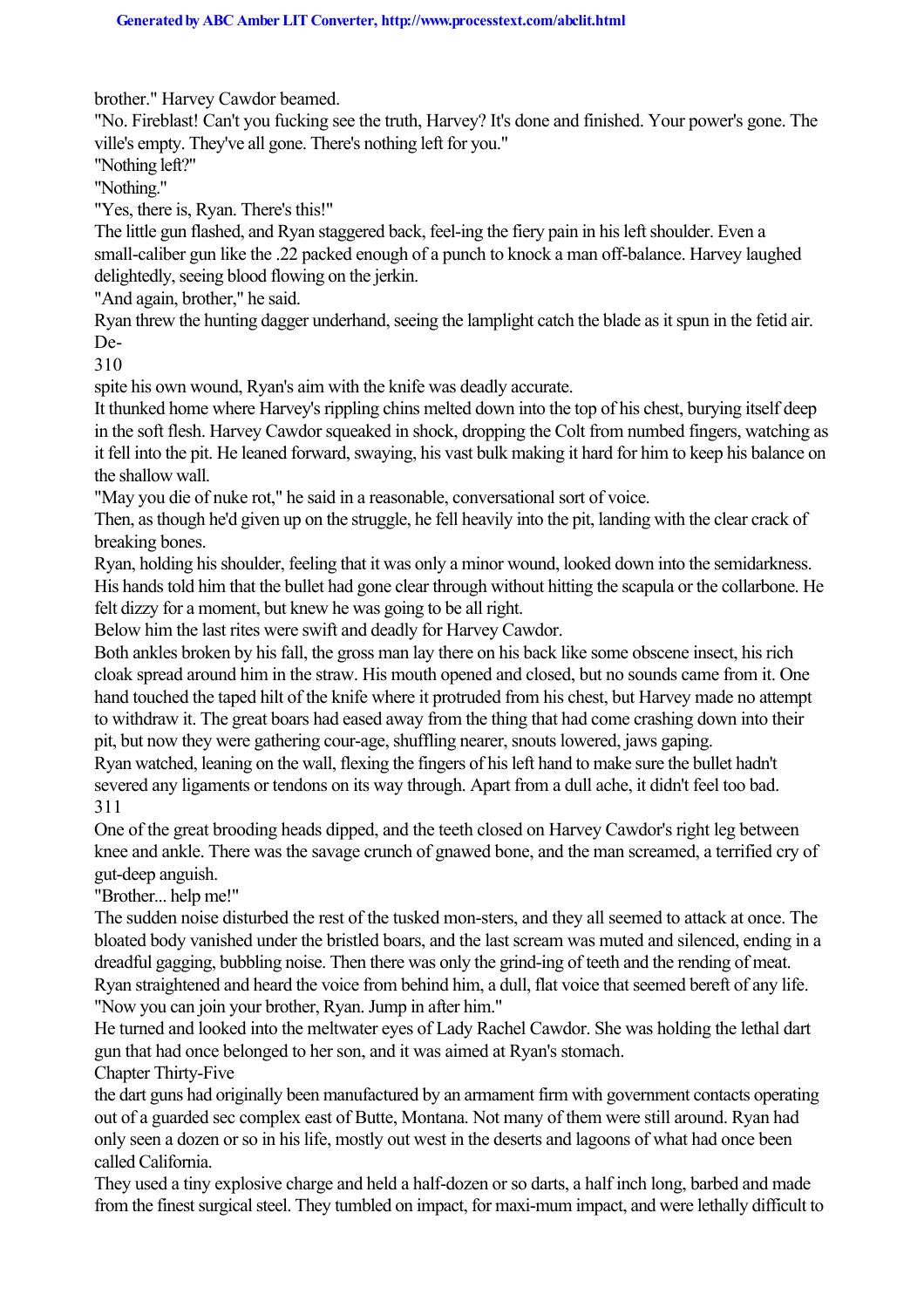locate and re-move.

Rachel had been bleeding, and there was blood crusted around her mouth. Her face also bore the clear imprint of a ringed fist. The eyes were venomous with hatred for Ryan. She wore a long black dress that dragged on the floor, hiding her dainty feet. The stiletto was sheathed at her belt. The bag that she normally carried was missing.

Her voice was quiet and gentle, difficult to hear above the crunching of bones from the pit below them, but loud enough for Ryan to hear every word.

"I offered you the chance, didn't I? Now see what you've done. Harvey dead. Jabez, sweet child, dead. The ville ruined and everyone gone. All by the return of a middle-aged, one-eyed double-poor hired killer. You, Ryan."

313

"Aw, it weren't nothing, lady," he replied, grinning wolfishly. "Anyone would have done the same if n they'd had the chance."

"I'm going, as well. I have my jewels packed. My fa-vorite mare is in the stables, saddled and ready. She can outrun anything in the Shens. By sundown I'll be forty miles south of here."

"I thought you could run from your past," he said, feeling warm blood easing itself stickily down the side of his chest. "I ran for twenty years. In the end, I find I'd run clear back to where I'd started. You can't run from what you've done."

"Watch me, Ryan." A ghost of a smile flitted at the corners of her bloodless lips.

"You won't even get out of the ville."

"You won't even know, Ryan. Because you'll be dead with a gutful of steel darts. And I shall look back and en-joy watching you kicking at my feet. I shall remember that..." she concluded, leveling the gun, finger tighten-ing on the flat, broad trigger.

"Nevermore," Doc Tanner said, squeezing the trigger of his beloved antique Le Mat pistol. The blast of the .63-caliber scattergun damned near blew Rachel Cawdor's head clear off her narrow

shoul-ders. Ryan ducked away from the devastating noise and power of the old handgun, but he was splashed with blood and brains. The noise stopped the boars at their feeding for a few seconds. Then they resumed dining on the rag-ged body of the baron of Front Royal.

Rachel's corpse slipped untidily to the stone floor of the balcony, the dart gun still held in her right hand. Powder smoke hung in the cool air of the pit, and the stench of cordite was heavy in the nostrils. 314

"Just before being trawled forward by Project Cer-berus, I worked in a laboratory with an elderly English geneticist," Doc said, holstering his blaster. "At the end of each working shift he would fold away his coat and say, 'And that, gentlemen, concludes the entertainment for today.' I think, my dear Ryan, this concludes our enter-tainment for today."

"Thanks, Doc."

IT WAS RAINING HEAVILY.

Evening had come early to the Shens, borne in on the teeth of a rising wind and the threat of a severe chem storm sweeping from the blue-ridged mountains to the north and west of Front Royal. Ryan and his friends re-gained their own weapons and clothes, then found ample food in the empty kitchens. None of the local villagers came near the fortress that first night of freedom from the oppression of Baron Harvey Cawdor.

In the abandoned palace it was easy for Ryan and Krysty to find an empty bedroom for themselves for the night. There was some wine from a crusted green bottle that Doc found in one of the old cellars. Called Chateau-neuf-du-Pape, it was a delicious soft red wine that lay like a silk ribbon on the palate.

There were words on the dusty cobwebbed label that Krysty said she thought were French. They made love with an infinitely gentle slowness, rel-ishing each other's body, doing for each other the things they knew would give limitless delight. Afterward Ryan lay with his head cradled on Krysty's stomach, one hand stroking her breasts. The shoulder wound had been thor-oughly cleansed and bandaged, and the pain had now abated to a steady throbbing. Nothing vital had been